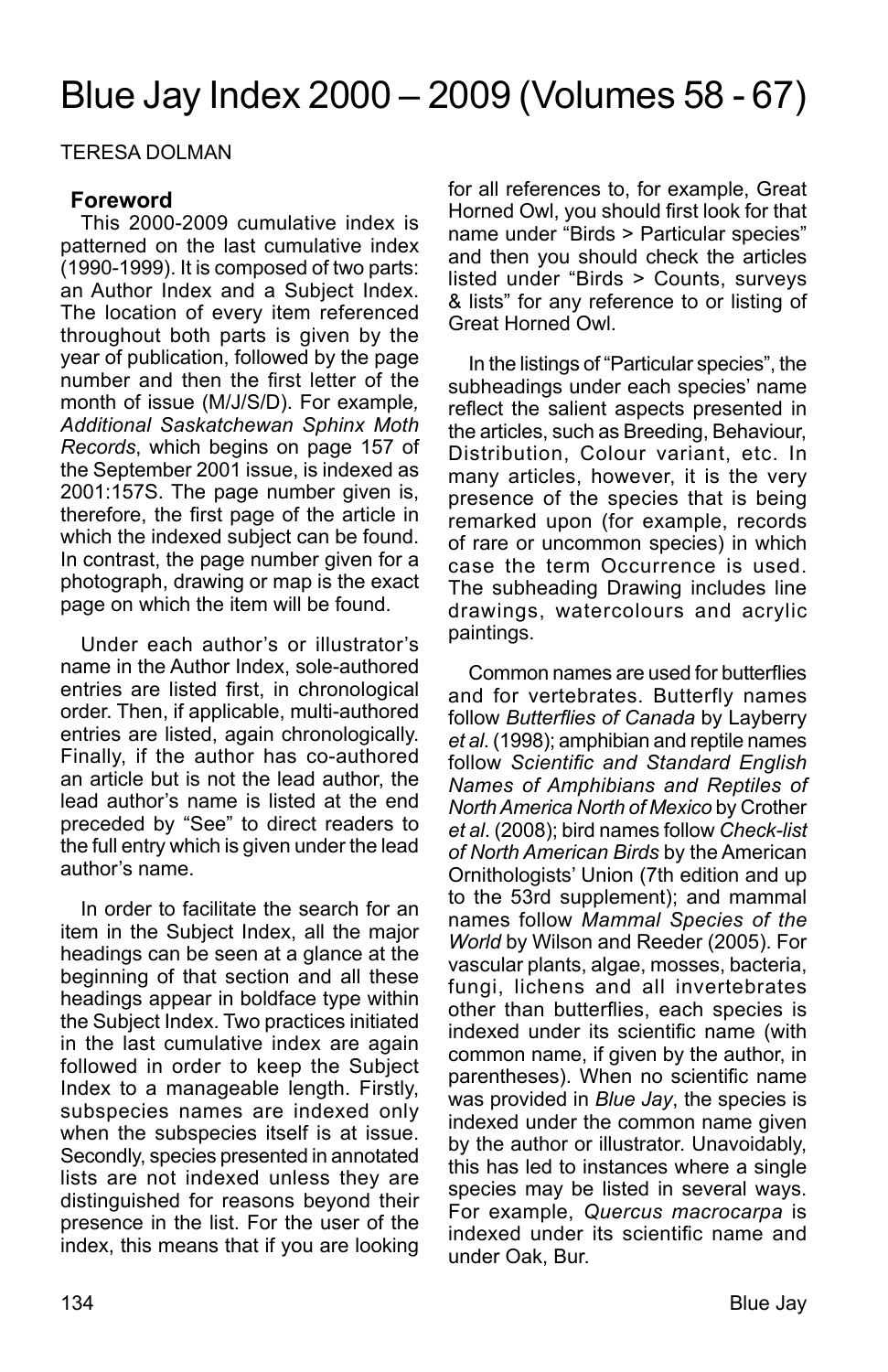Abbreviations that are used are: AB (Alberta), BC (British Columbia), CBC (Christmas Bird Count), CMC (Christmas Mammal Count), MB (Manitoba) and SK (Saskatchewan).

Anna Leighton performed the timeconsuming task of checking all entries in the index against the original entries in

*Blue Jay*. She caught many errors and had numerous suggestions to make the index more consistent in format and more readable – thank you, Anna! Of course, I take full responsibility for any errors that may remain.

Teresa Dolman

# AUTHOR INDEX 2000–2009

Abley, Mark. Eurycea Tridentifera. (poem) 2002:227D

\_\_. A Labrador Duck. (poem) 2004:54M

- Acorn, John. *Caterpillars in the Field and Garden*. (review) 2006:58M
- \_\_. *Caterpillars of Eastern North America*. (review) 2006:58M
- Adam, Chris. Photo: Storm over the South Saskatchewan River. 2001:173S
- \_\_. Photo: Mountain Bluebird nest hole. 2002:181S

Alperyn, Michael. Photo: Male and female American dog ticks, *Dermacentor variabilis*. 2002:107J

Alvo, Robert. Answer to the June 2008 Mystery Photo [Brown Creeper]. 2008:189S

- Anaka, Joyce. See Anaka, William (Bill)
- Anaka, William (Bill). *The Birds of Manitoba*. (review) 2004:118J
- and Joyce Anaka. Juvenile Northern Goshawks at Good Spirit Lake, SK. 2005:156S
- Andrist, Cheryl. Bur Oaks, Large and Small. 2003:126J
- Anweiler, G. (Gary) G. Photo: Ring-billed Gull colony, Last Mountain Lake, SK. 2000:68J
- \_\_. Photo: Western Tiger Swallowtail, male, ventral. 2003:110J
- \_\_. Photo: Large Marble, male, ventral. 2003:115J
- \_\_. Photo: Moss's Elfin, male, ventral. 2003:117J
- \_\_. Photo: Gorgone Checkerspot, male, ventral. 2003:120J
- \_\_. Photo: Lorquin's Admiral, male, ventral. 2003:121J
- \_\_. See Jensen, Olaf
- \_\_. See Schmidt, B. Chris
- Arthur, Betty. An Early Summer Encounter. 2001:163S
- Artuso, C. (Christian). Photo: Female Redwinged Blackbird with only one leg. 2004:169S
- \_\_. Photo: An immature and two adult Whitefaced Ibis at Whitewater Lake, MB. 2006:66J
- \_\_. Photo: Immature White-faced Ibis. 2006:67J
- \_\_. Photo: An immature and two adult Whitefaced Ibis at Whitewater Lake, MB. 2006:June back cover
- \_\_. Photo: Eastern Screech Owl carrying night crawler. 2006:114J
- \_\_. Photos: Tail of Broad-tailed Hummingbird at Portage la Prairie, MB. 2006:December inside front cover
- \_\_. Photo: Male Prothonotary Warbler at Winnipeg, MB. 2006:December inside front cover
- \_\_. Manitoba's Southern Bird Invasion, May 2006. 2006:191D
- \_\_. Photo: Swainson's Warbler in Beaudry Provincial Park, MB. 2006:191D
- \_\_. Photo: Immature Whooping Crane near Tourond Creek, MB. 2006:194D
- \_\_. Photo: Male Broad-tailed Hummingbird at Portage la Prairie, MB. 2006:December back cover
- \_\_. Photos: Fledgling Great Horned Owls taking off and landing. 2007:March inside front cover
- \_\_. January Initiation of Suburban Great Horned Owl Nests in Manitoba. 2007:26M
- \_\_. Photo: Yellow-bellied Sapsucker in Winnipeg in February. 2007:December front cover
- \_\_. Photo: Cackling Goose with Canada Geese on Assiniboine River in December. 2007:187D
- \_\_. Photo: Merlin with House Sparrow. 2007:191D
- 70 (3) September 2012 135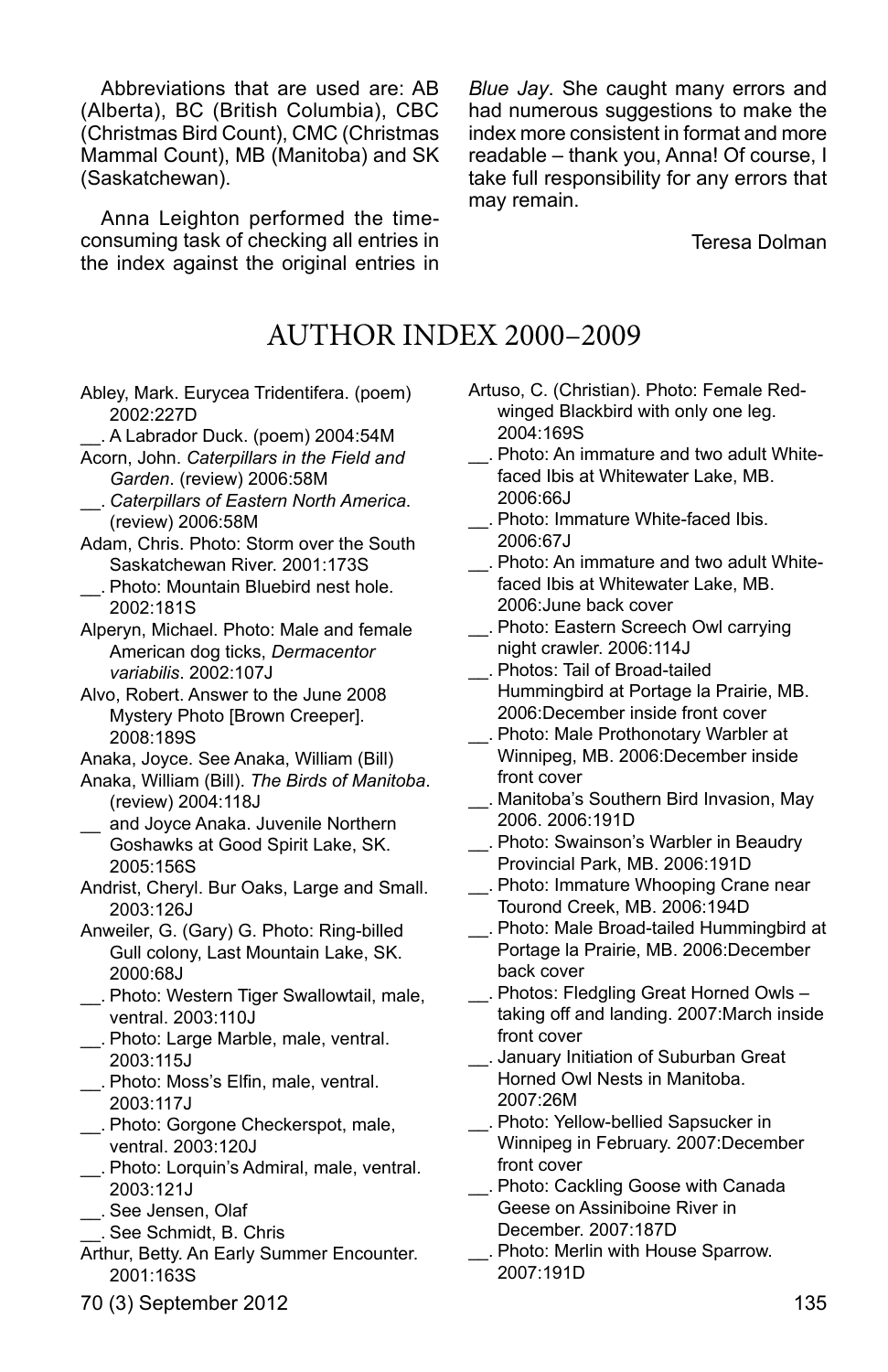- \_\_. Photo: Prairie Falcon. 2007:194D
- \_\_. Photo: Northern Saw-whet Owl in Winnipeg in January. 2007:197D
- \_\_. Photo: Interlocked feet of two Great Horned Owls. 2007:209D
- \_\_. Photo: Two Great Horned Owl fledglings interacting. 2007:210D
- \_\_. Photo: Eurasian Collared-Dove at Lyleton, MB. 2008:143S
- \_\_. Eastern Screech-Owl in Manitoba: Evidence of Twentieth-century Range Expansion. 2009:131S
- \_\_. Photo: Rufous morph of the Eastern Screech-Owl. 2009:September front cover
- \_\_. Photo: Pale gray morph Eastern Screech-Owl. 2009:September inside back cover
- \_\_. Photo: Gray morph Eastern Screech-Owl with rufous barring. 2009:September inside back cover
- \_\_. Photo: Winter Porcupine. 2009:December front cover
- \_\_. Photo: Striped Skunks in winter. 2009:224D
- \_\_ and Randy Mooi. Great Horned Owls Locked in Mortal Combat. 2007:208D
- See Bazin, Ron
- Asai, Juhachi. Photo: White-tailed Deer. 2000:52M
- \_\_. Photo: Damselfly. 2000:62M
- \_\_. Photo: Atlantis Fritillary. 2000:183D
- \_\_. Photo: Melissa Blue Butterfly. 2001:June back cover
- \_\_. Photo: Dragonfly. 2001:164S
- \_\_. Photo: Meadow Vole. 2001:202D
- \_\_. Photo: Common Roadside Skipper. 2002:227D
- \_\_. Photo: Canadian Tiger Swallowtail. 2003:December front cover
- \_\_. Photo: Eastern Pine Elfin. 2005:193D
- \_\_. Photo: Dorcas Copper on host plant, Shrubby Cinqfoil. 2005:194D
- \_\_. Photo: Dorcas Copper, female, dorsal surface. 2005:195D
- \_\_. Photo: Mustard White. 2005:199D
- \_\_. Photo: White Admiral. 2007:94J
- \_\_. Photo: Monarch with damaged wing. 2007:95J
- \_\_. Photo: Adult Mormon Metalmark photographed in Grasslands National Park. 2008:June inside back cover
- \_\_. Photo: Monarch butterfly with Monarch Watch tag on hind wing. 2008:September inside back cover
- Ayer, H.D. (Sandy). The Joys of Urban Birding: Regina's A.E. Wilson Park. 2000:168D
- \_\_. Close Encounter with a Boreal Owl. 2004:71J
- \_\_. Activist Options. (poem) 2005:91J

#### **B**

- Bailey, Martin. The History of Collared-Doves in Weyburn, Saskatchewan. 2000:150S
- \_\_. Swainson's Hawks Over the Souris Valley. 2001:207D
- \_\_. Banding Great Horned Owls in Farmland in the Weyburn Area in 2003. 2003:140S
- \_\_. *Birds of Yorkton-Duck Mountain*. (review) 2003:227D
- \_\_. Northern Leopard Frogs in a Golf Course Water Hazard. 2004:43M
- \_\_. Observations of Butterfly Behaviour and Thoughts About Thermoregulation. 2009:110J
- \_\_ and Carol Bjorklund. Roles of Three Ferruginous Hawks at the Same Nest Site. 2004:130S
- and Carol Biorklund. A Swainson's Hawk Staging Area Along the Missouri Coteau in Southeast Saskatchewan. 2005:40M
- Balon, Brendan. Turkey Vultures on Pasqua Lake. 2007:163S
- Barber, David R. Map: Fall migration route of a recently-fledged Turkey Vulture. 2008:149S
- \_\_. See Houston, C. Stuart
- Bard, Fred G. Photo: Children birdwatching with Joyce Dew in Regina Waterfowl Park. 2005:120S
- Barker, Elizabeth. The George F. Ledingham Herbarium, University of Regina. 2009:104J
- Barr, Keith. Photo: Monarch caterpillar hanging in the form of the letter J. 2000:96J
- \_\_. Photo: Monarch chrysalis. 2000:96J
- \_\_. Photo: Monarch chrysalis with black veins on wings visible inside. 2000:97J
- \_\_. Photo: Newly emerged female on transparent chrysalis shell. 2000:97J
- Barrow, Robert (Rob). Photos: Ancient Murrelet specimens from Manitoba and Alberta. 2001:177D
- \_\_. Photos: Manitoba Dovekie specimen, ventral and dorsal views. 2002:146S
- \_\_. Photo: Great Horned Owl banded in 1964 and recovered in 1992. 2003:27M
- \_\_. Photos: Two views of Ruby-throated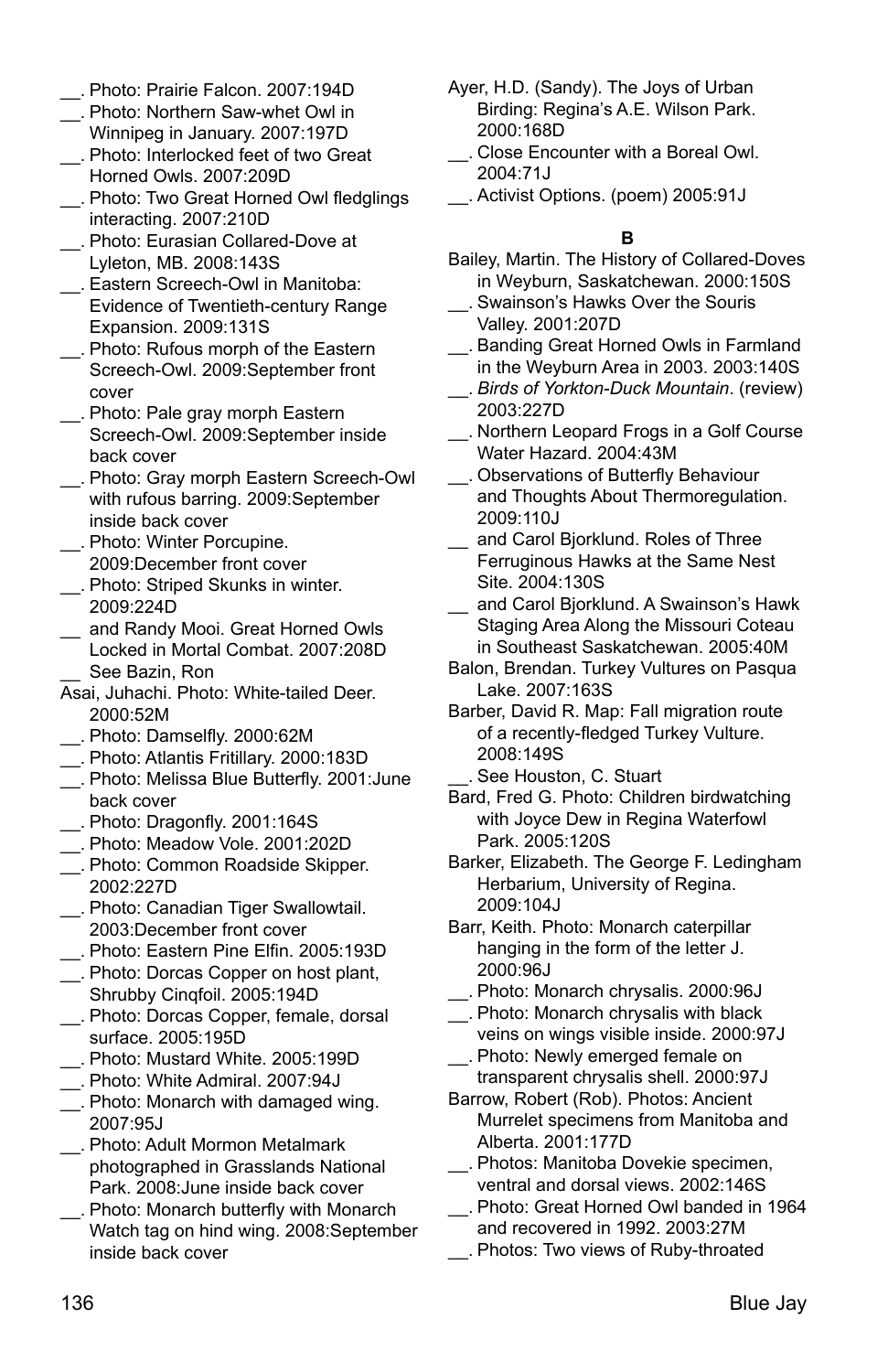Hummingbird nest showing paint flakes on exterior. 2004:75J

- \_\_. Photo: Adult Merlins from southern Manitoba. 2004:183D
- \_\_. Photo: Hybrid Greater Prairie-Chicken x Sharp-tailed Grouse. 2004:185D
- \_\_. Photo: Yellow Rail from Big Grass Marsh, Manitoba. 2004:186D
- \_\_. Photo: Whooping Crane in the Stewart-Hay Memorial Museum, University of Manitoba. 2004:187D
- \_\_. Photo: Juvenile Parasitic Jaeger (above) and Pomarine Jaeger (below). 2004:188D
- \_\_. Photo: Subadult Ivory Gull from Woodlands, Manitoba. 2004:189D
- \_\_. Photo: Barn Owl from Ste. Anne's, Manitoba. 2004:190D
- \_\_. Photo: Remains of Barn Owl from La Barrière Park, Manitoba. 2004:191D
- \_\_. Photos: Warbling Vireo nests, typical and atypical. 2009:58M
- Barton, Myron. Photo: Brambling at Macdowall in December. 2000:9M
- \_\_. Roddick Lake Birds, 76 Years after Mitchell and Bard. 2004:66J
- Basu, Saikat Kumar. Letter to the Editors. 2009:115J
- Batey, Jerry. See Holroyd, Geoffrey L.
- Baudru, Alison. Loggerhead Shrikes. (photo note) 2009:258D
- \_\_. Photo: Loggerhead Shrike feeding young. 2009:December back cover
- Baudru, Lou. Photo. Summer Tanager near Clavet, SK. 2007:June inside front cover
- Bazin, Ron. Photo: White-faced Ibis nest. 2006:65J
- \_\_. First Documented Breeding Records of Cattle Egrets in Manitoba. 2006:126S
- \_\_. Photo: Adult Cattle Egret at nest at Plum Lakes, MB. 2006:September front cover
- \_\_. Photo: Adult Cattle Egret flying over Plum Lakes colony. 2006:126S
- \_\_. Photo: Cattle Egret colony at Plum Lakes, MB. 2006:127S
- \_\_. Photo: Cattle Egret chicks with two unhatched eggs at Plum Lakes, MB. 2006:129S
- \_\_. Update on Cattle Egret and White-faced Ibis Breeding Activity at Whitewater Lake, MB in 2007. 2008:75J
- \_\_. Photo: White-faced Ibis, immature, at Whitewater Lake, MB. 2008:75J
- and Christian Artuso. First Documented Breeding Record of White-faced Ibis in
- Beattie, James and Jacqueline Bolton. Bluebird Trails of the Southwest Naturalists. 2002:181S
- Beck, Barb and Jim Beck. *Tiger Beetles of Alberta – Killers on the Clay, Stalkers on the Sand*. (review) 2001:113J
- Beck, Jim. See Beck, Barb
- Beckmann, Christa. See Pearman, Myrna
- Beecham, Rita. Photo: Black Vulture in Wanless, MB. 2006:192D
- Bell, Keith. Photo: White-tailed Kite in willow. 2007:114J
- \_\_. Photo: White-tailed Kite near Maple Creek. 2007:115J
- Benson, Judith. Surprises Along the *Other* Mewasin Trail. 2000:99J
- Bercha, Robert. Photo: Crane Fly. 2007:125J
- \_\_. Photo: Pseudoscorpion. 2007:125J, 173S
- Bergen, Pearl. Photo: Eurasian Collared-Dove near Laird, SK. 2004:29M
- Berger, Robert. Spring Encounters with Long-eared Owls. 2005:112J
- Bevan, Lewis. Photo: Potter wasp egg pot. 2001:117J, 172S
- Beyersbergen, G. (Gerard, Gerry) W. Photo: Sanderlings at the Quill Lakes. 2002:December front and back covers
- \_\_. Great Horned Owl Longevity Record for Saskatchewan. 2006:216D
- \_\_. Breeding and Range Expansion of the White-faced Ibis in Saskatchewan and Alberta. 2008:31M
- \_\_. Photo: White-faced Ibis nest at Quill Lake, SK. 2008:32M
- \_\_. Photo: White-faced Ibis nest at Frank Lake, AB. 2008:33M
- \_\_. Photos: Comparison of Franklin's Gull and White-faced Ibis eggs with mystery eggs. 2008:March inside back cover
- \_\_. Cattle Egrets and Nests Found during Franklin's Gull Surveys in Saskatchewan in 2006 and 2007. 2008:70J
- \_\_. Photo: Cattle Egret nests in willow at Middle Quill Lake, SK. 2008:71J
- \_\_. Photo: Cattle Egret nest at Middle Quill Lake, SK. 2008:72J
- \_\_. Photo: Cattle Egret nest at Goose Lake, SK. 2008:72J
- \_\_. Photo: Cattle Egret young in nest at Goose Lake, SK. 2008:72J
- \_\_. American Avocet Observations and Breeding Occurrences in the Boreal Regions of Alberta: 1999-2003.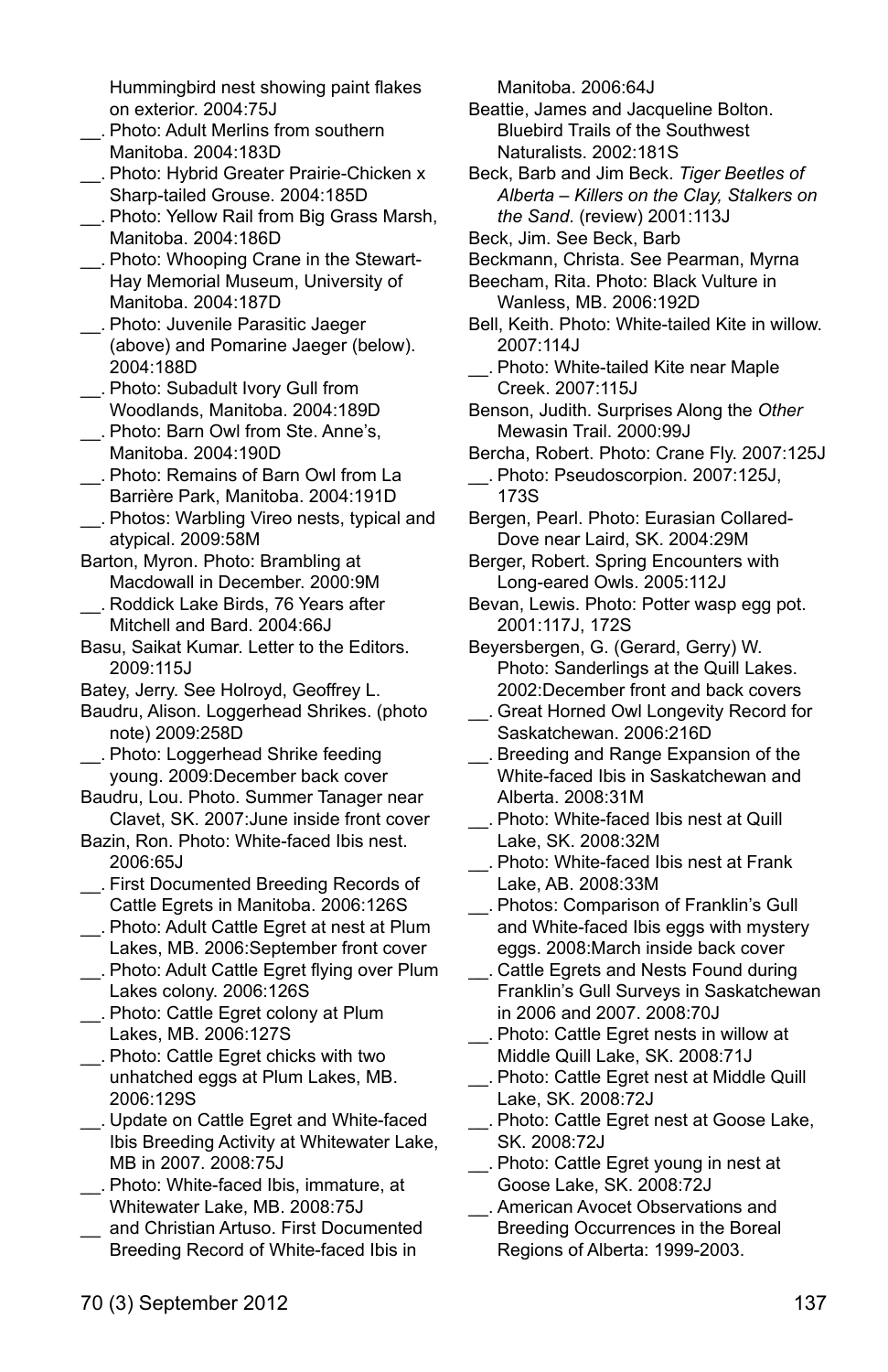2009:218D

- \_\_. Photo: American Avocet. 2009: 218D
- \_\_. Photo: American Avocet on nest. 2009:220D
	- \_\_. See Norton, Michael R.

Bildstein, Keith I. See Houston, C. Stuart Bisson, Réal. See Taylor, P. (Philip) S.

Bjorklund, Carol. See Bailey, Martin

Blas, Julio. See Butt, Usne J.

- Blenkin, Carol. A Summer of Swans. 2004:31M
- \_\_. Photo: Swans preening. 2004:36M
- \_\_. Photo: Three swans in flight. 2004:37M
- \_\_. Fishing in February? (photo essay) 2004:52M
- \_\_. Photo: Lesser Snow Geese. 2004:September front and back covers
- Blom, Michael (Mike). Photo: Northern Hawk Owl. 2006:109J
- \_\_. See Houston, C. Stuart
- \_\_. See Terry, Brent

Bollinger, Trent K. See Schock, Danna M. Bolton, Jacqueline (Jacquie). Photo:

Lorne Scott and Janet Ng (on behalf of Saskatchewan Burrowing Owl Interpretive Centre) receiving Conservation Awards from Bill MacKenzie. 2008:239D

- \_\_. Photo: Don Matheson receiving the Larry Morgotch Memorial Photographic Award from Bill MacKenzie. 2008:240D \_\_. See Beattie, James
- Bonar, Rick. What's Going On Here? (photo note) 2002:127J
- Bortolotti, Gary R. A Northern Saw-whet Owl Egg in a Tree Swallow Nest. 2000:148S
- \_\_. Photo: Northern Saw-whet Owl. 2000:September front cover
- \_\_. Photo: Saw-whet Owl trying to conceal itself behind its wing. 2000:September back cover

See Gerrard, Jon M.

Boyce, Katie. Saskatchewan Municipal Awards Profiles – City of Regina and Town of Mossbank. 2009:253D

- Bradatsch, Lucille. Photo: Tree trunk chewed by beavers. 2008:60M, 125J
- \_\_. Answer to the March 2008 Mystery Photo [tree trunk chewed by beavers]. 2008:125J

Brigham, Mark. Photo: Common Poorwill with attached transmitter. 2003:133S

- \_\_. Answer to the June 2004 Mystery Photo [Common Nighthawk chicks]. 2004:179S
- \_\_. Photo: Early June snowstorm in Cypress

Hills Interprovincial Park. 2009:96J

- \_\_. Photo: Storm clouds near Last Mountain Lake, SK. 2009:September back cover
- Brooks, S. (Susan, Sue). Goshawk Nabs Redpoll. 2000:53M
- \_\_. Monarchs in my Milkweed. 2008:175S
- \_\_. Photo: Monarch larva in the first crop, June. 2008:175S
- Brose, Cameron. Franklin's Gulls Kill Wounded Individual. 2006:215D
- Brown, Earl G. Home Invasion in Birdland. 2004:211D
- \_\_. Photo: Least Flycatcher on nest built by Cedar Waxwings. 2004:211D
- \_\_. Photo: Four Least Flycatcher eggs. 2004:211D
- Buckle, Don. Goldenrod Galls. 2000:144S
- \_\_. Photo: Goldenrod with mature gall. 2000:144S
- \_\_. Photo: Previous year's galls. 2000:145S
- \_\_. Photos: Goldenrod Gall Fly adult, female and male. 2000:145S
- \_\_. Photo: Cut-open gall. 2000:146S
- \_\_. Photo: Close up of cut-open gall showing larva. 2000:146S
- \_\_. Photo: Newly emerged gall fly on goldenrod gall. 2000:147S
- \_\_. Photo: Burrowing Wolf Spider, male. 2002:59M
- \_\_. Answer to the December 2001 Mystery Photo [Burrowing Wolf Spider hole]. 2002:62M
- \_\_. Arachnophobes Beware: Record Numbers of the Banded Argiope (*Argiope trifasciata*) Seen in 2003. 2003:217D
- \_\_. Photo: Female Banded Argiope in web. 2003:218D
- \_\_. Photo: Cabbage White butterfly. 2006:217D
- Butt, Usne J., Julio Blas and Michael S. Pollock. Novel Foraging Behaviours of Black-billed Magpies. 2005:77J

# **C**

- Caldwell, Wendy. A Spring Welcome, 2005. 2005:207D
- Campbell, Doug. Photo: Eight [dead] Eastern Grey Squirrels with their tails entangled and tied together. 2004:139S
- Campbell, R.W. (Wayne). Photo: Cattail patch in Myers Lake, BC. 2000:77J
- \_\_. Photo: Red-winged Blackbird nest with two hatching eggs, Myers Lake, BC. 2000:78J
- \_\_. Photo: Yellow-headed Blackbird nest with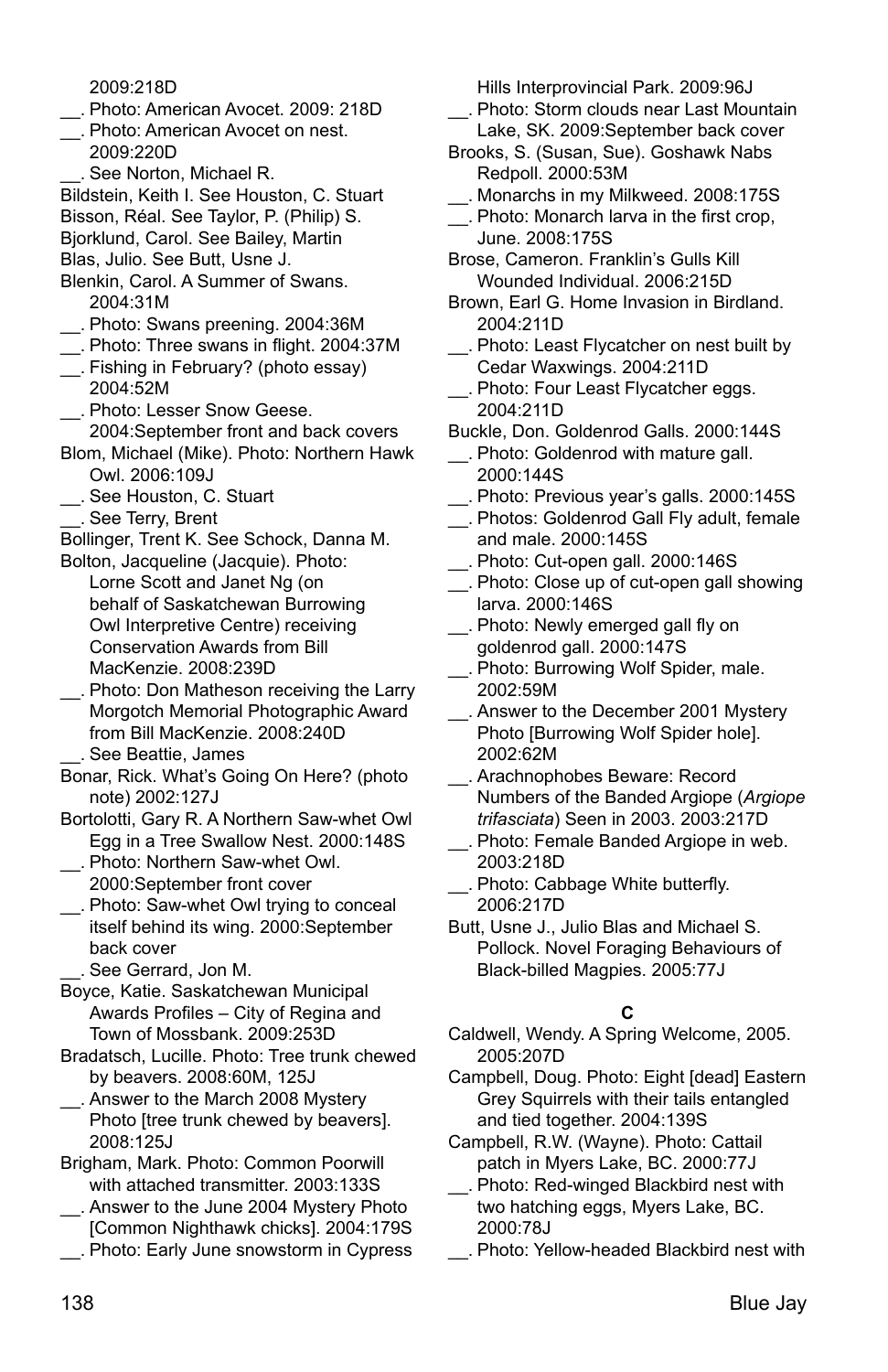four eggs, Myers Lake, BC. 2000:78J \_\_. Photo: Double-crested Cormorant.

 $2004.79$ 

- Campbell, Tessa N. Observations on Nesting Red-winged and Yellow-headed Blackbirds at Myers Wetlands, British Columbia. 2000:77J
- Cannings, Richard J. The Christmas Bird Count in Canada. 2009:256D
- Cannings, Robbie. Drawing: Long-billed Curlew. 2005:126S
- Carey, Brad. Northern Harrier Bald Eagle Interaction. 2008:50M
- Carlson, Muriel. *The Site: A Personal Odyssey*. (review) 2002:228D
- Carson, Ralph D. Drawing: American Golden-Plover. 2008:September inside back cover
- Carter, Harry R. See Sealy, Spencer G.
- Catling, P. (Paul) M. Photo: Great Plains Indian Paintbrush (*Castilleja sessiliflora*) with white flowers. 2006:June front cover \_\_. Photo: Hoary Puccoon. 2006:77J
- \_\_. Photo: Tallgrass prairie in Qu'Appelle Valley, south-facing slope. 2006:78J
- \_\_. Photo: Tallgrass prairie in Qu'Appelle Valley, east-facing slope. 2006:79J
- \_\_. Photo: Large Indian-Breadroot. 2006:80J
- \_\_. Photo: Eastern Yellow Star-grass. 2006:80J
- and Brenda Kostiuk. Tallgrass Prairie in the Whitewood Area of Saskatchewan. 2006:72J
- Chad, Tom. Photo: Banding Lazuli Bunting at the Scissons Centre. 2004:78J
- Chanady, Attila. Nature Saskatchewan 2002 Conservation Award. 2002:234D
- Chapuis, Evelyn. *Where the River Runs*. (review) 2002:229D
- Cherneski, Lorne. Snake on a Wire. 2001:105J
- \_\_. Photos. Garter Snake on fence wire. 2001:105J, 106J
- Choi, Hyeok Jae and J. Hugo Cota-Sánchez. Nodding Onion (*Allium cernuum*), a Rare Plant in Saskatchewan. 2009:249D and J. Hugo Cota-Sánchez. Photos:
- Nodding Onion (*Allium cernuum*): (A) plant habit, (B) inflorescence, (C) pistil, (D) bulb. 2009:December inside front cover
- and J. Hugo Cota-Sánchez. Photo: Habitat and population of *Allium cernuum* in southwestern Saskatchewan. 2009:250D
- Chytyk, Paul, Karyn Scalise and Ron Tillie. Robert Harry Kreba, 1954-2001. (in memoriam) 2002:124J
- Clarke, Carol C. Photo: White-tailed Deer, winter fawn. 2001:44M \_\_. A Raft of Bats. 2001:106J
- \_\_. Photo: Little Brown Bat. 2001:107J
- Clarke, J. (Jared) B. Differences in Foraging and Vigilance between Juvenile and Parent Sandhill Cranes during Fall Migration. 2007:37M
- \_\_. Successful Fostering of Two Great Horned Owl Chicks. 2007:137S
- \_\_. Photo: Orphaned Great Horned Owl chicks. 2007:September inside front cover
- \_\_. Raptors Nesting in Wascana Park, Regina. 2008:206D
- \_\_. Photo: Cooper's Hawk chicks in nest. 2008:206D
- \_\_. Photo: Adult female American Kestrel. 2008:207D
- \_\_. Photo: Adult female Cooper's Hawk. 2008:208D
- and Kristen A. Martin. Two Common Raven Nests near Regina. 2008:56M See Gérard, Martin
- Clarke, Maurice. Boreal Owl at Dewberry, AB. 2008:118J
	- Photo: Boreal Owl. 2008:118J
- Clegg, Dick. Photo: Pillars of railroad bridge. 2005:127S
- \_\_. Photo: Cattle on nest island. 2005:128S
- \_\_. Photo: Cottonwood trunk bearing eagle nest. 2005:128S
- \_\_. Photo: Eaglets in nest. 2005:129S
- Coates, David. Photos: Female Mallard showing unusual and normal sides of beak. 2007:169S
- Collister, Douglas M. See Houston, C. Stuart
- Colonel, Cyril. Photo: Adult cormorant feeding young at nest. 2004:81J
- Cook, Louise. The Coyote and the Badger. 2000:185D
- Cornelson, Brad. Photo: Boreal Owl photographed in Herbert, SK in February. 2008:51M
- Cota-Sánchez, J. Hugo and Vernon L. Harms. The W.P. Fraser Herbarium of the University of Saskatchewan: Past, Present and Future. 2009:97J
- \_\_. See Choi, Hyeok Jae \_\_. See Remarchuk, Kirsten
- Court, Gordon. Photo: Long-tailed Weasel. 2002:116J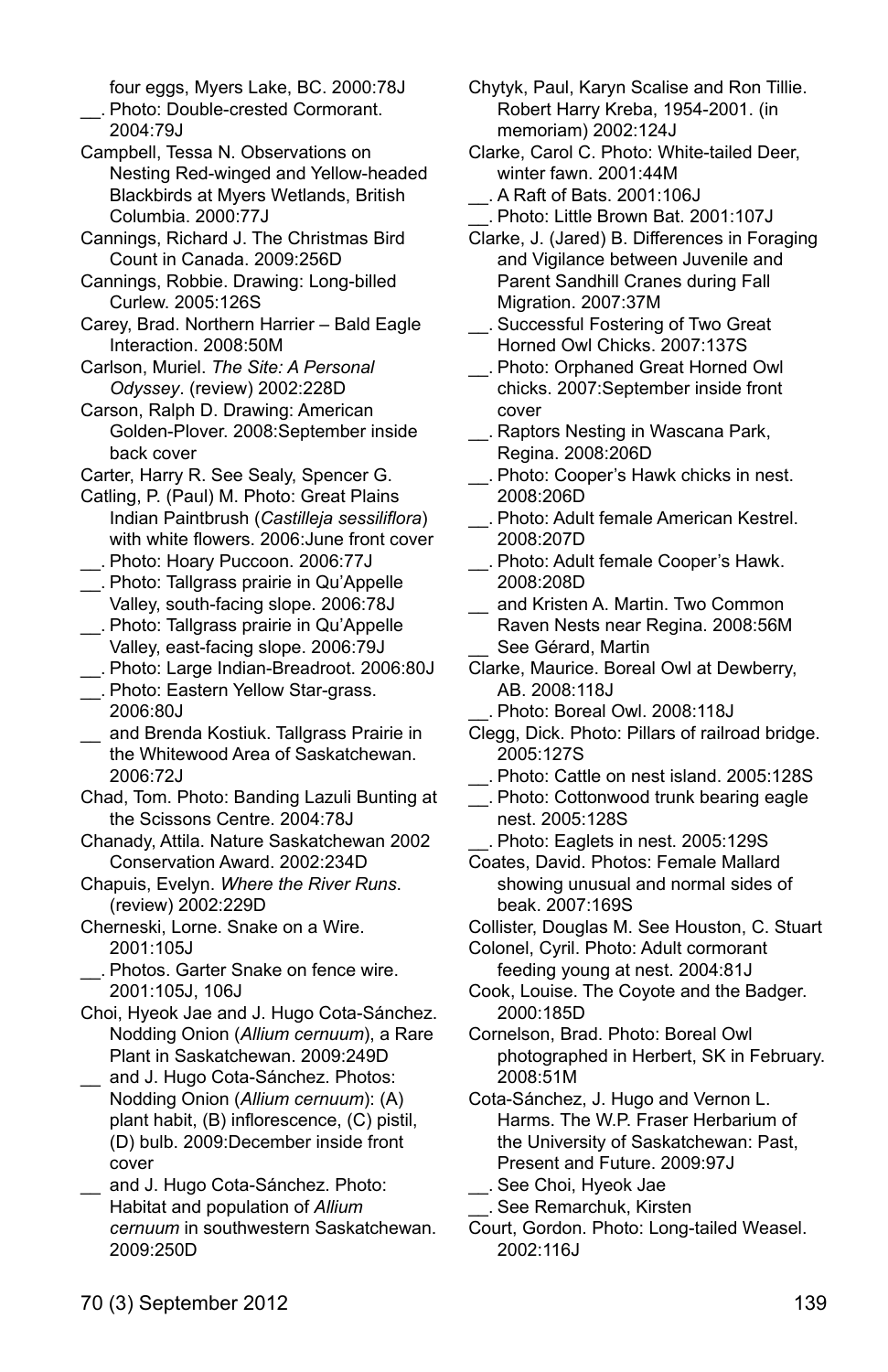\_\_. See Takats, Lisa

- Cradock, Pat. Photo: William Harvey Beck. 2002:122J
- Cunningham, Karen. Photo: Splayed Boreal Owl on driveway. 2004:71J
- \_\_. Photo: Boreal Owl recovering from collision impact. 2004:72J
- Currie, Norris. Photo: White-winged Crossbill after a bath. 2007:77J
- Curry, Philip. Saskatchewan Mosquitoes and West Nile Virus. 2004:104J
- Curteanu, Medea. See Jensen, Olaf
- Curtis, Carolyn. Drake Cinnamon Teal Apparently Incubating a Clutch of Eggs at Whitewater Lake, MB. 2001:69J

### **D**

- Dales, Beth. Life at a Northern Bird Feeder. 2000:153S
- Dash, Gordon H. Albino Robin. 2006:176S
- \_\_. Photos: Partial albino American Robin. 2006:176S
- Davis, Betty. The Fox in the Garden. 2000:192D
- \_\_. Photo. Red Fox kits. 2000:193D
- Davis, Bob. Barn Swallows Come Unglued. 2000:190D
- \_\_. Photo: [Hand-reared] Barn Swallows. 2000:191D
- \_\_. Photo: Mourning Doves. 2002:112J
- \_\_. Photo: Young Great Horned Owl. 2003:142S
- \_\_. Photo: Mourning Dove with straw impaled in feathers. 2008:130S
- Davis, Stephen K. See MacDonald, David R.
- DeBusschere, Garry and Ian DeBusschere. Photos: Turkey Vultures at abandoned house. 2007:165S
- Dekker, Dick. Defensive Behaviours of Longtailed Weasels. 2002:115J
- \_\_. An Observation of Coyotes Killing a Weasel. 2002:182S
- \_\_. *The Gyrfalcon*. (review) 2006:115J
- de March, Larry. Photo: Gray Treefrogs, posed to illustrate variation in colour and markings. 2008:March back cover
- \_\_. Photo: Buckeye, ventral view, Oak Hammock Marsh, MB. 2008:June inside back cover
- \_\_. Photo: Broad-tailed Hummingbird at Portage la Prairie, MB. 2008:September inside front cover \_\_. See Taylor, P. (Peter).
- de Smet, Ken D. See Hamel, Cary \_\_. See Houston, C. Stuart
- de Vries, Bernard. Photo: Asters. 2002:151S
- \_\_. Lichen Inventory of the Crooked Lake Fen Nature Sanctuary. 2003:43M
- \_\_. Photo: Manitoba maple forest. 2003:45M
- \_\_. Photo: Grassland. 2003:47M
- \_\_. Photo: Wet prairie with willow and birch. 2003:49M
- \_\_. Arboreal Lichens on a Sagebrush Branch in Southwestern Saskatchewan. 2004:92J
- \_\_. An Oddity: Lichens Growing on an Old & Weathered Baby Shoe. 2006:69J
- \_\_. Photo: Weathered baby shoe. 2006:70J \_\_. A Tiny Spider. (poem) 2006:118J
- \_\_. Small White Lady's-slipper, *Cypripedium*
- *candidum*, Collected in Saskatchewan in 1895. 2007:86J
- \_\_. Brain Scale (*Psora cerebriformis*), a Rare Lichen in Saskatchewan: a Second Record. 2009:86J
- \_\_. Photos: Brain Scale from Arizona and from Saskatchewan; and Blushing Scale from Saskatchewan. 2009:June inside back cover
- \_\_ and M.V.S. Raju. *Nostoc*, a Little-known Important Alga in the Saskatchewan Prairies. 2000:86J
- Dickson, R. (Ross) D. Answer to the March 2006 Mystery Photo [Glover's Silkmoth pupal case]. 2006:122J
- \_\_. Photos: Glover's Silkmoth pupal case. 2006:61M, 122J
- \_\_. Photo: Glover's Silkmoth clinging to stem. 2006:122J
- \_\_. Photo: Glover's Silkmoth showing the wings. 2006:123J
- \_\_. Photo: Cattle Egret on back of cow. 2007:72J
- \_\_. Photo: Recovered leg bands, leg bones and satellite transmitter [from Marbled Godwit]. 2009:70J
- and Alan R. Smith, Philip S. Taylor. Status of Wading Birds (Ardeids and Ibises) at the North End of Last Mountain Lake in 2006. 2007:67J
- and Philip S. Taylor. Satellite Tracking and Recovery of a Marbled Godwit at the Last Mountain Lake National Wildlife Area, May-September 2006. 2009:68J
- Digby, Robin. See Schowalter, D.B. (Tim)
- Dobryden, Agnes. Drawing: Phalaropes. 2005:124S
- Dodgson, Deanna. Photo: Cackling Goose at Rainbow Falls, MB. 2008:141S
- Doell, Lyle. Photo: Martin Gérard banding Great Horned Owl chicks. 2002:211D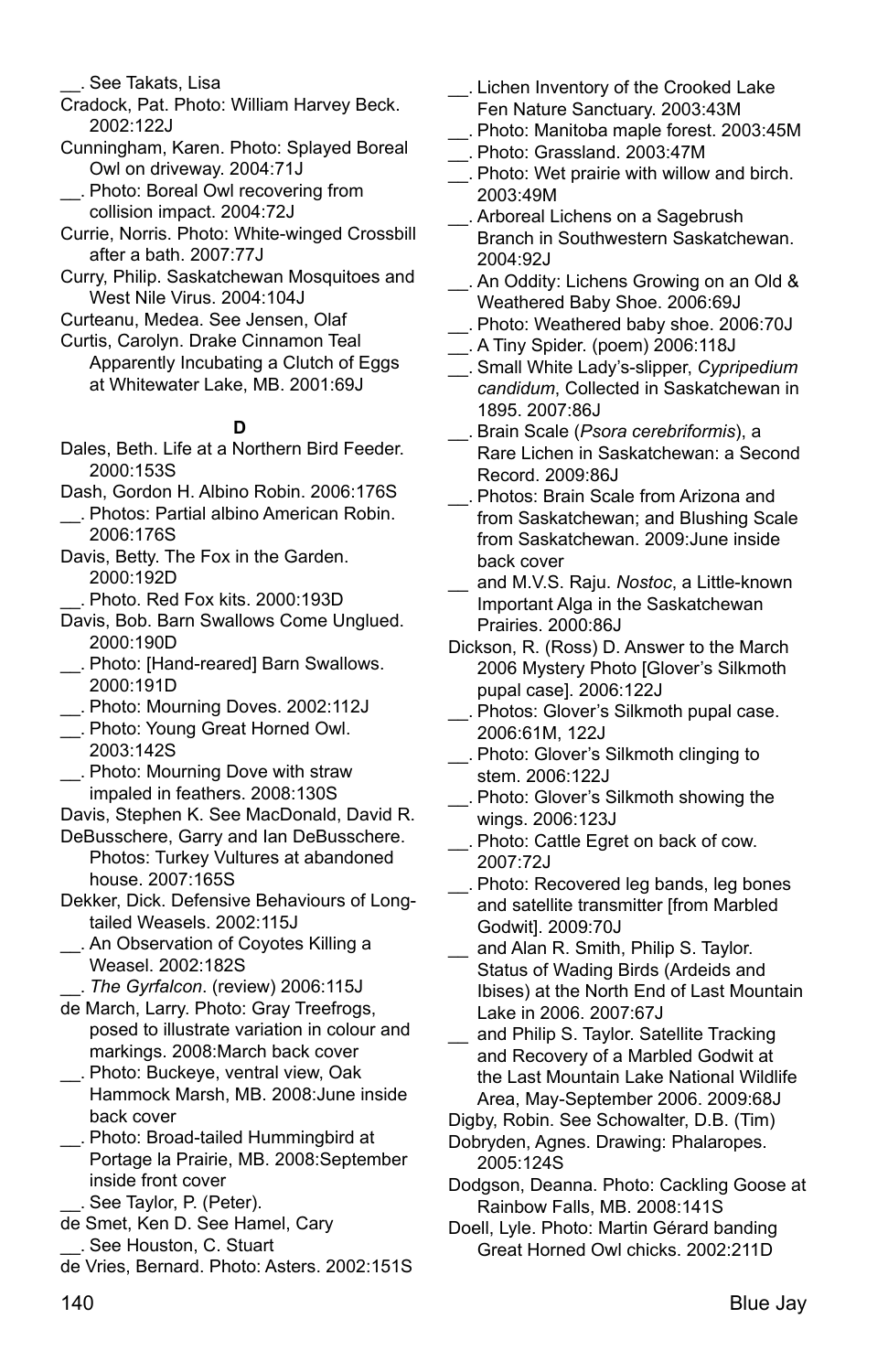- \_\_. Photo: Great Horned Owl chicks in previous raven nest. 2002:212D
- Dohms, Kim. Photo: Voluntary Habitat stewards: Glenn and Josie Pettersen and their OBO sign. 2005:67J
- Dolman, Teresa. Photo: Burrowing Owl. 2000:192D
- \_\_. Index to Volume 58. 2000:202D
- \_\_. Photo: Looking west from Whaleback Ridge area, AB. 2001:215D
- \_\_. Index to Volume 59. 2001:217D
- \_\_. Answer to the March 2002 Mystery Photo [Fungus Gnat larvae congregation]. 2002:127J
- \_\_. Photo: Fungus Gnat larvae congregation. 2002:62M, 126J
- \_\_. Index to Volume 60. 2002:237D
- \_\_. Index to Volume 61. 2003:237D
- \_\_. Index to Volume 62. 2004:230D
- \_\_. Index to Volume 63. 2005:215D
- \_\_. Index to Volume 64. 2006:232D
- \_\_. Index to Volume 65. 2007:227D
- \_\_. Index to Volume 66. 2008:242D
- \_\_. *Blue Jay* Cumulative Index, 1990-1999 (Volumes 48-57). 2009:146S
- \_\_. Index to Volume 67. 2009:268D

Dombroskie, Jason J. *Ladybugs of Alberta: Finding the Spots and Connecting the Dots*. (review) 2007:123J

- Dommasch, Hans S. Photo: Wasp nest interior. 2000:98J
- \_\_. Photo: Banding a Common Redpoll. 2000:123S
- \_\_. Photo: Downy Woodpecker at nest hole. 2001:118J
- \_\_. Photo: Downy Woodpecker feeding young. 2001:119J
- \_\_. Photo: Northern Flying Squirrels. 2002:226D
- Driedger, Joshua. Students Band American Kestrels at Morse, SK. 2007:218D
- Dubois, Jack and Kim Monson. Mammals of Wapusk National Park: Survey Results and a Provisional Checklist. 2004:160S
- Dueck, Wayne. Wolverine Sighting South of Saskatoon. 2004:49M

Duncan, James (Jim) R. Photo: Lady Grayl being serenaded by Bob Nero. 2005:208D

- \_\_. Photo: Brown Creeper in tree hole. 2008:125J, 189S
- \_\_. See Hughes, Marjorie L.
- \_\_. See Sealy, Spencer G.
- Dunkle, S. (Sid) W. Photo: Perching male *Basiaeschna janata*. 2004:100J
- \_\_. Photo: *Somatochora Williamsoni*, Williamson's Emerald. 2004:June back cover
- Dunlop, John. See Taylor, P. (Philip) S.
- Dunville, Nellie. Surprise Attack. 2001:209D
- Dunville, Stan. Photo: Lily flowers damaged by sparrows. 2001:209D
- Dyck, Dennis. Photo: *Peziza proteana* var. *sparassoides* fruiting body. 2001:154S
- Dzubin, Alex. Answer to the December 2005 Mystery Photo [why ducklings are dyed]. 2006:61M
- \_\_. Photo: Coloured [Mallard] ducklings. 2005:December back cover
- \_\_. See Houston, C. Stuart
- Dzus, Elston H. See Gerrard, Jon M.

# **E - F**

- Eade, Austin. Photo: Beetle impaled by Loggerhead Shrike. 2008:54M
- Eckert, Chris. Photo: Flowers of Flowering Rush. 2004:89J

Elliott, Melanie. *Wildflowers of Alberta: A Guide to Common Wildflowers and Other Herbaceous Plants*. (review) 2001:112J

Ellison, Kevin. Photo: Brown-headed Cowbird approaching nest of Blue-gray Gnatcatcher. 2004:24M

Engley, Lance. See Schowalter, D.B. (Tim)

Epp, H. (Henry). *The Great Sand Hills Regional Environmental Study: Final Report*. (review) 2008:179S

- \_\_. Photo: North-facing view from the east shore of Crane Lake in the southern part of the Great Sand Hills. 2008:179S
- Fargey, Patrick (Pat). See Henderson, A. (Allison)

\_\_. See Schowalter, D.B. (Tim)

- Fialkowski, M. (Michael). White Barn Swallows near Usherville, SK. 2007:167S
- \_\_. Photo: Two white Barn Swallows. 2007:167S
- Fielden, Margaret. See Fielden, Stan
- Fielden, Stan and Margaret Fielden. Unfeathering the Nest. 2005:206D
- Finley, J. (James) K. The Great Bufflehead Crash, 1940. 2000:161D
- \_\_. Addendum: The Great Bufflehead Crash. 2001:42M
- \_\_. The Second Ross's Gull of My Life Was a First for Saskatchewan. 2003:30M
- \_\_. Photo: Ross's Gull in flight near Luseland, SK. 2003:31M
- \_\_. The Fox That Stole the Apex of Palliser's Triangle: a Correction. 2005:135S; corrigendum 2005:213D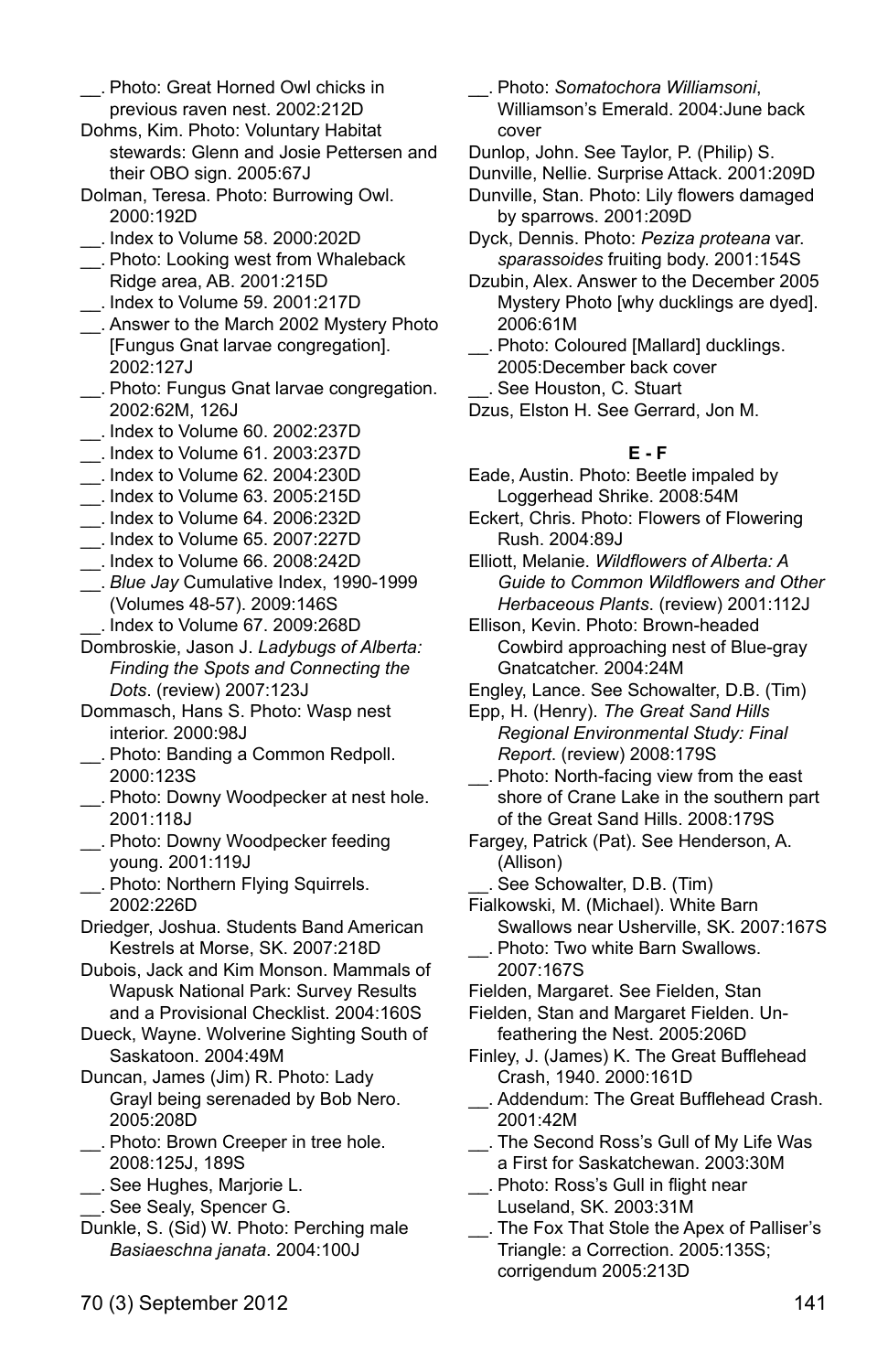- \_\_. Photo: Coyote. 2005:135S; 2006:159S
- \_\_. Isabel Priestly's Legacy. 2005:157S
- \_\_. The Rise and Fall of the Red Fox Beneath the Apex of Palliser's Triangle. 2006:155S
- \_\_ and Kim B. Finley. Human Habitation Enhances Species Diversity: Trends Over Three Decades of CBCs at the Apex of Palliser's Triangle. 2002:192D

Finley, Kim B. See Finley, James K.

- Fisher, Dennis. Photo: American Robin nest in deer antlers. 2007:121J
- and Jean Fisher. Photo: Osprey on utility pole, holding fish. 2002:82J
- Fisher, H. (Harold). Unusual Junco at Feeder. 2006:174S
- \_\_. Photo: Unusual junco at Prince Albert. 2006:174S
- \_\_. Willow Ptarmigan in the Prince Albert Area. 2007:52M
- \_\_. Photo: Willow Ptarmigan near Prince Albert. 2007:March inside back cover
- \_\_. Summary of Northern Saw-whet Owl Banding – 2008. 2009:34M
- \_\_. Photo: Northern Saw-whet Owl. 2009:36M
- \_\_. Saw-whet Owls Nesting near Prince Albert, SK, in 2008. 2009:54M
- \_\_. Photo: Nestling Northern Saw-whet Owl. 2009:54M
- Fisher, Jean. See Fisher, Dennis
- Flack, Mary. Mortlach's Eurasian Invasion. 2001:208D
- Flockhart, D.T. Tyler. Rare or Unusual Bird Sightings for Beaverhill Lake, AB, 1996- 2000. 2001:33M
- \_\_. Photo: Beaverhill Lake. 2001:35M
- \_\_. Photo: Northern Mockingbird. 2001:36M
- \_\_. Photo: Long-eared Owl. 2001:38M
- \_\_. The Butterfly Fauna of Beaverhill Lake, AB. 2002:93J; corrigendum 2002:190S
- \_\_. Photo: Woods surveyed on Pollard Walk. 2002:99J
- \_\_. Photo: Grasslands surveyed on Pollard Walk. 2002:100J
- \_\_. Photo: Milbert's Tortoiseshell. 2002:106J
- Flood, Brenda and John Flood. Diary of House Finches in Southwestern Saskatchewan. 2001:85J
- Flood, John. See Flood, Brenda
- Foster, Cathy. See Robson, D. (Diana) B. (Bizecki)
- Fredeen, F.J.H. (Hartley). Bird Sightings in Northern Saskatchewan, August 1986. 2000:29M
- \_\_. Photo: Golden Eagle nest on Fond du Lac River. 2000:30M
- \_\_. Photo: Sandstone canyon below Red Bank Falls. 2000:31M
- \_\_. Suggestions for Protecting Lily Blossoms from House Sparrow Attacks. 2002:56M
- Fredeen, Olive Arrasmith. Photo: Hartley Fredeen holding nestling Ferruginous Hawk. 2003:231D
- Freeston, Melanie. Photos: Great Blue Heron [before and after 'transformation']. 2007:163S, 164S
- Friesen, Victor C. Of Ravens, Gulls and a Pelican. 2000:127S
- \_\_. Survival. (poem) 2000:196D
- \_\_. Eastern Phoebe Hanging by a Thread. 2002:224D
- \_\_. Encounter. (poem) 2003:60M
- \_\_. Late Winter. (poem) 2003:64M
- \_\_. April Twilight. (poem) 2004:55M
- \_\_. Manners. (poem) 2004:56M
- \_\_. Vanguard. (poem) 2005:59M
- \_\_. Northern Flicker. (poem) 2005:70J
- \_\_. Ovenbird. (poem) 2006:119J
- \_\_. The Joy of Rain. (poem) 2006:120J
- \_\_. American Coot Caught on Barbed Wire. 2006:168S
- \_\_. Photo: Entangled American Coot. 2006:168S
- \_\_. Cloudscapes. (poem) 2006:178S
- \_\_. Geese in Autumn. (poem) 2006:179S
- \_\_. Nature. (poem) 2007:120J
- \_\_. A Summer Resident Tundra Swan. 2007:222D
- \_\_. Beachcomber. (poem) 2008:95J
- \_\_. Adaptation: Kangaroo Rat. (poem) 2008:147S
- \_\_. Displacement. (poem) 2008:225D
- \_\_. Deer. (poem) 2008:236D
- \_\_. Two Plus One. (poem) 2009:33M
- \_\_. Spring. (poem) 2009:41M
- \_\_. Where the Deer and Antelope Play. 2009:108J
- Frith, Shanna D. See Mazur, Kurt M.
- Fyfe, Richard. Photo: Tomato Hornworm. 2001:174S

# **G**

- Galloway, Terry D. Getting to Know Your Ticks. 2002:107J
- \_\_. Answer to the September 2004 Mystery Photo [larva of Robust Bot Fly]. 2004:228D
- \_\_. *White as a Ghost: Winter Ticks and Moose*. (review) 2005:116J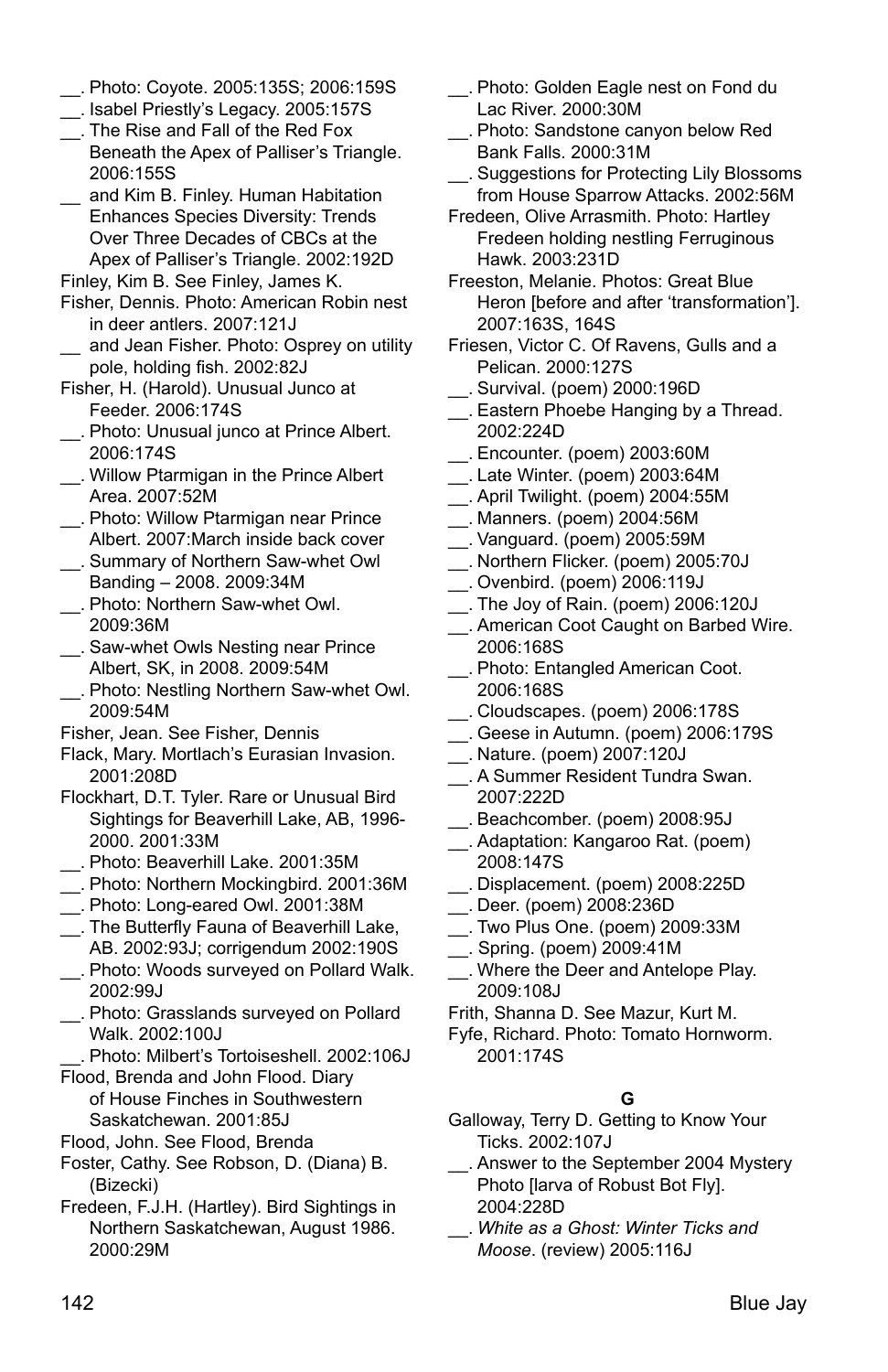- \_\_. Answer to 'Mites on Snowy Owls' [chewing lice]. 2006:56M
- Garton, Tim. Great Gray Owls. (photo essay) 2001:90-91J
- Gayton, Don. Memories of Stan Rowe. (in memoriam) 2004:172S
- Gebhardt, Robert. Photo: American Dipper at Eastend Christmas Bird Count. 2005:3M
- Gehlert, R. (Robert) E. Photo: Long-eared Owl young. 2000:188D
- \_\_. Photo: Snow geese silhouetted at sunset. 2002:March back cover
- \_\_. Photo: Ball Cactus (*Coryphantha vivipara*). 2002:June front cover
- \_\_. Photo: Ord's Kangaroo Rat. 2002:159S
- \_\_. Photo: Snowy Owl pellet. 2002:169S
- \_\_. Photo: Contents of Snowy Owl pellet. 2002:169S
- \_\_. Photo: Jack rabbit in snow along a fence line. 2003:58M
- \_\_. Photos: Hoary Redpoll (top) and Common Redpoll (bottom). 2004:March front cover
- \_\_. Photo: Turkey Vulture. 2004:218D
- \_\_. Photo: Northern Leopard Frog. 2005:144S
- \_\_. Photo: Wood Frog. 2005:145S
- \_\_. Photo: Blue-headed Vireo. 2006:35M
- \_\_. Dogwood Sawflies. 2006:57M
- \_\_. Photo: Sawfly larva extended, showing at least 6 pairs of prolegs. 2006:57M
- \_\_. Photo: Sawfly larvae curled up on leaf. 2006:62M
- \_\_. Photo: Ruby-throated Hummingbird. 2006:171S
- Geraghty, Paul. "Living Lines" Comments on field sketches. 2002:94J
- \_\_. Field Sketches: Night-Heron and Cliff Swallows. 2002:95J; Canada Geese. 2002:96-97J; Jack Rabbit. 2002:98J
- \_\_. Photo: Digger bee nest holes. 2002:126J,189S
- \_\_. Field Sketches: Mule Deer. 2002:150S; Immature Great Blue Heron. 2002:160- 161S
- \_\_. Photo: Moving bee and clay turret. 2002:190S
- \_\_. Field Sketches: Horned Lark and Lapland Longspur. 2002:222D; Muskrat. 2002:252D
- \_\_. Field Sketches: First Bluebirds. 2003:34- 35M
- \_\_. Field Sketches: Peregrine Falcon. 2003:220-221D
- \_\_. Field Sketches: Blackpoll Warbler.

2004:32-33M

- \_\_. Field Sketches: Yellow-bellied Sapsucker. 2004:180S
- \_\_. Field Sketches: Great Horned Owl and Merlin. 2004:212D; Mallard and Jack Rabbit. 2004:213D
- \_\_. Field Sketches: American Robin. 2005:92-93J
- \_\_. Field Sketches: Robin and Myrtle Warbler 2006:93J; Horned Grebe 2006:94-95J; Kingfisher. 2006:96J
- \_\_. Field Sketches: Cliff Swallows. 2007:96- 97J; Harris's Sparrows and White Crowned Sparrows. 2007:118J
- \_\_. Field Sketches: Ghost Gray Magpie. 2007:152-153S; White-fronted Geese and Snow Geese. 2007:172S \_\_. Field Sketches: Ross's and Snow Geese.
- 2008:159S; Black-crowned Night-Heron and Mink. 2008:160-161S; Blue Geese. 2008:162S
- \_\_. Field Sketches: Bohemian Waxwings. 2008:202D; Mule Deer. 2008:238D
- Gérard, André. Highest Swainson's Hawk Nest Recorded in Saskatchewan. 2007:115J
- Gérard, Martin, Jared B. Clarke, Kelly Kozij and Dan Zazelenchuk. A Sample of Prey Remains Found in Great-Horned Owl Nests in Saskatchewan. 2009:71J
- Gerrard, Jon M. Photo: Pelicans at Besnard Lake. 2006:149S
- \_\_. Photo: Eaglet on nest at Besnard Lake. 2006:154S
- \_\_. Photo: Sherritt-Gordon mine tailings pile. 2006:203D
- \_\_. Photo: Stream flowing from Camp Lake into Kississing Lake. 2006:206D
- and P. Naomi Gerrard, Elston H. Dzus, Gary R. Bortolotti, Emily Scragg. Population Changes in Water-associated Birds at Besnard Lake, SK, 1976-2005. 2006:149S
- and Naomi Gerrard. Preliminary Observations on the Possible Influence of Toxic Mine Waste on Bird Populations of Kississing Lake, MB. 2006:203D
- Gerrard, Nikki. *Mice in the Freezer, Owls on the Porch: The Lives of Naturalists Frederick and Frances Hamerstrom*. (review) 2003:224D
- Gerrard, P. Naomi. See Gerrard, Jon M.
- Giesbrecht, Vera. Photo: Cormorants perched on power lines in Saskatoon. 2004:224D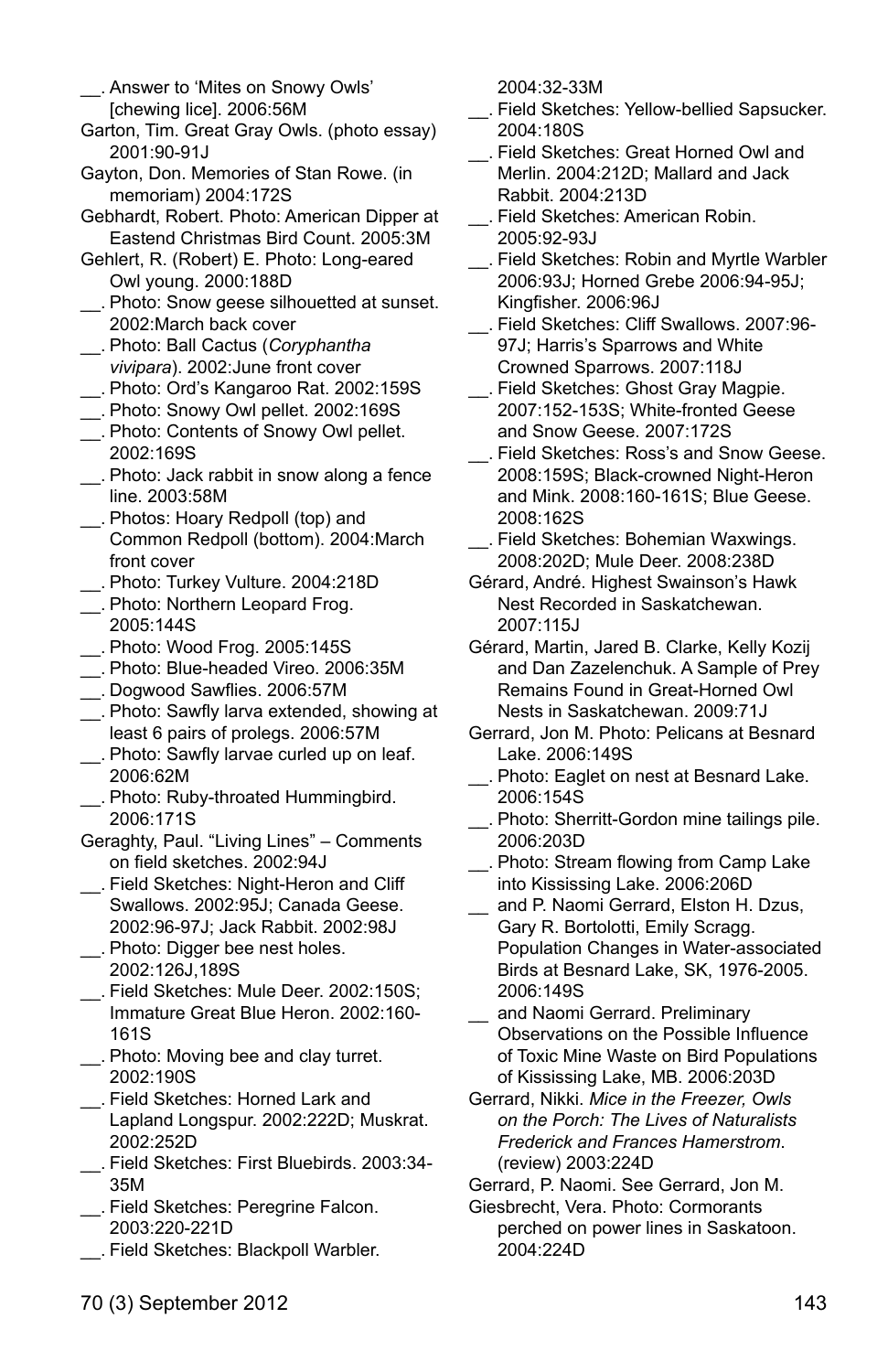Gilliland, Mary. *Whose Bird? Common Bird Names and the People They Commemorate*. (review) 2004:122J

Gillott, Cedric, Tyler J. Wist and Jason Wolfe. Bee Flies, Blister Beetles and the Grasshopper Connection. 2003:214D

Gjetvaj, Branimir. Photo: Lorne Scott as featured speaker at the Fall Banquet. 2004:225D

- \_\_. Photo: Attila Chanady presents Larry Morgotch Memorial Award to Gary Seib. 2004:226D
- \_\_. Photo: Attila Chanady presents Fellows Awards to Carol Scott and Ardythe McMaster. 2004:226D
- \_\_. Photo: Lorne Scott presents Conservation Award to Margaret Skeel. 2004:227D
- \_\_. Photos: Attila Chanady, Dale Hjertaas and Anna and Ted Leighton receive Fellows Award from Bill McKenzie. 2006:228D, 229D
- \_\_. Photo: Robert Johanson receives Longterm Service Award from Bill McKenzie. 2006:229D
- \_\_. Photo: The Great Sand Hills in southwestern Saskatchewan. 2008:September front cover

Glozier, Nancy. See Parker, D. (Dale)

- Godwin, Bob. Answer to the September 2008 Mystery Photo [camouflaged Common Nighthawk]. 2008:241D
- \_\_. Photo: Young Common Nighthawk on dried cow-pie. 2008:September back cover, 241D
- Gollop, J. B. (Bernard, Bernie). Whither *Blue Jay*? (editorial) 2000:iiJ
- \_\_. *Atlas of Saskatchewan*. (review) 2000:107J
- \_\_. Photo: Evening Grosbeaks. 2000:157S
- \_\_. Fourth of July Butterfly Counts in Saskatchewan, 1997-1999. 2000:178D
- \_\_. Photo: Wing marks of dragonfly. 2005:117J, 164S
- \_\_. Photo: Dragonfly producing wing marks in soil. 2005:164S
- Gollop, Mike. Photo: Bernie Gollop. 2000:109J
- \_\_. *Butterflies of North Dakota: An Atlas and Guide*. (review) 2003:228D
- \_\_ and Anna Leighton. Results of the 2005 International Butterfly Counts in Saskatchewan. 2005:193D
- and Anna Leighton. Results of the 2006 International Butterfly Counts in

Saskatchewan. 2007:89J; corrigendum 2007:130S

- and Anna Leighton. Results of the 2007 International Butterfly Counts in Saskatchewan. 2007:211D
- and Anna Leighton. Results of the 2008 International Butterfly Count in Saskatchewan. 2008:226D
- Gordon, Jeffrey A. Photo: Black-tailed Gull at Churchill, MB. 2008:142S
- Gould, Joyce. *Wildflowers of the Rocky Mountains*. (review) 2008:57M
- Goulet, Gloria. Singing Rocks. (poem) 2007:57M
- Granger, Morag. Photo: Long-eared Owl. 2008:177S
- Green, Gary B. Photo: Porcupine. 2004:December back cover
- Greenall, Jason. See Robson, D. (Diana) B. (Bizecki)
- Greenberg, Leonard H. Birds That Glow in the Dark. 2001:102J
- Greenway, Eric. Photo: Looking across s.e. end of A.E. Wilson Park. 2000:168D
- \_\_. Photo: A.E. Wilson Park south footbridge and weir. 2000:169D
- \_\_. Photo: A.E. Wilson Park boreal Island, center trail. 2000:173D
- \_\_. Photo: A.E. Wilson Park looking north to the footbridge. 2000:174D
- \_\_. Photo: A.E. Wilson Park looking north into The Bower. 2000:175D
- Greenwood, Hamilton. Photo: Prairie Rattlesnake. 2001:September back cover
- Griffiths, Ruth. A Letter About Slime Molds at Candle Lake. 2000:154S
- Guigueno, Mélanie F. Photo: A putative Connecticut Warbler clutch with a cowbird egg. 2009:139S
- \_\_. Photo: A putative Connecticut Warbler clutch with four immaculate white eggs. 2009:140S

#### **H - J**

- Hall, Don. Photo: Western Red Lily (*Lilium philadelphicum* var. *andinum*), herbarium specimen. 2009:June front cover
- \_\_. Photo: *Astragalus ledinghamii*, herbarium specimen. 2009:105J
- Hamel, Cary. Photo: Roundleaf Monkeyflower habitat – spring-fed pond. 2002:85J
- and Ken de Smet, Elizabeth Reimer. New Roundleaf Monkey-flower (*Mimulus glabratus*) Occurrences in Manitoba. 2002:83J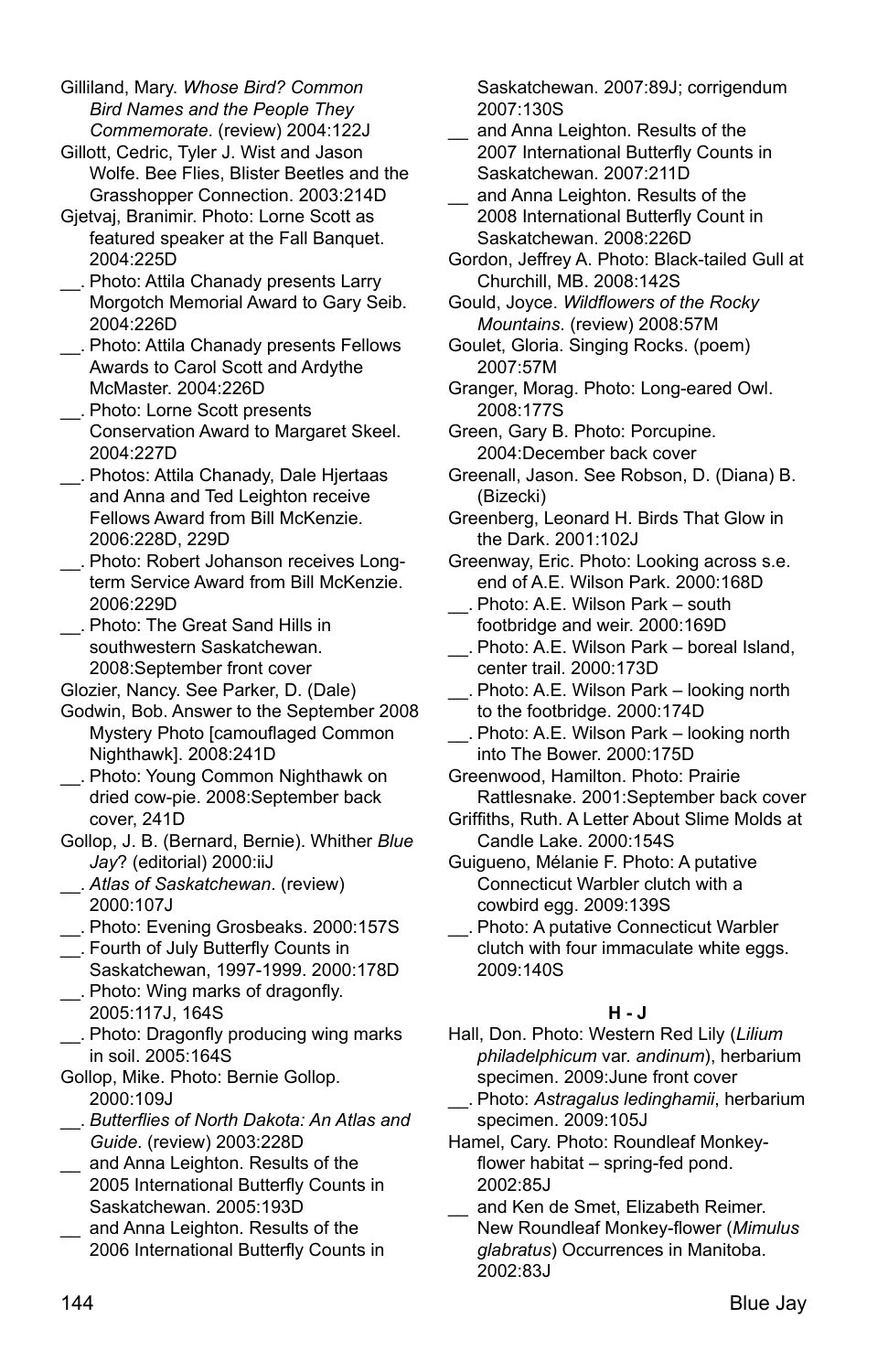- and Flizabeth Reimer. Additional Roundleaf Monkey-flower Populations in Manitoba. 2002:224D
- \_\_ and Elizabeth Reimer. Photo: Roundleaf Monkey-flower habitat – spring-fed stream. 2002:225D
- \_\_ and Elizabeth Reimer. The St. Lazare Area of Manitoba: A Biodiversity Hotspot. 2004:203D
- \_\_. See Reimer, Elizabeth
- \_\_. See Robson, D. (Diana) B. (Bizecki)
- Hannah, Kevin C. Photo: Female Northern Wheatear at Churchill, MB. 2006:196D \_\_. Photo: Northern Wheatear nest cavity at
- Churchill, MB. 2006:197D
- \_\_ and Theresa A. Hannah. First Breeding Record of the Northern Wheatear in Manitoba. 2006:196D
- Hannah, Theresa A. Photo: Male Northern Wheatear at Churchill, MB. 2006:196D \_\_. See Hannah, Kevin C.
- Hanson, Lenita and A.R. Smith. Great Blue Heron Colonies in Saskatchewan in 1999, a Preliminary Inventory. 2000:81J
- Haraldson, Judy. *Weeds of Canada and the Northern United States*. (review) 2000:155S
- Hardie, Peter. Lazuli Bunting in Saskatoon. 2002:227D
- \_\_. Photo: Sandhill Crane adults and juvenile. 2007:41M
- Harms, Vernon (Vern) L. Burdocks in Saskatchewan. 2001:92J
- \_\_. Vascular Plants of the Peturrson Ravine Area Along the South Saskatchewan River in Saskatoon, SK. 2001:134S
- \_\_. Arnicas in Saskatchewan. 2002:49M
- \_\_. Drawing: Saskatchewan *Arnica* species. 2002:50M
- \_\_. Drawing: Some characteristic features of *Arnica* flowers and heads. 2002:53M
- \_\_. Bur Oak An Uncommon Native Tree in Saskatchewan. 2002:87J
- \_\_. Drawings: Bur Oak (*Quercus macrocarpa*) – various leaf forms. 2002:91J; acorns. 2002:92J
- \_\_. Where Have All Our Asters Gone? 2002:151S; corrigendum 2003:66M
- \_\_. Puccoons in Saskatchewan. 2002:216D
- \_\_. Drawing: The native puccoon (*Lithospermum*) species in Saskatchewan. 2002:216D
- \_\_. Drawing: Puccoon (*Lithospermum*) flowers (diagrammatic). 2002:218D
- \_\_. Drawing: Typical leaf shapes of

puccoon (*Lithospermum*) species in Saskatchewan. 2002:219D

- \_\_. *Flora of North America* (FNA) Scheduled Publication of Volumes Including Saskatchewan Vascular Plant Families. 2007:82J
- \_\_. The Native Currants and Gooseberries (*Ribes* Species) in Saskatchewan. 2008:163S
- \_\_. See Cota-Sánchez, J. Hugo
- \_\_. See Robson, D. (Diana) B. (Bizecki) Harris, Jean. Photo: Great Horned Owl. 2002:153S
- \_\_. Drought-stricken Redwing. 2004:217D
- \_\_. Photo: Nest of Red-winged Blackbird supported by wire fence and weed stalk. 2004:217D
- Harris, Val. Photo: Swift Fox photographed during Christmas Mammal Count at Govenlock. 2004:159S
- Harris, Wayne C. 58th Annual Saskatchewan Christmas Bird Count – 1999. 2000:2M
- \_\_. Saskatchewan Christmas Mammal Count – 1999. 2000:38M
- \_\_. 59th Annual Saskatchewan Christmas Bird Count – 2000. 2001:2M
- \_\_. Saskatchewan Christmas Mammal Count  $-2000.2001:44M$
- \_\_. 60th Annual Saskatchewan Christmas Bird Count – 2001. 2002:2M
- \_\_. Saskatchewan Christmas Mammal Count – 2001. 2002:38M
- Hart, Marlene. Photo: Dickcissel near Mossbank. 2006:175S
- Hauer, John. Photo: Dwarf Canadian Primrose near Nipawin, SK. 2006:107J
- Haughian, Tim. Surprises at the Scissons Centre near Saskatoon. 2004:77J
- Hay, Darlene and Jim Hay. *Saskatchewan Scenic Secrets*. (review) 2001:167S
- Hay, Jim. See Hay, Darlene
- Head, Doug. Photos: Leon Pewarchuk and cardboard cutouts. 2002:117J, 118J \_\_. Photo: Cougar. 2002:118J
- Hecker, Kerry. Photo: Glover's Silkmoth caterpillar. 2006:124J
- \_\_. Photo: Cattle Egret nest with eggs. 2008:197D
- \_\_. Photo: Comparison of Cattle Egret egg and Black-crowned Night-Heron egg. 2008:198D
- \_\_. Photo: Cattle Egrets at Stalwart NWA with buffy plumes on back of head. 2008:December inside back cover
- \_\_. Photo: Frosty fence line. 2009:252D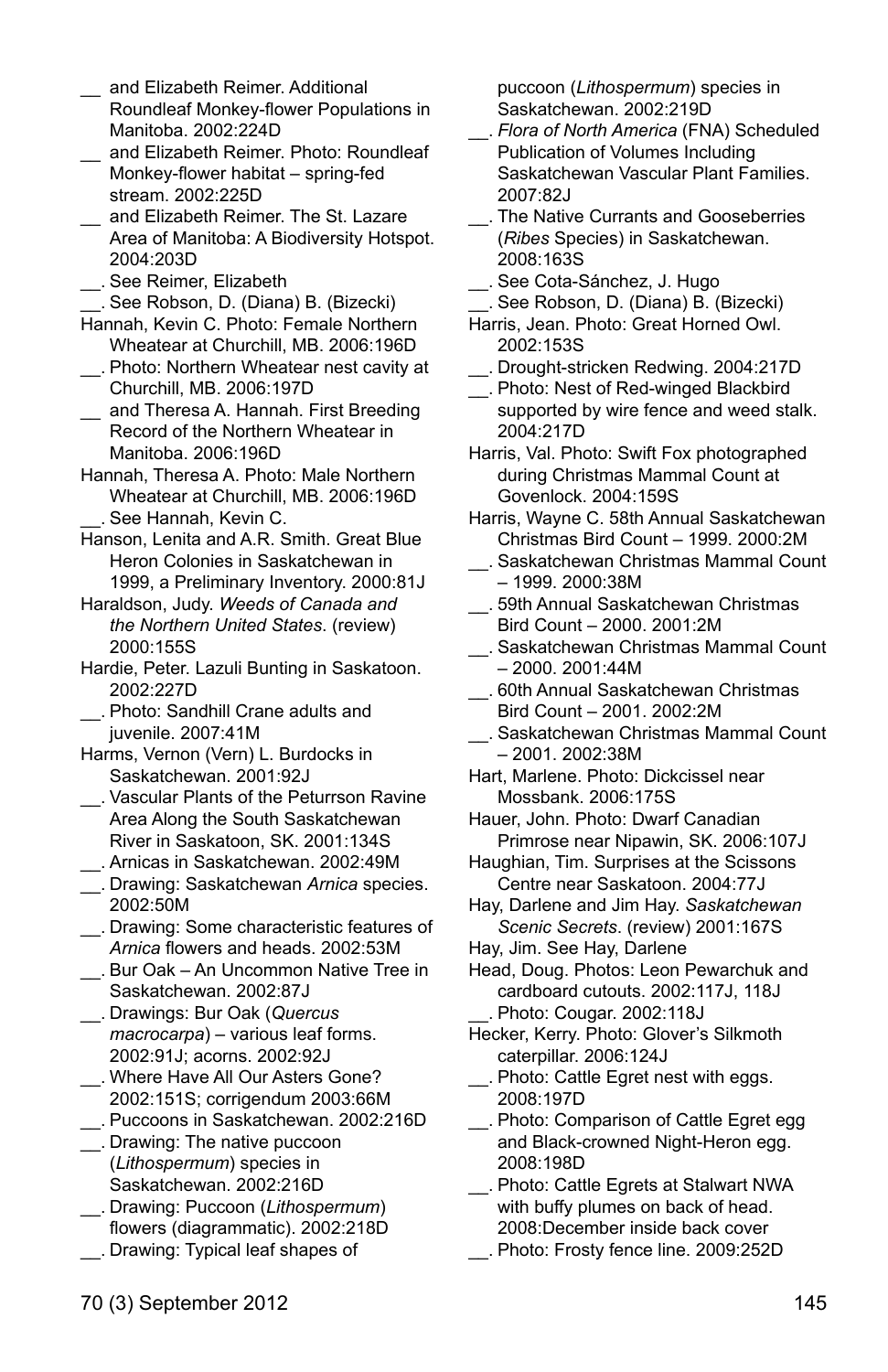- \_\_. *Cultivating our Roots – Growing Authentic Prairie Wildflowers and Grasses*. (review) 2009:261D
- \_\_. Photos: Mysterious pink sludge. 2009:December inside back cover
- \_\_ and Philip S. Taylor. Recent Cattle Egret Breeding Records for the Last Mountain Lake Area, SK. 2008:196D
- Hedlin, Eric M. Photo: Juvenile Blackcrowned Night-Heron in Saskatoon. 2005:114J
- \_\_. See Houston, C. Stuart
- Henderson, A. (Allison). Photo: Branched Umbrella Plant (*Eriogonum pauciflorum*). 2008:105J
- \_\_. Photo: Rubber Rabbitbrush (*Ericameria nauseosa*). 2008:105J
- and Patrick Fargey, Shelly Pruss, Felix Sperling. Early Sighting of a Rare Butterfly, Mormon Metalmark, in Grasslands National Park, SK. 2008:105J
- Hendra, Leslie. Kenneth Bowman, Alberta Lepidopterist. 2005:168D
- Henry, J. David. Division of Labour in a Pair of Snow Buntings While Raising Offspring on the Arctic Tundra. 2009:55M
- Herriot, Trevor. *Rediscovering the Great Plains: Journeys by Dog, Canoe, & Horse*. (review) 2002:184S
- Herzog, Jason. Photo: Common Crane photographed north of Leader. 2004:6M
- Hjertaas, Dale and Paule Hjertaas. Observations from Banding House Finches in the Fall of 1995 at Regina, SK. 2001:86J
- Hjertaas, Paule. See Hjertaas, Dale
- Hlasny, Ron. See Parker, D. (Dale)
- Hoium, Gary. Squirrel Tails Tied in Knots. 2004:137S
- \_\_. Photo: Four young Eastern Fox Squirrels with their tails tied together, anaesthetized and ready for untangling. 2004:137S
- Holland, George. Photo: Eggs in Cinnamon Teal nest. 2001:71J
- Holroyd, Geoffrey L. Photo: Prairie dog burrow excavated by badger. 2009:80J
- and Helen Trefry, Enrique Valdez, Jerry Batey. Predation Triad: Prairie Falcon, American Kestrel and Horned Lark. 2006:104J
- \_\_ and Helen E. Trefry. The Travels of a Short-eared Owl Equipped with a Satellite Transmitter in Canada.

2008:28M

- and Helen E. Trefry. Badger Kills an Evasive Black-tailed Prairie Dog. 2009:80J
- \_\_. See Houston, Stuart C.
- \_\_. See Priestley, D. Lisa
- Holtorf, Della. Photo: Turkey Vulture on a TV antenna. 2008:2M
- Hooper, Ronald (Ron) R. Additional Saskatchewan Sphinx Moth Records. 2001:157S
- \_\_. The Invasion of Canada by the Yellow Underwing (*Noctua pronuba* L.). 2001:206D
- \_\_. Birds of the Qu'Appelle Second Supplement. 2002:64J
- \_\_. Oak-feeding Insects in Saskatchewan. 2002:113J
- \_\_. A Summary of Saskatchewan Beetles. 2002:170S
- \_\_. Photo: Common Red Lady Beetle, *Coccinella transversoguttata*. 2002:170S
- \_\_. Photo: Long-horned Beetles on rose – *Cortodera longicornis* (upper), *Cyrtophorus verrucosus* (lower). 2002:171S
- \_\_. Photo: May Beetle, *Phyllophaga anxia*. 2002:171S
- \_\_. Photo: Leaf Beetle (*Calligrapha verrucosa*). 2002:September back cover
- \_\_. Dakota Skipper (*Hesperia dacotae*) in Saskatchewan. 2003:124J
- \_\_. Praying Mantids in Saskatchewan. 2003:179S
- \_\_. A New Butterfly for Saskatchewan. 2004:46M
- \_\_. Checklist of Saskatchewan Moths: Part 15 – Lute Strings, Hooktips, Uraniids and Geometrids (1). 2006:97J
- \_\_. Checklist of Saskatchewan Moths: Part 16 – Geometrids (2), Ennominae (2). 2006:160S
- \_\_. Checklist of Saskatchewan Moths: Part 17 – Geometridae (3), Alsophilinae, Geometrinae and Sterrhinae. 2006:212D
- \_\_. Checklist of Saskatchewan Moths: Part 18 – Geometridae (4), Larentiinae. 2007:148S

\_\_. Photo: Spear Mark. 2007:151S

- Houston, C. Stuart. Jack Shaver, 1925-2000. (in memoriam) 2000:158S
- \_\_. Identity of a Swallow Recovered in Bolivia: A Correction. 2001:101J
- \_\_. William McIntyre Niven, 1906-2001. (in memoriam) 2001:115J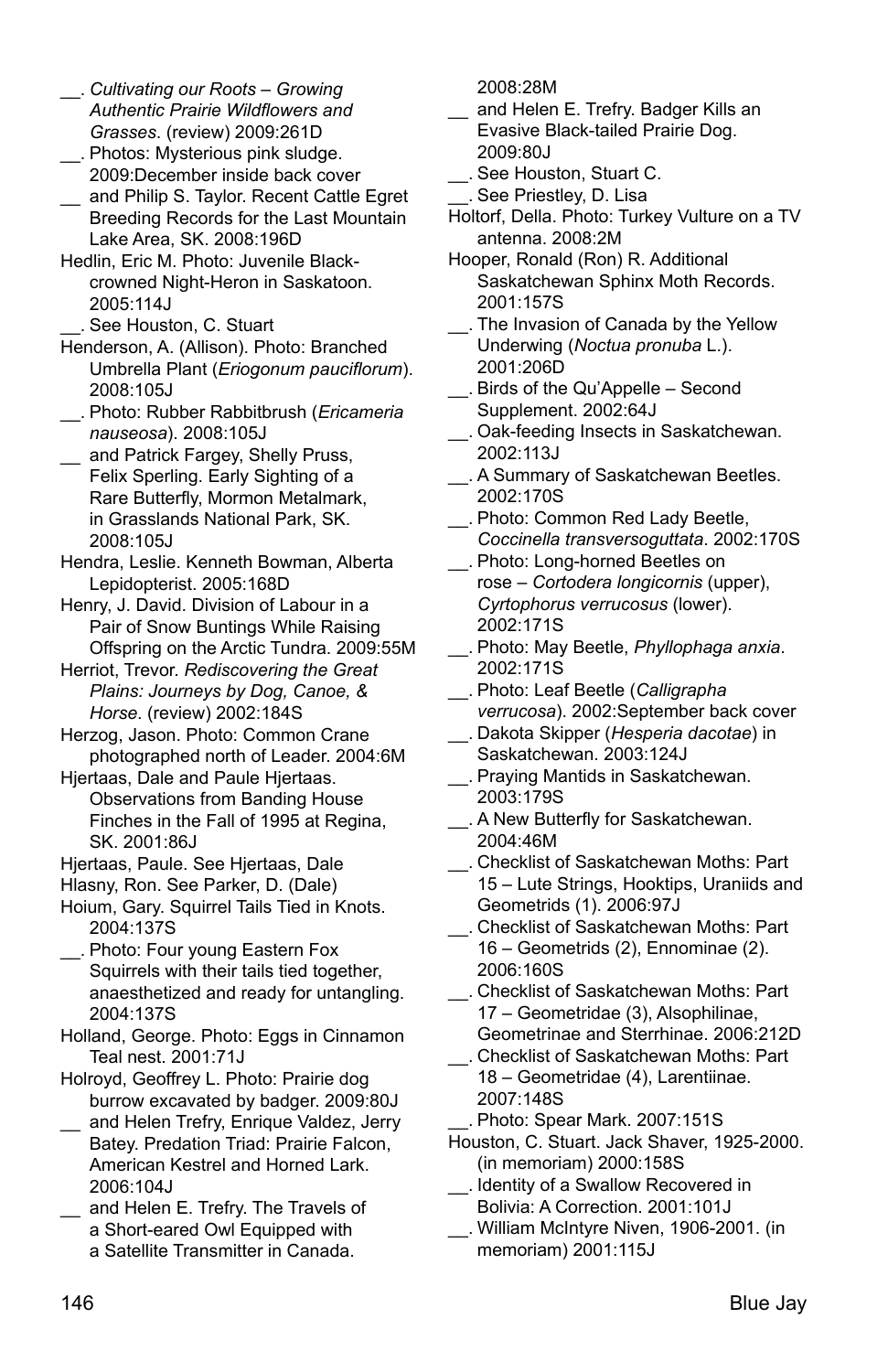- \_\_. Garth C. Nelson, 1929-2001. (in memoriam) 2001:211D
- \_\_. Early Saskatoon City Bird Banders. 2002:79J
- \_\_. William Harvey Beck, 1927-2002. (in memoriam) 2002:122J
- \_\_. Wayne C. Harris, 1951-2002. (in memoriam) 2003:61M
- \_\_. Rural Banders in the Yorkton Area. 2003:94J
- \_\_. Bill Horseman, 1942-2003. (in memoriam) 2003:188S
- \_\_. Osprey's Second Trip to Costa Rica. 2004:214D
- \_\_. Swainson's Hawk Longevity, Colour Banding and Natal Dispersal. 2005:31M
- \_\_. Early Saskatchewan Bird Banders. 2005:130S
- \_\_. Herbert Charles Moulding, 1922-2005. (in memoriam) 2005:161S
- \_\_. Saskatchewan Waterfowl Banders to 1954. 2005:175D
- \_\_. Saskatchewan Turkey Vulture Nests, 1896-2002. 2006:209D
- \_\_. Starlings Banded on Wintering Grounds and Recovered in Saskatchewan. 2007:34M
- \_\_. *Marshes: The Disappearing Edens*. (review) 2007:122J
- \_\_. Ian Lochtie (1914-2009). (in memoriam) 2009:266D
- \_\_ and J. Frank Roy, Alex Dzubin. J. Bernard "Bernie" Gollop, 1926-2000. (in memoriam) 2000:109J
- \_\_ and Mary I. Houston, Alan R. Smith. Biennial Redpoll Invasions. 2000:116S
- and Mary I. Houston. Slow Northward Spread of the Lark Sparrow. 2001:40M
- \_\_ and Frank Scott. Power Poles Assist Range Expansion of Ospreys in Saskatchewan. 2001:182D
- \_\_ and Mary I. Houston. Rural Banders in the Saskatoon Area. 2002:35M
- \_\_ and Mark Martell. Speedy Migration: Saskatchewan's First Osprey Satellite Transmitter. 2002:74J
- \_\_ and Marten J. Stoffel, Alan R. Smith. Three Turkey Vulture Pairs Nest in Saskatoon Bird Area. 2002:206D
- \_\_ and Ken D. de Smet, Douglas M. Collister. Loggerhead Shrike Banding on the Prairies. 2003:40M; corrigendum 2003:128J
- and Mary I. Houston. Saskatchewan Bird Banders: J.A. Briggs of Regina.

2003:138S

- and Brent Terry. Wing-tagging Turkey Vultures. 2003:204D
- and J. Frank Roy. F.J. Hartley Fredeen, 1920-2003. (in memoriam) 2003:231D and Bob Luterbach. Northward
- Extension of Eurasian Collared-Dove in Saskatchewan. 2004:28M
- and Mary I. Houston. Searching for Edward Calcutt. 2004:196D
- and Frik M. Hedlin. Eurasian Collared-Dove Nest with Two Broods in Delisle, SK. 2006:106J
- and Mary I. Houston. Ring-billed Gulls Banded in Saskatchewan, 1936-1989. 2006:131S
- and Robert W. Nero. George F. Ledingham, 1911-2006. (in memoriam) 2006:225D
- and Frank Scott. Osprey Banding Program near Loon Lake, SK, 1975- 2002. 2007:133S
- and Philip D. McLoughlin, James Pinson Ludwig. Caspian Terns Banded at Doré Lake, SK: Third Oldest at 28 Years, 7 Months. 2007:140S
- and Geoffrey L. Holroyd, Brenton Terry, Michael Blom, Marten J. Stoffel. Tracking Saskatchewan Nestling Turkey Vultures. 2007:201D
- and David R. Barber, Brenton Terry, Marten J. Stoffel, Michael Blom, James Mandel, Keith I. Bildstein. Hourly Distances and Altitudes of a Recentlyfledged Turkey Vulture on its First Southbound Migration. 2008:148S
- and Robert W. Nero. Ralph D. Carson, 1938-2007. (in memoriam) 2008:187S
- and Brenton Terry, Marten J. Stoffel, Michael Blom. Six Years of Turkey Vulture Wing-tagging. 2009:37M
- \_\_. See Houston, Mary I. \_\_. See Stoffel, Marten J.
- Houston, Mary I. *Birds at Your Feeder: A Guide to Feeding Habits, Behavior, Distribution and Abundance*. (review) 2000:156S
- \_\_. Photo: Plum tree nest in early winter. 2003:56M
- \_\_. Three Waves of Juncos in Spring 2002. 2003:57M
- \_\_. Photo: Calcutt Lake. 2004:197D
- \_\_. Photo: Location of Bonaparte's Gull nest at Spruce Lake. 2005:79J
- \_\_. Junior Naturalists' Section in *Blue Jay*,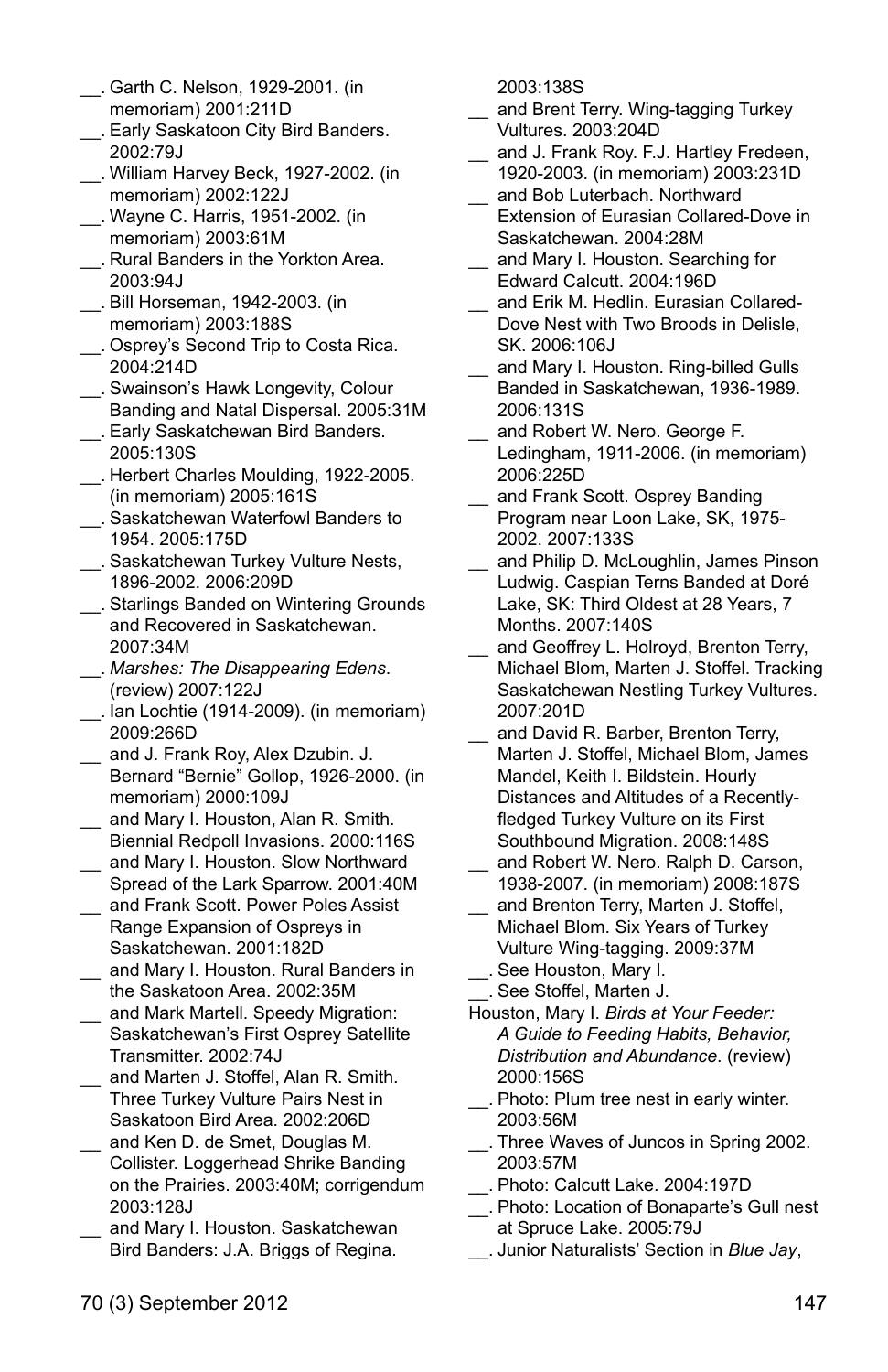1954-1972. 2005:120S

- \_\_. Activities of Junior Birdwatchers in Saskatchewan, 1915-1974. 2006:25M
- and Stuart C. Houston. Three Bonaparte's Gull Nests at Spruce Lake, SK. 2005:79J
- \_\_ and Robert W. Nero. Frank Henry Brazier, 1913-2004. (in memoriam) 2008:122J
- \_\_. See Houston, C. Stuart
- \_\_. See Parent, G. (Gerald) J.
- \_\_. See Stiles, Donald J.
- \_\_. See Stookey, Joseph

Hudon, Jocelyn. See Sealy, Spencer G.

- Hudson, John H. Four Introduced Species New to Saskatchewan from the 1990s. 2000:91J
- \_\_. Pygmy-weed (*Crassula aquatica* (L.) Schoenl.) and Spurrey Knotweed (*Polygonum spergulariaeforme* Meisn.) New to Saskatchewan, and Comments on Five Other Rarities Found 1998-1999. 2000:129S
- \_\_. A Request for Information on Freshwater Worms. 2004:220D
- Huebert, Brian. Photo: Sharp-shinned Hawk in Winnipeg in February. 2007:189D
- \_\_. Photo: Eurasian Siskin at Winnipeg in March. 2008:September inside front cover
- Hughes, David P. Photo: Common Whitetail, *Libellula lydia*. 2003:168S
- \_\_. Photo: Twelve-spotted Skimmer, *Libellula pulchella*. 2003:173S
- \_\_. Photos: Horned Clubtail (*Arigomphus cornutus*) emerging at Pinawa Pond MB. 2009:December inside front cover
- Hughes, Marjorie L. Species Diversity of Dragonflies and Damselflies (Odonata) at a Manitoba Pond. 2009: 242D
- \_\_. Photo: Study site pond near Pinawa MB. 2009:242D
- and James R. Duncan. The Dragonflies of Manitoba: An Updated Species List. 2003:168S
- Hughes, Robert B. Pink Tree Swallow Eggs. 2002:174S
- Hutchings, G. (Gordon, Gord) E. Where Do Dragonflies Go to Die? 2004:48M
- \_\_. Photo: Tattered *Aeshna subarctica* female. 2004:48M
- \_\_. Eight New or Previously Unrecorded Species of Odonata (Dragonflies) for Saskatchewan. 2004:98J
- \_\_. Photo: *Aeshna tuberculifera* in the hand.

2004:99J

- \_\_. Photo: *Aeshna subarctica* in the hand. 2004:102J
- \_\_. A List of the Odonata of Athabasca Sand Dunes Provincial Wilderness Park, SK. 2005:87J

Jackson, Laura. Photo: Painted Lady butterflies on garden Liatris (*Liatris spicata*). 2005:December front cover

- James, Paul C. See Mazur, Kurt M.
- Janzen, M. Photo: Peach Blossom Moth. 2006:98J
- \_\_. Photo: Rose Hooktip. 2006:99J
- \_\_. Photo: The Infant. 2006:99J
- \_\_. Photo: Gooseberry Spanworm. 2006:100J
- Jardine, Claire. Unusual "Masked" Longtailed Weasel. 2004:116J
- \_\_. Photos: Long-tailed Weasel with unusual facial mask. 2004:June front cover, 116J
- \_\_. Photo: Long-tailed Weasel with typical facial markings. 2004:116J
- \_\_. Photo: Canada Goose on nest [in tree]. 2006:103J
- Jasper, Doreen. Drawing: Kangaroo Rat. 2005:124S
	- Drawing: Bull Snake. 2005:125S
- Jeffery, Brian K. Photo: Burrowing Owl. 2002:136S
- \_\_. Photo: Burrowing Owl with colored leg bands. 2004:125J
- Jensen, Olaf, Medea Curteanu and Gary Anweiler. Occurrence of the Endangered Gold-edged Gem (*Schinia avemensis*) at CFB Suffield National Wildlife Area, Alberta. 2009:50M; corrigendum 2009:109J

Johanson, Robert E. See Smith, A. (Alan) R.

- Johns, B. (Brian) W. Photo: Young American Bittern. 2000:59M
- \_\_. Photo: [Loggerhead Shrike] nest shrub. 2001:126J
- \_\_. Photo: Impaled Nuttall's Blister Beetle. 2001:126J
- \_\_. Photo: Impaled Wood Frog. 2001:126J
- and David Johns. Loggerhead Shrike Larder and Prey. 2001:125S
- Johns, David. See Johns, B. (Brian) W.
- Johnson, Dan L. Photo: Dragonflies resting on cliff bank. 2002:128J
- \_\_. Photo: Two-striped grasshopper (adult female). 2003:51M
- \_\_. Photo: Banded Argiope females showing dorsal and ventral surfaces. 2003:218D
- \_\_. Answer to the December 2003 Mystery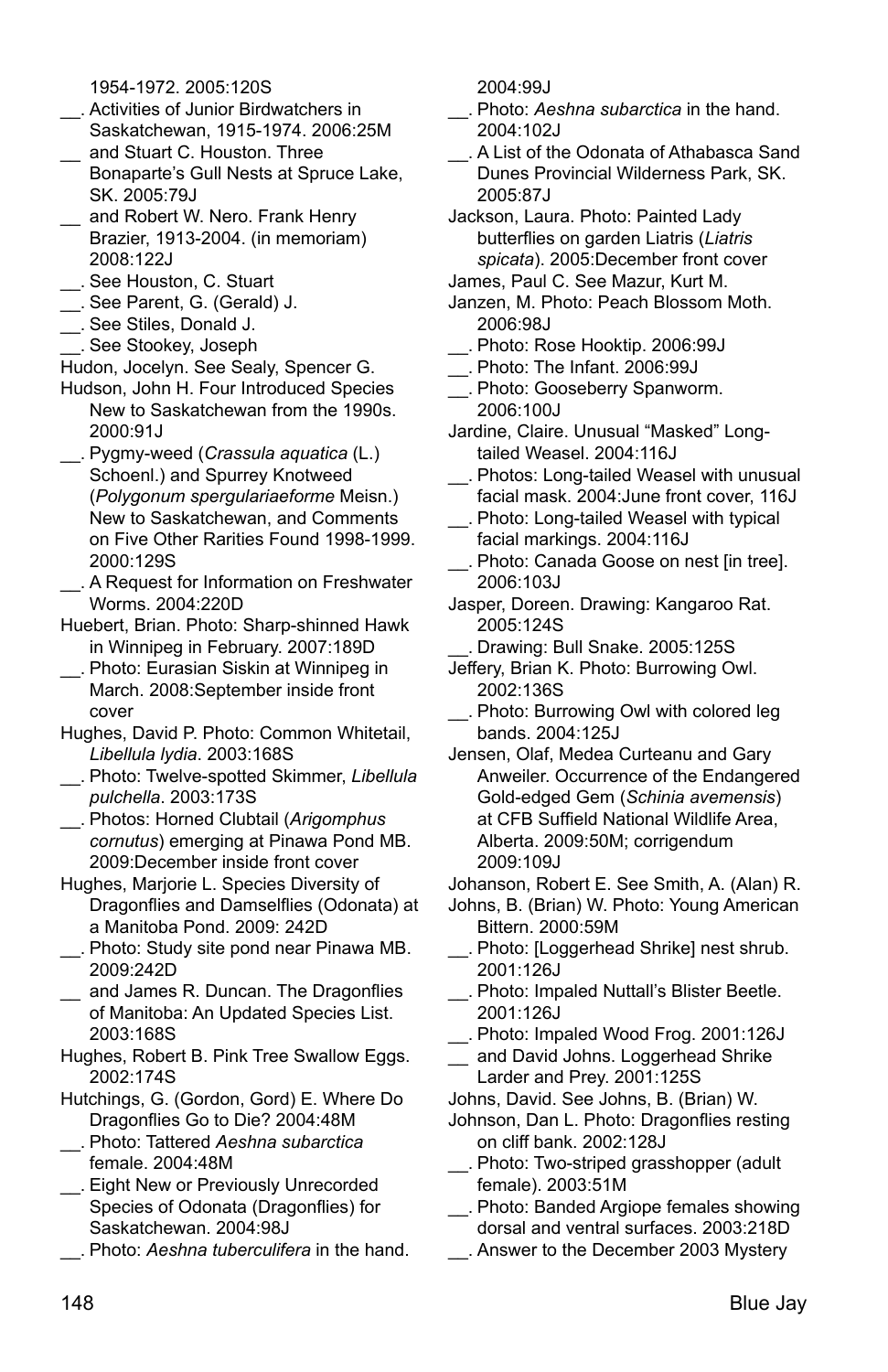Photo [fungus-killed two-striped grasshopper]. 2004:61M

- \_\_. See Kuiken, Thijs
- Johnson, Lois M. Spring 2008 A Devastating Time for Mountain Bluebirds on the Prairies. 2008:209D
- \_\_. Photo: Male Mountain Bluebird missing tarsi and feet. 2008:209D
- Johnston, Don. Tame Moose and Arboreal Woodchuck. 2001:104J
- and Shirley Johnston. Eastern Bluebirds at Lintlaw, SK. 2003:217D
- Johnston, Shirley. Photo: Fringed Gentian. 2000:54M
- \_\_. Photo: Plume Moth. 2000:160S, 201D; 2001:61M
- \_\_. Photo: Moose inside pasture fence. 2001:104J
- \_\_. Photo: Woodchuck in poplar tree. 2001:105J
- \_\_. Photo: Brent Terry and Michael Blom with young tagged Turkey Vulture. 2003:205D
- \_\_. Photo: Eastern Bluebird nesting at Lintlaw. 2003:217D
- \_\_. Photo: Osprey nest on platform. 2007:134S
	- \_\_. See Johnston, Don
- Jones, Edgar T. Accipiter Interaction. 2001:161S
- \_\_. Photo: Adult Northern Goshawk. 2001:161S
- \_\_. Photo: Adult Cooper's Hawk. 2001:162S
- \_\_. Photo: Sharp-shinned Hawk. 2001:162S
- \_\_. Swainson's Hawk Recovery Record of 18 Years. 2007:164S
- Jones, Gerry. Photo: Great Gray Owl. 2000:73J
- Jonker, P. (Peter). A Fool-proof Method of Preventing Window Collisions. 2001:100J Photo: Stan Rowe. 2004:172S
- Jordheim, Sig. Wood Duck Nest on the Ground Southwest of Kyle. 2000:54M \_\_. House-dwelling Red-winged Blackbirds.
- 2001:102J \_\_. Kestrels Thinking 'Outside the Box'.
- 2001:163S
- \_\_. Bird Observations from Kyle, SK. 2002:182S
- \_\_. Mites on Snowy Owls. 2006:56M
- \_\_. Birds of a Feather, Plus One. 2006:216D

#### **K**

Kaminskyj, Susan. *Peziza proteana* var. *sparassoides*, an Unusual Fungus Found on a Farm in Fiske, SK. 2001:153S

- \_\_. Photo: Section across [*Peziza*] fruiting body. 2001:155S
- \_\_. Photo: [*Peziza*] asci. 2001:155S
- Kaplar, Shelley. Photo: Wood Frog blending in with aquatic vegetation. 2005:154S
- Kerbes, Richard. Photo: Garth Nelson leading a group in the Rendek Elm Forest Nature Sanctuary. 2000:89J
- Kiliaan, Henk. Photo: Loggerhead Shrike. 2001:128S
- Kingdon, Ken. Late Nesting Record of Common Loon near Riding Mountain National Park. 2009:77J
- \_\_. Photo: Nest and scavenged egg of latenesting Common Loon. 2009:77J
- Kjoss, V. (Victoria, Vicky). Answer to the June 2006 Mystery Photo [crayfish gastroliths]. 2006:182S
- \_\_. Photo: Cattle Egrets [near Last Mountain Lake National Wildlife Areal. 2007:67J
- \_\_. Photo: Great Egret and American White Pelicans. 2007:71J
- \_\_. Photo: Pronghorn. 2009:108J
- \_\_. Photos: [Butterfly] wings folded during feeding and wings spread out. 2009:110J \_\_ and Chris Somers. Editors' Messages.
- 2009:3M, 67J, 130S
- \_\_ and Chris Somers. Editors' Notes. 2009:105J, 108J, 262S
- and Chris Somers. Photo: American White Pelican chicks during aggressive interaction. 2009:117J
- and Chris Somers. Photo: Western Meadowlark. 2009:121J
- and Chris Somers. Photo: Eastern Phoebe nestling. 2009:June inside back cover, 130S
- and Chris Somers. Photo: American Badger. 2009:June back cover See Somers, Christopher (Chris)
- Klauke, Richard. Photo: Ancient Murrelet at Cold Lake, AB. 2001:179D
- Klebeck, Gwen. Photo: This Chickadee was bathing so hard, it flipped over on its back. 2000:200D
- Knight, Leith. Photo: Northern Hawk-Owl, Moose Jaw, December. 2000:48M
- Koes, Rudolf F. *Birdlife of the Churchill Region: Status, History, Biology*. (review) 2004:222D
	- \_\_. Additions to the Bird List of Manitoba
- (1997-2007). 2008:139S See Taylor, P. (Peter).
- Koivula, Matti. Drawing: Method of using a finnstick. 2001:83J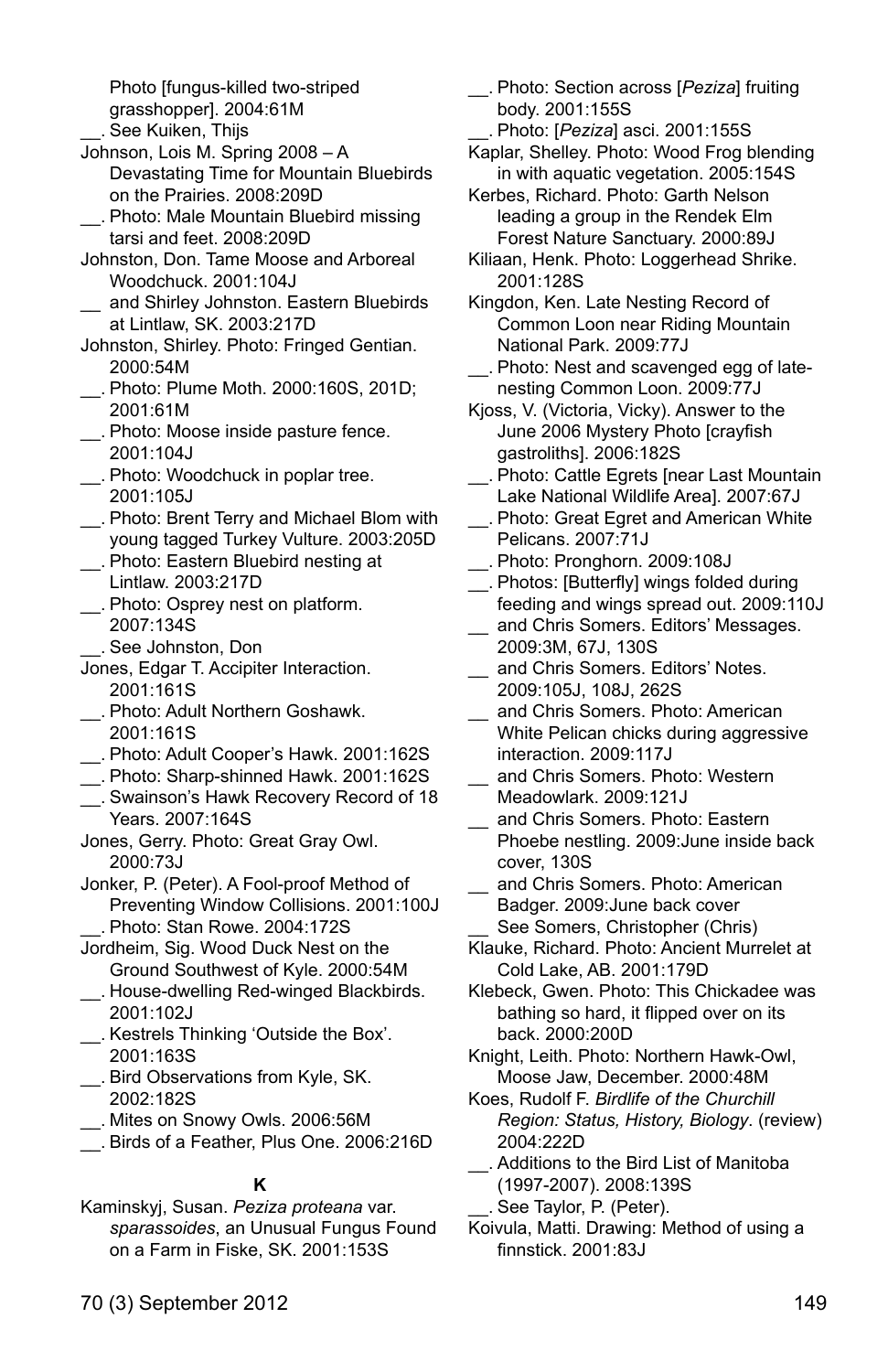Kondla, Norbert G. See Schmidt, B. Chris

- Konter, A. (André). Occurrence of Clark's Grebes and Their Hybrids with Western Grebes in Prairie Canada. 2009:26M
- \_\_. Photo: Clark's Grebe. 2009:March inside front cover
- \_\_. Photo: Western Grebe. 2009:March inside front cover
- \_\_. Photos: Clark's Grebe X Western Grebe hybrids. 2009:March inside front cover and March back cover
- \_\_. Do Eared Grebes Engage in Flight during Courtship? 2009:225D
- \_\_. Photo: Take-off of a pair of Eared Grebes. 2009:226D
- \_\_. Photos: Discovery Ceremony of a pair of Eared Grebes. 2009:227D, 228D
- Koonz, Bill. Some Bird Observations in Manitoba in 1999. 2000:65J
- Kostiuk, Brenda. See Catling, Paul M.
- Kotlar, Joseph. Photo: Cattle Egret chicks on stick nest in flooded willows. 2008:200D
- Kotylak, Andrea. Photo: Baby garter snake impaled by Loggerhead Shrike. 2008:54M
- \_\_. Photo: House Sparrow head impaled by Loggerhead Shrike. 2008:55M
- \_\_ and Margaret A. Skeel. Are Burrowing Owls Using Enhanced Habitat? 2009:231D

Kowalchuk, Marilena. See Reimer, Elizabeth

- Kozial, John. Photo: Alope Sphinx found at Bjorkdale, SK. 2001:158S
- \_\_. Answer to the March 2006 Mystery Photo [Glover's Silkmoth pupal case]. 2006:123J
- \_\_. Photo: Male Common Green Darner. 2007:June inside front cover
- \_\_. Photo: Cabbage White butterflies mudpuddling. 2007:89J
- \_\_. Photo: Northern Blue males. 2007:June back cover
- \_\_. Photo: Mourning Cloak butterfly laying eggs on Balsam Poplar. 2007:216D
- \_\_. Photo: Mourning Cloak larvae on Aspen Poplar. 2007:217D
- \_\_. Photo: Indian paintbrush. 2007:December inside back cover
- \_\_. Photo: Close-up of male Polyphemus Moth antennae. 2008:194D
- \_\_. Photo: Group of Old World Swallowtails and Canadian Tiger Swallowtails. 2008:231D
- \_\_. Photo: Aberrant form of Arctic Fritillary. 2008:232D
- \_\_. Photo: Atypically scarlet leaves of Trembling Aspen (*Populus tremuloides*). 2008:December back cover
- Kozij, Kelly. Urban-nesting Merlins and Cooper's Hawks in Weyburn, SK. 2003:33M
- \_\_. Photo: Female Cooper's Hawk (in immature plumage). 2003:March front cover
- \_\_. Photo: Female Merlin feeding young. 2003:25M
- \_\_. Photo: Female Cooper's Hawk with squirrel prey. 2003:37M See Gérard, Martin
- Krivda, Walter. Yellow Underwing (*Noctua pronuba* L.), a New Moth in Manitoba. 2001:206D
- \_\_. House Sparrow Swiftly Kills and Eats Catocala Moth at The Pas, MB. 2001:210D
- \_\_. European Skipper at The Pas, Manitoba. 2002:183S
- \_\_. Common Roadside Skipper Vanishes at The Pas, Manitoba. 2002:226D
- \_\_. Compton Tortoiseshell Deaths in Abandoned Cars. 2003:126J
- \_\_. Copper Underwing at The Pas, Manitoba. 2004:47M
- \_\_. Return of the Frog. 2004:50M
- \_\_. Population Explosion of Dwarf Canadian Primrose near The Pas, MB. 2006:107J
- \_\_. Large Earthworm at The Pas, MB. 2006:112J
- \_\_. Net Butterfly Records. 2006:113J
- \_\_. Crested Shield Fern (*Dryopteris cristata*) at The Pas, MB. 2006:173S
- \_\_. European Skipper Population Explosion at The Pas, MB. 2007:168S
- \_\_. Pink Lady's-slipper Population at Reed Lake, MB. 2008:52M
- \_\_. Showy Lady's-slipper, *Cypripedium reginae*, in Disturbed Habitat at The Pas, MB. 2008:178S
- \_\_. Change in Populations of Cattails in Manitoba. 2008:178S
- Kuiken, Thijs. Great Blue Heron Colony at Doré Lake, SK. 2000:151S
- \_\_. Watering of Double-crested Cormorant Chicks. 2001:73J
- \_\_. Photo: Double-crested Cormorant feeding chick. 2001:74J
- \_\_. Photo: Double-crested Cormorant watering chick. 2001:75J
- \_\_. Photo: Bill horn shed by an American White Pelican. 2002:189S, 235D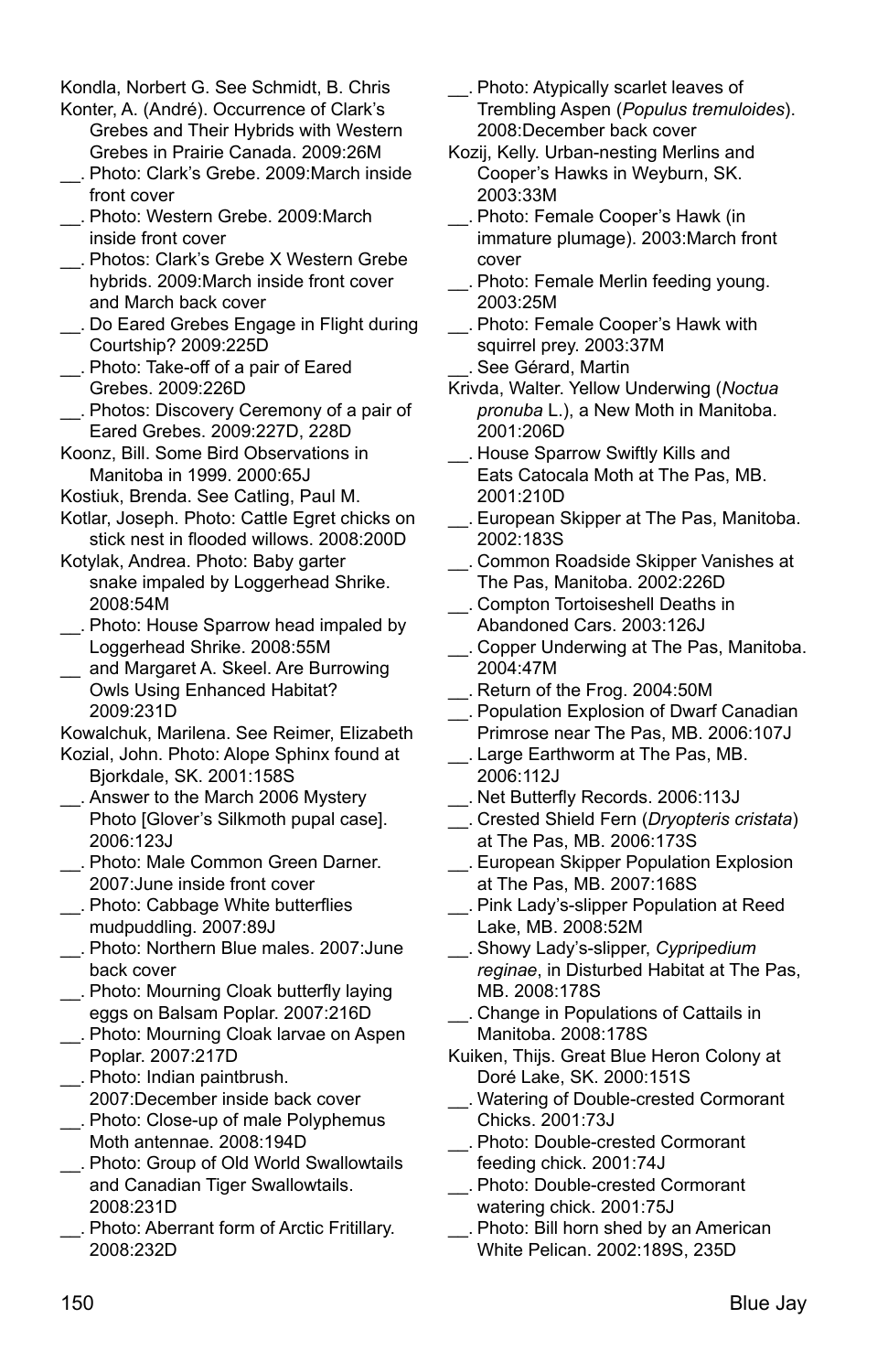- \_\_. Photo: Grasshopper body parts found in coyote scat. 2003:53M
- and Anna Leighton, Dan Johnson. Grasshoppers in Coyote Scats. 2003:51M
- Kuyt, Ernie. Photo: Bowhead Whale "ear bone". 2003:190S, 236D
- \_\_. Photo: Topi with "ear bone". 2003:236D
- \_\_. Answer to the September 2006 Mystery Photo [baleen plate from Bowhead Whale]. 2006:231D
- Kyle, M. (Murray). Photo: Roddick Lake Camp, with Myron Barton and Jessica Watt. 2004:68J
- \_\_. Photo: Black and White Warbler on nest. 2004:69J

#### **L**

- Lahrman, Fred. Photo: Striped Morning Sphinx. 2001:174S
- \_\_. Photo: Western Meadowlark. 2004:38M Laing, H.M. Cougar, Lynx and Deer
- Observations from Manitoba and British Columbia. 2000:49M
- Lamont, S.M. *Prairie Phoenix: The Red Lily,* Lilium philadelphicum*, in Saskatchewan*. (review) 2005:159S
- Landry, Jean-François. Answer to the March 2005 Mystery Photo [*Coleophora* moth larval case]. 2005:118J
- Lane, John. Photo: Tree Swallow. 2002:175S
- Lanoie, Michelle. Photo: Mass of toad eggs. 2004:60M, 126J
- \_\_. Photo: *Coleophora* moth larval case. 2005:60M, 117J
- \_\_. Photo: Boreal Chorus Frog. 2005:145S \_\_. Photo: Rose gall. 2009:61M, 125J
- Larson, David J. The Rose Stem Girdler (*Agrilus aurichalceus* Redtenbacher) (Insecta: Coleoptera: Buprestidae), A New Threat to Prairie Roses. 2003:176S
- \_\_. Photo: Rose stem girdler larva (*Agrilus aurichalceus*) and its spiral tunnel pattern in a rose cane. 2003:177S
- \_\_. Notes and Observations on the Rose Stem Girdler (*Agrilus cuprescens* Ménétriés) (Insecta: Coleoptera: Buprestidae) in Southern Alberta and Saskatchewan. 2009:82J
- \_\_. Photo: Adult rose stem girdler, dorsal view. 2009:82J
- Larter, Nic. Turkey Vulture in the Western Arctic. 2002:57M
- Lawrence, Bonnie. Squirrelly Activity at Waskesiu, SK. 2006:110J
- Lawrence, John and Bonnie Lawrence. Answer to the December 2007 Mystery Photo [wing marks and hole made by Redpoll emerging from snow bank]. 2008:61M
- and Bonnie Lawrence. Photo: Wing marks and hole made by Redpoll emerging from snow bank. 2007:226D, 2008:61M
- Lawrie, David. See Schmidt, B. Chris
- Leighton, A. (Anna). Photo: Stinking Groundsel, pressed specimen. 2000:92J
- \_\_. Photo: Orange Hawkweed, pressed specimen. 2000:92J
- \_\_. Photo: Meadow Foxtail, pressed specimen. 2000:93J
- \_\_. Photo: Garden Orpine, pressed specimen. 2000:93J
- \_\_. Buzzing Ball Baffles Botanist. 2000:104J
- \_\_. Photo: Bumble bee nest as found in the ground. 2000:104J
- \_\_. Photo: Excavated [bumble bee] nest showing peanut-sized cells. 2000:105J
- \_\_. Photo: Yellow Collar Moss or Fairy Parasols (*Splachnum luteum*). 2000:113J, 160S
- \_\_. Photo: Spurrey Knotweed, pressed specimen. 2000:130S
- \_\_. Photo: Rice Cut-grass, pressed specimen. 2000:131S
- \_\_. Photo: Indian Grass, pressed specimen. 2000:133S
- \_\_. Photo: Upland Evening Primrose, pressed specimen. 2000:133S
- \_\_. Photo: Annual Water Foxtail, pressed specimen. 2000:134S
- \_\_. Photo: Stemless Rubber-weed, pressed specimen. 2000:135S
- \_\_. Photo: Gall pecked open by birds. 2000:147S
- \_\_. Photo: Box Elder (Manitoba Maple) flowers and young leaves. 2001:60M
- \_\_. Photo: Kalm's Lobelia. 2001:137S
- \_\_. Photo: Narrow-leaved Puccoon. 2002:221D
- \_\_. Photo: Grasshopper parts in coyote scat. 2003:52M
- \_\_. Photo: Coyote scat collected for dissection. 2003:53M
- \_\_. Nature Saskatchewan News. 2003:233D
- \_\_. Photo: Willow leaf in ice. 2004:221D
- \_\_. Photo: Sawfly larvae. 2005:163S, 214D
- \_\_. Photo: Shed skins of sawfly larvae. 2005:214D
- \_\_. Photo: Touch-me-not flowers and seed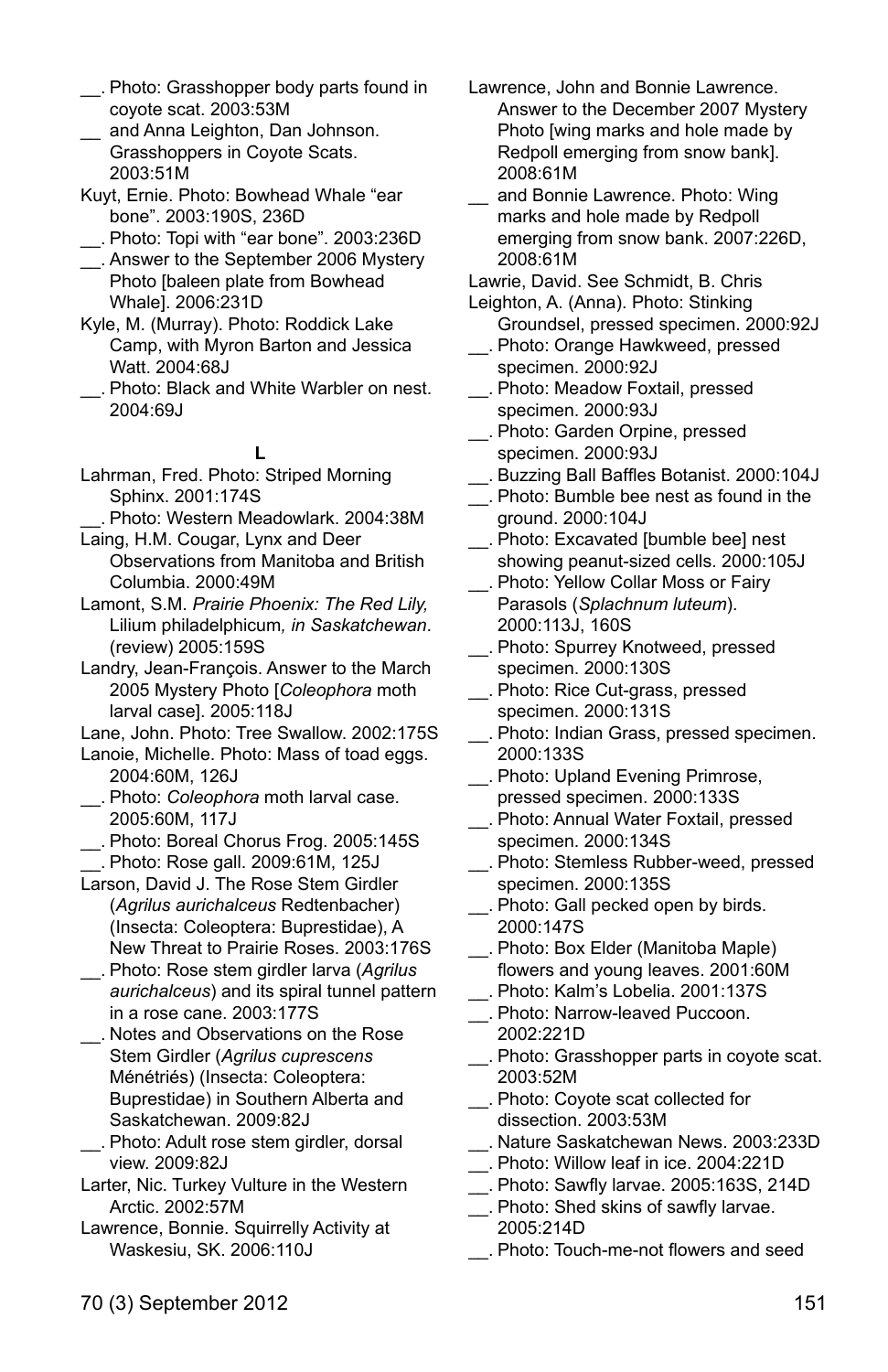pods. 2007:61M

- \_\_. Photo: *Ribes glandulosum*. 2008:165S
- \_\_. Photo: *Ribes hudsonianum*. 2008:166S
- and Ted Leighton. Guidelines for Authors. 2000:55M; 2004:174S
- \_\_ and Ted Leighton. Editors' Messages. 2000:iiJ, iiD; 2001:iiD; 2003:192D; 2005:167D; 2006:185D; 2008:67J, 195D
- \_\_ and Ted Leighton. Editors' Notes. 2000:104J, 189D, 194D, 195D; 2001:106J, 206D; 2002:57M; 2003:219D; 2004:47M, 49M, 139S; 2005:3M. 109J, 111J, 115J; 2006:112J, 113J, 174S. 202D, 215D; 2007:162S, 168S
- \_\_ and Ted Leighton. Nature Saskatchewan 2002 Cliff Shaw Award. 2002:234D
- \_\_ and Ted Leighton. *Blue Jay* and Natural History. (editorial). 2008:67J
- \_\_. See Gollop, Mike
- \_\_. See Kuiken, Thijs
- Leighton, Patrick. Photo: Banding assistants, Peiter Stoffel, Eli-Ann Stoffel and Stephane Gérard. 2001:133S
- \_\_. Use of Different Predator Calls by Tree Swallows during Group Mobbing of Predators. 2004:133S
- \_\_. Photo: Adult Tree Swallow at nest box. 2004:133S
- \_\_. Photo: Domestic ferret as mobbing stimulus. 2004:134S
- \_\_. Photo: Touch-me-not capsules and seeds. 2006:230D; 2007:61M
- Leighton, Ted. Plague on the Prairies. 2001:200D
- \_\_. Answer to the September 2003 Mystery Photo [ear bone of Bowhead Whale]. 2003:236D
	- \_\_. See Leighton, Anna
- Lewis, Lawrence. Map: Northwest corner of Northwest Territories. 2002:58M
- Lightfoot, Norman R. Photo: Herb Copland (left) and Bob Nero (with owl). 2000:75J
- Lindgren, Maurice. Photo: Manley Callin at Katepwa marsh. 2009:106J
- Ludwig, James Pinson. See Houston, C. **Stuart**
- Luterbach, Bob. Observations of Yellow Rails in Southern Saskatchewan – 1998 and 1999. 2000:63J
- \_\_. Migrating Winter Wrens Look in the Woodpile. 2002:174S
- \_\_. Eastern Wood-Pewee Nest in Southeastern Saskatchewan. 2008:158S \_\_. See Houston, C. Stuart
- Lynch, Wayne. Photo: Golden Eagle. 2000:37M
- \_\_. Photo: Garter Snake. 2000:108J
- \_\_. Photo: Deer Mouse. 2000:139S
- \_\_. Photo: American White Pelicans. 2001:213D
- \_\_. Photo: Wood Frog. 2004:50M
- \_\_. Photo: Boreal Chorus Frog. 2006:55M
- \_\_. Photo: Bumblebee. 2006:92J
- \_\_. Photo: Red Squirrel. 2006:111J
- \_\_. Photo: Ring-billed Gull. 2006:133S
- \_\_. Photo: Spruce Grouse. 2006:December front cover
- \_\_. Photo: Snowshoes. 2008:December front cover
- \_\_. Photo: Northern Pocket Gopher. 2008:241D; 2009:61M

#### **M**

- Macaulay, Doug A. Plume Moths. 2001:61M \_\_. See Schmidt, B. Chris
- MacCallum Beth. Osprey Attack on a Harlequin Duck Brood. 2003:126J
- MacDonald, David R. Photo: Typical Poorwill habitat in West Block of Cypress Hills Interprovincial Park. 2003:137S
- and Stephen K. Davis, D. Glen McMaster. Distribution and Abundance of the Common Poorwill in Southwest Saskatchewan. 2003:133S
- MacKenzie, Bill. Snapping Turtle near Saskatoon. 2000:194D
- \_\_. Photo. Common Snapping Turtle near Saskatoon. 2000:195D
- MacKenzie, Jean. Bird-Blossoms. (poem) 2002:232D
- \_\_. Pasture Magic. (poem) 2004:62M
- \_\_. Insect Trap. (poem) 2006:118J
- \_\_. "Yellow Hammer". (poem) 2006:120J
- \_\_. Garden Companion. (poem) 2006:177S; 2007:120J
- \_\_. Not Good Enough. (poem) 2007:121J
- Madden, Beth. More on Wolverines. 2004:115J
- \_\_. Photo: Wolverine from Medicine Lake, Montana. 2004:115J
- Mandel, James. See Houston, C. Stuart
- Mann, H. (Henry) E. Photo: Ephemeral grainfield pool, location of tadpole shrimp *Triops*. 2005:94J
- \_\_. Photo: Dorsal view of tadpole shrimp *Triops longicaudatus*. 2005:95J
- \_\_. Drawing: Dorsal diagram of *Triops* and its distinction from the genus *Lepidurus*. 2005:96J
- and M.V.S. Raju. Observations on the Flowering of Deciduous Trees and Shrubs in Regina, SK. 2001:55M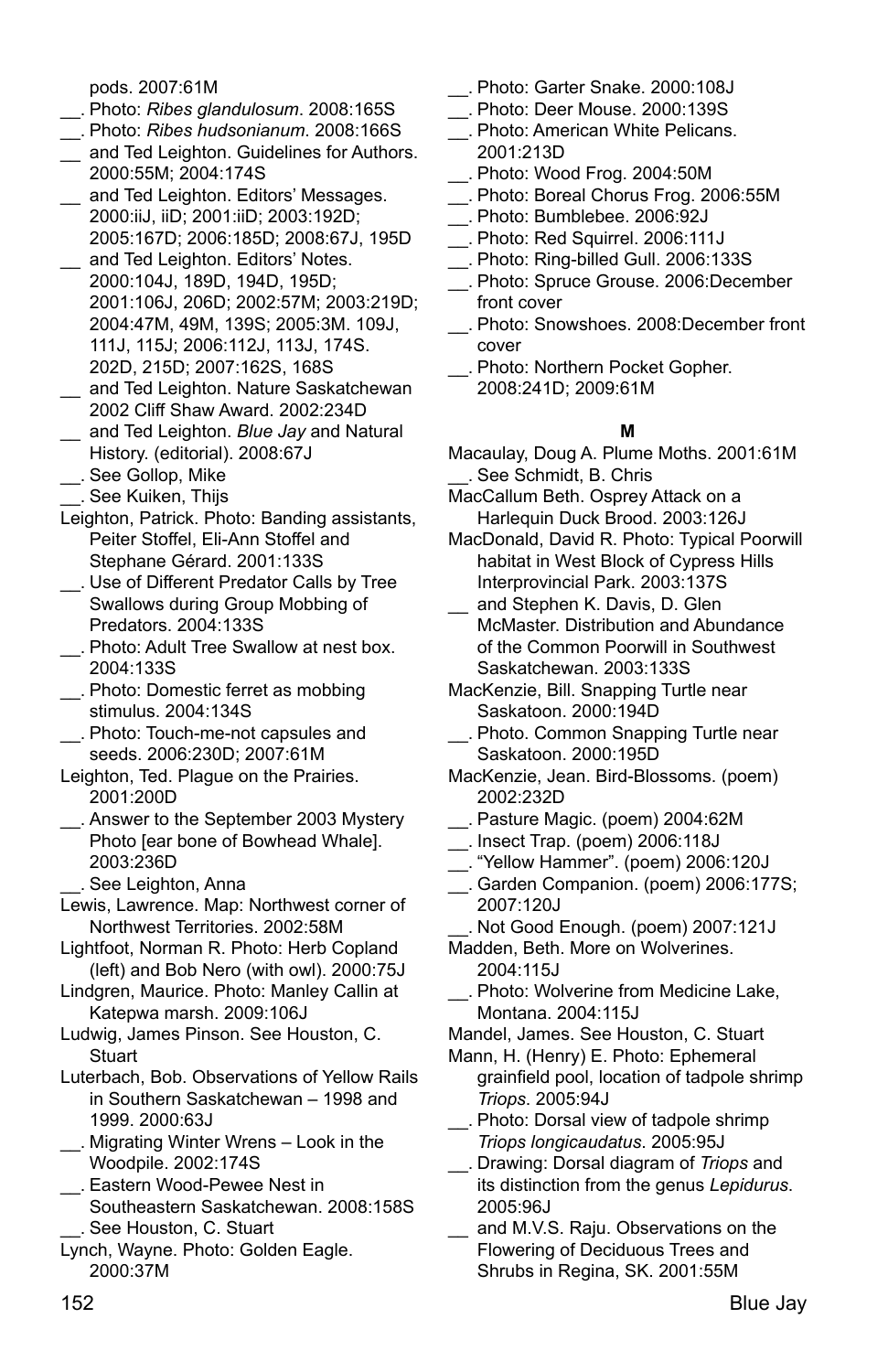- and M.V.S. Raju. A New Tadpole Shrimp, *Triops longicaudatus*, in Saskatchewan. 2005:94J
- Marchand, Joanne. Photo: Close-up of eye of Great Plains Toad. 2002:235D
- \_\_. Photo: Great Plains Toad. 2003:65M \_\_. Photo: Twin Arnica, *Arnica sororia*. 2007:85J
- Mareschal, Maurice. Cedar Waxwings Eat Apple Blossoms. 2004:167S
- \_\_. Late Flight of Whooping Cranes and Other Observations from the Birch Hills Area of Saskatchewan. 2004:219D
- Marjan, Richard. Photo: Knocking down Osprey nest. 2001:184D
- \_\_. Photo: Raising [Osprey] nest contents to platform. 2001:185D
- Martell, Mark. See Houston, C. Stuart
- Martin, Kristin A. See Clarke, J. (Jared) B.
- Martino, Jessica. Photo: Pair of Greater Short-horned Lizards (*Phrynosoma hernandesi*). 2009:113J
- Martinsen, June. Drawing: Koko, the predacious diving beetle. 2005:121S
- Maybank, Blake. Photo: Early Blue Violet. 2001:152S
- \_\_. Photo: Narrow-leaved (Alpine) Arnica. 2002:49M
- Mazur, Kurt M. Photo. Male Barred Owl. 2000:69J
- and Shanna D. Frith, Paul C. James. The Nature of Barred Owl Daytime Roost Sites in Saskatchewan. 2000:69J
- McCulloch, Randy. Nest Box Project at Morse, SK. 2006:172S
- \_\_. Photo: Morse School students Clayton Weppler and Brock Beach erecting kestrel nest box. 2006:172S
- \_\_. Photo: American Kestrel pair. 2006:September back cover
- \_\_. Photo: Long-eared Owl near Morse in January. 2007:23M
- \_\_. Photo: Ground squirrel. 2007:36M
- \_\_. Photo: Meadow Lark. 2007:66J
- \_\_. Photo: Black-necked Stilts. 2007:September back cover \_\_. Photo: Common Goldeneye. 2007:178D
- \_\_. Photo: Herbert School students
- participate in American Kestrel banding Kristen Jahnke, Josh Driedger, Miranda Haughian, Dane Hildebrand. 2007:218D
- \_\_. Photo: Jared Clarke taking American Kestrel chicks from nest box. 2007:219D
- \_\_. Photo: Josh Driedger and American Kestrel nestling. 2007:219D
- \_\_. Photo: Lorne Scott with Herbert School students. 2007:219D
- \_\_. Photo: Short-eared Owl. 2008:March front cover
- \_\_. Photo: Kelly Peacock photographing Snow Buntings. 2008:26M
- \_\_. Photo: Short-eared Owl with vole. 2008:30M
- \_\_. Photo: Barn Swallow gathering mud for nest. 2008:124J
- McKay, James L.W. Blue Phase Ross's Geese at Govan, SK. 2003:181S
- \_\_. Glaucous-winged Gull at Last Mountain Lake National Wildlife Area. 2003:182S \_\_. Covens of Turkey Vultures. 2004:218D
- McKibbon, Audrey. A Plum of a Nest Site for Waxwings. 2003:56M
- McLeod, Shonna. Unusually Large Tree Swallow Brood. 2004:216D
- \_\_. Photo: Brood of ten Tree Swallows. 2004:216D
- McLoughlin, Philip D. See Houston, C. Stuart McMaster, Ardythe. Flying Squirrels in
- Bluebird Nest Boxes. 2002:225D \_\_. Eastern Bluebirds Found Dead in Nest Boxes after Spring Blizzard. 2005:56M
- \_\_. Rapid Recovery. 2007:53M
- \_\_. Photo: Bloodroot, *Sanguinaria canadensis*, photographed in southcentral Manitoba. 2007:June front cover
- \_\_. Leafy Spurge Hawkmoth in Manitoba. 2007:220D
- \_\_. Photo: Bearberry (*Arctostaphylos uvaursi*) in fruit. 2008:December inside front cover
- and D. Glen McMaster. Bald Eagle Consumes Common Loon Egg; Common Loon Kills Common Goldeneye Young. 2005:204D
- See McMaster, Don
- McMaster, D. (Don) Glen. Two Additional Observations of Egg Laying by Parasitic Brown-headed Cowbirds. 2004:24M
- \_\_. Photo: Flowering Rush (*Butomis umbellatus*) in full flower in Ontario. 2005:June back cover
- \_\_. Photo: Clark McMaster holds destroyed loon egg. 2005:205D
- and Ardythe McMaster. Cougar Photographed near Treherne, MB. 2002:117J
- \_\_. See MacDonald, David R.
- \_\_. See McMaster, Ardythe
- McNairn, Kim. Photo: Martin Gérard banding young Ospreys on platform. 2001:186D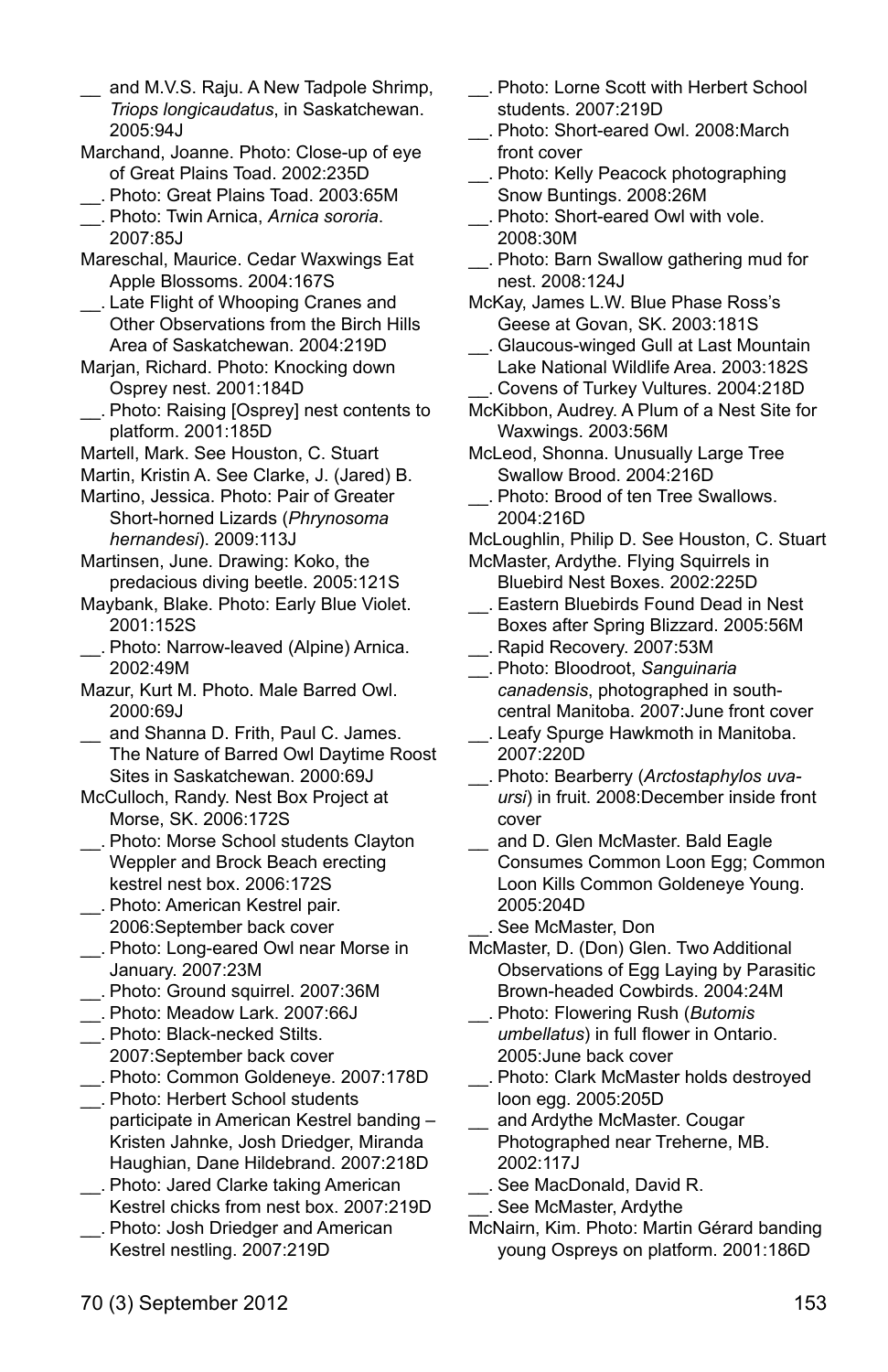- McRae, Kylie. Photo: Loggerhead Shrike nest in grain binder [threshing machine]. 2005:155S
- \_\_. Photo: Location of Loggerhead Shrike nest in grain binder [threshing machine]. 2005:155S
- Meeres, Kathy M. Map: Saskatoon locations with sightings of redpolls banded at Houstons' and Smith's. 2000:119S
- \_\_. Map: Northbound and southbound locations of female Osprey's trip to Costa Rica and back. 2004:215D
- \_\_. Maps: January to December recovery locations of Ring-billed Gulls banded in Saskatchewan, 1936-1986. 2006:143- 148S
- \_\_. Map: Starlings banded elsewhere and recovered in Saskatchewan. 2007:35M
- \_\_. Map: Southward movement of Saskatchewan-fledged Turkey Vulture. 2007:204D
- \_\_. Map: Northward movement of Saskatchewan-fledged Turkey Vulture. 2007:205D
- \_\_. Map: Vulture wing tags sighted outside Saskatchewan but omitting two Venezuelan sightings. 2009:38M
- \_\_. Map: Vulture wing tags sighted in Saskatchewan >1 year, more than once. 2009:39M
- \_\_. Map: Vulture wing tags sighted in Saskatchewan >1 year, only once. 2009:40M
- Mehler, Joyce. Photo: Coyote eating crab apples. 2000:48M
- Meyer, David. *Eighteenth-century Naturalists of Hudson Bay*. (review) 2004:120J
- Meyers, Daisy D. Bullsnake on a Barbed Wire Fence. 2002:56M
- \_\_. The Power of Lightning. 2003:183S
- \_\_. Photo: Cottonwood tree trunk split by lightning strike. 2003:183S
- \_\_. Photo: Sod disturbed at tree roots by lightning strike. 2003:183S
- More on Wolverines. 2004:115J
- Michalenko, Greg. *Home Place: Essays on Ecology*. (review) 2004:171S
- Miller, David G. Photo: Ian Lochtie. 2009:266D
- Mitchell, Robert A. Photo: Ruffed Grouse drumming. 2002:180S
- Moline, Mel. Concentration of Black Terns. 2000:149S
- Monro, Bill. Mallard with Unusual Beak. 2007:169S

Monson, Kim. See Dubois, Jack

- Mooi, R. (Randy). Photo: Two [dead] Great Horned Owls locked in combat. 2007:208D
- \_\_. Photo: Gray Treefrog captured at northernmost locality in Manitoba. 2009:December inside back cover \_\_. See Artuso, C. (Christian).
- Morgotch, Larry A. Photo: Young Richardson's Ground Squirrels. 2001:200D
- \_\_. Photo: American Red Squirrel in winter. 2004:159S
- Murphy, Kevin. Answer to the December 2004 Mystery Photo [clarification of Freshwater Drum distribution] 2005:61M
- Murphy, R. (Robert) K. Photo: Prescribed burn at Lostwood National Wildlife Refuge, ND. 2007:78J
- \_\_. Photo: Swainson's Hawk soars near a fire. 2007:79J
- \_\_. Photo: Swainson's Hawk shades its chick in a nest. 2007:81J
- \_\_. Why I Hate August. 2007:131S
- \_\_ and Marriah L. Sondreal. Breeding Bird Abundance and Habitat along the Des Lacs River Valley, North Dakota. 2003:82J
- and Karen A. Smith. Swainson's Hawks Gather to Forage at Fires on a Northern Prairie. 2007:78J

#### **N - O**

- Nash, Nathan. Crash Landing of American White Pelicans. 2005:109J
- \_\_. Photos: Dead American White Pelicans in field. 2005:109J
- Neimanis, Aleksija. West Nile Virus in Wild Birds in Saskatchewan: Summary of an Outbreak Year and Potential Impacts on Birds. 2008:112J
- Nelson, Garth. Nest Box Drama: House Wren vs. House Sparrow. 2001:78J
- \_\_. Photo: Disputed birdhouse and contents. 2001:78J
- \_\_. Photo: Birdhouse and wren nest. 2001:82J
- Nelson, Wayne. Photo: Nestling Turkey Vulture. 2009:79J
- Nero, Robert (Bob) W. [Introduction to] Cougar, Lynx and Deer Observations from Manitoba and British Columbia by H.M. Laing. 2000:49M
- \_\_. The Great Gray Owl in Manitoba, Winter 1995-96 and 1996-97. 2000:72J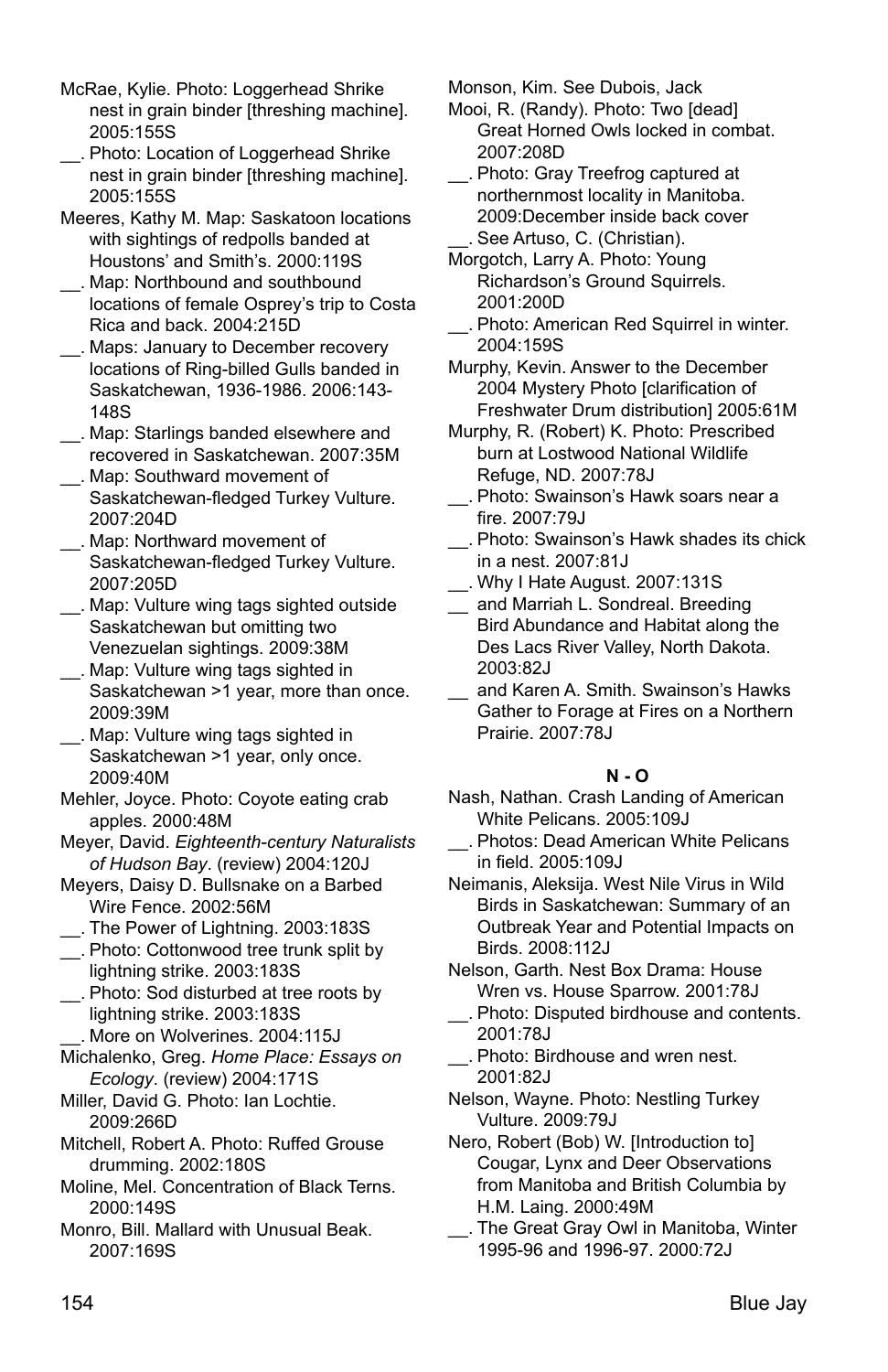- \_\_. The Peregrine Falcon and the Sora. 2000:125S
- \_\_. Removal of Nest Material from a Nest Box by White-breasted Nuthatches. 2000:152S
- \_\_. Monarch Lanterns. (poem) 2000:196D
- \_\_. Unusually Large Plains Garter Snake. 2002:183S
- \_\_. *Birds of the Saskatoon Area*. (review) 2003:59M
- \_\_. One More May Surprise. (poem) 2004:55M
- \_\_. Face Off. (poem) 2004:57M
- \_\_. Footprints. (poem) 2004:57M
- \_\_. An Impressive Lady. 2004:169S
- \_\_. Missing a Foot. (poem) 2004:170S
- \_\_. Wind Shower. (poem) 2004:221D
- \_\_. Overnight Appearance. (poem) 2005:59M
- \_\_. Surprise Effect. (poem) 2005:80J
- \_\_. Photo: Long-eared Owl. 2005:113J
- \_\_. Death of a Monarch. (poem) 2005:158S
- \_\_. Geese Landing. (poem) 2005:158S
- \_\_. Christmas Gift. (poem) 2005:202D \_\_. A Simple Thing. (poem) 2006:120J
- \_\_. Windowsill Drama. (poem) 2006:177S
- \_\_. August Boon. (poem) 2006:180S
- \_\_. Unexpected Finds. (poem) 2007:119J
- \_\_. Shadow of a Monarch. (poem) 2007:121J
- \_\_. Fall Birds. (poem) 2007:132S
- \_\_. Turnaround. (poem) 2008:188S
- \_\_. See Houston, C. Stuart
- \_\_. See Houston, Mary I.
- \_\_. See Sealy, Spencer G.
- \_\_. See Taylor, P. (Peter).
- Neudorf, Jennifer. Flora Obscura: snapshot of identifying a rare plant. (photo note) 2005:115J
- Nicklen, P. Photo: Bufflehead. 2000:162D
- Niederleitner, Joe F. Ruffed Grouse
	- Encounters Chain Link Fence. 2002:178S
- \_\_. Photo: Fence which represented a barrier for a Ruffed Grouse. 2002:179S
- Nordstrom, Kathie. Photo: Larval Tiger Salamander. 2001:172S, 214D
- North, Suzanne. Photo: Fishing Robin. 2006:68J
- Norton, Michael R. Photo: Overview of Luck Lake. 2002:199D
- and Gerard W. Beyersbergen. Shorebird Migration at Luck Lake, SK. 2002:199D
- Oliphant, Lynn. *Bolt From the Blue: Wild Peregrines on the Hunt*. (review) 2002:230D
- Olson, Randy. *Checklist of the Vascular*

*Plants of Saskatchewan and the Provincially and Nationally Rare Native Plants in Saskatchewan*. (review) 2003:229D

- \_\_. Flowering Rush, *Butomus umbellatus*, A New, Potentially Invasive, Species in Saskatchewan. 2004:88J
- \_\_. Photo: Location of two clumps of Flowering Rush. 2004:88J
- \_\_. Photo: Rhizome and bottom part of leaves of Flowering Rush. 2004:89J
- \_\_. Photo: Umbel of Flowering Rush. 2004:90J
- \_\_. Photo: Fruits of Flowering Rush. 2004:91J

# **P - Q**

Pannell, Ray. See Pannell, Shirley

- Pannell, Shirley. Varied Thrush Winters at Melfort. 2003:127J; corrigendum 2003:190S
- and Ray Pannell. Photo: Varied Thrush at feeder. 2003:127J
- Parent, G. (Gerald) J. Purple Martins Attracted to Grasswood. 2001:195D
- \_\_. Albino Purple Martin near Saskatoon. 2007:166S
- \_\_. Photo: Albino Purple Martin. 2007:166S
- \_\_. Photo: Albino Purple Martin with three nestlings. 2007:166S
- \_\_. Photo: Albino Purple Martin with adult before first solo flight. 2007:167S
- and Mary I. Houston. A Bad Year for Purple Martins near Saskatoon. 2002:209D
- Parker, D. (Dale). A Preliminary Survey of Aquatic Macroinvertebrates Collected from Crooked Lake Fen Nature Sanctuary in Southeastern Saskatchewan. 2005:98J
- \_\_. Photo: Aquatic macroinvertebrates from Crooked Lake Fen Nature Sanctuary. 2005:June front cover
- \_\_. Photo: Pictoral key to macroinvertebrate
- image on front cover. 2005:108J \_\_. Photo: Larvae and larval case of
- *Zavreliella marmorata*. 2005:200D \_\_. Photo: Cleared larval head capsule of
- *Zavreliella marmorata*. 2005:201D \_\_. A Preliminary Check List of Aquatic
- Macroinvertebrates Associated with Meadow Bank Lake in Van Brienen Land Nature Sanctuary, SK. 2007:102J
- \_\_. Photo: Shoreline of Meadow Bank Lake, Van Brienen Land Nature Sanctuary. 2007:104J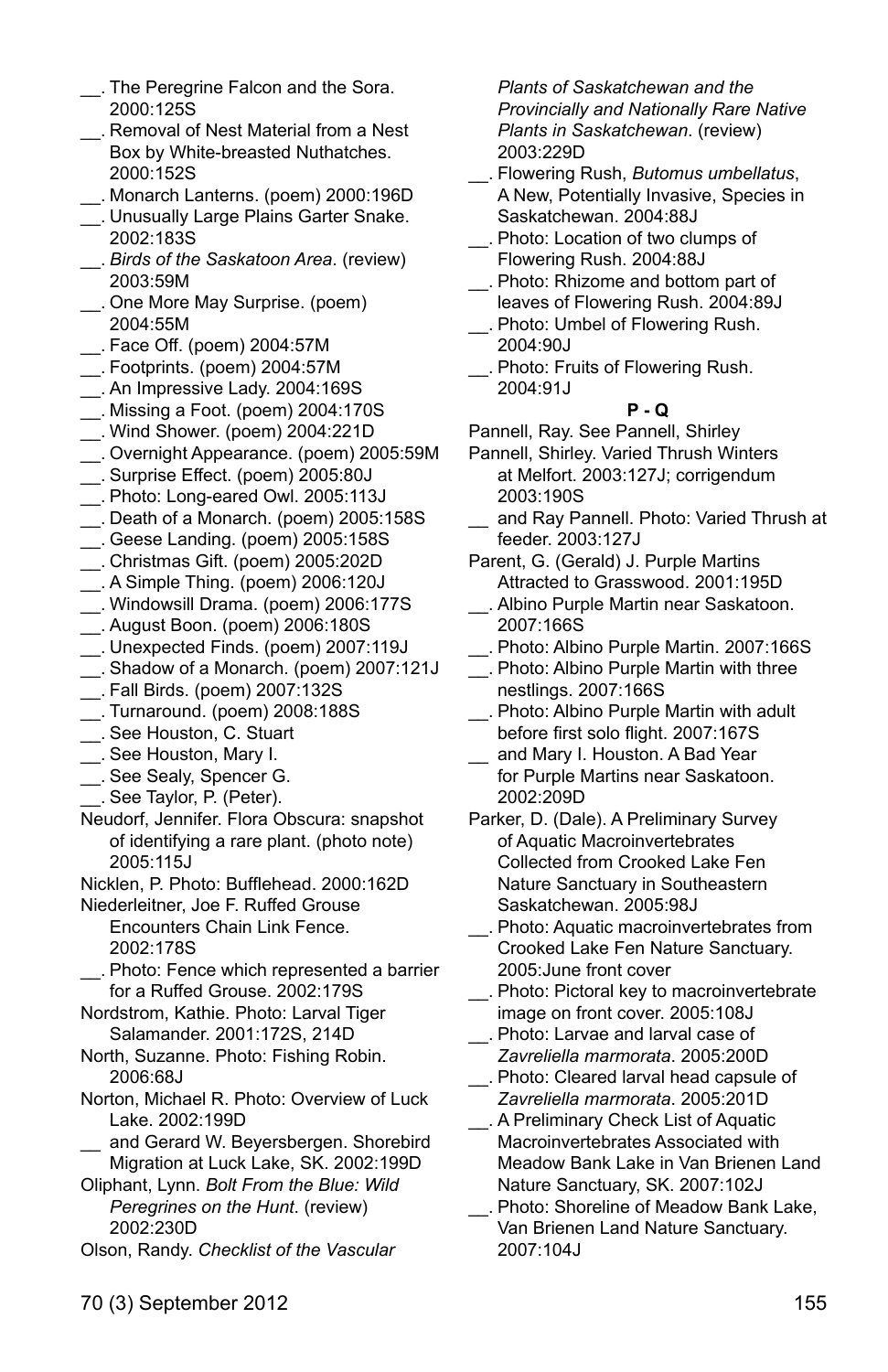- \_\_. Photo: Pygmy Backswimmer (*Neoplea striola*) showing beak. 2007:143S
- \_\_. Photo: Water Scorpion (*Ranatra fusca*) showing breathing tubes, beak and grasping forelegs. 2007:145S
- \_\_. Photo: Marsh Treader (*Hydrometra martini*) showing elongated beak. 2007:146S
- \_\_. Photo: *Leptophlebia nebulosa*, adult male. 2008:102J
- \_\_ and Nancy Glozier. First Record of the Non-biting Midge, *Zavreliella marmorata* (Wulp.) (Chironomidae: Diptera), from Saskatchewan. 2005:200D
- \_\_ and Iain Phillips. Collection Records of Three Aquatic Bugs (Heteroptera); Pygmy Backswimmer (Pleidae), Water Scorpion (Nepidae) and Marsh Treader (Hydrometridae) for Saskatchewan, Canada. 2007:143S
- \_\_ and Ron Hlasny, Jeff Webb. Biodiversity and Adult Emergence Periods of Mayflies (Ephemeroptera) Inhabiting Candle Lake, SK. 2008:96J
- Parker, LuRay. Photo: Black-footed Ferret. 2004:116J
- Pawlivsky, Dan. Drawing: Horned Lark. 2005:121S
- Peacock, Kelly. Photo: Snow Buntings. 2008:March inside front cover
- Pearman, Myrna. Photo: Paired nest boxes erected for preference study. 2006:186D
- and Christa Beckmann. The Influence of Nestbox Style and Entrance Hole Shape on Box Preferences of Mountain Bluebirds and Tree Swallows. 2006:186D
- Pepper, Jeanette. Photos: Male Dakota Skipper, dorsal and ventral surfaces, collected at Oxbow, SK. 2003:124J
- \_\_. Photos: Female Dakota Skipper, dorsal and ventral surfaces, collected at Glen Ewen, SK. 2003:125J
- \_\_. Photo: Minor Ground Mantis collected in Grasslands National Park. 2003:179S
- \_\_. Photo: European Mantis collected in Regina. 2003:180S
- \_\_. Photos: Harvester butterfly collected in Duck Mountain Provincial Park, dorsal and ventral views. 2004:46M
- Pepper, Wayne. A Tale of Two Swamp Pumps. 2002:176S
- Perez, Guillermo. Photo: Loggerhead Shrike in Caragana hedgerow. 2005:156S
- Peschken, D. (Diether) P. *Shoveling Fuel For a Runaway Train*. (review) 2001:165S
- Photo: Fox Squirrel at bird feeder in Regina. 2001:210D
- \_\_. Wilderness Preserved: Nature Saskatchewan's Sanctuaries. 2003:68J
- \_\_. Painted Turtles in Wascana Lake. 2006:215D
- \_\_. Photo: Painted Turtle at Wascana Lake in Regina. 2006:December inside back cover
- \_\_. Turtles in Wascana Lake: Successful Conservation during the "Big Dig". 2007:56M
- \_\_. Alexander Rendek (1932-2009). (in memoriam) 2009:123J
- Peterson, Gail. Photo: Burrowing Owl. 2009:231D
- Peterson, Gale. Photo: Headless mouse impaled by Loggerhead Shrike. 2008:55M
- Phillips, Iain. See Parker, D. (Dale)
- Pickering, Jack L. Easter Weekend with Whooping Cranes. 2004:84J
- \_\_. Drawing: Sandhill and Whooping Cranes feeding in a stubble field. 2004:84J
- \_\_. Drawing: Whooping Cranes west of Lang, Saskatchewan. 2004:85J
- \_\_. Drawing: Whooping Cranes stretching their necks before taking flight. 2004:86J
- \_\_. Drawing: The spiral flight of two Whooping Cranes. 2004:96-97J
- Pidwerbeski, Adam. Just an Ordinary Saturday Afternoon. 2006:170S
- Pike, Christine. Hunger Calls of Young Longeared Owls. 2000:188D
	- Transformation. 2007:163S
- Pivnick, Ken. Photo: Fishing nets spun by caddisfly larvae. 2007:173S, 226D
- Pollock, Leona M. To Save a Mockingbird. 2000:101J
- Photo: The Darmochids' Mockingbird. 2000:102J
- Pollock, Michael S. See Butt, Usne J.
- Pollock, Oney. Black-backed Woodpecker Nests near La Ronge, SK. 2005:110J
- Porter, Steve. Map: Distribution of Small White Lady's-slipper in western North America. 2007:87J
- Poulin, Ray G. Map: Locations of Great Horned Owl nesting sites visited in southern Saskatchewan in 2008. 2009:71J
- and L. Danielle Todd, Troy I. Wellicome. Food Caching by Burrowing Owls on the Regina Plain, Saskatchewan. 2005:203D
- Priestley, Chuck E. Photo: Northern Flying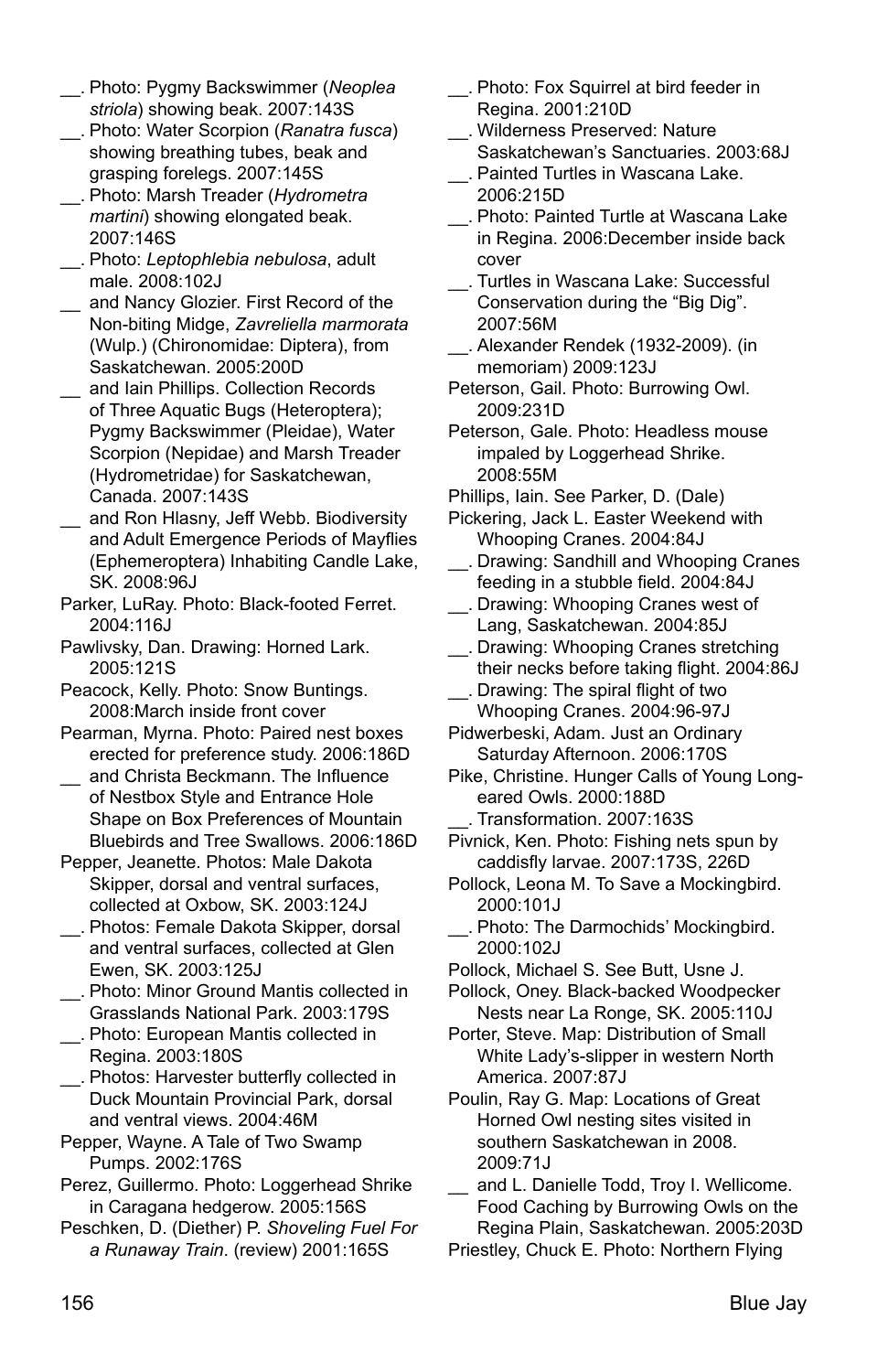Squirrel. 2004:166S

- \_\_. Photo: Tyler and Logan Flockhart, and Lisa Priestley at Francis View Point, Beaverhill Lake. 2008:132S
- \_\_ and Bryn Spence, Lisa Priestley. Northern Saw-whet Owl Nest Box Monitoring. 2005:71J \_\_. See Priestley, D. Lisa
- Priestley, D. Lisa. Phenology of Three Raptor Species in Central Alberta Based on Nest Banding Records. 2005:26M
- \_\_. Photo: Young banded Red-tailed Hawk. 2005:29M
- \_\_. Photos: Northern Saw-whet Owl in nest box. 2005:71J, 75J
- \_\_. Photo: Stephie Valdez and Buttons standing in Foxtail Barley seed piles at Beaverhill Lake. 2008:135S
- \_\_ and Geoffrey L. Holroyd, Chuck E. Priestley. Short-eared Owl Invasion at Beaverhill Lake, AB, Winter 2005-2006. 2008:131S
- \_\_. See Priestley, Chuck
- \_\_. See Takats, Lisa
- Pruss, Shelly. See Henderson, A. (Allison)

Pylypec, Bohdan. Drawing: Pileated Woodpecker. 2005:123S

- Pylypec, Irene. Drawing: Yellow Lady's Slipper. 2005:122S
- Quiring, Brett. New Breeding Record for Passenger Pigeons East of Prince Albert, SK, in 1852. 2009:60M

#### **R**

- Raitt, D. (David). Photo: Semipalmated Plover. 2006:179S
- \_\_. Cliff-nesting Barn Swallows. 2008:78J
- \_\_. Photo: Barn Swallow building nest on cliff face. 2008:June inside front cover
- \_\_. Photo: [Barn Swallow] nest with 5 eggs. 2008:78J
- \_\_. Photos: Barn Swallow nests built on cliffs. 2008:79J
- Raju, David. Overcast. (poem) 2007:119J
- Raju, M.V.S. See de Vries, Bernard \_\_. See Mann, H. (Henry) E.
- Rasmussen, Justin L. Photo: Forster's Terns at Delta Marsh, Manitoba. 2006:March front cover
- \_\_. Photo: Six-egg Forster's Tern clutch in nest at Delta Marsh, MB. 2006:29M
- \_\_ and Todd J. Underwood. Supernormal Forster's Tern Clutch at Delta Marsh, Manitoba. 2006:29M
- Reaume, Tom. The Biology of *Trillium*

*cernuum* (Liliaceae). 2003:143S

- \_\_. Drawings: *Trillium cernuum* flower and flower parts. 2003:143S, 147S, 151S, 153S; vegetative plants and leaves. 2003:145S, 146S, 148S, 154S, 162S; rhizomes and crown buds. 2003:155S, 156S, 158S, 159S; fruits and seed. 2003:148S, 152S, 153S, 164S
- \_\_. Drawing: Slug feeding on ripe fruit of *Trillium cernuum*. 2003:164S
- \_\_. Drawing: Grey spider found on wilted flowers of *Trillium cernuum*. 2003:165S
- \_\_. Common Ravens Nesting in Winnipeg, MB. 2006:200D
- \_\_. Photo: Raven flying near nest at top of billboard. 2006:200D
- \_\_. Photo: Raven fledglings near nest on billboard. 2006:201D
- \_\_. Photo: Raven nest on walkway near top of chimney. 2006:201D
- \_\_. Black-capped Chickadees Feed on Spiders. 2007:162S
- \_\_. Photo: Spider on chain link fence. 2007:162S
- \_\_. Biology of Downy Arrow-wood (*Viburnum rafinesquianum*). 2009:89J
- \_\_. Drawings: Downy Arrow-wood leaf (ventral). 2009:90J; bases of two petioles and four stipules. 2009:91J; terminal bud. 2009:92J; pedicillate flower bud and twig with flower buds. 2009:92J; open flower. 2009:93J; stamens from mature flower bud. 2009:93J; overwintered fruit. 2009:94J; cluster of ripe black fruit. 2009:94J; cross-section of fruit. 2009:94J; stone from drupe. 2009:95J
- and Kevin Szwaluk. Clustered Bur-Reed, *Sparganium glomeratum*, in Manitoba. 2006:220D
- Reed, Chris. Photo: Varied Thrush at Val Marie in December. 2006:22M
- Reid, A. (Alexandra). Craniodichotomy in a *Crotalus*: a Two-headed Prairie Rattlesnake near Leader, SK. 2005:139S
- \_\_. Photo: Two-headed Prairie Rattlesnake near Leader, SK. 2005:139S
- \_\_. Photo: Adult Prairie Rattlesnakes disappearing into den entrance when disturbed. 2005:140S
- \_\_. Photo: Adult female Prairie Rattlesnake with recently born young near den entrance. 2005:September back cover
- Reimer, Elizabeth. Photo: Roundleaf Monkey-flower. 2002:83J
- \_\_. Drawing: Leathery Grape Fern leaf. 2005:191D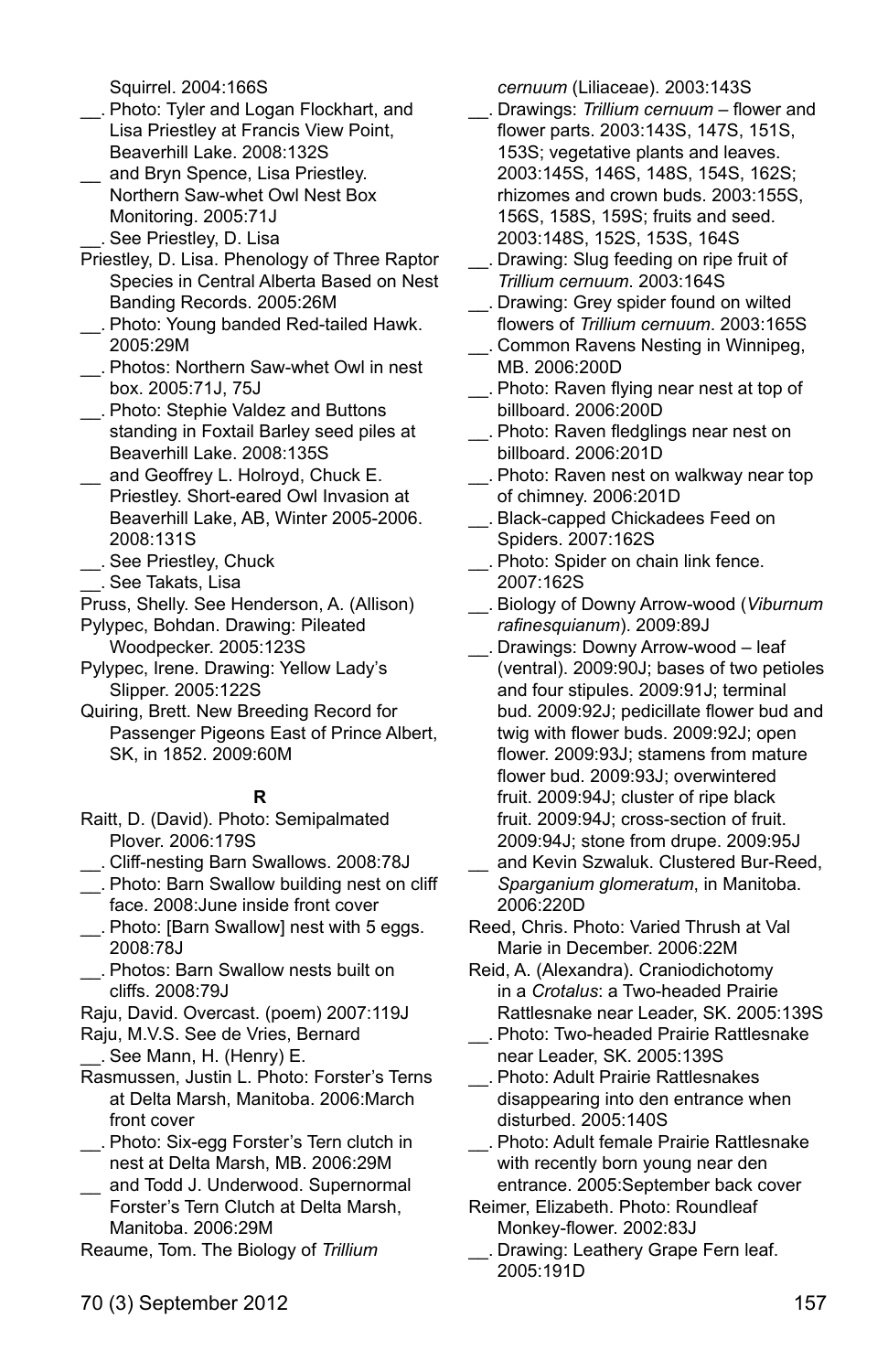- and Cary Hamel, Marilena Kowalchuk. Update on the Distribution of Buffalograss in Southwestern Manitoba. 2003:96J
- \_\_. See Hamel, Cary
- Remarchuk, Kirsten and J. Hugo Cota-Sánchez. Vascular Plant Survey of Meadow Lake Provincial Park, SK. 2005:179D
- Renaud, Wayne E. Photo: Common Eider on nest. 2001:99J
- \_\_. Photo: Rough-legged Hawk nest with 2 young. 2001:120J
- \_\_ and Robert A. Wapple. Summering and Breeding Records of Bonaparte's Gull near Biggar, SK. 2001:29M
- \_\_ and Guy J. Wapple. Notes on the Status and Distribution of the Long-billed Curlew in the Rosetown-Biggar District, SK. 2001:188D
- \_\_ and Robert A. Wapple, Guy J. Wapple. Recent Extra-limital Breeding Records of the Red-necked Grebe in the Rosetown-Biggar District of Saskatchewan. 2002:30M
- Richards, Ken. Answer to the June 2002 Mystery Photo [digger bee nest holes]. 2002:189S
- Robson, D. (Diana) B. (Bizecki). Photo: Smooth Goosefoot in Routledge Sand Hills. 2005:82J
- \_\_. Photo: Dune ridge habitat of Smooth Goosefoot. 2005:83J
- \_\_. Flies: Nuisance or Necessity? 2006:84J
- \_\_. The Prairie Goosefoots. 2008:82J
- \_\_. Drawing: *Chenopodium subglabrum*. 2008:83J
- \_\_. Drawing: Vertical and horizontal fruits in the goosefoot genus. 2008:86J
- \_\_. *Orchids of Manitoba: A Field Guide*. (review) 2008:120J
- \_\_. The Saltbushes (*Atriplex*) of the Prairie Provinces. 2008:211D
- \_\_. Photo: Saline marsh near West Shoal Lake MB. 2008:212D
- \_\_. Drawings: Saltbush fruiting bracteoles. 2008:216D; leaf shapes. 2008:217D
- and Vern Harms. New Vascular Plant Finds at the Rendek Elm Forest. 2000:89J
- \_\_ and Jason Greenall, Cary Hamel, Cathy Foster. Smooth Goosefoot Rediscovered in Manitoba. 2005:81J
- Romanchuk, Gerald. Photo: Gyrfalcon. 2006:117J
- \_\_. Photo: Five Short-eared Owls on fence. 2008:131S
- \_\_. Photo: Short-eared Owl diving at Snowy Owl. 2008:137S
- Romo, Jim. Photo: Evening Star, *Mentzelia decapetala*. 2000:June front cover
- \_\_. Photo: Nuttall's Saltbush (*Atriplex gardneri* var. *gardneri*, *A. nuttallii*). 2008:211D
- \_\_. Photo: Garden Orache (*Atriplex hortensis*). 2008:December inside back cover
- Roney, Keith. Photo: Gaudy Sphinx caterpillar. 2001:160S
- \_\_. Photo: The Bear. 2006:162S
- \_\_. Photo: Pale-tipped Thorn. 2006:163S
- \_\_. Photo: False Crocus Geometer. 2006:163S
- \_\_. Photo: Oak Beauty. 2006:164S
- \_\_. Photo: Chain-dotted Geometer. 2006:165S
- Ross, John. Tree Nesting Ducks near Grandview, MB. 2006:105J
- \_\_. Photo: Two female Hooded Mergansers at nest box. 2006:105J
- Ross, Ramsay. Barrie Jack Dowse, 1932- 2000. (in memoriam) 2001:171S
- Roy, J. Frank. *River in a Dry Land: a Prairie Passage*. (review) 2000:197D
- \_\_. Photo: Stemless Lady's Slipper. 2001:June front cover
- \_\_. *The Sand Dunes of Lake Athabasca: Your Adventure in Learning*. (review) 2001:168S
- \_\_. Jim Armstrong Wedgwood, 1920-2003. (in memoriam) 2003:63M
- \_\_. Margaret Belcher, 1920-2003. (in memoriam) 2003:184S
- \_\_. *Jacob's Wound: A Search for the Spirit of Wildness*. (review) 2005:57M
- \_\_. Mallard Escapes Being Eaten by Snowy Owl. 2006:219D
- \_\_. *Finding Birds in Southern Manitoba*. (review) 2007:59M
- \_\_. Photo: Fall colours on Iskwatikan Lake, SK. 2007:September front cover
- \_\_. Black-necked Stilt Family at Laura, SK. 2007:161S
- \_\_. *Beginner's Guide to Bird Songs of North America.* (Audio 3 CD set) (review) 2007:170S
- \_\_. *Bird Songs of the North American Prairie.* (Audio 2 CD set) (review) 2008:184S See Houston, C. Stuart
- Rubbelke, Donald L. Photo: American Water Shrew. 2002:113J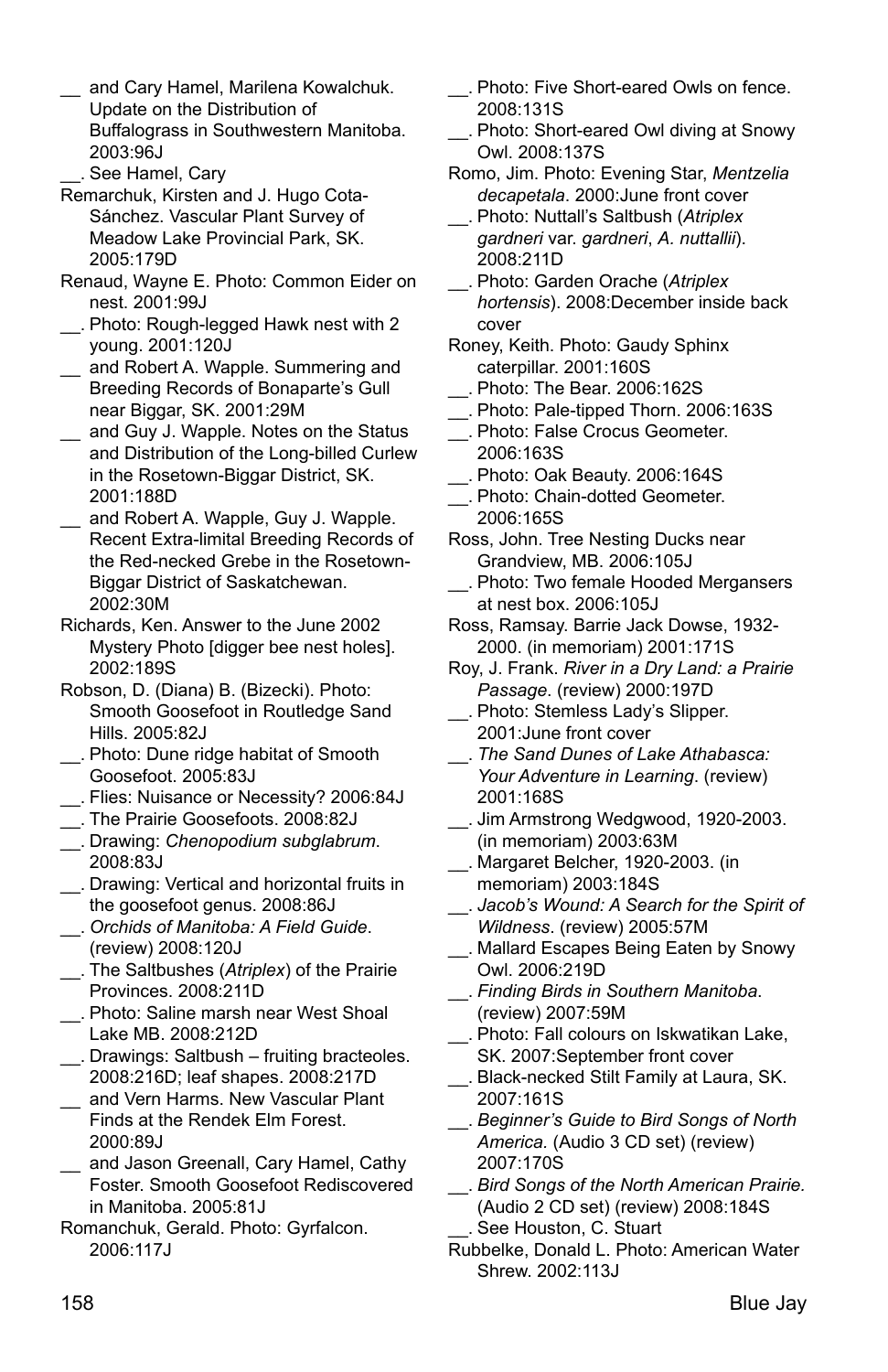- Rushbrooke, Ron. Garden Visitor near Indian Head. 2008:177S
- \_\_. Photo: Long-eared Owl. 2008:177S
- Rutten, Gregg. Photo: View of left side of [moose] carcass. 2004:42M
- Ryma, Bernie. Photo: Alex Rendek guides visitors in the Sanctuary past one of the giant American Elms. 2009:123J

#### **S**

- Saban, William P. Drawing: Young Cedar Waxwings. 2005:September front cover
- \_\_. Young Cedar Waxwings [background information]. 2005:126S
- \_\_. Photo: Waxwing carving. 2005:126S
- Salisbury, Andy. Eastern Pine Elfin in Saskatoon Yard. 2007:168S
- Salisbury, Craig. Photo: Monarch on Rudbeckia flower. 2000:June back cover
- \_\_. Photo: Eastern Pine Elfin in Saskatoon back yard. 2007:September inside back cover
	- \_\_. See Salisbury, Lorriene
- Salisbury, Lorriene and Craig Salisbury. A Monarch Diary. 2000:95J
- Salt, Jim R. Pocket Gopher/Mouse Associations on the Milk River Grasslands. 2000:139S
- \_\_. A Magpie Band-Release Project in the Calgary Area, 1949. 2002:213D
- \_\_. Discarded Drink Containers Sample Small Mammals. 2004:220D
- \_\_. Habitat Preferences of Arctic Shrews in Central and Southern Alberta. 2005:85J \_\_. Photo: Arctic Shrew. 2005:85J
- Salt, W. Ray. Coyotes. 2000:184D
- \_\_. Drawing: Coyote. 2000:185D
- \_\_. Drawing: Badger. 2000:186D
- \_\_. Drawing: Coyote on hillside, lying down. 2000:December back cover
- \_\_. Drawing: Lynx, portrait. 2000:December front cover
- \_\_. Drawing: White-breasted Nuthatch. 2001:December back cover
- \_\_. Drawing: Young male Wapiti on a slope in the mist. 2002:March front cover \_\_. Drawing: Coyote. 2003:55M
- \_\_. Drawing: Ruffed Grouse. 2003:132S
- \_\_. Drawing: Blue Jay. 2007:53M
- \_\_. Drawing: Bison lying down. 2007:March back cover
- Sampson, April. More Tips on Preventing Window Collisions. 2005:115J
- Sanders, C. (Claire). Photo: 87 Deer Mice, 4 Meadow Voles and a Prairie Shrew found in a Burrowing Owl nest box. 2005:203D
- \_\_. Photo: Cricket impaled by Loggerhead Shrike. 2008:55M
- Sandilands, Ian. Sharp-shinned Hawk Hits Window. 2005:114J
- Santo, Dick. See Santo, Trish
- Santo, Trish and Dick Santo. Redpolls in 1999-2000. 2001:102J
- Saunders, N. (Nick). Photo: Curve-billed Thrasher at Dalmeny, SK in December. 2006:218D
- \_\_. Photo: Snowy Owl sitting on Mallard. 2006:219D
- \_\_. Photo: Pine Grosbeak. 2007:March front cover
- \_\_. Photo: Red Squirrel. 2007:43M
- \_\_. Photo: Albino Purple Martin. 2007:September inside back cover \_\_. Photo: Snow Buntings. 2007:December
- back cover
- \_\_. Photo: Male Purple Finch on crabapple tree. 2007:December inside front cover
- \_\_. Photo: Townsend's Solitaire in Saskatoon in November. 2008:8M
- \_\_. Photos: Glaucous Gull swallowing fish. 2008:23M
- \_\_. Photo: Black-backed Woodpecker. 2008:25M
- \_\_. Photo: White-tailed Jack Rabbit. 2008:35M
- \_\_. Photo: Brown Thrasher. 2008:June front cover
- \_\_. Photo: Male Sharp-tailed Grouse charging each other. 2008:June back cover
- \_\_. Photo: Scissor-tailed Flycatcher near Saskatoon in November. 2008:December inside front cover
- \_\_. Photo: Common Raven. 2008:253D
- \_\_. Photo: Eastern Towhee at Candle Lake in December. 2009:March front cover
- \_\_. Photo: [Prairie Crocus]. 2009:March inside front cover
- \_\_. Photo: Snow Buntings. 2009:2M
- \_\_. Photo: White-winged Crossbill. 2009:9M
- \_\_. Photo: Northern Flicker enjoying a berry snack. 2009:March inside back cover
- \_\_. American Dipper and Slaty-backed Gull in Saskatoon. 2009:114J
- \_\_. Photo: American Dipper in Saskatoon. 2009:June inside front cover
- \_\_. Photo: Presumed Slaty-backed Gull in Saskatoon. 2009:114J
- \_\_. Photo: Cape May Warbler, female drinking sugar water. 2009:116J
- \_\_. Photo: Common Goldeneye female and chicks. 2009:118J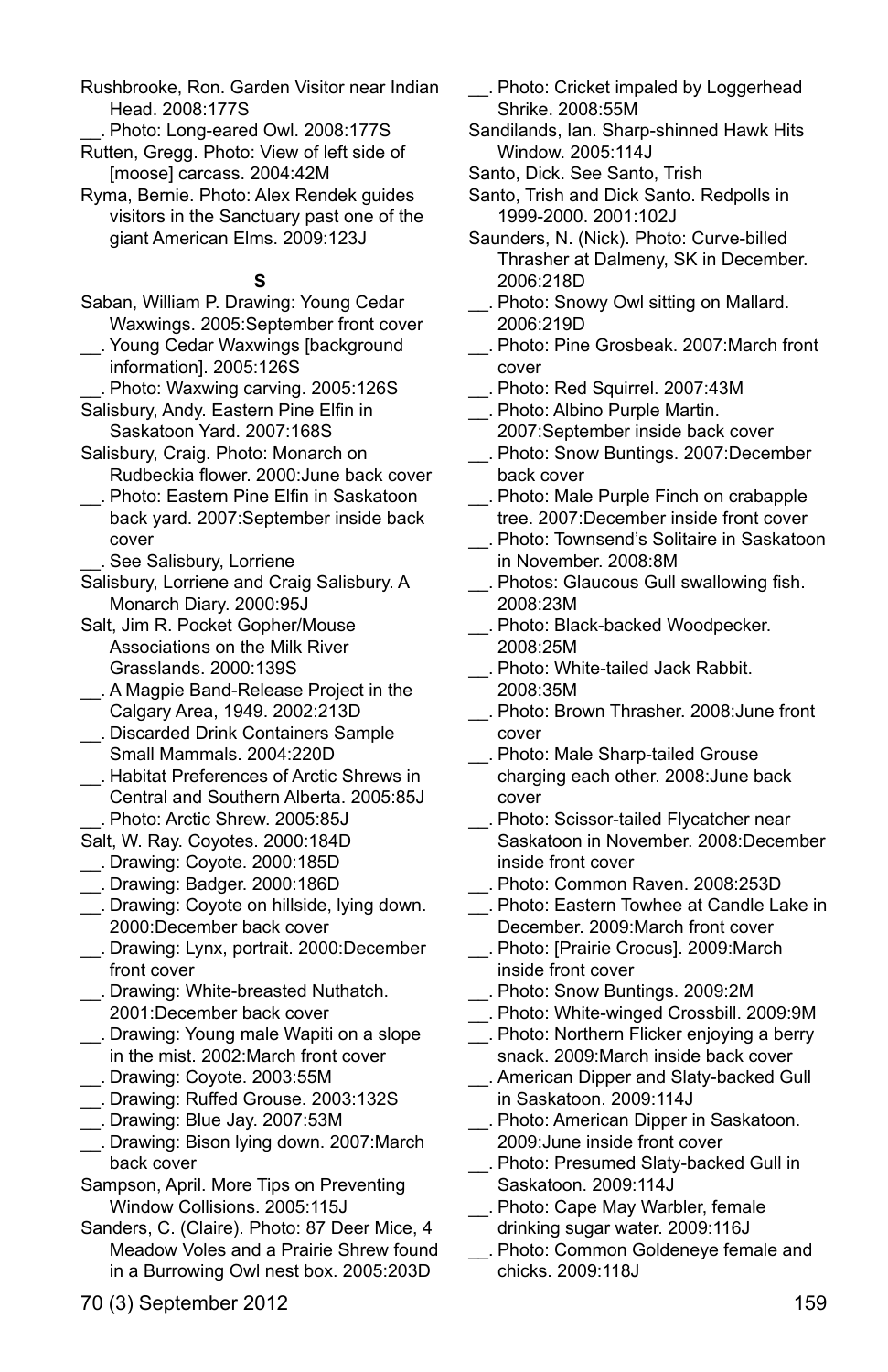- \_\_ and Stan Shadick. Curve-billed Thrasher at Feeder in Dalmeny, SK. 2006:218D
- Savage, Candace. White-tailed Kite near Maple Creek, SK. 2007:114J
- Sawley, Heather. Drawing: Hawk on the Hunt. 2003:September front cover
- \_\_. Drawing: Aspen Sapling. 2003:September back cover

Sayers, Mary Lynn. See Walton, Kenneth

Scalise, Karyn. See Chytyk, Paul

- Schmeiser, Doug. Serendipitous Birding. 2000:149S
- Schmidt, B. Chris, Doug A. Macaulay, Norbert G. Kondla, David Lawrie and Gary Anweiler. Additional Butterfly Records from Alberta, 1999-2002. 2003:110J
- Schmidt, Brenda and Harvey Schmidt. Photo: Willow Ptarmigan recorded on Creighton CBC. 2007:24M
- Schmutz, Josef (Joe) K. Important Bird Areas of Saskatchewan. 2003:193D
- \_\_. Photo: Nestling Ferruginous Hawk encounters Consul students. 2003:198D
- Schock, Danna M. Limerick: 2001:172S
- \_\_. Answer to the September 2001 Mystery Photo [larval Tiger Salamander]. 2001:214D
- and Trent K. Bollinger. An Apparent Decline of Northern Leopard Frogs (*Rana pipiens*) on the Rafferty Dam Mitigation Lands near Estevan, SK. 2005:144S
- Schowalter, D.B. (Tim). Photo: Bushytailed Woodrat accepting an offering of peanuts. 2003:102J
- \_\_. Photo: Upper and lower jaws of subadult Bushy-tailed Woodrat. 2003:106J \_\_. Photo: Lower jaws of Northern
- Grasshopper Mouse and Deer Mouse showing large coronoid process of former. 2003:107J
- \_\_ and Lance Engley, Robin Digby. Records of Alberta Small Mammals through Analysis of Great Horned Owl Pellets. 2002:153S
- and Pat Fargey, Brian Spreadbury. Bushy-tailed Woodrats and Other Small Mammals in Bird Pellets from Grasslands National Park, Saskatchewan. 2003:102J
- Scott, Carol. *Ecology, Conservation, and Status of Reptiles in Canada*. (review) 2008:233D

Scott, Frank. See Houston, C. Stuart Scott, Ken. Bird Behaviour: Northern

Goshawk, Common Raven and American Crow. 2008:117J

- Scott, Lorne. Photo: Lynx tracks. 2000:50M
- \_\_. Photo: Young Black-billed Magpie. 2002:213D
- \_\_. Photo: Hoary Bat. 2003:109J
- \_\_. Fred W. Lahrman, 1921-2003. (in memoriam) 2003:186S
- \_\_. Photo: Gray Partridge. 2004:22M
- \_\_. Photo: Canada Goose goslings. 2004:45M
- \_\_. Doug Gilroy, 1915-2003. (in memoriam) 2004:58M
- \_\_. Mary Skinner 1913-2006. (in memoriam) 2006:224D
- Scragg, Emily. See Gerrard, Jon M.
- Sealy, Spencer G. Discovery of a 'Lost' Specimen of the American Water Shrew from Churchill, MB. 2002:113J
- \_\_. Answer to the September 2002 Mystery Photo [pelican bill horn]. 2002:235D
- \_\_. Photo: Yellow Warbler nest parasitized by a Brown-headed Cowbird. 2004:March back cover
- \_\_. Paint Flakes on the Exterior and in the Wall of a Ruby-throated Hummingbird Nest. 2004:74J
- \_\_. Noteworthy Manitoba Bird Specimens in the Stewart-Hay Memorial Museum and University of Manitoba Zoology Museum. 2004:182D
- and Harry R. Carter, Jocelyn Hudon. Specimen Records and Sightings of Ancient Murrelets from the Canadian Prairie Provinces. 2001:175D
- and Harry R. Carter. Additional Notes on the Dovekie Specimen from Manitoba. 2002:145S
- \_\_ and James C. Duncan, Robert W. Nero. Additional Notes on Manitoba's Longlived Great Horned Owl (Band Number 568-17752). 2003:27M
- and D. Glen McMaster. Two Additional Observations of Egg Laying by Parasitic Brown-headed Cowbirds. 2004:24M See Underwood, T. (Todd) J.
- Seib, Gary W. Photo: Long-eared Owl on a nest. 2000:189D
- \_\_. Photo: Mary Skinner receiving Nature Saskatchewan's 1976 Conservation Award. 2006:224D
- Photo: Lorne Scott accepting the 1969 SNHS Conservation Award from W.A. Brownlee. 2008:239D
- \_\_. Celebrating the 60th Anniversary of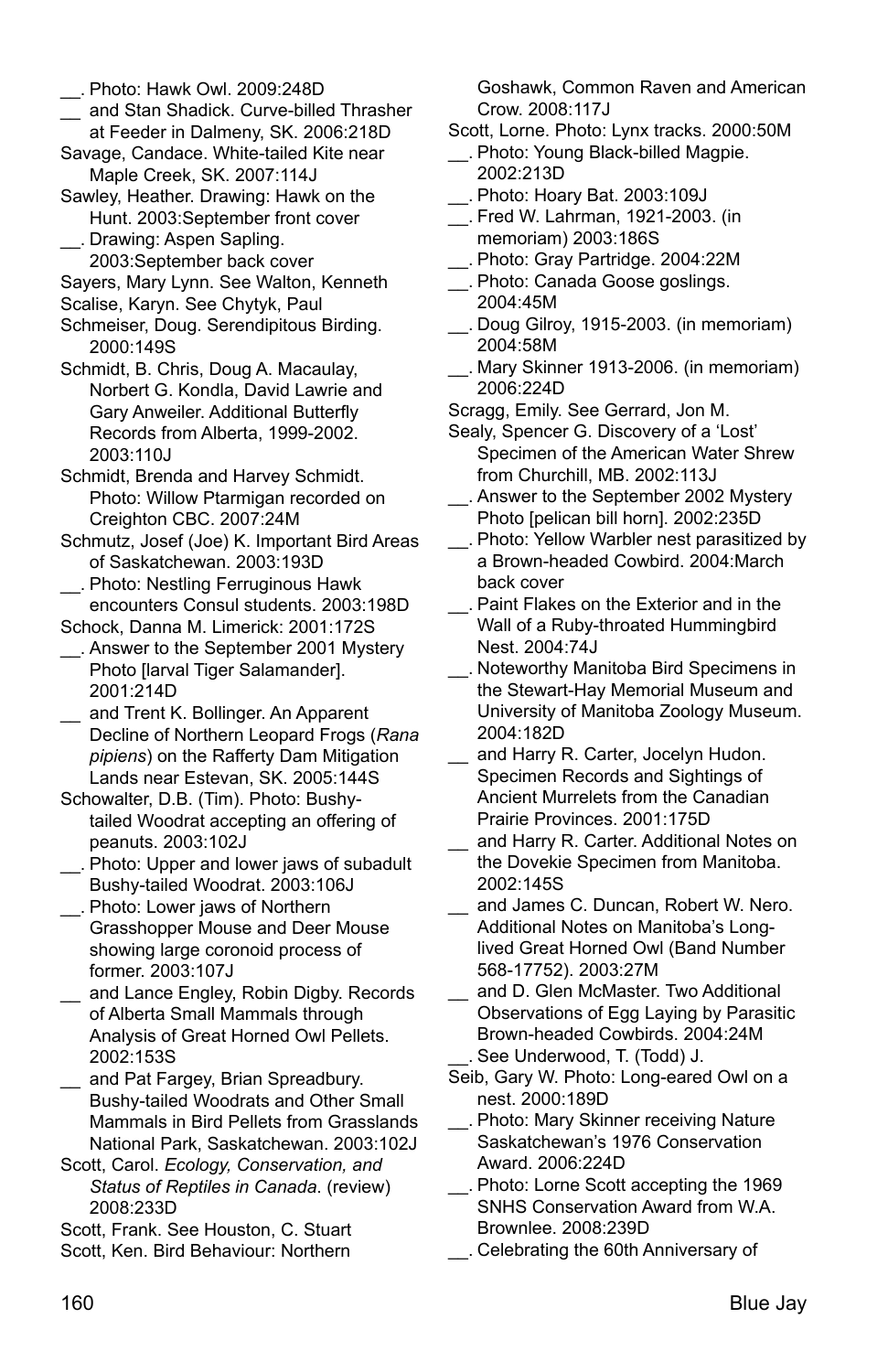Nature Saskatchewan. 2009:145S

- Shadick, Stan. See Saunders, N. (Nick). Sheard, John. *Lichens of North America*. (review) 2002:60M
- Shirley, Ian. Photo: Radiograph of twoheaded Prairie Rattlesnake. 2005:142S
- Simonson, Judy. California Condor at Kerrobert, SK. 2000:103J
- Skeel, Margaret A. Photos: Nature Saskatchewan volunteers Kathy Fellner and Ruth Englund. 2002:233D
- \_\_. Photo: Michele Williamson presenting [Long-term Service] Award to Anna Leighton. 2002:234D
- \_\_. Photo: Attila Chanady presenting Conservation Award to Eleanor Bowie. 2002:234D
- \_\_. Photo: Deanna Trowsdale-Mutafov presenting Natural History Scholarship to Malin Hansen. 2003:233D
- \_\_. Photo: George Tosh receiving Fellows Award from Michele Williamson. 2003:234D
- \_\_. Photo: After-dinner crowd listens to Sandhill Crane study update by Phil Taylor. 2003:235D
- \_\_. Photo: Jason Fradette receives Conservation Award from Bill MacKenzie. 2007:223D
- \_\_. Photo: Muriel Carlson receives Fellows Award from Bill MacKenzie. 2007:223D
- \_\_ and Robert G. Warnock. Conserving Habitat through Voluntary Stewardship: Does It Work? 2005:66J
- \_\_. See Kotylak, Andrea
- \_\_. See Warnock, Robert G.
- Sleno, Jeff T. Possible Cat Predation on Burrowing Owls. 2000:191D
- Smith, A. (Alan) R. 30th and 31st Annual Saskatchewan Christmas Mammal Counts – 2002 and 2003. 2004:140S
- \_\_. 32nd Annual Saskatchewan Christmas Mammal Count – 2004. 2005:46M
- \_\_. 33rd Annual Saskatchewan Christmas Mammal Count – 2005. 2006:36M
- \_\_. 34th Annual Saskatchewan Christmas Mammal Count – 2006. 2007:42M
- \_\_. Photo: Bald Eagle in slough. 2007:March inside back cover, 125J
- \_\_. 35th Annual Saskatchewan Christmas Mammal Count – 2007. 2008:35M
- \_\_. 67th Annual Saskatchewan Christmas Bird Count – 2008. 2009:5M
- \_\_. 36th Annual Saskatchewan Christmas Mammal Count – 2008. 2009:42M
- and Robert E. Johanson. 61st Annual Saskatchewan Christmas Bird Count – 2002. 2003:2M
- \_\_ and Robert E. Johanson. 62nd Annual Saskatchewan Christmas Bird Count – 2003. 2004:2M; corrigendum 2004:124J
- and Robert E. Johanson. 63rd Annual Saskatchewan Christmas Bird Count – 2004. 2005:2M
- and Robert E. Johanson. 64th Annual Saskatchewan Christmas Bird Count – 2005. 2006:2M
- \_\_ and Robert E. Johanson. 65th Annual Saskatchewan Christmas Bird Count – 2006. 2007:3M
- \_\_ and Robert E. Johanson. 66th Annual Saskatchewan Christmas Bird Count – 2007. 2008:3M
- \_\_ and Philip S. Taylor. First Record of Cassin's Vireo for Saskatchewan. 2008:73J
- \_\_ See Dickson, R. (Ross) D.
- See Hanson, Lenita
- See Houston, C. Stuart
- Smith, Donald. Dickcissel at Mossbank, SK. 2006:175S
- \_\_. Bird Sightings near Mossbank, SK. 2008:50M
- Smith, Karen A. See Murphy, R. (Robert) K.
- Somers, Christopher (Chris). Photo: Longhorned beetles. 2009:September inside front cover, 267D
- \_\_. Photo: Orb web spider. 2009:September inside front cover, 267D
- and Victoria Kjoss. Rivalry in American White Pelican Chicks: Siblicide in Action. 2009:117J
- \_\_. See Kjoss, V. (Victoria, Vicky).
- Somers, L. Photo: Vicky Kjoss, Chris Somers and P.J. 2009:4M
- Sondreal, Marriah L. See Murphy, R. (Robert) K.
- Spence, Bryn. See Priestley, Chuck
- Sperling, Felix. See Henderson, A. (Allison)
- Spreadbury, Brian. See Schowalter, D.B. (Tim)
- Sproule, Edna. The Nuthatch Story Continues. 2000:151S
- \_\_. Drawing: Red-breasted Nuthatch. 2000:151S
- Steeves, John B. Drawing: Ancient Murrelet observed near Calgary. 2001:178D

Stephen, L.J. and W.J. Walley. Alcohol Intoxication Contributing to Mortality in Bohemian Waxwings and a Pine Grosbeak. 2000:33M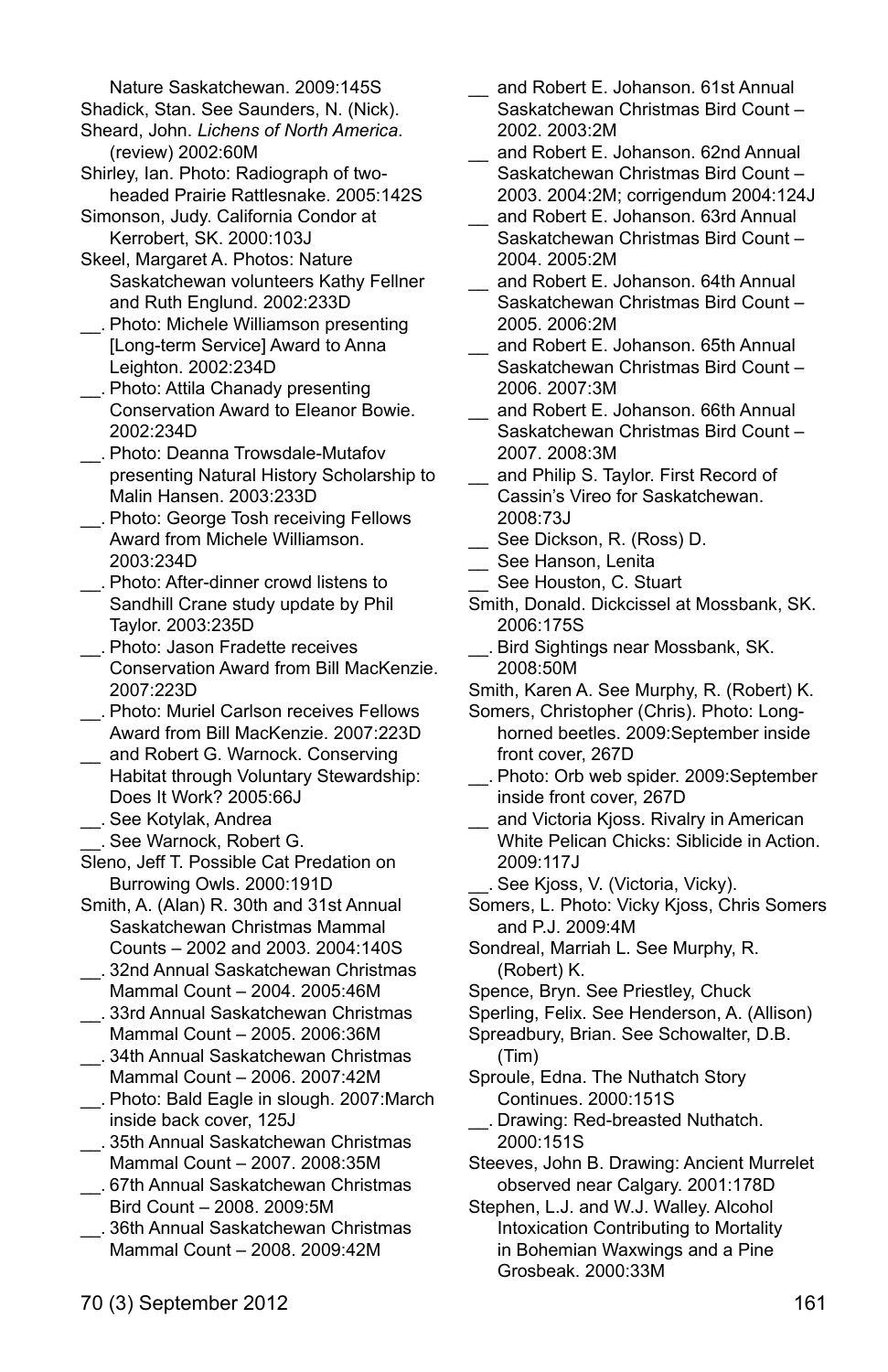- Stiles, Donald J. An Alberta Banded Tree Swallow Recovered in East Texas. 2008:52M
- \_\_ and Mary I. Houston. More United States Tree Swallow Recoveries. 2003:201D
- Stoffel, Marten J. House Sparrow An Unexpected Ally. 2000:53M
- \_\_. Long-eared Owl Abundance near Saskatoon in 2000. 2001:129S
- \_\_. Photo: Long-eared Owl nestling. 2001:130S
- \_\_. Photo: Long-eared Owl nest. 2001:131S
- \_\_. Photo: Osprey nest on power line pole. 2001:183D
- \_\_. Photo: Deserted house location of Turkey Vulture nest. 2002:208D
- \_\_. First Nesting of Common Ravens in the Saskatoon Bird Area. 2002:211D
- \_\_ and C. Stuart Houston. First Swainson's Hawk Breeding in Residential Saskatoon. 2004:112J
	- \_\_. See Houston, C. Stuart
- Stoffel, Moyca. Photo: Adult Turkey Vulture in attic window. 2002:207D
- Stookey, Joseph and Mary I. Houston. Where Are the Rosy Male Pine Grosbeaks? 2007:220D
- Strange, Kim. Photo: Terri Troupe-Logue removes a Gray Catbird from a mist net. 2004:77J
- Sutherland, Donald. Flightless Great Horned Owl Survives Three Months. 2002:177S
- Sutherland, Jim. Photo: Sharp-tailed Grouse. 2004:39M
- Sutter, Glenn C. Photo: Bird skins of a Connecticut Warbler, a putative Connecticut Warbler and a Mourning Warbler. 2009:September inside front cover
- \_\_. See Underwood, T. (Todd) J.
- Swayze, Dennis. Photo: Mallard flock on Assiniboine River in February. 2007:183D
- Switzer, F. (Frank) A. Photo: [Prairie Crocus]. 2001:1M
- \_\_. Photo: Pelicans, several with bill horns. 2002:236D
- \_\_. Natural History from a Grandfather's Kitchen Table. 2004:38M
- \_\_. Rare Backyard Visitor in Regina. 2007:221D
- Szwaluk, Kevin. Photo: *Sparganium glomeratum* plant emerging from the water. 2006:220D
- \_\_. Photo: Staminate and pistillate flowers of *Sparganium glomeratum*. 2006:221D

\_\_. See Reaume, Tom

# **T**

- Takats, Lisa and Gordon Court. The Barn Owl Comes to Alberta...Finally. 2001:122S
- \_\_. See Priestley, D. Lisa.
- Tate, Alicia and Arlene Unvoas. The Sturdy River Limpet – Range Extension in Saskatchewan. 2009:259D
- and Arlene Unvoas. Photo: Sturdy River Limpet. 2009:259D
- Taylor, P. (Peter). Calling Periods for Frogs and Toads near Pinawa, Manitoba, with an Update on Mink Frog and Green Frog Distribution. 2006:44M
- \_\_. Photo: Northern Leopard Frog. 2006:44M \_\_. Photo: Beaver pond inhabited by both
- Mink Frogs and Green Frogs. 2006:53M \_\_. Photo: Gray Treefrog. 2006:March back
- cover
- \_\_. Unusual Behaviour Involving Mourning Cloak Butterflies. 2007:158S
- \_\_. Photo: Mourning Cloak and Milbert's Tortoiseshell. 2007:159S
- \_\_. Photo: Milbert's Tortoiseshells, courting pair. 2007:159S
- \_\_. Photo: Mourning Cloak. 2007:160S
- \_\_. The Naming of Moths. (poem) 2007:225D
- \_\_. Northward Range Extension for the Gray Treefrog in West-central Manitoba. 2008:44M
- \_\_. Photo: Gray Treefrog, resting posture. 2008:March inside front cover
- \_\_. Photo: Gray Treefrog habitat in Manitoba. 2008:46M
- \_\_. Photo: Buckeye, dorsal view, Patricia Beach, MB. 2008:June inside back cover
- \_\_. Photo: Cackling Geese and Ross's Geese near Lac du Bonnet, MB. 2008:139S
- \_\_. An Extraordinary Raven Nest. 2008:203D
- \_\_. Photos: Extraordinary Common Raven nest. 2008:203D, 204D
- \_\_. Photo: Common Raven nest [built on transmission line tower]. 2008:205D
- \_\_. An Extension of Gray Treefrog Range in Manitoba and into Saskatchewan. 2009:235D
- \_\_. Photo: Gray Treefrog habitat in eastern Saskatchewan. 2009:239D
- and Robert W. Nero. Close Encounter with a Star-nosed Mole. 2003:210D and Rudolf F. Koes. Rare and Marginal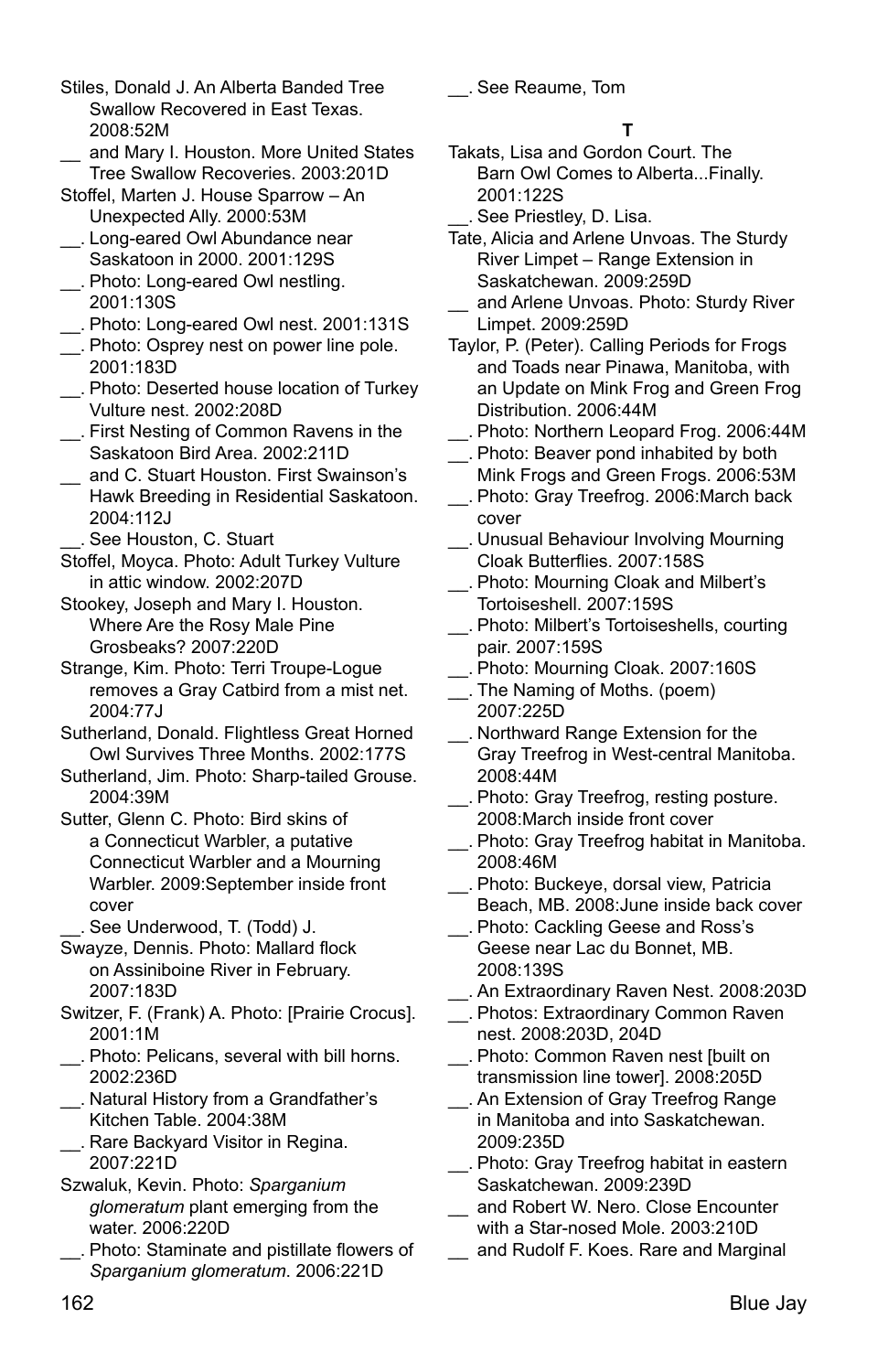Winter Non-passerine Birds in Manitoba. 2007:179D

- and Larry de March, A. Richard Westwood. Extended Range and Flight Period of the Common Buckeye Butterfly in Southern Manitoba. 2008:107J
- Taylor, P. (Philip) S. Photo: Dickcissel singing from wire. 2006:175S
- \_\_. Swainson's Hawk Response to Fire at Last Mountain Lake National Wildlife Area, SK. 2007:138S
- \_\_. Photo: Swainson's Hawk hunting over burned grassland. 2007:139S
- \_\_. Photos: Cassin's Vireo, side and back views. 2008:June inside front cover
- \_\_. Photo: Marbled Godwit outfitted with transmitter and leg bands. 2009:68J
- \_\_ and Réal Bisson. Plumbeous Vireo Sight Record for Saskatchewan in 2004. 2006:32M
- \_\_ and John Dunlop. First Record of a Tricolored Heron for Saskatchewan. 2007:111J
- \_\_. See Dickson, R. (Ross) D.
- \_\_. See Hecker, Kerry
- \_\_. See Smith, A. (Alan) R.
- Tedesco, Jan. Photos. Mary Houston bands Purple Martin chicks raised in natural gourds. 2001:197D, 198D
- Terry, Brenton (Brent). Photo: Long-eared Owl. 2001:132S
- \_\_. Photo: Young Kestrel. 2001:163S
- \_\_. Photo: Osprey on platform. 2001:186D
- \_\_. Photo: Osprey. 2002:June back cover
- \_\_. Photo: Second story window entrance to Turkey Vulture nest. 2002:206D
- \_\_. Photo: Young Turkey Vulture in defensive posture. 2002:207D
- \_\_. Photo: Turkey Vulture, adult. 2003:204D
- \_\_. Photo: Nestling Turkey Vultures, 23 and 25 days old. 2003:205D
- \_\_. Photos: Abandoned buildings which served as Turkey Vulture nest sites. 2003:207-209D
- \_\_. Photo: Swainson's Hawk nest in Saskatoon. 2004:112J
- \_\_. Photo: Snowshoe Hare. 2006:108J
- \_\_. Photo: Fisher. 2006:109J
- \_\_. Photo: Turkey Vulture. 2006:209D
- \_\_. Photo: Osprey flying near its nest. 2007:133S
- \_\_. Photo: Osprey young on platform nest. 2007:135S
- and Mike Blom. Snowshoe Hare and Fisher Encounter. 2006:108J

\_\_. See Houston, C. Stuart

Thexton, Catherine. Photo: Hummingbird Clearwing sphinx moth (*Hemaris thysbe*). 2001:September front cover

- Thomas, Daniel B.E. On Flying Miners. 2000:194D
- Thomas, Val J.W. Photo: Eurasian Collared-Doves at Weyburn in December. 2006:23M
- Thompson, Rod. Homily on Aspen Leaves. (poem) 2001:108J
- Thorpe, Doug. Photo: Baby porcupine. 2003:230D
- Tillie, Ron. See Chytyk, Paul
- Tischendorf, Jay W. Unusual Skunk Mortality. 2004:51M
- \_\_. Photo: Skunk with head trapped in plastic jelly jar. 2004:51M
- Todd, L. Danielle. See Poulin, Ray G.
- Tosh, George. Photo: Prairie Crocuses. 2000:March back cover
- \_\_. Photo: Snow Geese. 2001:March front and back covers
- \_\_. Photo: Richmond Lake, SK. 2001:29M
- \_\_. Photo, Long-billed Curlews. 2001:December front cover
- \_\_. Photo: Long-billed Curlew chick. 2001:190D
- \_\_. Photo: Long-billed Curlew in flight. 2001:191D
- \_\_. Photo: Purple Martin pair at nest site. 2001:199D
- \_\_. Photo: Purple Martin highrise. 2001:216D
- \_\_. Photo: Tundra Swan pair nesting east of Saskatoon. 2003:June front cover
- \_\_. Photo: Tundra Swan family near Patience Lake. 2003:June back cover
- \_\_. Photos: Tundra Swan family east of Saskatoon. 2004:31M, 37M
- \_\_. Photo: Location of swan nesting island in relation to potash mine. 2004:31M
- \_\_. Photo: Tundra Swans co-habiting nest island with Canada Geese. 2004:34M
- \_\_. Photo: Tundra Swans and American Avocets on nest island. 2004:35M
- \_\_. Photo: Northern Leopard Frogs. 2004:43M
- \_\_. Photo: American Coots. 2006:169S
- \_\_. Photo: Harvest visitor [Pronghorn]. 2006:180S
- \_\_. Photo: Turkey Vulture and Black-billed Magpies. 2006:202D
- \_\_. A Visit to the Swan Family. (photo essay) 2007:116-117J
- \_\_. Photo: Young and adult Black-necked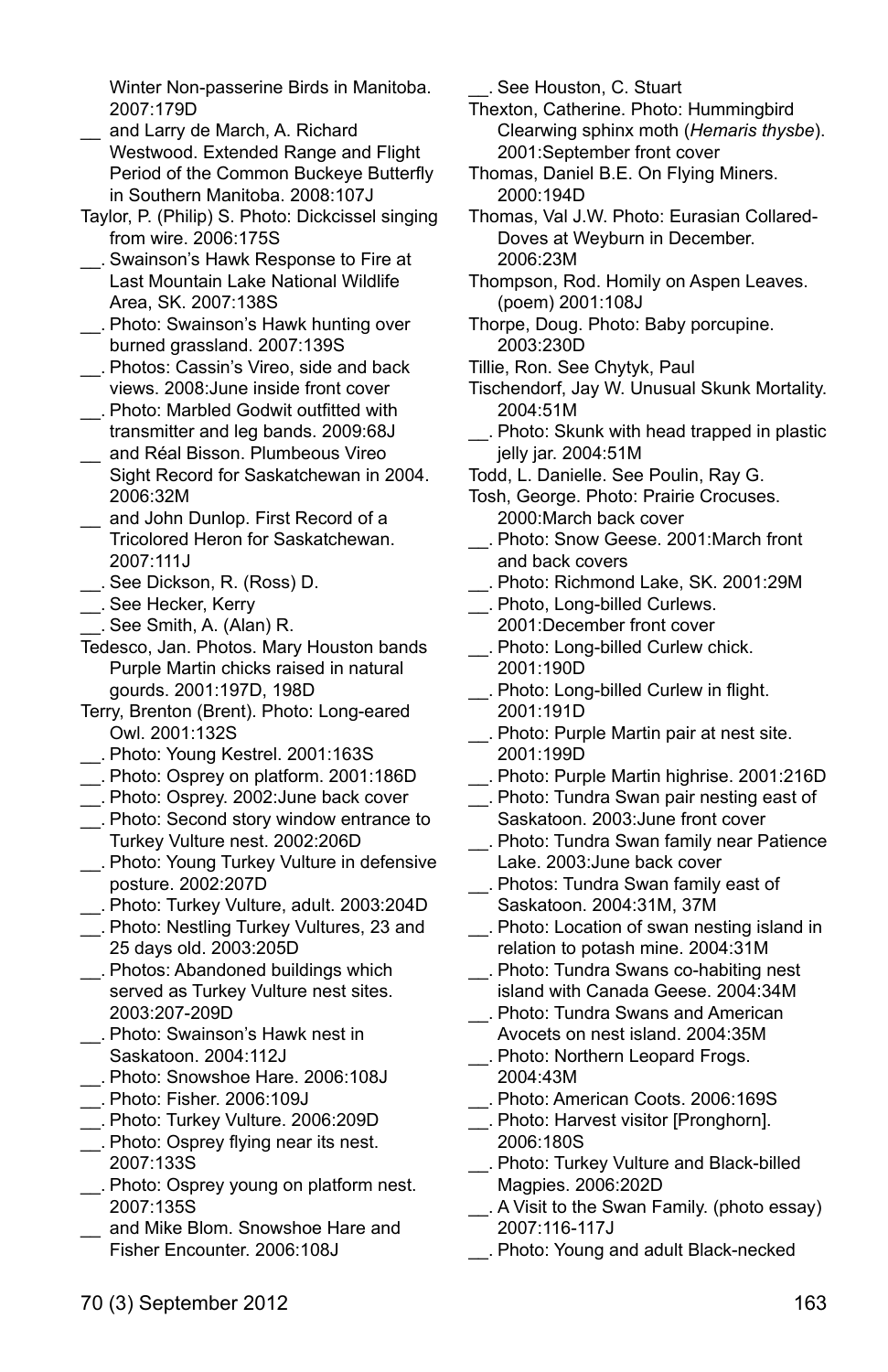Stilts near Laura SK. 2007:September inside front cover

- \_\_. Photo: Three young and one adult Blacknecked Stilts near Laura, SK. 2007:161S
- \_\_. Photo: Baby Willet. 2007:December inside front cover
- \_\_. Photo: Mountain Bluebird. 2008:210D Tosoni, Elisabetta. 'Pilloried' Moose in Prince Albert National Park, SK. 2004:41M

Trefry, Helen E. See Holroyd, Geoffrey L.

- Triffo, John. Photo: Slender Clearwing from Ile-à-la-Crosse, SK. 2001:157S
- \_\_. Photo: Gaudy Sphinx, emerged [from a pupa] in Regina, SK. 2001:159S
- Tripp, Wilbur. Photo: Great Horned Owl approaching young with prey (*Peromyscus* sp). 2002:September front cover
- \_\_. Photo: Male Swainson's Hawk landing at nest. 2005:March front cover
- \_\_. Photo: Female Swainson's Hawk with nesting material in beak; nestling in nest. 2005:March back cover
- Troupe-Logue, Terri. Photo: Yellow-breasted Chat at Scissons Centre. 2004:77J
- Turney, Gillian. Map: Alberta and Saskatchewan lakes with White-faced Ibis nests and/or adults. 2008:31M
- \_\_. Map: Northern limit of American Avocet breeding range and extensions in the boreal region of Alberta. 2009:219D

# **U - V**

- Underwood, Ralph. Photo: *Culex tarsalis*  identification features. 2004:107J
- \_\_. Drawing: Polyphemus moth. 2005:122S Underwood, Robyn M. and Todd J. Underwood. Prothonotary Warbler in Winnipeg, MB. 2001:193D
- \_\_. See Underwood, T. (Todd) J.
- Underwood, T. (Todd) J. Photo: Nashville Warbler entangled in burdock burs. 2001:65J
- \_\_. Photo: Least Flycatcher entangled in burdock burs. 2001:66J
- \_\_. Photo: Prothonotary Warbler in Winnipeg. 2001:193D
- \_\_. Photo: Northern Saw-whet Owl brood inside nest hole. 2002:131S
- \_\_. Misdirected Parental Care by Least Flycatchers at a Warbling Vireo Nest. 2003:130S
- \_\_. Red Squirrel Predation on Warbling Vireo and Yellow Warbler Nests. 2003:199D
- \_\_. Photo: Six-egg Forster's Tern clutch reduced to 5 eggs. 2006:30M
- \_\_. Atypical Warbling Vireo Nest: Likely Cause of Hatching Failure. 2009:57M
- and Robyn M. Underwood. Observations on Burdock-killed Birds in King's Park, Winnipeg, MB. 2001:64J
- and Spencer G. Sealy. Breeding Status and Notes on Diet of the Northern Sawwhet Owl at Delta Marsh, Manitoba. 2002:130S
- and Spencer G. Sealy, Glenn C. Sutter. Connecticut Warbler Clutches from Saskatchewan: Uncertain Status and an Abnormally Pigmented Clutch. 2009:138S
- \_\_. See Rasmussen, Justin L. \_\_. See Underwood, Robyn M.
- Ungar, Linda. Snowy Owls Southeast of Regina. 2002:56M
- Unvoas, Arlene. See Tate, Alicia
- Valadka, Andrius. Photo: Red-necked Grebe on nest. 2002:31M
- Photo: Nuttall's Cottontail. 2002:158S
- Valdez, Enrique. See Holroyd, Geoffrey L. Van Blaricom, Kathleen. Drawing: Road to
- Greenwater Lake. 2004:December front cover
- Van Damme, Linda M. First Breeding Record of the Double-crested Cormorant in the Creston Valley, British Columbia. 2004:79J
	- \_\_. Owl Food Caches. 2006:56M
- Vanthuyne, Lois. Map: Migration route of a Marbled Godwit. 2009:69J

# **W - Z**

- Wagner, Curtis B. Photo: Waxwing feeding young. 2007:December inside back cover
- Wagner, Greg. Golden Eagle Unsuccessfully Attacks Pronghorn Fawn. 2000:36M
- \_\_. Two Unusual Loggerhead Shrike Nests. 2000:100J
- \_\_. Photos: Shrike nest in tumbleweed. 2000:100J
- Walley, W. (William) J. Photo: Bohemian Waxwings and Pine Grosbeak. 2000:33M
- Piracy and Probable Attempted Piracy by Common Ravens on Turkey Vultures. 2004:128S
- \_\_. Photo: Two Turkey Vultures. 2004:128S
- \_\_. Photo: Teeth in mouth cavity of Freshwater Drum. 2004:228D; 2005:60M See Stephen, L.J.
- Walton, Kenneth and Mary Lynn Sayers. Lazuli Bunting at Regina. 2002:182S
- Walz, Gene. Bob Nero, Banding Owls. 2000:187D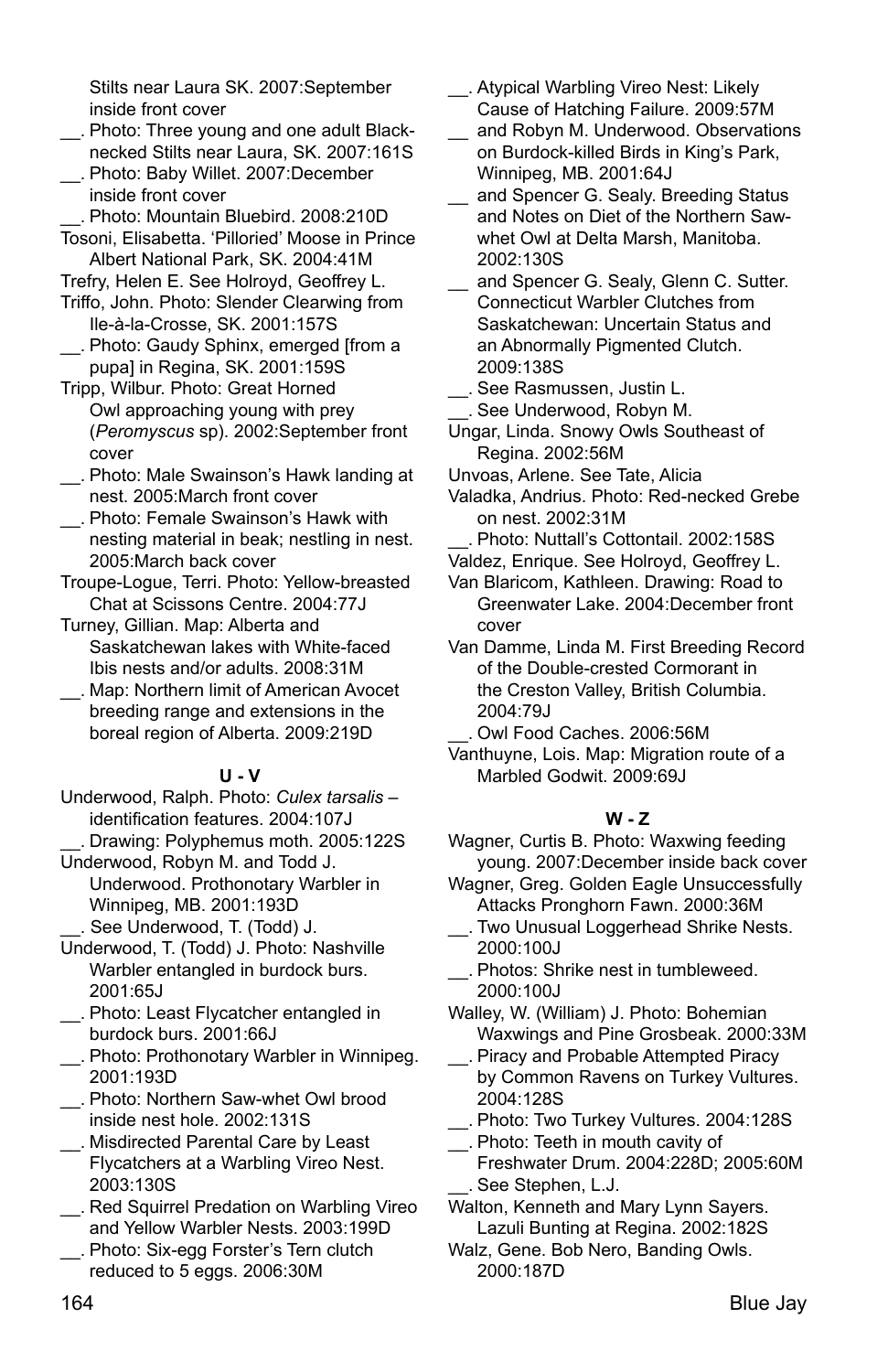Wapple, Guy J. See Renaud, Wayne E.

- Wapple, Robert A. *Birds of North America*, CD-ROM Version 2.5. (review) 2001:109J
- \_\_. Prairie Warbler in Saskatoon The Second Record for Saskatchewan. 2003:38M
- \_\_. Photo: Prairie Warbler in Saskatoon in October. 2003:March back cover
- \_\_. A Saskatchewan Gathering of Swainson's Hawks in Fall, 2002. 2004:49M
- \_\_. Photo: Lark Sparrow at Last Mountain Lake Bird Observatory. 2005:118J \_\_. See Renaud, Wayne E.
- Warnock, Robert (Rob) G. *Birds of North America*, CD-ROM Version 2.5. (review) 2001:109J
- \_\_. *Birds of North America*, CD-ROM Version 3. (review) 2002:120J
- \_\_. *Owls of the World*. (review) 2003:225D
- \_\_. *Prairie: A Natural History*. (review) 2004:223D
- \_\_. A Loggerhead Shrike Nest in a Rusting Grain Binder. 2005:155S, corrigendum 2005:213D
- \_\_. Painted Lady Butterfly Irruption in Regina. 2005:207D
- \_\_. *The Encyclopedia of Saskatchewan: A Living Legacy*. (review) 2006:59M
- \_\_. Cabbage White Butterflies in Regina. 2006:217D
- \_\_. *A User's Guide to Saskatchewan Parks*. (review) 2006:222D
- \_\_. *Birder's Conservation Handbook: 100 North American Birds at Risk*. (review) 2008:58M
- \_\_. *Raptors of Western North America*. (review) 2008:119J
- \_\_. *Birds of the Rosetown-Biggar District*. (review) 2009:119J
- \_\_. *Grass, Sky, Song: Promise and Peril in the World of Grassland Birds*. (review) 2009:121J
- \_\_. *Birds of North America*, for Windows, Gold Edition DVD. (review) 2009:263D
- \_\_ and Margaret A. Skeel. Habitat Features Important to Burrowing Owl Breeding Success in Saskatchewan. 2002:135S \_\_. See Skeel, Margaret A.
- Webb, Jeff. See Parker, D. (Dale)
- Weidl, Don. Photo: Field Sparrow at Birch Hills in December. 2000:9M
- \_\_. Photo: Snowshoe Hare at feeder. 2000:38M
- \_\_. Photo: Great Gray Owl. 2001:9M
- \_\_. Photo: Bison photographed on the Mayview CMC in December. 2008:36M
- \_\_. 40th Anniversary of the Manley Callin Ekapo Lake Bird Outing. 2009:106J
- Weier, John. Barn Owl at Grasslands National Park. 2000:106J
- Weiman, David. Suicidal Ravens? 2001:208D
- Wellicome, Troy I. See Poulin, Ray G.
- Wesolowski, Tomasz. Removal of Nest Box Material. 2001:104J
- Westwood, A. Richard. See Taylor, P. (Peter).
- Whitehouse, Jim. Photo: Barn Owl near Bashaw. 2001:123S
- Wiebe, Karen L. Finnsticks: Birding Finnish Style. 2001:83J
- Wilkie, Ian. Photo: Bohemian Waxwing and crab apples. 2000:35M
- Williams, Dale. Photos: Dale Hjertaas and Elaine Hughes receiving Conservation Award from Lorne Scott. 2005:209D
- \_\_ Photos: George Mitchell, Wayne Pepper and Diether Peschken, recipients of Fellows Award. 2005:210D, 211D
- \_\_. Photo: Michelle Yaskowich receives Larry Morgotch Memorial Award. 2005:211D
- \_\_. Photo: Robert Warnock receives Longterm Service Award. 2005:211D
- \_\_. Photo: Janet Ng receives Natural History Scholarship from Attila Chanady. 2005:212D
- \_\_. Photo: Gary Seib recieves Volunteer of the Year Award from Attila Chanady. 2005:212D
- \_\_. Photo: Bonnie Lawrence and Anna Leighton, recipients of Special Award, with Attila Chanady. 2005:212D
- Williams, Michael. Photo: Sparrow's Egg Lady's-slipper. 2005:192D
- Williamson, Michele. Nature Saskatchewan 2002 Awards. 2002:233D
- Wilson, Paul. Nature Saskatchewan 2004 Awards. 2004:225D
- \_\_. The Release. (poem) 2007:58M
- \_\_. Nature Saskatchewan 2007 Awards. 2007:223D
- \_\_. Photo: Dennis Lawson receives Nature Saskatchewan 2007 Volunteer of the Year Award from Margaret Skeel. 2007:224D
- Wist, Tyler J. Introduced Leafy Spurge Hawkmoth, *Hyles euphorbiae* L., Appears in Saskatoon. 2007:98J
- \_\_. Photo: Larvae of Leafy Spurge Hawkmoth. 2007:98J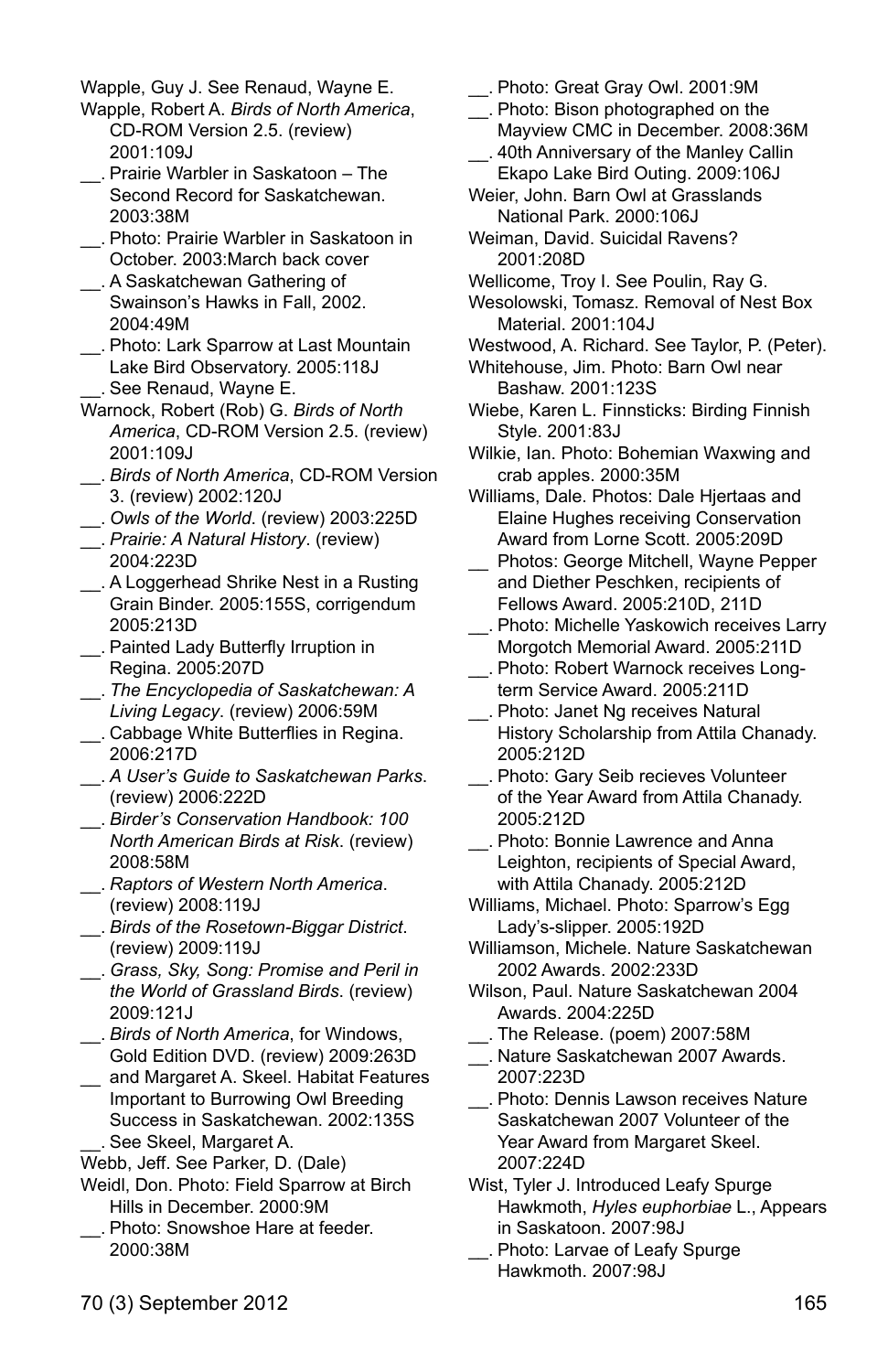- \_\_. Photo: Larva of Leafy Spurge Hawkmoth. 2007:June inside back cover
- \_\_. Photo: Adult of Leafy Spurge Hawkmoth and pupal casing. 2007:June inside back cover
	- \_\_. See Gillott, Cedric
- Wittner, Diane. Photo: Turkey Vulture at Rockyview Wildlife Recovery Centre, AB. 2002:59M
- Wobeser, Gary. Photo: Long-tailed Weasel. 2000:March front cover
- \_\_. Suspected Surplus Killing of Grebes by Mink. 2000:137S
- Wolfe, Jason. Photo: Bee flies and blister beetle on head of narrow-leaved purple coneflower. 2003:December back cover See Gillott, Cedric
- Wolford, Jim. Braconid Wasps. 2001:164S \_\_. Potter Wasps. 2001:172S
- Wooding, Lois A. William Antony Swithin Sarjeant, 1935-2002. (in memoriam) 2002:186S
- Wrishko, Kerry. Common Crane near Leader, SK. 2004:47M
- \_\_. Blind Mule Deer. 2004:113J
- \_\_. Photo: Blind Mule Deer buck, sniffing and trying to detect danger. 2004:113J
- \_\_. Photo: Close-up of blind Mule Deer, showing the white eyes. 2004:114J
- \_\_. Down to Earth An Alaskan Eagle is Tracked Down in Saskatchewan. 2004:168S
- Yaki, Gustave J. Yellow-breasted Chat near Glaslyn, SK. 2000:190D
	- \_\_. Bird Nests in Grain Binders. 2006:56M
- Yaskowich, Michelle. Prey Impaled by Loggerhead Shrikes. 2008:53M
- \_\_. Photo: Wood Frog impaled by Loggerhead Shrike. 2008:54M
- Zazelenchuk, D. (Dan). Snowy Owl and Jack Rabbits Galore. 2003:57M
- \_\_. Letters from Matador. 2003:219D
- \_\_. Photo: Ferruginous Hawk nestlings. 2004:132S
- \_\_. Photo: Eight Short-eared Owls near Kyle in January. 2005:7M
- \_\_. Photo: Three Short-eared Owls near Kyle in January. 2005:7M
- \_\_. Bald Eagle Nest with Young in Southern Saskatchewan. 2005:127S
- \_\_. Snowy Owl and Prairie Falcon Winter Encounters. 2007:54M
- \_\_. Photo: Snowy Owl. 2007:55M
- \_\_. Highlights of a Southern Saskatchewan Nest Tour in June. 2007:112J
- \_\_. Photo: Three week old Prairie Falcons. 2007:113J
- \_\_. Photo: Richardson's Ground Squirrels in Red-tailed Hawk nest with three young. 2007:113J
- \_\_. Photo: Freshly killed Least Weasel found in Great Horned Owl's nest. 2008:66J
- \_\_. Photo: Long-eared Owl hiding behind two of its youngsters. 2008:177S
- \_\_. Photo: Bullsnake. 2008:235D
- \_\_. Photo: Young Great Horned Owl in nest with numerous deer mice. 2009:June inside front cover \_\_. See Gérard, Martin
- Zeilig, Martin. Obituary, Lady Grayl. 2005:207D
- Ziffle, Emersen. Photos: Fall Cankerworms, female and male. 2006:213D
- \_\_. Photo: Large Lace-border. 2006:214D
- \_\_. Photo: Looped Emerald. 2006:December inside back cover, top
- \_\_. Photo: Chickweed Moth. 2006:December inside back cover, middle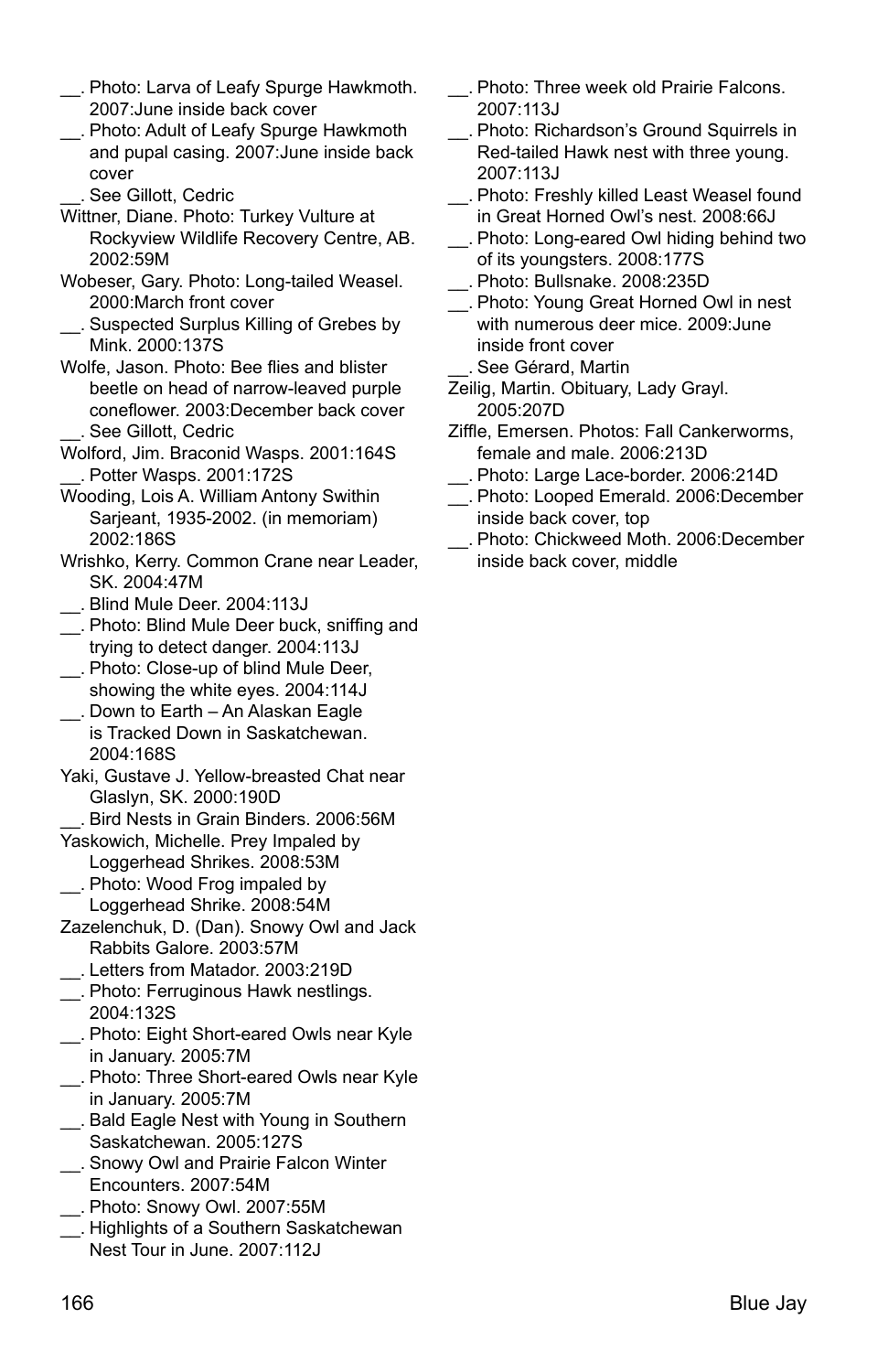# SUBJECT INDEX 2000–2009

# **Subject Index Headings**

Amphibians Annelids Arachnids Pseudoscorpions **Spiders Ticks** Awards Bacteria Birds Chemicals Conservation **Crustaceans** Fish Fungi and Lichens **Grasslands** Humans Insects Coleoptera (beetles) Diptera (flies) Ephemeroptera (mayflies) Heteroptera (true bugs) Hymenoptera (bees, wasps, sawflies) Lepidoptera – Butterflies & Skippers Lepidoptera – Moths Odonata (dragonflies, damselflies) Orthoptera (mantids, grasshoppers) Phthiraptera (lice) Plecoptera (stoneflies) Siphonaptera (fleas) Trichoptera (caddisflies) Invertebrates

### **Algae** – See **Plants: Algae and Mosses**

#### **Amphibians**

Counts, surveys & lists Apparent decline of northern leopard frogs on the Rafferty Dam Mitigation Lands near Estevan, SK. 2005:144S Calling periods for frogs and toads near Pinewa, MB. 2006:44M Gray treefrog: northward range extension in west-central Manitoba. 2008:44M Gray treefrog: range extension in Manitoba and into Saskatchewan. 2009:235D

Mammals Management Plans and Policies Molluscs Natural Forces Natural History Experiences Naturalists, Junior Nature Saskatchewan 60<sup>th</sup> Anniversary Celebration Awards *Blue Jay* Fall Meets/Annual General Meetings **Sanctuaries** People Place Names Alberta British Columbia Manitoba Montana North Dakota Northwest Territories Nunavut Ontario Saskatchewan Plants: Algae and Mosses Plants: Vascular Poetry Protists **Reptiles** Reviews Societies/Organizations Viruses **Wetlands** 

 Mink frog and green frog distribution in Manitoba: an update. 2006:44M Diseases / Afflictions / Injuries Ranavirus 2005:144S Field techniques Timing amphibian surveys in Manitoba 2006:44M Mortality 2005:144S Particular species Frog Occurrence 2004:50M Frog, Boreal Chorus Photo 2005:145S; 2006:55M Vocalization 2006:44M Frog, Green Distribution 2006:44M Habitat photo 2006:53M Vocalization 2006:44M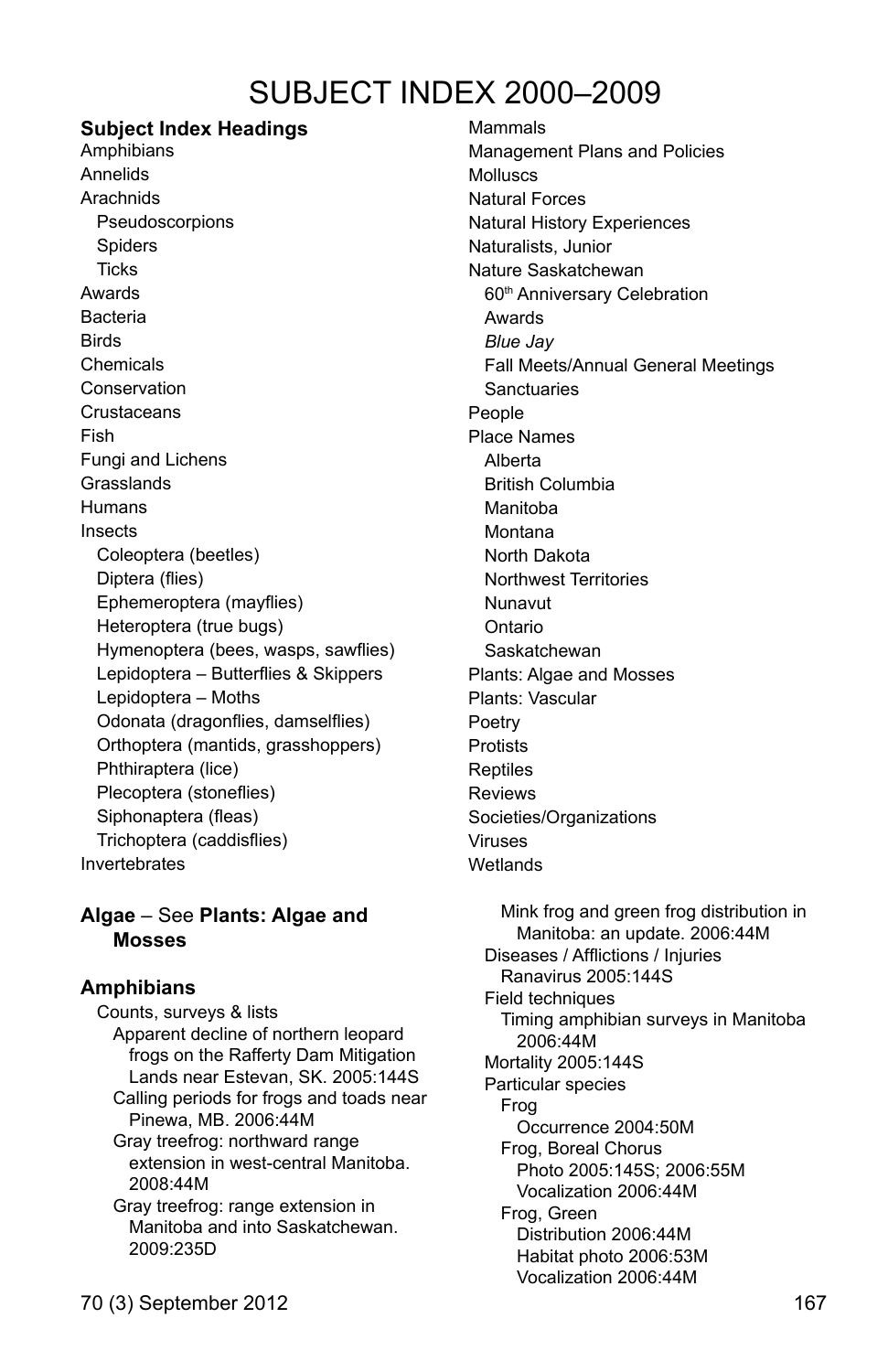Frog, Mink Distribution 2006:44M Habitat photo 2006:53M Vocalization 2006:44M Frog, Northern Leopard Breeding 2004:43M Mortality 2005:144S Number 2004:43M; 2005:144S Photo 2004:43M; 2005:144S; 2006:44M Vocalization 2006:44M Winter 2007:42M Frog, Wood Photo 2001:126S; 2004:50M; 2005:145S, 154S; 2008:54M Predation on 2001:125S Vocalization 2006:44M Peeper, Spring Vocalization 2006:44M Salamander, Tiger Life cycle 2001:214D Photo 2001:172S, 214D Toad Photo 2000:201D; 2001:62M; 2004:60M, 126J Toad, American Vocalization 2006:44M Toad, Great Plains Identification 2003:65M Photo 2002:235D; 2003:65M Treefrog, Gray Distribution 2008:44M; 2009:235D Habitat photo 2008:46M; 2009:239D Map 2008:44M; 2009:236D, 240D Photo 2006:March back cover; 2008:March inside front cover, March back cover; 2009:December inside back cover Vocalization 2006:44M Winter records 2007:42M

# **Annelids**

Information wanted 2004:220D Particular species Earthworm Occurrence 2006:112J Predation on 2006:114J *Percymoorensis marmoratis* (predatory leech) Photo 2005:June front cover, 108J

# **Arachnids**

**Pseudoscorpions**  Natural history 2007:173S Photo 2007:125J, 173S

**Spiders**  Particular species *Araneus trifolium* (orb web spider) Photo 2009:September inside front cover, 267D *Argiope trifasciata* (banded argiope) Number 2003:217D Photo 2003:218D *Clubiona riparia*  Behaviour 2000:61M Photo 2000:61M *Geolycosa missouriensis* (burrowing wolf spider) Behaviour 2002:62M Photo 2001:214D; 2002:59M, 62M Spider Drawing 2003:165S Photo 2007:162S Predation on 2007:162S **Ticks**  Counts, surveys & lists Ticks found on the prairies. 2002:107J Particular species *Amblyomma americanum* (lone star tick) Accidental introduction 2002:107J *Dermacentor albipictus* (winter tick; moose tick) Life cycle 2002:107J *Dermacentor andersoni* (rocky mountain wood tick) Life cycle 2002:107J *Dermacentor variabilis* (American dog tick) Life cycle 2002:107J Photo 2002:107J *Hemaphysalis chordeilis*  Host species 2002:107J *Hemaphysalis leporis-palustris*  Host species 2002:107J *Ixodes angustus*  Host species 2002:107J *Ixodes cookei*  Host species 2002:107J *Ixodes kingi*  Host species 2002:107J *Ixodes muris*  Host species 2002:107J *Ixodes scapularis* (deer tick, blacklegged tick) Disease vector 2002:107J *Ixodes sculptus* 

Host species 2002:107J

tick)

*Rhipicephalus sanguineus* (brown dog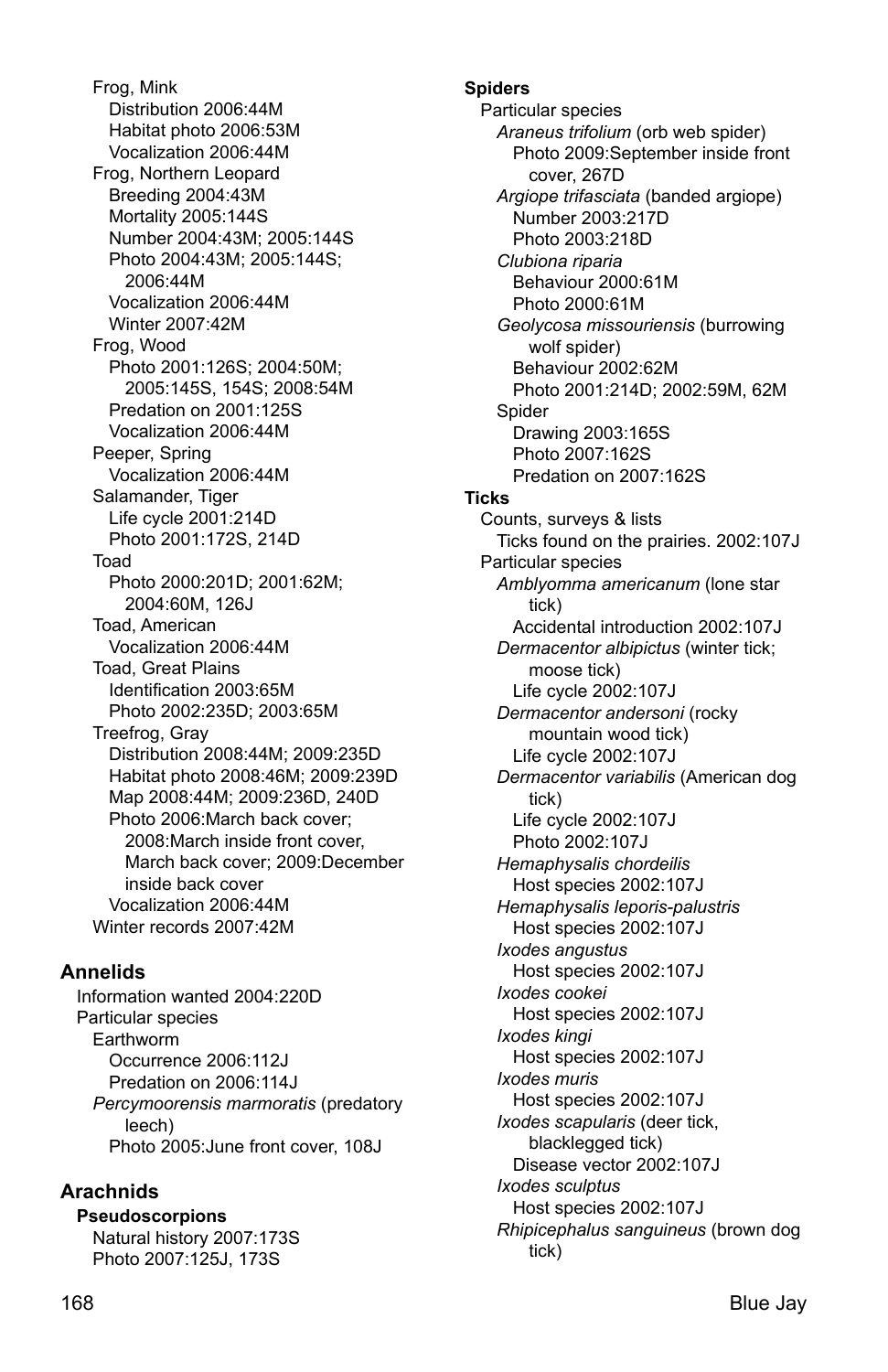Accidental introduction 2002:107J Removal 2002:107J

#### **Awards**

Saskatchewan Municipal Awards 2009:253D

See also **Nature Saskatchewan**

# **Bacteria**

Particular species – *Yersinia pestis*  Disease (bubonic plague) 2001:200D

# **Birds**

Banders 2001:101J; 2002:35M, 79J; 2003:40M, 94J, 138S; 2004:52M; 2005:31M, 130S, 175D; 2006:131S Colour variants 2001:85J; 2003:27M, 181S; 2006:174S, 176S; 2007:152- 153S, 166S, 167S, 220D; 2008:162S Counts, surveys & lists Activities of junior birdwatchers in Saskatchewan, 1915-1974. 2006:25M Additions to the bird list of Manitoba, 1997-2007. 2008:139S American avocet observations and breeding records in boreal regions of Alberta, 1999-2003. 2009:218D Ancient murrelets from the Canadian prairie provinces: specimen records and sightings. 2001:175D Barred owl: nature of daytime roost sites in Saskatchewan. 2000:69J Bird sightings in northern Saskatchewan, August 1986. 2000:29M Bird sightings near Mossbank, SK. 2008:50M Bird species at Roddick Lake, 1927 and 2003. 2004:66J Birds of the Qu'Appelle – Second Supplement. 2002:64J Breeding bird abundance and habitat along the Des Lacs River valley, North Dakota. 2003:82J Burrowing owls: are they using enhanced habitat? 2009:231D Burrowing owls: food caching on the Regina Plain, SK. 2005:203D Cattle egrets and nests found during Franklin's gull surveys in Saskatchewan in 2006 & 2007. 2008:70J Cattle egrets and white-faced ibis: update on breeding activity at Whitewater Lake, MB. 2008:75J

Cattle egrets: first documented breeding records in Manitoba. 2006:126S

 Cattle egrets: recent records for the Last Mountain Lake area, SK. 2008:196D

 Christmas Bird Counts 2000:2M; 2001:2M; 2002:2M, 192D; 2003:2M; 2004:2M, 124J; 2005:2M; 2006:2M; 2007:3M; 2008:3M; 2009:5M

 Clark's grebes and hybrids with western grebes: occurrence in prairie Canada. 2009:26M

 Common poorwill: distribution and abundance in southwestern Saskatchewan. 2003:133S

 Eastern screech-owl in Manitoba: evidence of twentieth-century range expansion. 2009:131S

 Great blue heron colonies in Saskatchewan in 1999, a preliminary inventory. 2000:81J

- Great horned owls: early nesting dates in Manitoba. 2007:26M
- Great horned owls: list of tree species or other structures selected for nesting. 2009:71J
- Great horned owls: prey remains found in nests in Saskatchewan, 2008. 2009:71J
- Human habitation enhances species diversity: trends over three decades of CBCs at the apex of Palliser's triangle. 2002:192D
- Lark sparrow: slow northward spread in Saskatchewan. 2001:40M
- Life at a northern bird feeder. 2000:153S
- List of birds from Saskatchewan testing positive for West Nile Virus in 2007. 2008:112J
- Loggerhead shrikes: prey impaled by. 2008:53M

 Long-eared owl abundance near Saskatoon in 2000. 2001:129S

- Manitoba's southern bird invasion, May 2006. 2006:191D
- Merlins and Cooper's hawks: urbannesting records in Weyburn, SK. 2003:33M

 Northern saw-whet owl banding at Nisbet Forest, SK, 2008. 2009:34M

 Northern saw-whet owl nest box monitoring in central Alberta. 2005:71J

 Noteworthy Manitoba bird specimens in the Stewart-Hay Memorial Museum and University of Manitoba Zoology Museum. 2004:182D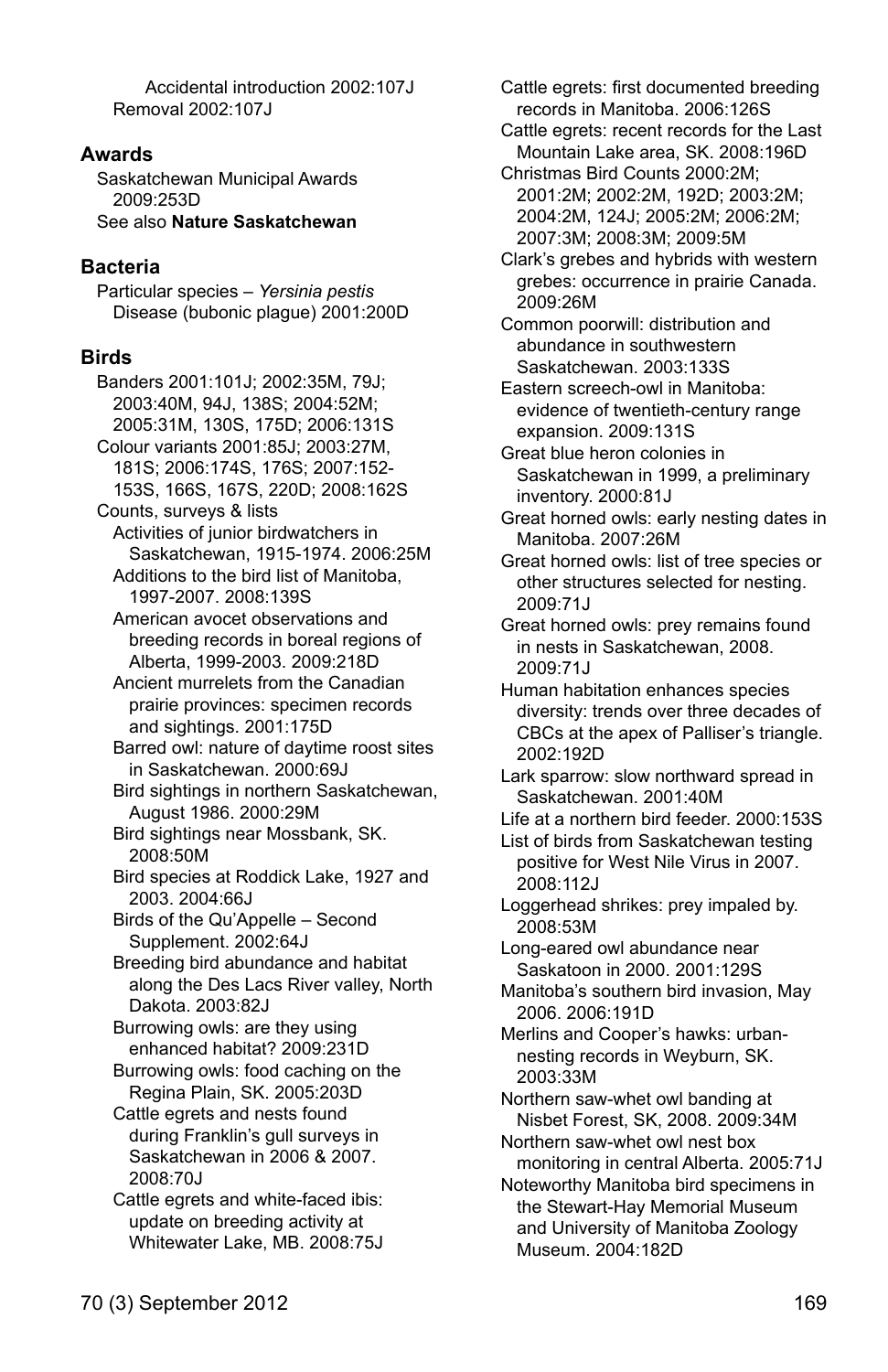Population changes in water-associated birds at Besnard Lake, SK, 1976-2005. 2006:149S

Possible influence of toxic mine waste on bird populations of Kississing Lake, MB. 2006:203D

 Rare and marginal winter non-passerine birds in Manitoba. 2007:179D

 Rare or unusual bird sightings for Beaverhill Lake, AB, 1996-2000. 2001:33M

 Red-necked grebe in the Rosetown-Biggar district of Saskatchewan: recent extra-limital breeding records. 2002:30M

 Red-winged and yellow-headed blackbirds: nesting observations at Myers Wetlands, BC. 2000:77J

 Ring-billed gulls: list of Saskatchewan banders. 2006:131S

Ring-billed gulls: natal fidelity of birds banded in Saskatchewan. 2006:131S

 Ring-billed gulls: recoveries and encounters of birds banded in Saskatchewan. 2006:131S

 Ruffed grouse colour morphs in relation to habitat. 2009:5M

 Shorebird migration at Luck Lake, SK: species and numbers. 2002:199D

 Short-eared owl invasion at Beaverhill Lake, AB, winter 2005-2006. 2008:131S

 Some bird observations in Manitoba in 1999. 2000:65J

 Spring migration dates, Minniska, MB, 1885-1891. 2004:196D

 Swainson's hawks: list of Saskatchewan banders. 2005:31M

 Swainson's hawks: longevity records. 2005:31M

 Swainson's hawks: Saskatchewan natal dispersal records. 2005:31M

 The Christmas Bird Count in Canada. 2009:256D

 Turkey vulture: hourly distances and altitudes of a recently-fledged bird on its first southbound migration. 2008:148S

 Turkey vultures: encounter data from six years of wing-tagging. 2009:37M

 Turkey vultures: nests in Saskatchewan, 1896-2002. 2006:209D

 Urban birding: Regina's A.E. Wilson Park. 2000:168D

White-faced ibis: breeding and range

expansion in Saskatchewan and Alberta. 2008:31M Yellow rail observations in southern Saskatchewan, 1998 & 1999. 2000:63J Diseases / Afflictions / Injuries Abnormality 2000:101J Alcohol intoxication 2000:33M Barbed-wire entanglement 2006:168S Ectoparasite 2006:56M Injury 2002:177S; 2007:169S Interlocked talons 2007:208D Salmonellosis 2000:116S West Nile Virus 2004:104J; 2008:112J Window collision 2001:100J; 2004:71J; 2005:114J Early records (pre-1950) 2001:40M; 2002:35M, 79J, 145S, 213D; 2003:94J, 138S; 2004:38M, 66J, 182D, 196D; 2005:31M, 130S, 175D; 2006:209D; 2007:34M Field techniques Birding with a finnstick 2001:83J Drawing 2001:83J, 84J Drive-banding of moulting ducks 2005:175D Photo 2005:178D Marking ducklings 2006:61M Photo 2005:December back cover Possible adverse effects of trapping adult ospreys 2007:133S Preventing sparrow depredation 2002:56M Preventing window collisions 2001:100J; 2005:115J Drawing 2001:100J Safe handling of wild birds suspected to be infected with West Nile Virus 2008:112J Solar-powered transmitters – limited use for tracking winter movements 2008:28M Hybridization Grebes 2009:26M Grouse 2004:182D Information wanted 2000:81J; 2001:69J, 122S Longevity records 2003:27M; 2005:31M; 2006:131S, 216D; 2007:133S, 140S Migration – See Tracking data Mortality 2000:33M, 116S, 137S, 161D; 2001:42M, 64J, 100J; 2002:177S, 181S, 209D, 235D; 2003:33M; 2005:31M, 56M, 109J, 204D; 2006:106J, 131S, 168S, 215D; 2007:34M, 133S, 208D; 2008:52M, 112J, 117J, 209D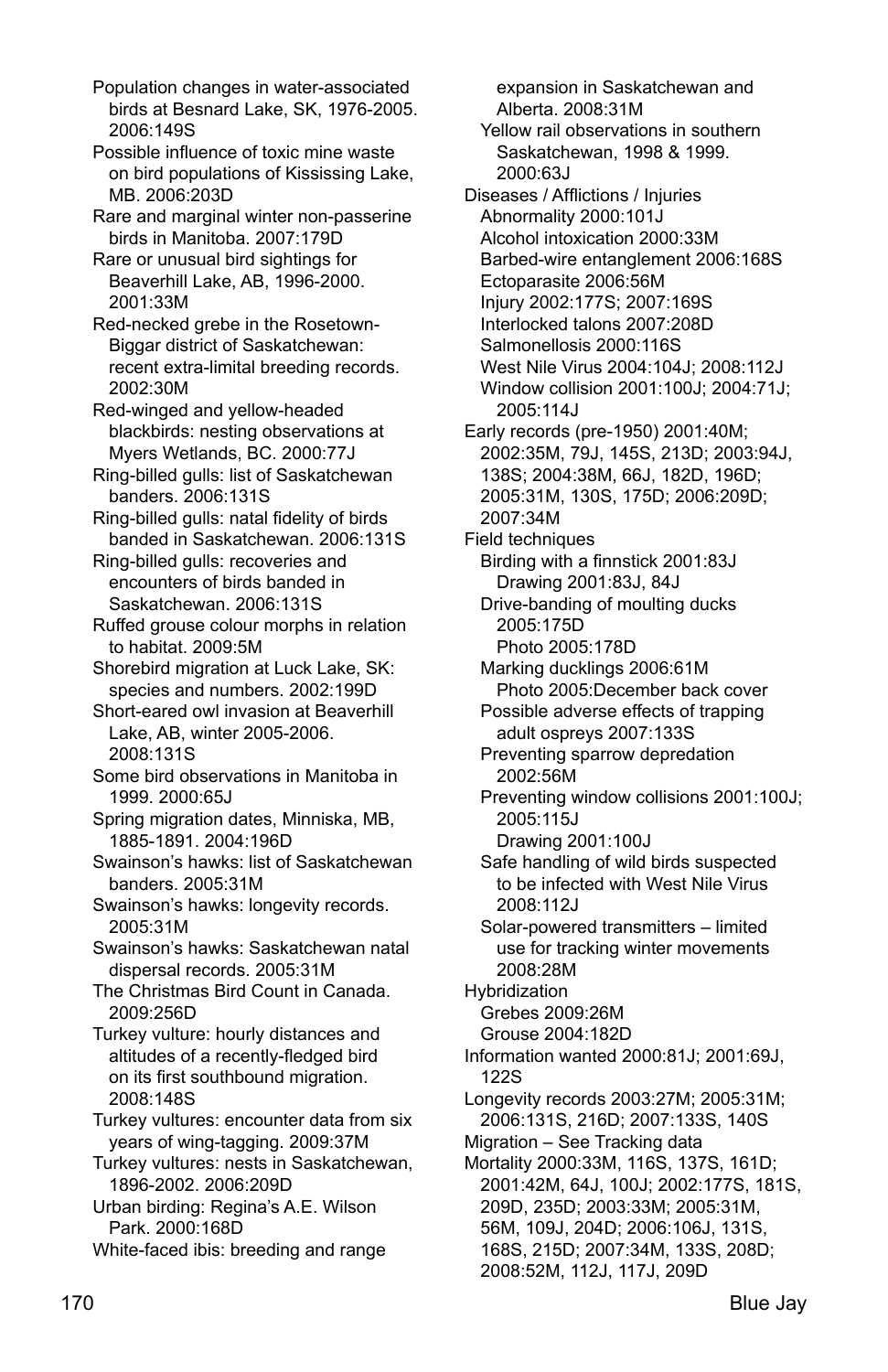Names 2004:196D Nests Boxes Design 2001:195D; 2005:71J; 2006:172S, 186D Drawing 2005:74J Occupancy reports 2000:148S; 2001:195D; 2002:174S, 181S, 209D, 225D; 2004:216D; 2005:71J; 2006:105J, 172S, 186D; 2008:209D; 2009:54M Photo 2001:78J, 82J, 197-199D, 216D; 2005:75J; 2006:172S, 186D; 2008:210D First documented records 2006:64J, 126S, 196D; 2008:158S Materials, construction 2000:77J, 152S; 2001:104J; 2003:56M; 2004:74J; 2008:203D; 2009:57M Phenology 2005:26M Platforms, towers & poles Occupancy reports 2001:182D; 2007:133S Photo 2001:183-186D; 2007:134S Relocation 2001:182D Unusual locations 2000:54M, 65J; 2001:102J; 2002:211D; 2004:217D; 2005:155S; 2006:56M, 200D; 2007:121J; 2008:78J Particular species **Accipiter**  Photo 2002:9M, 127J Avocet, American Breeding 2000:65J; 2009:218D Distribution 2009:218D Map 2009:219D Number 2002:199D; 2009:218D Photo 2009:218D, 220D Bittern, American Behaviour 2002:176S Number 2007:67J Occurrence 2002:176S Photo 2000:59M Plumage 2002:176S Status 2007:67J, 179D Bittern, Least Occurrence 2004:182D Blackbird, Brewer's Cowbird host 2004:24M Blackbird, Red-winged Abnormality 2004:169S Breeding 2000:77J; 2001:102J; 2004:217D Nest 2000:77J; 2001:102J; 2004:217D Photo 2000:78J; 2004:169S, 217D

 Blackbird, Yellow-headed Breeding 2000:77J Nest 2000:77J Photo 2000:78J Bluebird Drawing 2003:34-35M Bluebird, Eastern Breeding 2003:217D; 2005:56M Mortality 2005:56M Photo 2003:217D Bluebird, Mountain Breeding 2002:174S; 2006:56M, 186D; 2008:209D CBC 2003:2M Early record (pre-1950) 2006:56M Mortality 2008:209D Nest box 2002:181S; 2006:186D Photo 2002:181S; 2008:209D, 210D Bluebird, Western Occurrence 2008:50M **Brambling**  CBC 2000:2M Photo 2000:9M Bufflehead Map 2000:165D Migration 2000:161D; 2001:42M Mortality 2000:161D; 2001:42M Number 2006:149S Photo 2000:162D Status 2007:179D Bunting, Indigo Occurrence 2002:182S Bunting, Lark Occurrence 2000:65J; 2006:191D Bunting, Lazuli Banding 2004:77J Occurrence 2002:182S, 227D Photo 2004:77J Bunting, Snow Behaviour 2009:55M Breeding 2009:55M Number 2002:192D Photo 2007:December back cover; 2008: March inside front cover, 26M; 2009:2M Canvasback Status 2007:179D Cardinal, Northern CBC 2001:2M; 2003:2M Occurrence 2005:56M Catbird, Gray CBC 2002:2M; 2003:2M Photo 2004:77J Chat, Yellow-breasted Banding 2004:77J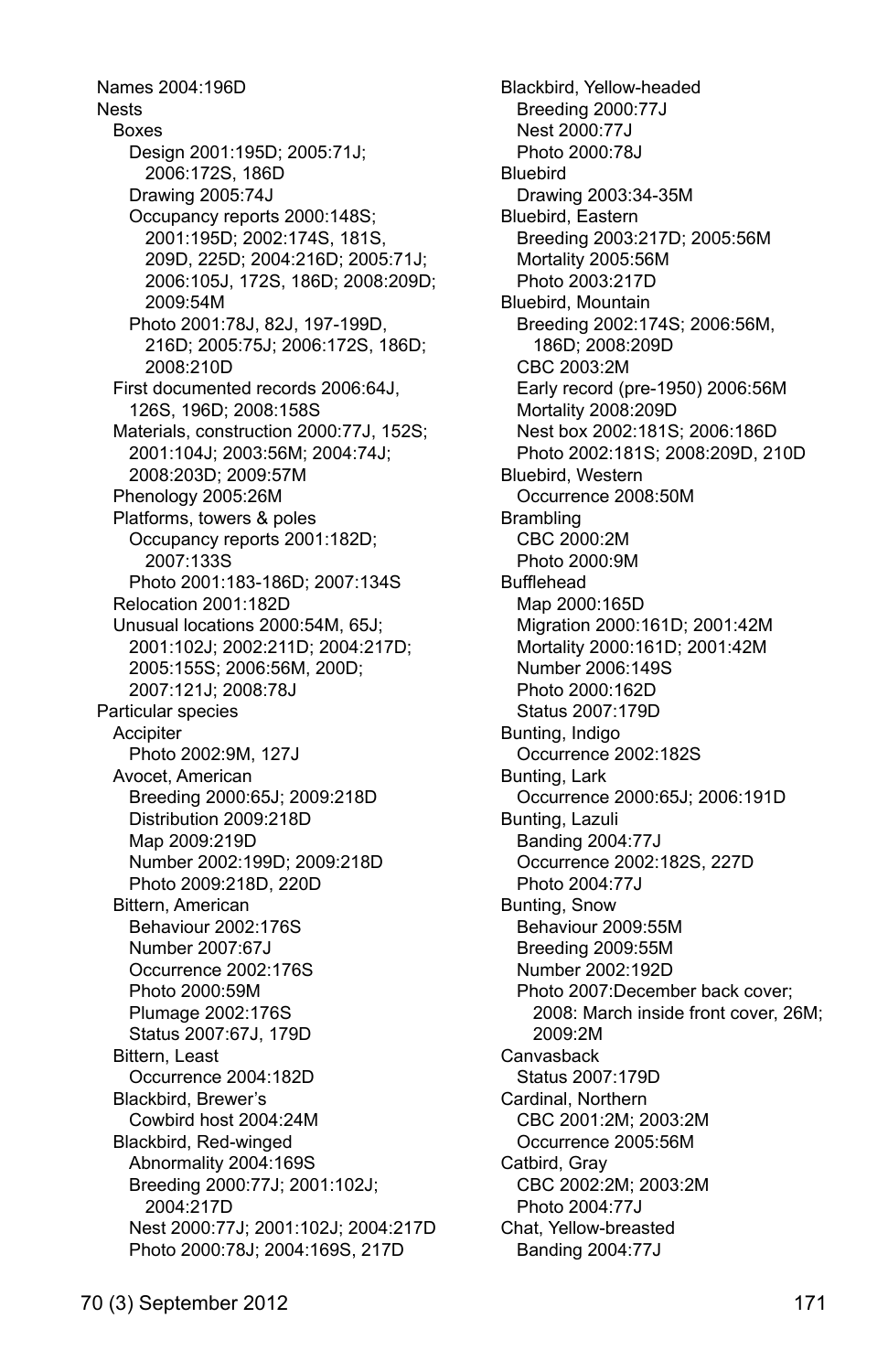Breeding 2004:77J Occurrence 2000:190D Photo 2004:77.1 Chickadee Occurrence 2000:99J Photo 2000:200D Chickadee, Black-capped Breeding 2000:151S Food 2007:162S Number 2002:192D Chickadee, Boreal Occurrence 2004:182D Chickadee, Mountain CBC 2008:3M; 2009:5M Collared-Dove, Eurasian Banding 2006:106J Breeding 2004:28M; 2006:106J CBC 2000:2M; 2001:2M; 2003:2M; 2005:2M Distribution 2004:28M Mortality 2006:106J Occurrence 2000:150S; 2001:208D; 2006:191D; 2008:139S Photo 2004:29M; 2006:23M, 106J; 2008:143S Status 2007:179D Condor, California Occurrence 2000:103J Coot, American Breeding 2000:137S Photo 2006:168S, 169S Predation on 2009:71J Rescue 2006:168S Status 2007:179D Cormorant, Double-crested Behaviour 2001:73J Breeding 2000:65J; 2001:73J; 2004:79J Food 2004:79J; 2006:182S Habitat degradation 2004:79J Number 2000:65J; 2006:149S, 203D Photo 2001:74J, 75J; 2004:79J, 81J, 224D Status 2004:79J; 2007:179D Vocalization 2001:73J Cowbird, Brown-headed Behaviour 2004:24M Brood parasite 2004:24M CBC 2001:2M Photo 2004:24M, March back cover; 2009:139S Crane, Common CBC 2004:2M Mortality 2004:47M Occurrence 2004:47M Photo 2004:6M

 Crane, Sandhill Behaviour 2007:37M CBC 2004:2M; 2005:2M Number 2004:84J Occurrence 2000:65J Photo 2007:41M Status 2007:179D Crane, Whooping Behaviour 2004:84J Drawing 2004:84-86J, 96-97J Early record (pre-1950) 2004:196D Occurrence 2004:182D, 219D; 2006:191D Photo 2004:187D; 2006:194D Creeper, Brown Breeding 2004:66J Photo 2008:125J, 189S Crossbill, White-winged Photo 2007:77J; 2009:9M Crow, American Behaviour 2008:117J Cuckoo, Black-billed Occurrence 2001:33M Predation on 2000:125S Cuckoo, Yellow-billed Occurrence 2004:182D; 2006:191D Curlew, Long-billed Breeding 2001:188D CBC 2002:2M Distribution 2001:188D Drawing 2005:126S Map 2001:189D Number 2001:188D; 2002:199D Occurrence 2001:33M Photo 2001: December front cover, 190D, 191D Status 2001:188D Dickcissel Breeding 2006:175S Cowbird host 2006:175S Occurrence 2006:175S Photo 2006:175S Dipper, American CBC 2005:2M Occurrence 2009:114J Photo 2005:3M; 2009:June inside front cover Dovekie Early record (pre-1950) 2002:145S Photo 2002:146S Dove, Mourning Photo 2002:112J; 2008:130S Status 2007:179D Dowitcher Number 2002:199D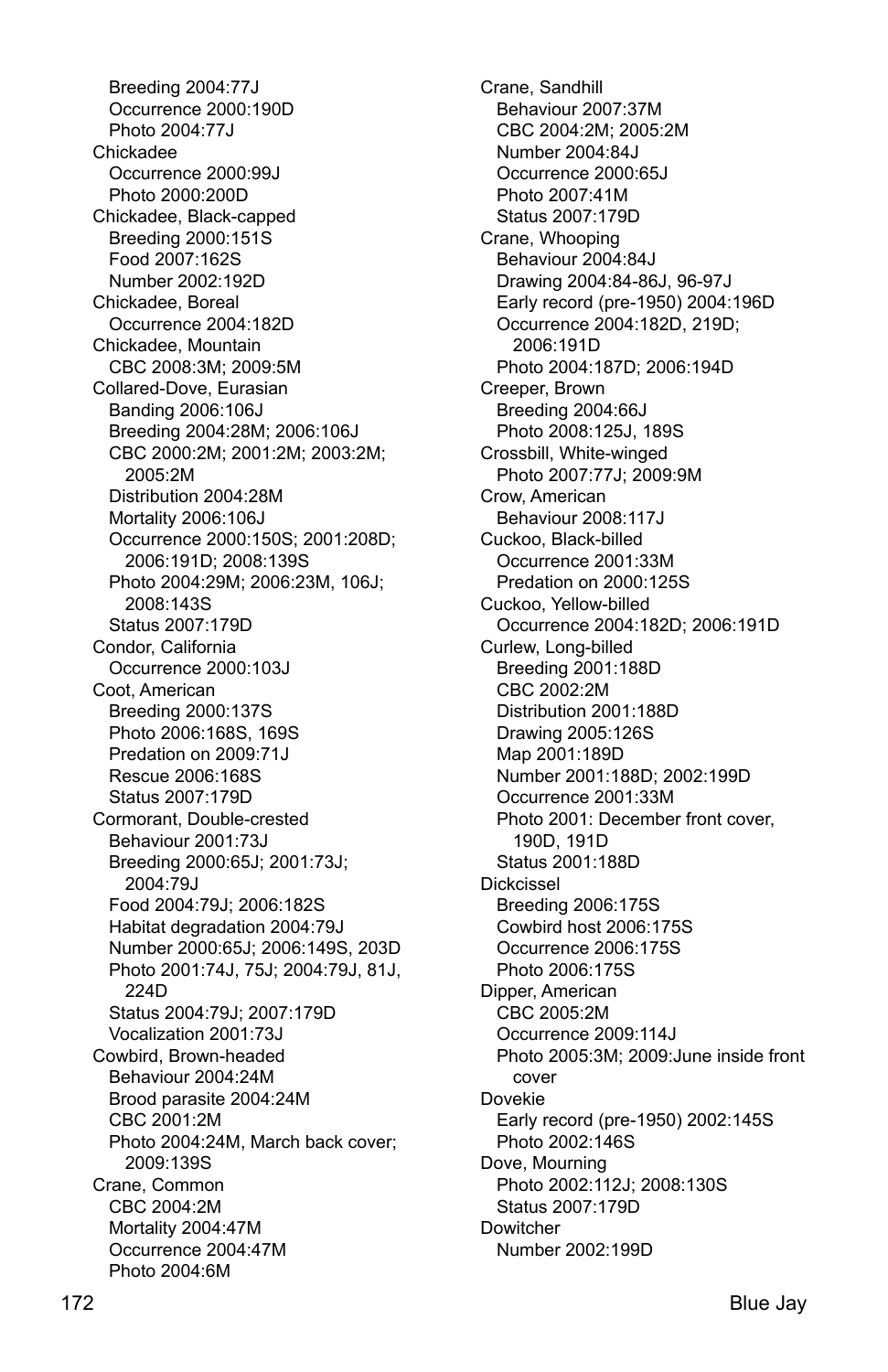Dowitcher, Long-billed Occurrence 2004:182D Dowitcher, Short-billed Occurrence 2004:182D Duck, American Black Status 2007:179D Duck, Fulvous Tree Behaviour 2001:69J Duck, Harlequin Behaviour 2003:126J Breeding 2003:126J Occurrence 2001:33M; 2006:191D Status 2007:179D Duck, Long-tailed CBC 2003:2M Early record (pre-1950) 2007:179D Status 2007:179D Duck, Ring-necked CBC 2002:2M Number 2006:149S Status 2007:179D Duck, Ruddy Status 2007:179D Duck, Tufted Occurrence 2008:139S Duck, Wood Behaviour 2001:69J Breeding 2000:54M Occurrence 2001:33M Predation on 2000:54M Status 2007:179D Dunlin Number 2002:199D Eagle, Bald Breeding 2000:29M, 65J; 2005:127S; 2007:112J Food 2005:204D Number 2000:65J; 2004:219D; 2006:149S, 203D Occurrence 2005:207D Photo 2005:128S, 129S; 2006:154S; 2007:March inside back cover, 125J Predation by 2000:65J; 2008:50M Status 2007:179D Eagle, Golden Banding 2004:168S Behaviour 2000:36M Breeding 2000:29M Migration 2004:168S Photo 2000:30M, 37M Telemetry 2004:168S Egret, Cattle Breeding 2006:126S; 2008:70J, 75J, 196D Distribution 2008:70J

 Map 2006:129S Nest 2008:196D Number 2006:126S; 2007:67J; 2008:70J, 75J, 196D Photo 2006: September front cover, 126S, 127S, 129S; 2007:67J, 72J; 2008:71J, 72J, 197D, 198D, 200D, December inside back cover Status 2007:67J, 179D Egret, Great Number 2007:67J Occurrence 2001:33M; 2004:182D; 2008:70J Photo 2007:71J Status 2007:67J Egret, Snowy Occurrence 2001:33M; 2006:191D Status 2007:67J Eider, Common Photo 2001:99J Status 2007:179D Eider, King Status 2007:179D Falcon, Peregrine Drawing 2003:220-221D Predation by 2000:125S Status 2007:179D Falcon, Prairie Behaviour 2007:54M Breeding 2007:112J Early record (pre-1950) 2007:179D Photo 2007:113J, 194D Predation by 2006:104J Status 2007:179D Finch, House Banding 2001:86J Breeding 2001:85J Colour variant 2001:85J Number 2001:85J, 86J Finch, Purple Photo 2007:December inside front cover Flicker, Northern Photo 2009:March inside back cover Plumage 2004:182D Predation on 2000:125S Status 2007:179D Flycatcher, Ash-throated Occurrence 2008:139S Flycatcher, Least Behaviour 2003:130S; 2004:211D Breeding 2004:211D Mortality 2001:64J Photo 2001:66J; 2004:211D Flycatcher, Scissor-tailed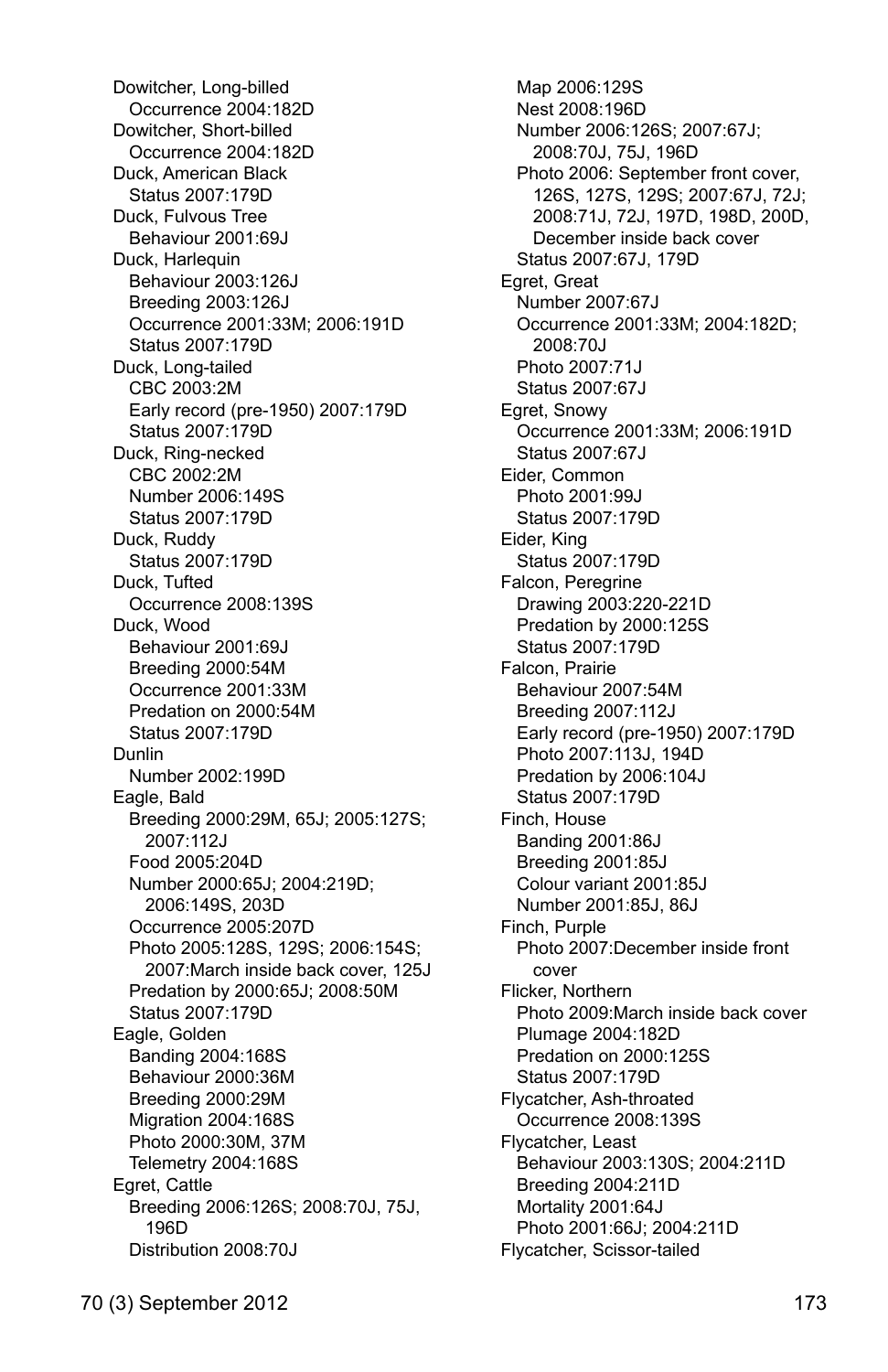Photo 2008:December inside front cover Gadwall Breeding 2000:65J Status 2007:179D Gnatcatcher, Blue-gray Cowbird host 2004:24M Godwit, Bar-tailed Occurrence 2008:139S Godwit, Hudsonian Number 2002:199D Godwit, Marbled Breeding 2000:65J Map 2009:69J Migration 2009:68J Mortality 2009:68J Number 2002:199D Photo 2009:68J, 70J Telemetry 2009:68J Goldeneye Photo 2003:188S Goldeneye, Barrow's CBC 2008:3M Goldeneye, Common Breeding 2005:204D; 2006:105J Brood parasite 2006:105J Mortality 2005:204D Number 2006:149S, 203D Photo 2007:178D; 2009:118J Status 2007:179D Golden-Plover, American Drawing 2008:September inside back cover Number 2002:199D Goldfinch, European Occurrence 2008:139S Goose, Cackling CBC 2005:2M; 2006:2M; 2008:3M Number 2008:139S Photo 2007:187D; 2008:139S, 141S Status 2007:179D Goose, Canada Behaviour 2008:117J Breeding 2000:65J Drawing 2002:96-97J Number 2000:65J; 2006:149S Photo 2004:45M; 2006:103J; 2007:187D Predation on 2000:65J; 2008:117J Status 2007:179D Goose, Ross's Colour variant 2003:181S Drawing 2008:159S Occurrence 2004:219D Photo 2008:139S

 Goose, Snow Breeding 2000:65J Drawing 2007:172S; 2008:159S, 162S Photo 2001:March front and back covers; 2002:March back cover; 2004:September front and back covers Status 2007:179D Goose, White-fronted Drawing 2007:172S Goshawk, Northern Behaviour 2008:117J Number 2002:192D Occurrence 2005:156S Photo 2001:161S Predation by 2000:53M; 2001:161S; 2008:117J Grackle, Common Number 2005:157S Grebe, Clark's Number 2009:26M Photo 2009:March inside front cover Grebe, Clark's X Western Identification 2009:26M Number 2009:26M Photo 2009:March inside front cover, March back cover Grebe, Eared Behaviour 2009:225D Breeding 2000:137S; 2006:29M; 2008:70J Mortality 2000:137S Photo 2009:226-228D Grebe, Horned Drawing 2006:94-95J Status 2007:179D Grebe, Pied-billed CBC 2002:2M Predation on 2000:125S Status 2007:179D Grebe, Red-necked Breeding 2002:30M Distribution 2002:30M Map 2002:33M Number 2006:149S Photo 2002:31M Status 2007:179D Grebe, Western Breeding 2000:65J, 137S; 2006:29M; 2008:70J Mortality 2000:137S Occurrence 2009:26M Photo 2000:138S; 2009:March inside front cover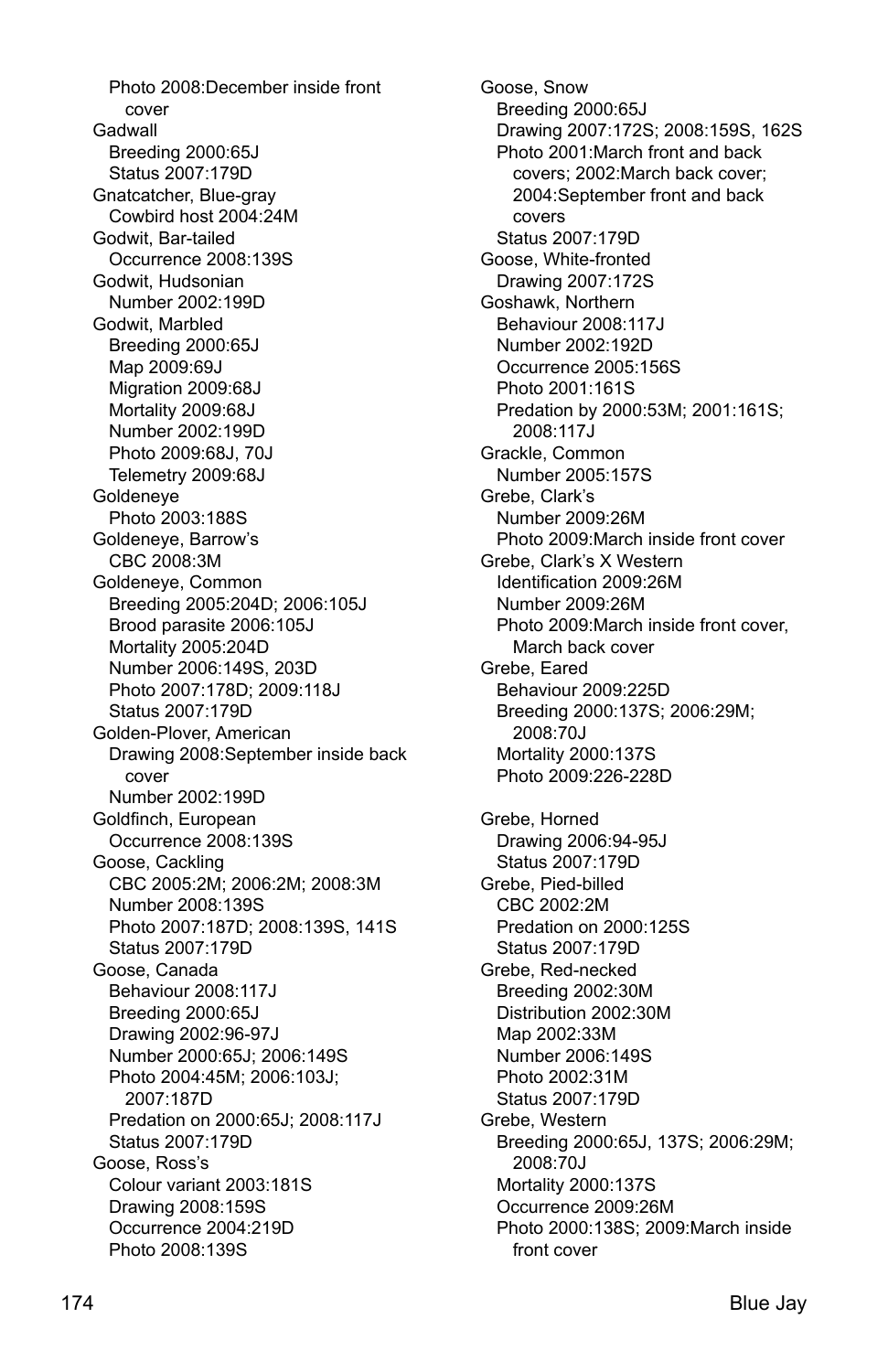Status 2007:179D Grebe, Western X Clark's – See Grebe, Clark's X Western Grosbeak, Black-headed Occurrence 2006:191D Grosbeak, Evening Photo 2000:157S Grosbeak, Pine Colour variant 2007:220D Mortality 2000:33M Number 2002:192D Photo 2000:33M; 2007:March front cover Grosbeak, Rose-breasted Breeding 2000:153S Grouse, Ruffed Behaviour 2002:178S Colour variant 2009:5M Drawing 2003:132S Photo 2002:179S, 180S Grouse, Sharp-tailed Early record (pre-1950) 2004:38M Number 2002:192D; 2006:155S Photo 2004:39M; 2008:June back cover Grouse, Sharp-tailed X Greater Prairie-Chicken – See Prairie-Chicken, Greater X Sharp-tailed Grouse Grouse, Spruce Photo 2006:December front cover Guillemot, Black Occurrence 2004:182D Status 2007:179D Gull, Black-tailed Occurrence 2008:139S Photo 2008:142S Gull, Bonaparte's Breeding 2001:29M; 2005:79J Distribution 2001:29M Map 2001:31M Number 2006:149S Photo 2005:79J Summer record 2001:29M Gull, California Breeding 2000:65J Migration 2006:131S Number 2000:65J Gull, Franklin's Behaviour 2006:215D Breeding 2000:137S; 2006:64J; 2008:31M, 70J, 75J Egg colour 2008:31M Mortality 2006:215D Photo 2008:March inside back cover Gull, Glaucous

 Occurrence 2001:33M Photo 2008:23M Status 2007:179D Gull, Glaucous-winged Occurrence 2003:182S Gull, Herring Breeding 2000:65J Number 2000:65J Status 2007:179D Gull, Iceland Status 2007:179D Gull, Ivory Early record (pre-1950) 2004:182D; 2007:179D Photo 2004:189D Status 2007:179D Gull, Little Occurrence 2001:33M Gull, Mew Occurrence 2001:33M Gull, Ring-billed Banding 2006:131S Behaviour 2000:127S Breeding 2000:65J Longevity 2006:131S Map 2006:133S, 143-148S Migration 2006:131S Mortality 2006:131S Natal dispersal 2006:131S Natal fidelity 2006:131S Number 2000:65J Photo 2000:68J; 2006:133S Status 2007:179D Gull, Ross's Occurrence 2003:30M Photo 2003:31M Gull, Slaty-backed Occurrence 2008:139S; 2009:114J Photo 2009:114J Gull, Thayer's Status 2007:179D Gull, "White-headed" Number 2006:149S, 203D **Gyrfalcon**  Occurrence 2001:33M Photo 2006:117J Harrier, Northern Behaviour 2008:50M Number 2008:131S Predation on 2008:50M Status 2007:179D Hawk Drawing 2003:September front cover Hawk, Cooper's Banding 2008:206D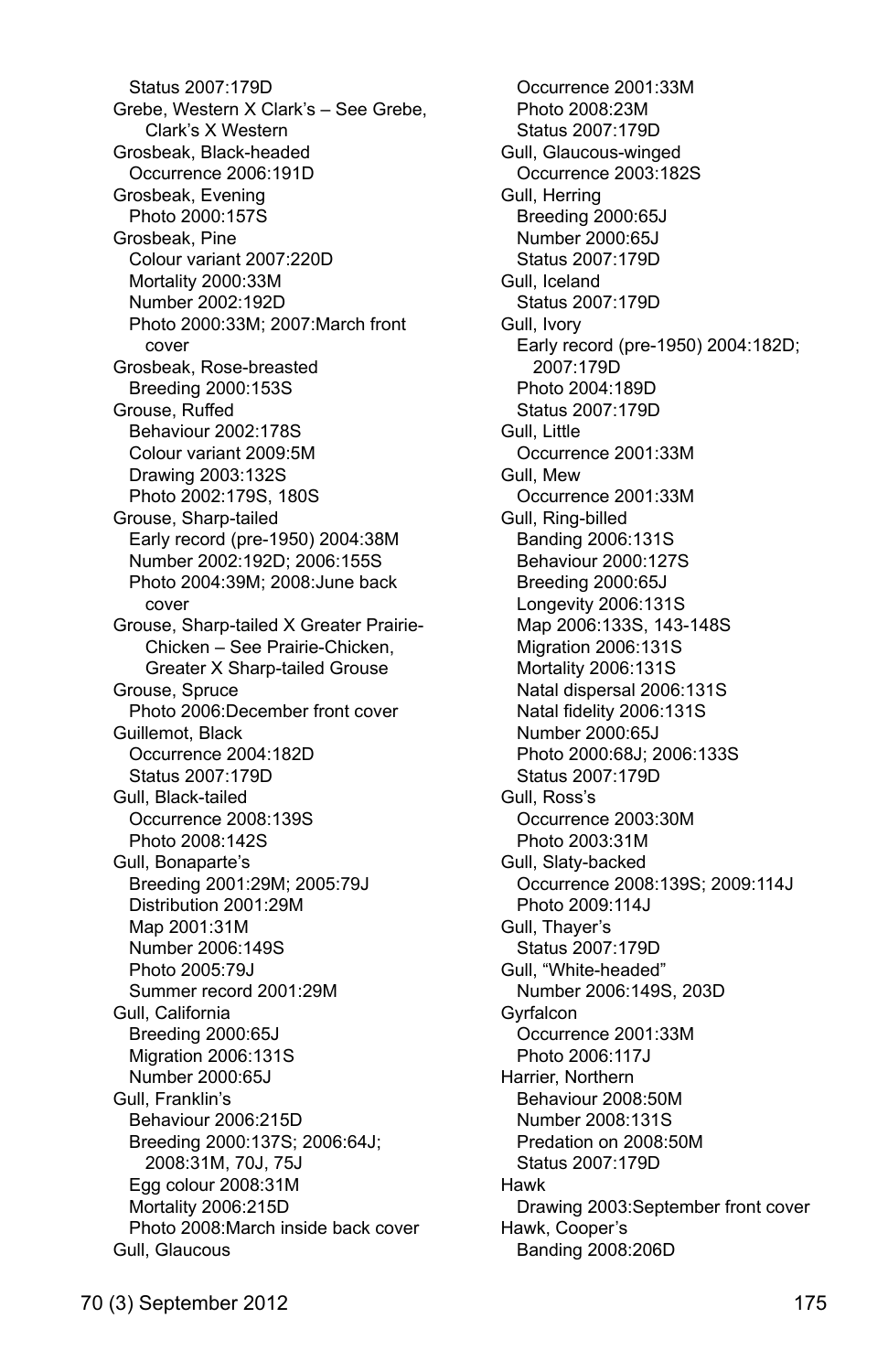Breeding 2003:33M; 2008:206D Number 2003:33M Photo 2001:162S; 2003:March front cover, 37M; 2008:206D, 208D Predation by 2001:161S Status 2007:179D Hawk, Ferruginous Behaviour 2004:130S Breeding 2004:130S; 2007:112J CBC 2000:2M Photo 2003:198D, 231D; 2004:132 Hawk Owl – See Owl, Northern Hawk Hawk, Red-shouldered Status 2007:179D Hawk, Red-tailed Banding 2001:101J; 2005:26M Breeding 2005:26M; 2007:112J CBC 2000:2M Food 2007:112J Nesting phenology 2005:26M Number 2007:78J Occurrence 2008:131S Photo 2005:29M; 2007:113J Predation by 2007:78J Status 2007:179D Hawk, Rough-legged Number 2004:219D Occurrence 2008:131S Photo 2001:120J Status 2007:179D Hawk, Sharp-shinned Photo 2001:162S; 2007:189D Predation by 2005:114J; 2006:106J Predation on 2001:161S Status 2007:179D Hawk, Swainson's Attraction to fire 2007:78J, 138S Banding 2005:26M, 31M Breeding 2004:112J; 2005:26M, 31M; 2007:78J CBC 2002:2M Longevity 2005:31M; 2007:164S Migration 2001:207D; 2005:40M Mortality 2005:31M Natal dispersal 2005:31M Nest 2007:115J Nesting phenology 2005:26M Number 2001:207D; 2004:49M; 2005:40M; 2007:78J, 138S Photo 2004:112J; 2005:March front and back covers; 2007:79J, 81J, 139S Predation by 2007:78J Heron, Great Blue Breeding 2000:65J, 81J, 151S CBC 2002:2M; 2003:2M

 Distribution 2000:81J Drawing 2002:160-161S Early record (pre-1950) 2007:67J Map 2000:83J Nest 2000:65J Number 2000:65J, 81J; 2006:149S; 2007:67J Occurrence 2007:163S Photo 2007:163S, 164S Status 2007:67J, 179D Heron, Green Occurrence 2006:191D Heron, Little Blue Occurrence 2006:191D Status 2007:67J Heron, Tricolored Occurrence 2007:111J Status 2007:111J Hummingbird, Black-chinned Occurrence 2007:221D Hummingbird, Broad-tailed Occurrence 2006:191D; 2008:139S Photo 2006:December inside front cover, December back cover; 2008:September inside front cover Hummingbird, Ruby-throated Nest 2004:74J Photo 2004:75J; 2006:171S Rescue 2006:170S Ibis, White-faced Breeding 2006:64J; 2008:31M, 75J Distribution 2008:31M Early record (pre-1950) 2008:31M Map 2008:31M Number 2006:64J; 2007:67J; 2008:75J Occurrence 2001:33M; 2006:191D Photo 2006:65-67J, June back cover; 2008:32M, 33M, March inside back cover, 75J Status 2007:67J Jaeger Status 2007:179D Jaeger, Long-tailed Occurrence 2001:33M Jaeger, Parasitic Occurrence 2001:33M; 2004:182D Photo 2004:188D Jaeger, Pomarine Occurrence 2004:182D Photo 2004:188D Jay, Blue Drawing 2007:53M Number 2002:192D Occurrence 2008:50M Plumage 2007:53M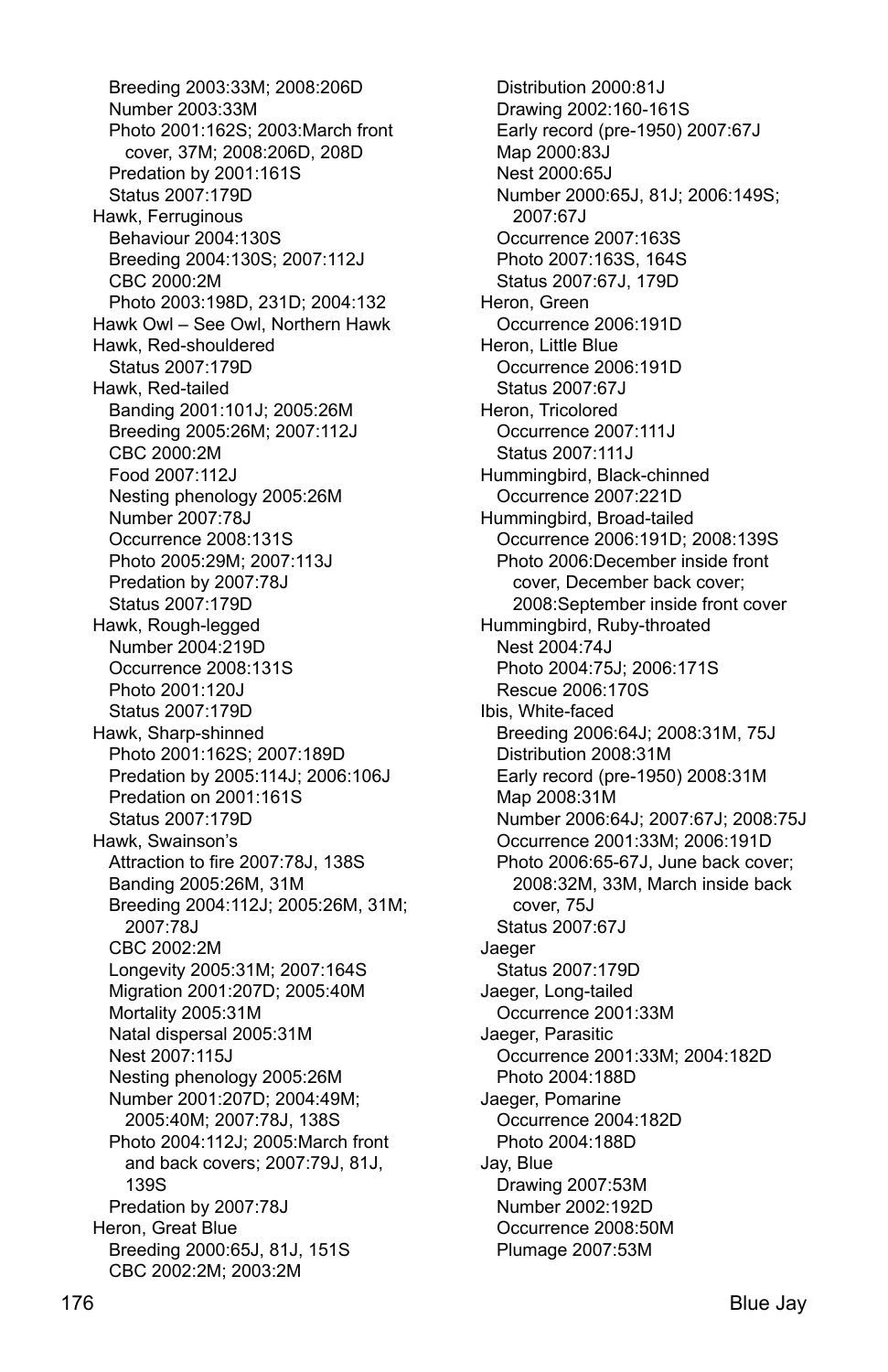Jay, Gray Breeding 2000:101J, 153S Jay, Pinyon Occurrence 2008:139S Junco, Dark-eyed Banding 2003:57M Colour variant 2006:174S Migration 2003:57M Photo 2006:174S Kestrel, American Banding 2007:218D; 2008:206D Behaviour 2001:163S Breeding 2000:148S; 2001:102J, 163S; 2006:172S; 2008:206D Nest box 2006:172S Photo 2001:163S; 2006:September back cover; 2007:218D, 219D; 2008:207D Predation by 2006:104J Predation on 2006:104J Status 2007:179D Killdeer Number 2002:199D Status 2007:179D Kingfisher Drawing 2006:96J Kingfisher, Belted CBC 2002:2M; 2003:2M Number 2006:149S, 203D Occurrence 2001:33M Status 2007:179D Kinglet, Ruby-crowned CBC 2006:2M Kite, White-tailed Occurrence 2007:114J Photo 2007:114J, 115J Kittiwake, Black-legged Occurrence 2004:182D Knot, Red Number 2002:199D Lark, Horned Drawing 2002:222D; 2005:121S Number 2002:192D Predation on 2006:104J Longspur, Lapland Drawing 2002:223D Longspur, McCown's CBC 2005:2M Loon, Common Behaviour 2005:204D Breeding 2005:204D; 2009:77J Late nesting 2009:77J Number 2006:149S, 203D Occurrence 2000:65J Photo 2005:205D; 2009:77J

 Predation by 2005:204D Status 2007:179D Loon, Red-throated Status 2007:179D Magpie, Black-billed Banding 2002:213D Behaviour 2005:77J Colour variant 2007:152-153S Drawing 2007:152-153S Early record (pre-1950) 2002:213D Food 2005:77J Number 2002:192D Photo 2002:213D; 2006:202D Predation by 2005:77J Mallard Abnormality 2007:169S Drawing 2004:213D Number 2006:149S, 203D Photo 2003:8M; 2005:December back cover; 2007:169S, 183D Predation on 2006:219D Status 2007:179D Martin, Purple Breeding 2001:195D; 2002:209D; 2007:166S Colour variant 2007:166S Mortality 2002:209D Nest gourd 2001:195D Photo 2001:199D; 2007:166S, 167S, September inside back cover Meadowlark, Eastern Occurrence 2006:191D Meadowlark, Western Early record (pre-1950) 2004:38M Photo 2004:38M; 2009:121J **Merganser**  Number 2006:149S, 203D Merganser, Common Behaviour 2006:105J Breeding 2000:65J Status 2007:179D Merganser, Hooded Breeding 2006:105J Brood parasite 2006:105J Photo 2006:105J Status 2007:179D Merganser, Red-breasted Breeding 2000:65J Early record (pre-1950) 2007:179D Status 2007:179D Merlin Breeding 2003:33M; 2005:157S Drawing 2004:212D Mortality 2003:33M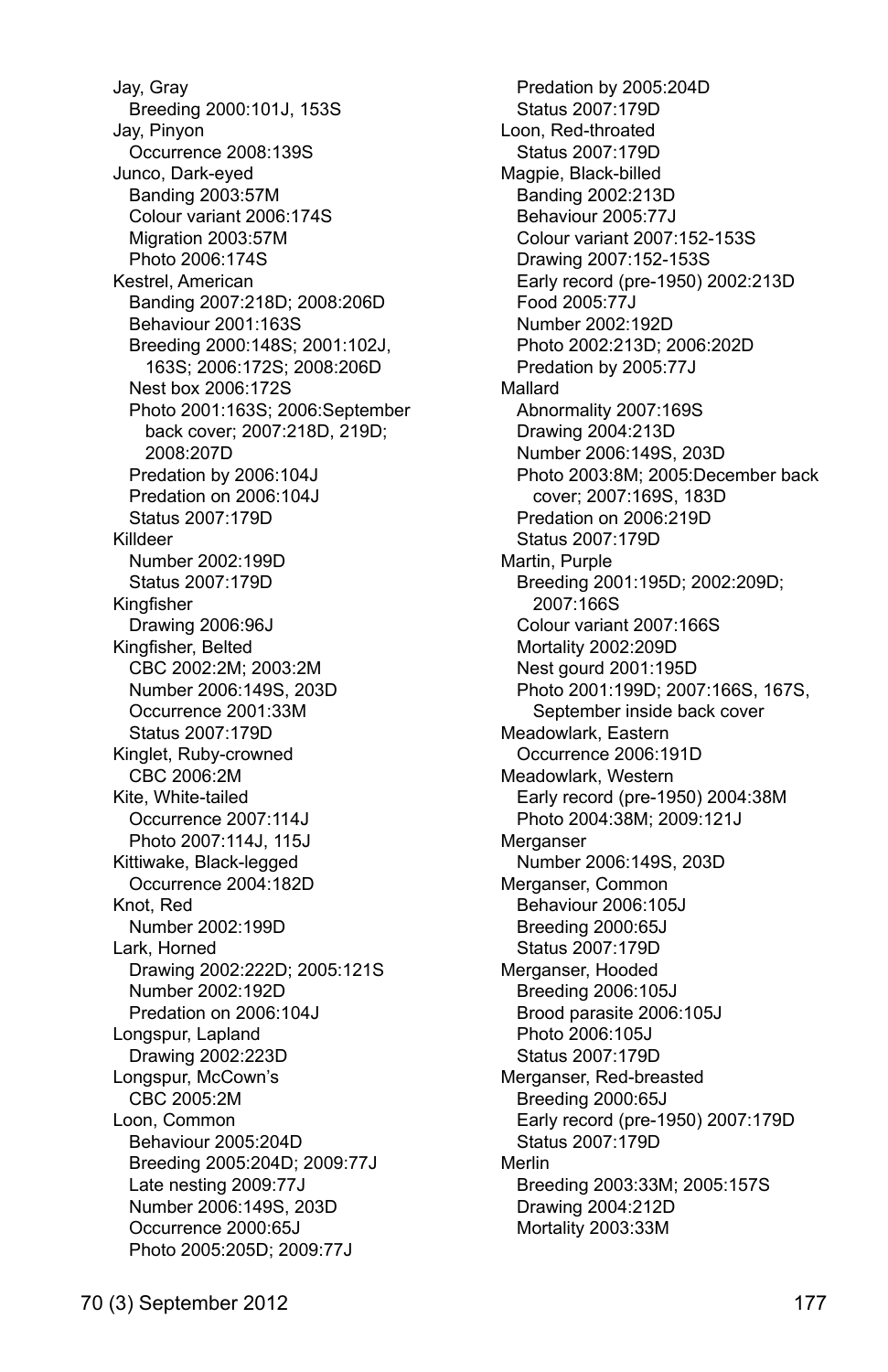Number 2002:192D; 2003:33M Occurrence 2008:206D Photo 2003:25M; 2004:183D; 2007:191D Plumage 2004:182D Status 2007:179D Mockingbird, Northern Abnormality 2000:101J Captive 2000:101J Occurrence 2001:33M; 2004:66J; 2006:191D Photo 2000:102J; 2001:36M Murrelet, Ancient Drawing 2001:178D Map 2001:176D Occurrence 2001:175D Photo 2001:177D, 179D Nighthawk, Common Natural history 2004:179S Photo 2004:126J, 179S; 2008:September back cover, 241D Night-Heron, Black-crowned Breeding 2000:65J, 137S; 2006:126S; 2008:31M, 70J, 75J, 196D Drawing 2002:95J; 2008:160-161S Number 2000:65J; 2007:67J; 2008:196D Photo 2005:114J; 2008:198D Status 2007:67J Night-Heron, Yellow-crowned Occurrence 2006:191D Nutcracker, Clark's CBC 2009:5M Nuthatch, Pygmy Occurrence 2000:153S Nuthatch, Red-breasted Breeding 2000:151S Drawing 2000:151S Number 2002:192D Nuthatch, White-breasted Behaviour 2000:152S Drawing 2001:December back cover Oriole, Orchard Occurrence 2004:182D **Osprev**  Banding 2001:182D; 2007:133S Breeding 2001:182D; 2007:133S Distribution 2001:182D Longevity 2007:133S Map 2002:75J; 2004:215D Migration 2002:74J; 2004:214D; 2007:133S Mortality 2007:133S Natal fidelity 2007:133S Number 2006:149S Occurrence 2001:33M

 Photo 2001:183D, 186D; 2002:82J, June back cover; 2007:133-135S Predation by 2003:126J Telemetry 2002:74J; 2004:214D Owl, Barn Early record (pre-1950) 2004:182D; 2007:179D Map 2001:122S Occurrence 2000:106J; 2001:122S Photo 2001:123S; 2004:190D, 191D Status 2007:179D Owl, Barred Occurrence 2004:66J Photo 2000:69J Roost 2000:69J Telemetry 2000:69J Owl, Boreal Banding 2009:34M Occurrence 2004:71J, 182D; 2008:50M, 118J Photo 2004:71J, 72J; 2008:51M, 118J Owl, Burrowing Behaviour 2005:203D Breeding 2000:191D Conservation 2002:135S Food 2005:203D Habitat 2002:135S; 2005:66J; 2009:231D Photo 2000:192D; 2002:136S; 2004:125J; 2009:231D Predation on 2000:191D; 2009:71J Owl, Great Gray Behaviour 2000:187D Number 2000:72J; 2001:2M, 90J; 2004:182D Obituary – Lady Grayl 2005:207D Photo 2000:73J; 2001:9M, 90-91J; 2004:52-53M; 2005:208D Owl, Great Horned Banding 2003:27M, 140S; 2005:26M; 2006:216D; 2007:137S; 2008:206D; 2009:71J Behaviour 2006:56M; 2007:208D Breeding 2002:211D; 2003:140S; 2005:26M; 2007:26M, 137S; 2008:206D; 2009:71J Colour variant 2003:27M Drawing 2004:212D Early nesting 2007:26M Food 2002:153S; 2006:56M; 2007:137S; 2009:71J Fostering 2007:137S Injury 2002:177S Longevity 2003:27M; 2006:216D Map 2009:71J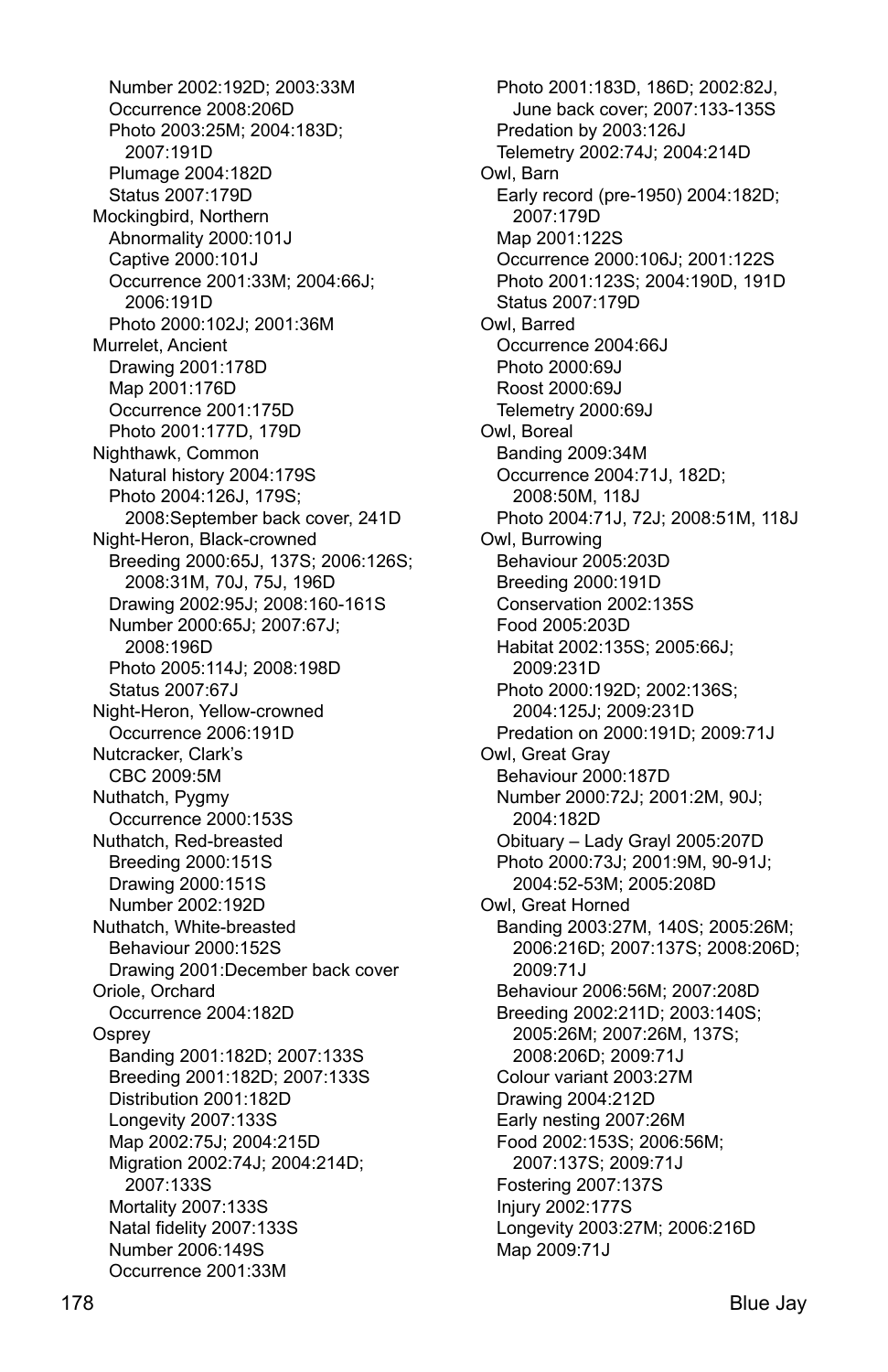Mortality 2002:177S; 2007:208D Nest 2009:71J Nesting phenology 2005:26M Number 2002:192D Photo 2002: September front cover, 153S, 178S, 211D, 212D; 2003:27M, 142S, 189S; 2007: March inside front cover, 27M, 29M, September inside front cover, 208-210D; 2009:June inside front cover Predation by 2006:216D Owl, Long-eared Banding 2001:129S; 2009:34M Behaviour 2005:112J Breeding 2001:129S Number 2001:129S Occurrence 2001:33M; 2008:177S Photo 2000:188D, 189D; 2001:38M, 130-132S; 2005:113J; 2007:23M; 2008:177S Status 2007:179D Vocalization 2000:188D Owl, Northern Hawk Occurrence 2001:33M; 2004:182D Photo 2000:48M; 2006:109J; 2009:248D Owl, Northern Saw-whet Banding 2003:219D; 2009:34M Behaviour 2000:148S Breeding 2000:148S; 2002:130S; 2005:71J; 2009:54M Food 2002:130S; 2005:71J; 2009:54M Nest box 2005:71J Number 2009:34M Photo 2000:September front and back covers; 2002:131S; 2003:222D, 223D; 2005:71J, 75J; 2007:197D; 2009:36M, 54M Status 2007:179D Owl, Pygmy – See Pygmy-Owl, Northern Owl, Short-eared Mortality 2006:168S Movement 2008:28M Number 2008:131S Photo 2005:7M; 2008: March front cover, 30M, 131S, 137S Status 2007:179D Telemetry 2008:28M Owl, Snowy Behaviour 2003:57M; 2007:54M Ectoparasite 2006:56M Number 2002:192D Occurrence 2002:56M; 2008:131S Photo 2002:169S; 2006:219D; 2007:55M; 2008:137S

 Predation by 2006:219D Partridge, Gray Number 2002:192D Photo 2004:22M Predation on 2009:71J Parula, Northern Occurrence 2004:182D Pelican, American White Behaviour 2000:127S; 2009:117J Bill horn 2002:235D Breeding 2000:65J; 2001:73J Food 2006:182S Mortality 2002:235D; 2005:109J Number 2000:65J; 2006:149S, 203D Photo 2000:67J; 2001:213D; 2002:189S, 235D, 236D; 2005:109J; 2006:149S; 2007:71J; 2009:117J Status 2007:179D Phalarope Drawing 2005:124S Phalarope, Red-necked Number 2002:199D Phalarope, Wilson's Number 2002:199D Pheasant, Ring-necked Predation on 2008:117J Status 2007:179D Phoebe, Eastern Breeding 2002:224D; 2009:125J Photo 2009:June inside back cover, 130S Rescue 2002:224D Pigeon, Band-tailed Occurrence 2001:33M Status 2007:179D Pigeon, Passenger Breeding 2009:60M Early record (pre-1950) 2004:196D; 2009:60M Pigeon, Rock Number 2002:192D Occurrence 2001:102J Predation on 2000:125S; 2006:216D Pintail, Northern Status 2007:179D Pipit, Sprague's Occurrence 2004:203D Plover, Black-bellied Number 2002:199D Plover, Piping Breeding 2001:33M; 2004:182D Number 2000:65J; 2002:199D Plover, Semipalmated Number 2002:199D Photo 2006:179S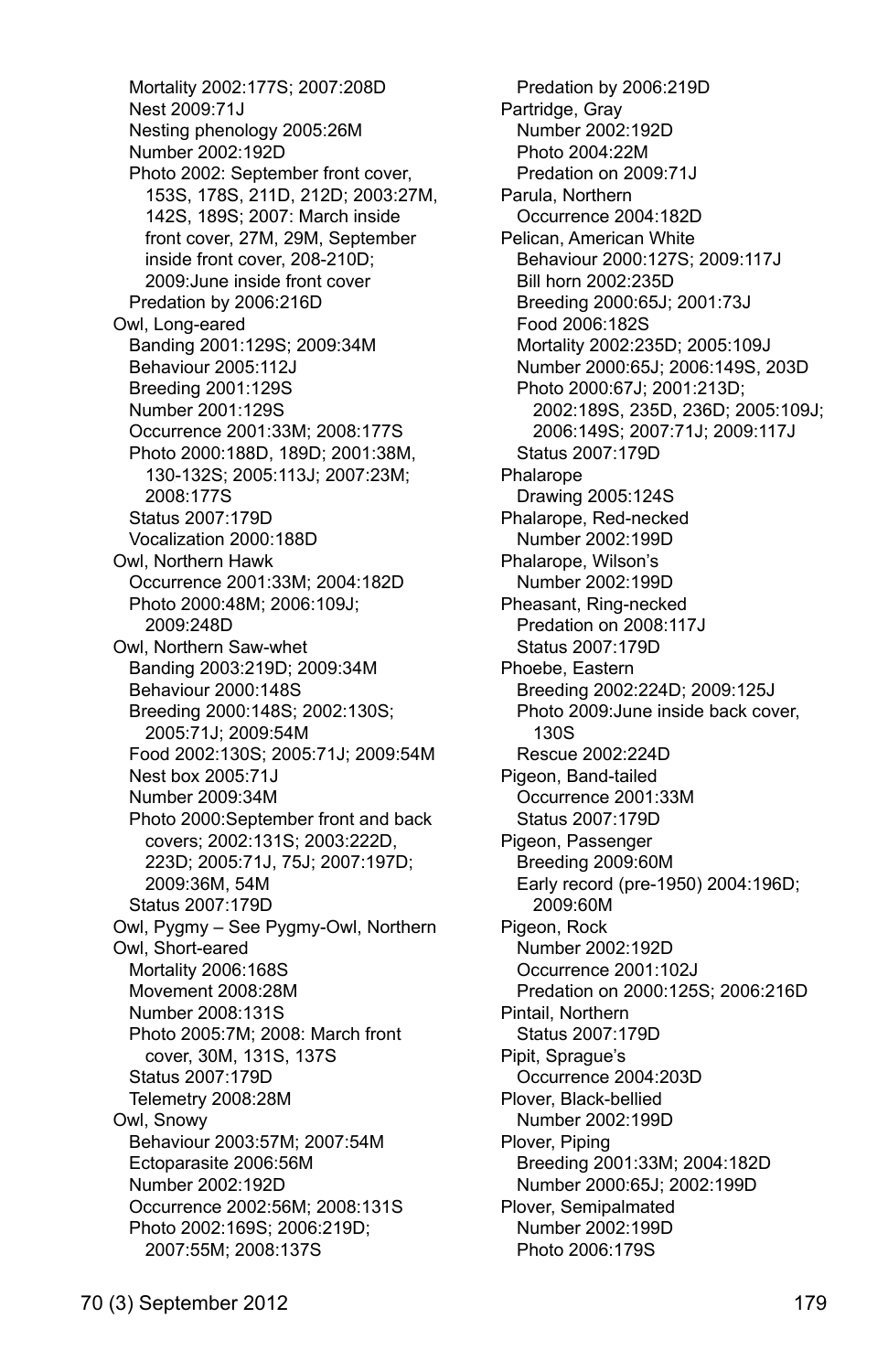Poorwill, Common Distribution 2003:133S Habitat photo 2003:137S Map 2003:134S Number 2003:133S Photo 2003:133S Prairie-Chicken, Greater Occurrence 2004:182D Prairie-Chicken, Greater X Sharp-tailed **Grouse**  Occurrence 2004:182D Photo 2004:185D Ptarmigan, Willow Occurrence 2007:52M Photo 2007:24M, March inside back cover Pygmy-Owl, Northern Behaviour 2006:56M Food 2006:56M Rail, Yellow Number 2000:63J Occurrence 2004:182D Photo 2004:186D Raven, Common Behaviour 2000:127S; 2001:208D; 2004:128S Breeding 2001:208D; 2002:64J, 211D; 2006:200D; 2008:56M Distribution 2006:200D Nest 2006:200D; 2008:203D Photo 2002:211D; 2006:200D, 201D; 2008:203-205D, 253D Predation by 2008:117J Redhead Status 2007:179D Redpoll Behaviour 2008:61M Breeding 2008:61M Map 2000:119S Number 2001:102J; 2002:192D Photo 2007:226D; 2008:61M Redpoll, Common Banding 2000:116S Mortality 2000:116S Number 2000:116S Photo 2004:March front cover Predation on 2000:53M Redpoll, Hoary Number 2000:116S Photo 2004:March front cover Robin Drawing 2006:93J Photo 2006:68J Robin, American Breeding 2000:153S

 Colour variant 2006:176S Drawing 2005:92-93J Photo 2006:176S; 2007:121J Rosy-Finch, Gray-crowned CBC 2001:2M **Sanderling**  Number 2000:65J; 2002:199D Photo 2002:December front and back covers Sandpiper, Baird's Number 2002:199D Sandpiper, Least Number 2002:199D Sandpiper, Pectoral Number 2002:199D Sandpiper, Semipalmated Number 2000:65J; 2002:199D Sandpiper, Sharp-tailed Occurrence 2008:139S Sandpiper, Spotted Number 2002:199D; 2006:149S, 203D Sandpiper, Stilt Number 2002:199D Sandpiper, Upland Breeding 2000:65J Number 2002:199D Occurrence 2001:33M Sandpiper, White-rumped Number 2000:65J; 2002:199D Sapsucker, Yellow-bellied CBC 2003:2M; 2007:3M Drawing 2004:180S Photo 2007:December front cover Status 2007:179D Scaup, Greater CBC 2002:2M; 2008:3M Status 2007:179D Scaup, Lesser Status 2007:179D Scoter, Black Early record (pre-1950) 2004:182D Scoter, Surf Early record (pre-1950) 2004:182D Occurrence 2001:33M Scoter, White-winged Early record (pre-1950) 2007:179D Status 2007:179D Screech-Owl, Eastern CBC 2008:3M Colour variant 2009:131S Distribution 2009:131S Early record (pre-1950) 2009:131S Food 2006:114J Number 2009:131S Photo 2006:114J; 2009:September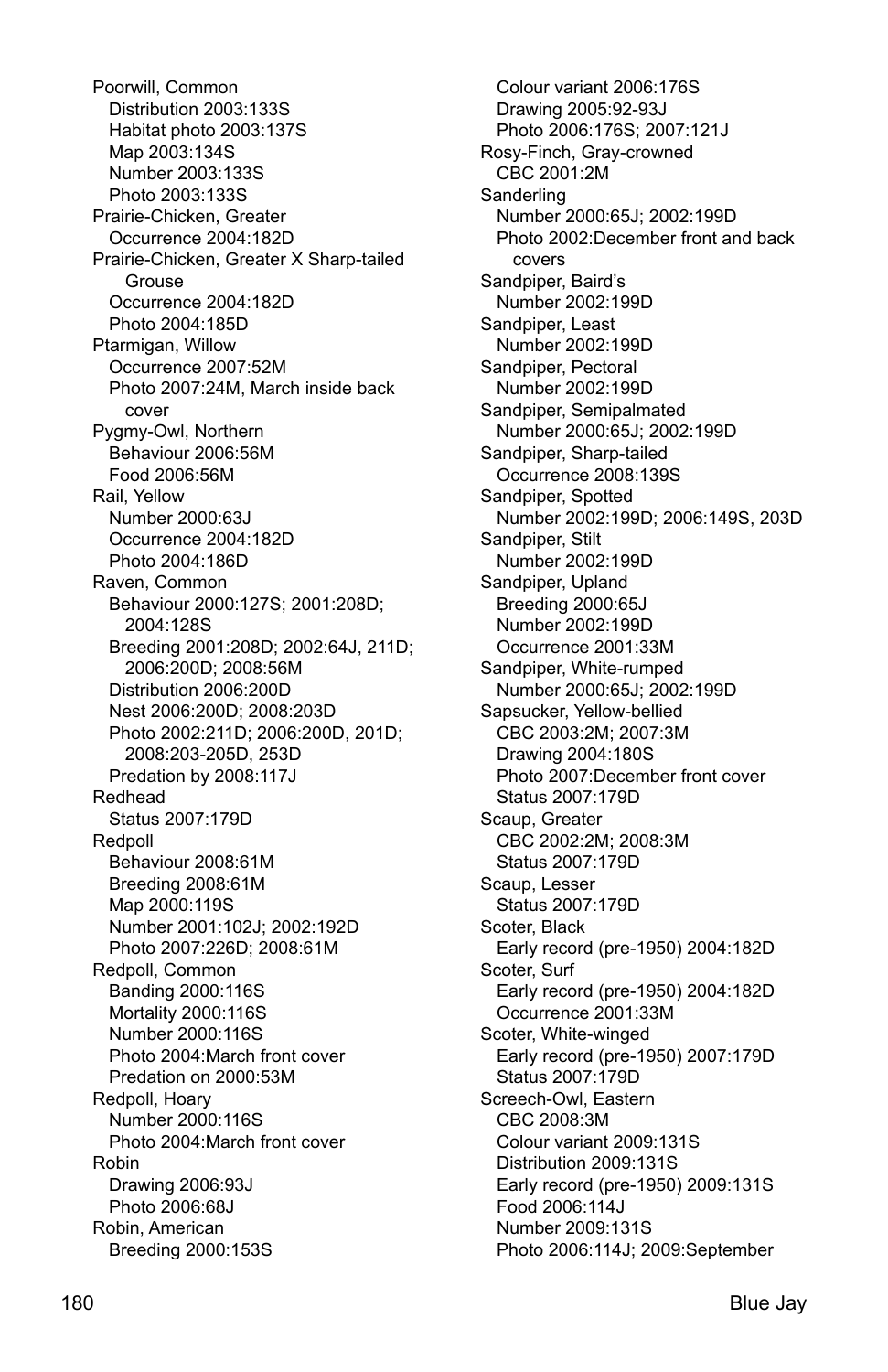front cover, September inside back cover Screech-Owl, Western CBC 2004:2M Shoveler, Northern Status 2007:179D Shrike, Loggerhead Banding 2003:40M Breeding 2001:33M, 125S; 2005:155S; 2009:258D Food 2001:125S; 2008:53M; 2009:258D Nest 2000:100J; 2005:155S Photo 2000:100J; 2001:126S, 128S; 2005:155S, 156S; 2009:December back cover Shrike, Northern Number 2002:192D Occurrence 2000:65J Siskin, Eurasian Occurrence 2008:139S Photo 2008:September inside front cover Snipe, Wilson's Number 2002:199D Solitaire, Townsend's Occurrence 2001:33M; 2004:182D; 2008:50M Photo 2008:8M Sora Migration 2000:125S Predation on 2000:125S Sparrow, Clay-colored CBC 2002:2M Sparrow, Field CBC 2000:2M Photo 2000:9M Sparrow, Harris's Drawing 2007:118J Sparrow, House Behaviour 2001:78J Breeding 2001:78J Damage by 2001:209D; 2002:56M Food 2001:209D, 210D Mortality 2002:181S Number 2002:192D Photo 2008:55M Predation by 2000:53M; 2001:210D Predation on 2000:53M, 114J Sparrow, Lark Breeding 2001:40M; 2005:157S Distribution 2001:40M; 2005:157S Early record (pre-1950) 2001:40M Photo 2005:118J Sparrow, Song

 Winter 2000:101J Sparrow, Swamp CBC 2002:2M Sparrow, Vesper CBC 2001:2M Sparrow, White-crowned Drawing 2007:118J Starling, European Banding 2007:34M Map 2007:35M Migration 2007:34M Mortality 2007:34M Number 2002:192D; 2005:157S Stilt, Black-necked Breeding 2001:33M; 2007:161S Occurrence 2006:191D Photo 2007: September inside front cover, 161S, September back cover Stork, Wood Occurrence 2008:139S Swallow, Bank Banding 2001:101J Breeding 2000:65J Migration 2001:101J Swallow, Barn Behaviour 2001:102J Breeding 2000:29M, 190D; 2001:102J; 2007:167S; 2008:78J Colour variant 2007:167S Drawing 2001:103J Nest 2000:190D; 2008:78J Photo 2000:191D; 2007:167S; 2008: June inside front cover, 78J, 79J, 124J Swallow, Cliff Breeding 2000:29M Drawing 2002:95J; 2007:96-97J Swallow, Tree Abnormality 2004:216D Behaviour 2004:133S Breeding 2000:148S; 2002:174S; 2004:216D; 2005:206D; 2006:172S, 186D; 2008:209D Egg colour 2002:174S Food 2002:174S Map 2003:190S, 202D Migration 2003:201D; 2008:52M Mortality 2002:181S; 2005:56M; 2008:52M Nest box 2006:186D Number 2004:216D Photo 2002:175S; 2004:133S, 216D Vocalization 2004:133S Swallow, Violet-green Occurrence 2001:33M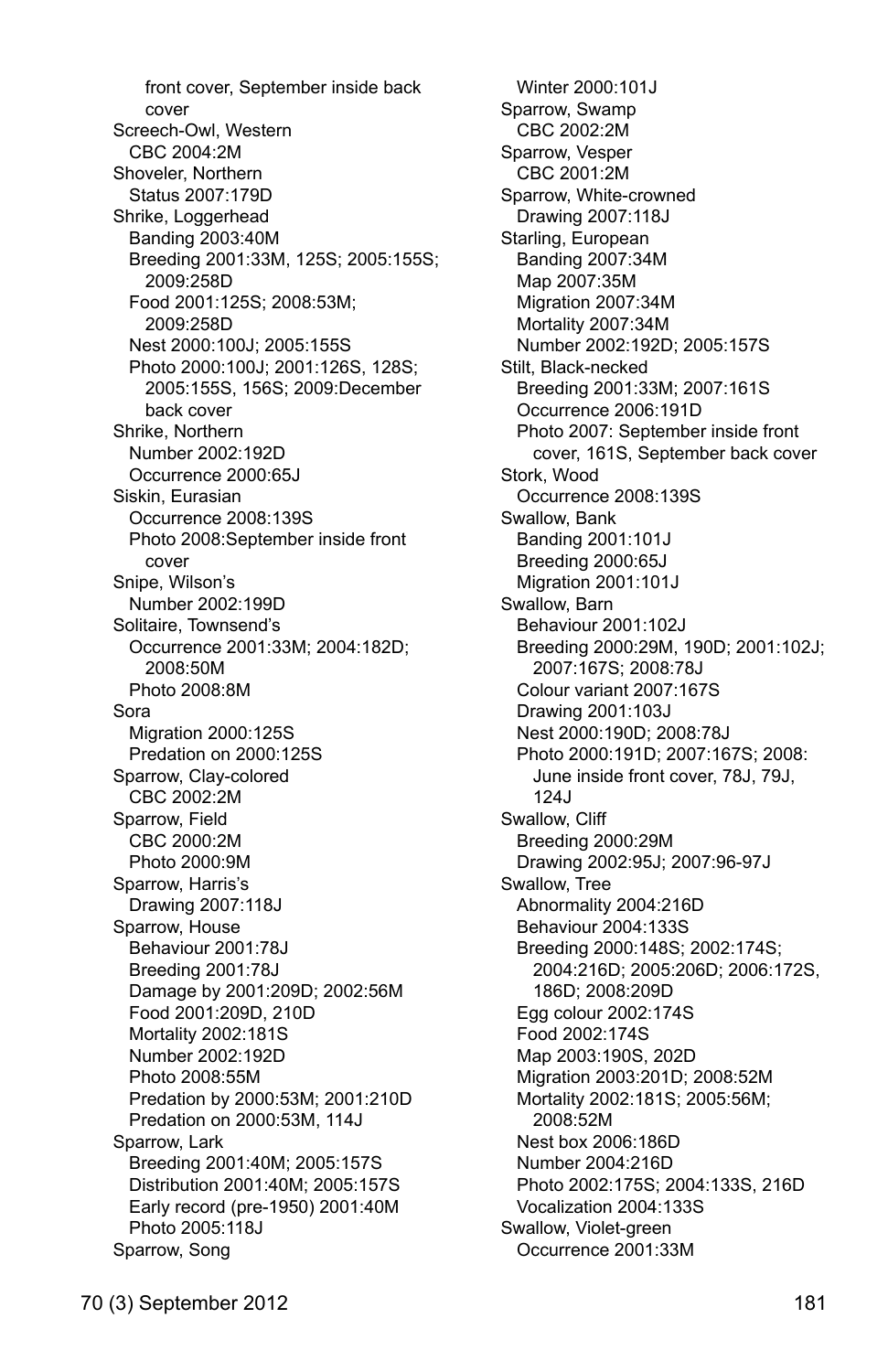Swan, Mute Status 2007:179D Swan, Trumpeter Occurrence 2006:191D Swan, Tundra Breeding 2004:31M; 2007:116J Photo 2003:June front and back covers; 2004:31M, 34-37M; 2007:116-117J Status 2007:179D Summer record 2007:222D Tanager, Summer Photo 2007:June inside front cover Teal, Blue-winged Map 2003:128J, 190S Status 2007:179D Teal, Cinnamon Behaviour 2001:69J Breeding 2001:69J Photo 2001:71J Teal, Green-winged Status 2007:179D Tern, Black Number 2000:149S Tern, Caspian Banding 2007:140S Breeding 2000:65J; 2007:140S Longevity 2007:140S Migration 2007:140S Mortality 2007:140S Natal fidelity 2007:140S Number 2000:65J Tern, Common Breeding 2000:65J Number 2000:65J; 2006:149S, 203D Tern, Forster's Breeding 2006:29M Egg number 2006:29M Photo 2006: March front cover, 29M, 30M Thrasher, Brown CBC 2006:2M; 2007:3M Photo 2008:June front cover Thrasher, Curve-billed CBC 2007:3M Occurrence 2008:139S Photo 2006:218D Winter 2006:218D Thrush, Hermit CBC 2004:2M; 2007:3M Thrush, Varied Occurrence 2001:33M Photo 2003:127J; 2006:22M Winter 2003:127J Thrush, Wood

 Occurrence 2001:33M Titmouse CBC 2007:3M Towhee, Eastern CBC 2006:2M; 2009:5M Photo 2009:March front cover Towhee, Spotted Behaviour 2002:182S CBC 2001:2M Occurrence 2008:139S Turnstone, Ruddy Number 2000:65J; 2002:199D Vireo, Blue-headed Photo 2006:35M Vireo, Cassin's Occurrence 2008:73J Photo 2008:June inside front cover Vireo, Plumbeous Occurrence 2006:32M Vireo, Warbling Breeding 2003:130S Nest 2009:57M Photo 2009:58M Predation on 2003:199D Vulture, Black Occurrence 2006:191D; 2008:139S Photo 2006:192D Vulture, Turkey Breeding 2002:64J, 206D; 2003:204D; 2007:201D Early record (pre-1950) 2006:209D Food 2007:163S Map 2007:204D, 205D; 2008:149S; 2009:38-40M Migration 2007:201D; 2008:148S Movement 2009:37M Natal dispersal 2007:201D Nest 2006:209D Number 2004:218D; 2007:163S Occurrence 2004:128S; 2007:165S Photo 2002:59M, 206-208D; 2003:204D, 205D, 207-209D; 2004:128S, 218D; 2006:202D, 209D; 2007:165S; 2008:2M; 2009:79J Rescue 2002:57M Status 2007:179D Telemetry 2007:201D; 2008:148S Wing-tagging 2003:204D; 2007:201D; 2009:37M Warbler, Black-and-white Breeding 2004:66J Photo 2004:69J Warbler, Blackpoll Drawing 2004:32-33M

Warbler, Black-throated Blue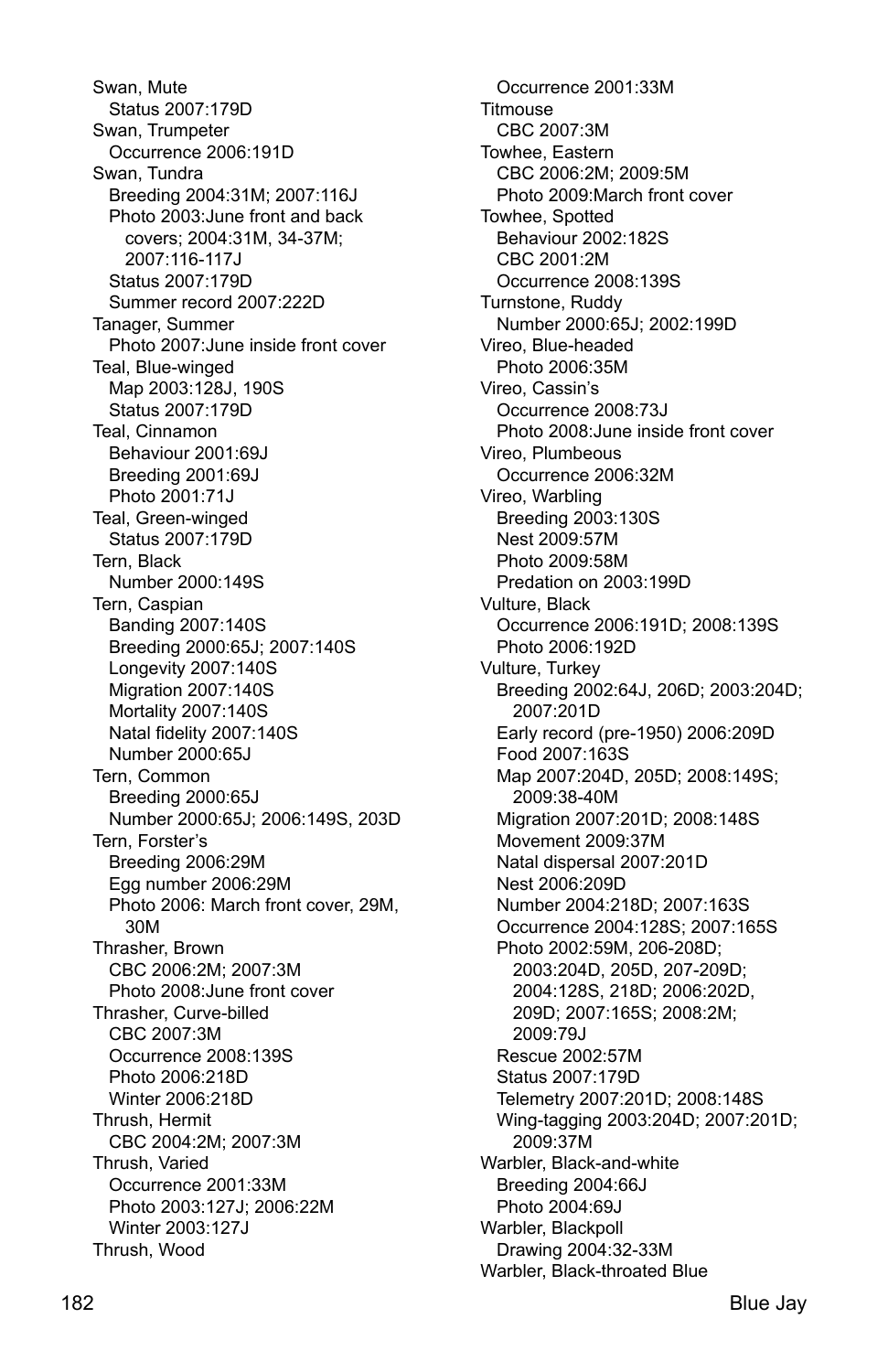Occurrence 2001:33M; 2004:182D Warbler, Cape May Occurrence 2000:149S Photo 2009:116J Warbler, Connecticut Photo 2009:September inside front cover Warbler, Connecticut (putative) Breeding 2009:138S Egg colour 2009:138S Photo 2009:September inside front cover, 139S, 140S Warbler, Mourning Breeding 2009:138S Cowbird host 2009:138S Photo 2009:September inside front cover Warbler, Nashville Mortality 2001:64J Photo 2001:65J Warbler, Prairie Occurrence 2003:38M Photo 2003:March back cover Warbler, Prothonotary Occurrence 2001:193D; 2006:191D; 2008:139S Photo 2001:193D; 2006:December inside front cover Warbler, Swainson's Occurrence 2006:191D; 2008:139S Photo 2006:191D Warbler, Tennessee Mortality 2001:64J Warbler, Worm-eating Occurrence 2006:191D Warbler, Yellow Cowbird host 2004:24M Photo 2004:March back cover Predation on 2003:199D Warbler, Yellow-rumped (Myrtle subspecies) Drawing 2006:93J Waxwing Photo 2005:126S; 2007:December inside back cover Waxwing, Bohemian Drawing 2008:202D Mortality 2000:33M Number 2002:192D Photo 2000:33M, 35M Waxwing, Cedar Breeding 2003:56M; 2004:211D Drawing 2005:September front cover Food 2004:167S Number 2002:192D

 Photo 2003:56M; 2004:211D Wheatear, Northern Breeding 2006:196D Photo 2006:196D, 197D **Whimbrel**  Number 2000:65J; 2002:199D Wigeon, American Status 2007:179D Wigeon, Eurasian Occurrence 2001:33M; 2006:191D **Willet**  Breeding 2000:65J Number 2002:199D Photo 2007:December inside front cover Woodpecker, Black-backed Breeding 2005:110J Occurrence 2000:99J Photo 2005:110J, 111J; 2008:25M Woodpecker, Downy Number 2002:192D Photo 2001:118J, 119J Woodpecker, Hairy Number 2002:192D Woodpecker, Lewis's Early record (pre-1950) 2007:179D Status 2007:179D Woodpecker, Pileated Behaviour 2002:127J Drawing 2005:123S Photo 2002:9M, 127J Woodpecker, Red-bellied CBC 2002:2M; 2008:3M Occurrence 2006:191D Status 2007:179D Woodpecker, Red-headed Early record (pre-1950) 2007:179D Occurrence 2004:182D Status 2007:179D Wood-Pewee, Eastern Breeding 2008:158S Wren, House Behaviour 2001:78J; 2005:206D Breeding 2001:78J Occurrence 2000:148S Wren, Winter CBC 2000:2M Habitat 2002:174S Occurrence 2001:33M Vocalization 2002:174S Yellowlegs Number 2002:199D Saskatchewan birds: historical changes 2001:40M, 182D; 2002:192D; 2004:28M, 66J; 2006:149S, 155S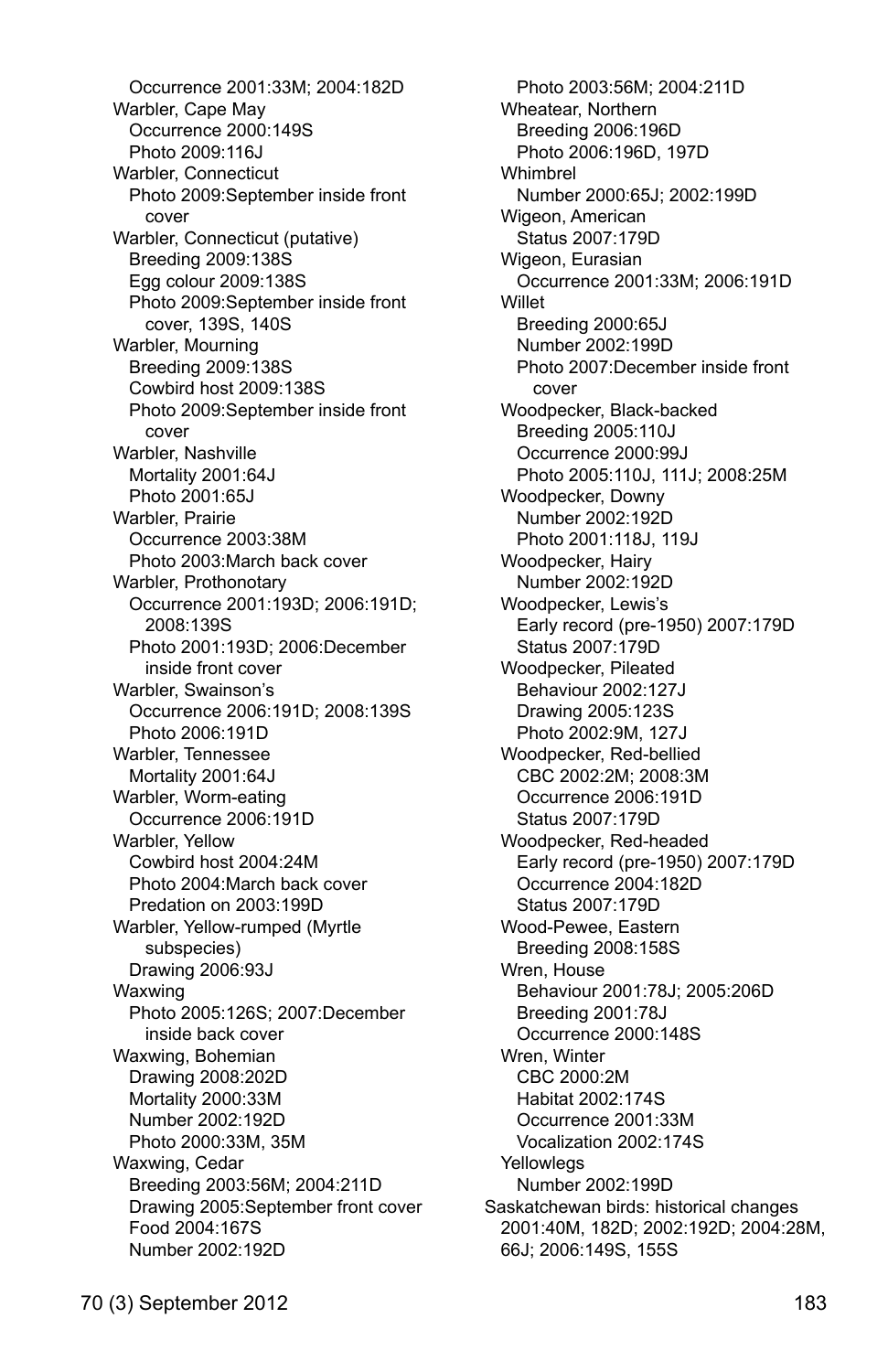Tracking data Bands 2000:116S; 2001:86J, 101J; 2002:79J, 213D; 2003:27M, 40M; 57M, 94J, 138S, 190S, 201D; 2005:26M, 31M, 130S; 2006:131S, 216D; 2007:34M, 133S, 140S, 164S, 218D; 2008:52M; 2009:34M Telemetry devices 2000:69J; 2002:74J; 2004:168S, 214D; 2007:201D; 2008:28M, 148S; 2009:68J Wing tags 2003:204D; 2007:201D; 2009:37M Winter records 2002:64J; 2003:127J; 2006:218D; 2007:179D

# **Book Reviews** – See **Reviews**

## **Chemicals**

Cantharidin 2001:125S Copper-Zinc mine tailings; photo 2006:203D Ethyl Alcohol 2000:33M Monocrotophos (pesticide) 2005:31M

## **Conservation**

Biodiversity 2009:115J Endangered species Burrowing Owl 2002:135; 2005:66J; 2009:231D Habitat 2003:68J; 2005:66J; 2007:56M, 102J; 2008:75J; 2009:231D, 253D Legislation Species at Risk Act: list of animal and plant life at risk in the prairie and northern regions of Canada. 2009:115J Programs and projects in Saskatchewan Important Bird Areas 2003:193D Monitoring Avian Productivity and Survivorship 2004:77J Operation Burrowing Owl 2005:66J; 2009:231D Shrubs For Shrikes 2008:53M

## **Crustaceans**

First documented record 2005:94J Particular species Crayfish Calcium deposit 2006:182S Photo 2006:122J, 182S *Gammarus lacustris* (scud) Photo 2005:June front cover, 108J *Triops longicaudatus* (tadpole shrimp) Drawing 2005:96J Habitat photo 2005:94J

 Occurrence 2005:94J Photo 2005:95J **Fish** Particular species – Drum, Freshwater Distribution 2004:228D Food 2005:60M Photo 2004:228D; 2005:60M **Fungi and Lichens Fungi**  Particular species *Entomophaga grylli*  Grasshopper infection 2004:61M Fungus, Bird's-nest Photo 2003:65M, 128J *Gymnosporangium* sp. (cedar apple rust) Life cycle 2000:114J Photo 2000:60M, 114J *Peziza proteana* var. *sparassoides* Occurrence 2001:153S Photo 2001:154-155S Slime 'mold' – See **Protists Lichens**  Artificial substrate for growth 2006:69J Photo 2006:70J **Collections**  W.P. Fraser Herbarium (SASK) 2009:97J Counts, surveys & lists Arboreal lichens on a sagebrush branch in southwestern Saskatchewan. 2004:92J Lichen inventory of the Crooked Lake Fen Nature Sanctuary. 2003:43M Lichens growing on an old & weathered baby shoe. 2006:69J Particular species Lichen Habitat photo 2003:45M, 47M, 49M *Psora cerebriformis* (brain scale) Identification 2009:86J Map 2009:87J Occurrence 2009:86J Photo 2009:June inside back cover *Psora decipiens* (blushing scale) Identification 2009:86J Photo 2009:June inside back cover *Ramalina dilacerata* (punctured ramalina) Occurrence 2003:43M

Identification 2005:94J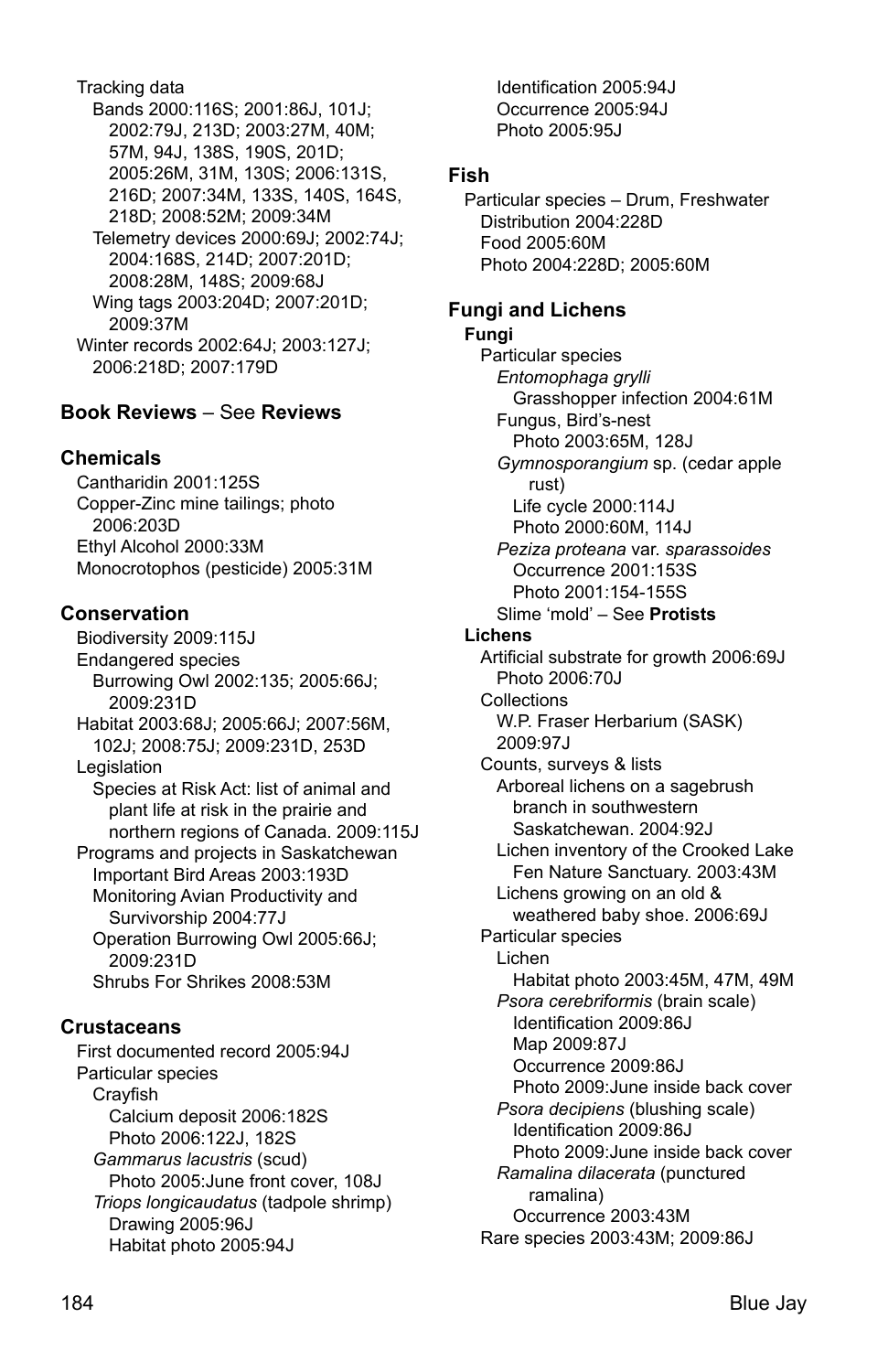## **Grasslands**

Shortgrass prairie Conservation 2005:66J Historical changes 2002:192D; 2004:38M Tallgrass pairie Counts, surveys & lists List of insects visiting plants as potential pollinators. 2006:84J Tallgrass prairie in the Whitewood area of Saskatchewan. 2006:72J Historical changes 2006:72J In Saskatchewan: current Map 2006:74J Photo 2006:78J, 79J In Saskatchewan: pre-settlement Map 2006:76J, 81J Photo 2006:75J

## **Humans**

Diseases / Afflictions / Injuries Bubonic plague 2001:200D Lyme disease 2002:107J West Nile Virus 2004:104.1 Impact on environment Alteration of wetland habitats 2006:149S; 2007:102J Increased habitat and species diversity 2002:192D; 2008:44M; 2009:131S, 231D, 235D Loss of native prairie 2002:192D; 2004:38M; 2006:72J Photo 2004:39M Loss of native species 2009:115J Predator management 2005:135S; 2006:155S Toxic mine wastes 2006:203D

### **Insects**

As pollinators 2006:84J Bees, Wasps – See Hymenoptera Beetles – See Coleoptera Caddisflies – See Trichoptera **Coleoptera**  Collections 2002:170S Counts, surveys & lists A summary of Saskatchewan beetles. 2002:170S Particular species *Agrilus cuprescens* (=*aurichalceus*) (rose stem girdler) Infestation by 2003:176S; 2009:82J Photo 2003:177S; 2009:82J, 83J Beetle

 Photo 2008:54M Beetle, Blister Natural history 2003:214D Beetle, Nuttall's Blister Photo 2001:126S See also *Lytta nuttalli* Beetle, predacious diving Drawing 2005:121S *Calligrapha verrucosa* (leaf beetle) Photo 2002:September back cover *Coccinella transversoguttata* (common red lady beetle) Photo 2002:170S *Cortodera longicornis* (long-horned beetle) Photo 2002:171S *Crossidius coralinus* (long-horned beetle) Identification 2009:267D Photo 2009:September inside front cover, 267D *Cyrtophorus verrucosus* (long-horned beetle) Photo 2002:171S *Epicauta ferruginea* (golden blister beetle) Photo 2003:December back cover Predation by 2003:214D *Lytta nuttalli* (Nuttall's blister beetle) Photo 2003:215D Predation on 2001:125S See also Beetle, Nuttall's Blister *Phyllophaga anxia* (May beetle) Photo 2002:171S *Sanfilippodytes pseudovilis*  Occurrence 2005:98J *Tetraopes tetraophthalmus* (red milkweed beetle) Predation on 2001:125S

### **Diptera**

 Counts, surveys & lists Flies: nuisance or necessity? 2006:84J Saskatchewan mosquitoes and West Nile Virus. 2004:104J First documented records 2005:98J, 200D Particular species *Aedes vexans*  Disease vector 2004:104J Bot fly, robust – See *Cuterebra* sp. *Brillia retifinis*  Occurrence 2005:98J *Chaetocladius* sp.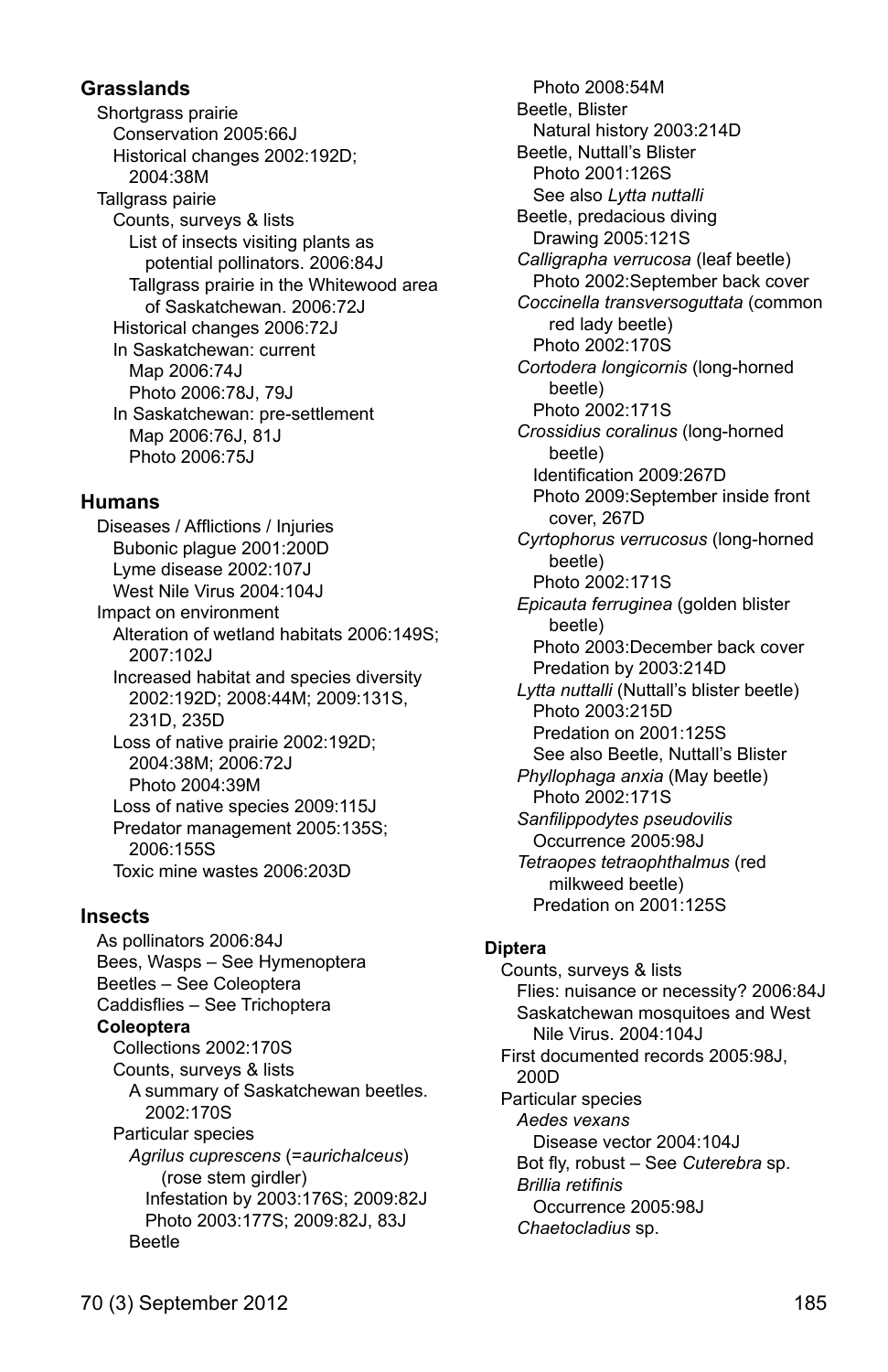Occurrence 2005:98J *Coquillettidia perturbans*  Disease vector 2004:104J *Culex restuans*  Disease vector 2004:104J *Culex tarsalis*  Disease vector 2004:104J Distribution 2004:104J Life cycle 2004:104J Number 2004:104J Photo 2004:107J *Culiseta inornata*  Disease vector 2004:104J *Cuterebra* sp. (robust bot fly) Life cycle 2004:228D Photo 2004:178S, 229D *Dicranota* sp. (cranefly) Photo 2005:June front cover, 108J *Diplocladius cultriger*  Occurrence 2005:98J *Dixa* sp. (dixid fly) Photo 2005:June front cover, 108J *Eurosta solidaginsis* (goldenrod gall fly) Life cycle 2000:144S See also Gall Fly, Goldenrod Fly, Bee Natural history 2003:214D Photo 2003:December back cover Fly, Crane Photo 2007:125J, 173S Gall Fly, Goldenrod Photo 2000:145-147S See also *Eurosta solidaginsis* Gnat, Fungus Behaviour 2002:62M, 126J Natural history 2002:127J Photo 2002:62M, 126J *Lauterborniella* sp. Identification 2005:200D *Ochleratatus canadensis*  Disease vector 2004:104J *Ochleratatus dorsalis*  Disease vector 2004:104J *Pericoma* sp. (moth fly) Photo 2005:June front cover, 108J *Systoechus vulgaris* (grasshopper bee fly) Predation by 2003:214D *Zavreliella marmorata*  Identification 2005:200D Occurrence 2005:200D Photo 2005:200D, 201D Dragonflies, Damselflies – See Odonata **Ephemeroptera** 

 Counts, surveys & lists Biodiversity and adult emergence periods of mayflies inhabiting Candle Lake, SK. 2008:96J Field techniques Floating emergence trap Photo 2008:99J Particular species *Baetis brunneicolor*  Occurrence 2005:98J Photo 2005:June front cover, 108J *Leptophlebia nebulosa*  Life cycle 2008:96J Number 2008:96J Photo 2008:102J Mayfly Diversity 2008:96J Emergence patterns 2008:96J *Tricorythodes minutus*  Occurrence 2008:96J Fleas – See Siphonaptera Flies – See Diptera Grasshoppers – See Orthoptera **Heteroptera**  Counts, surveys & lists Collection records of three aquatic bugs (Heteroptera): pygmy backswimmer, water scorpion and marsh treader, for Saskatchewan. 2007:143S First documented records 2007:143S Particular species *Hydrometra martini* (marsh treader) Map 2007:144S Occurrence 2007:143S Photo 2007:146S *Lethocerus americanus* (giant water bug) Predation on 2009:71J *Neoplea striola* (pygmy backswimmer) Map 2007:144S Occurrence 2007:143S Photo 2007:143S *Ranata fusca* (water scorpion) Map 2007:144S Occurrence 2007:143S Photo 2007:145S **Hymenoptera**  Larval food plant records 2006:57M Particular species *Anthophora occidentalis* (digger bee) Natural history 2002:189S Photo 2002:126J, 189S, 190S *Bombus fervidus* (bumble bee) Breeding 2000:104J Photo 2000:104J, 105J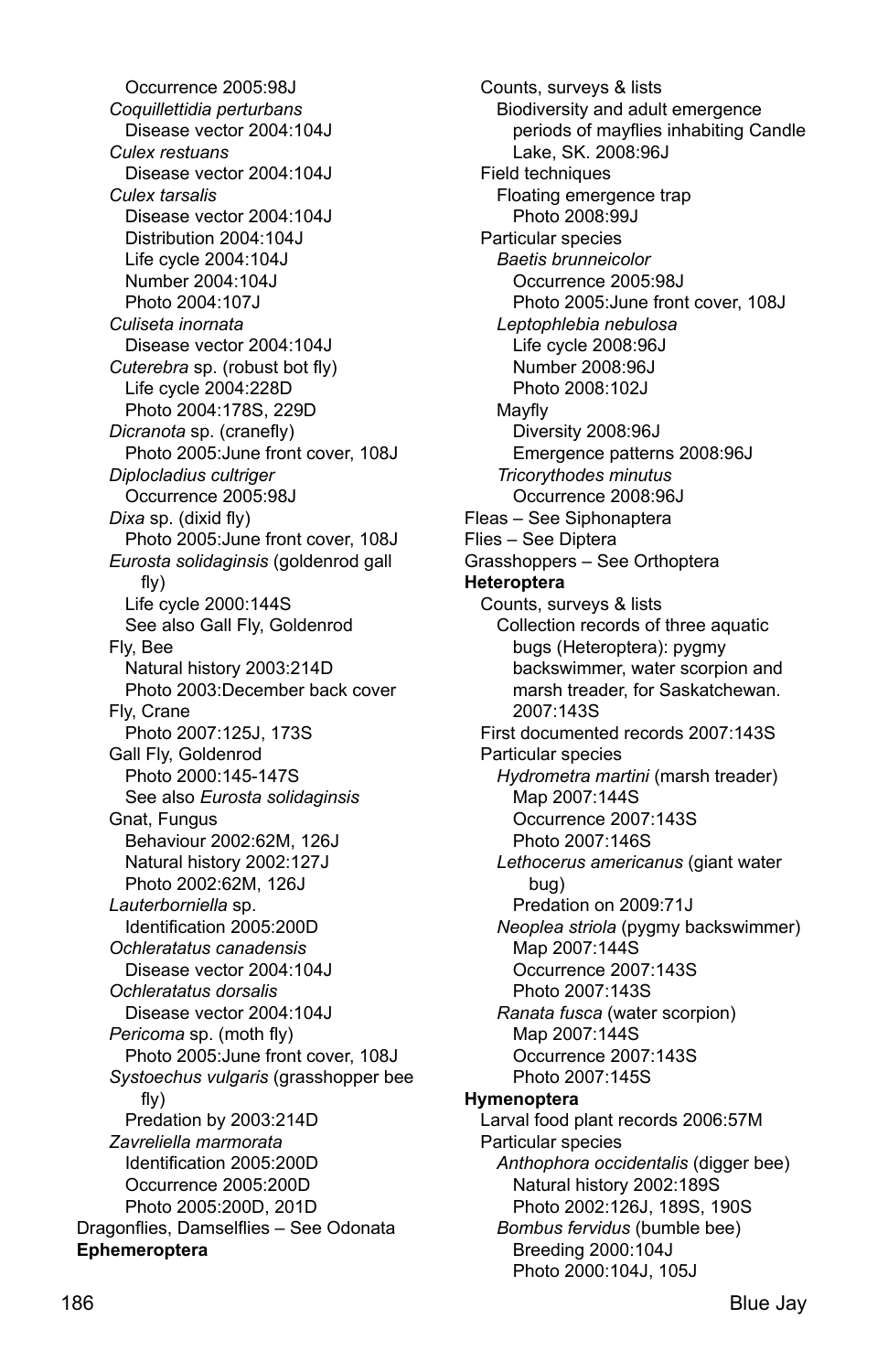Bumblebee Photo 2006:92J *Macremphytus tarsatus* (dogwood sawfly) Identification 2005:214D Photo 2005:163S, 214D Sawfly Photo 2006:57M, 62M See also *Macremphytus tarsatus Sphex procerus* (thread-waisted wasp) Behaviour 2000:194D Wasp Photo 2000:98J Wasp, Braconid Interspecific association 2001:164S Life cycle 2001:117J Photo 2001:62M, 117J Wasp, Gall Gall-former 2009:125J Wasp, Potter Life cycle 2001:172S Photo 2001:117J, 172S  **Lepidoptera – Butterflies & Skippers** Collections 2005:168D Counts, surveys & lists Additional butterfly records from Alberta, 1999-2002. 2003:110J Butterflies at The Pas, MB. 2002:183S Butterfly fauna of Beaverhill Lake, AB. 2002:93J Common buckeye: extended range and flight period in southern Manitoba. 2008:107J Fourth of July Butterfly Counts in Saskatchewan – 1997-1999. 2000:178D Observations of butterfly behaviour and thoughts about thermoregulation. 2009:110J Results of the International Butterfly Counts in Saskatchewan. 2005:193D; 2006:61M; 2007:89J, 130S, 211D; 2008:226D First documented records 2003:110J, 124J; 2004:46M Flight date records 2002:93J; 2003:110J, 124J; 2008:105J, 107J, 226D Larval food plant records 2000:95J; 2007:168S, 211D; 2008:105J, 107J, 175S Mortality 2003:126J Particular species Admiral, Lorquin's Photo 2003:121J Number 2007:89J, 211D; 2008:226D Photo 2007:94J

 Admiral, White X Lorquin's Distribution 2003:110J Arctic, Alberta Distribution 2003:110J Arctic, Chryxus Distribution 2003:110J Arctic, Uhler's Occurrence 2003:110J Azure, Spring Number 2005:193D Occurrence 2002:93J Blue, Arrowhead Distribution 2003:110J Blue, Cranberry Distribution 2003:110J Identification 2003:110J Blue, Greenish Identification 2003:110J Blue, Melissa Distribution 2003:110J Identification 2003:110J Photo 2001:June back cover Blue, Northern Number 2007:89J; 2008:226D Occurrence 2005:193D Photo 2007:June back cover Blue, Rocky Mountain Dotted Distribution 2003:110J Blue, Rustic Identification 2003:110J Occurrence 2003:110J Blue, Shasta Distribution 2003:110J Identification 2003:110J Blue, Silvery Number 2007:211D Occurrence 2003:110J Blue, Western Tailed Occurrence 2003:110J; 2008:226D Buckeye, Common Distribution 2008:107J Natural history 2008:107J Photo 2008:June inside back cover Butterfly Photo 2009:110J Checkerspot, Bernadett's Occurrence 2003:110J Checkerspot, Gorgone Occurrence 2003:110J Photo 2003:120J Checkerspot, Rockslide Distribution 2003:110J Cloak, Mourning Behaviour 2007:158S Photo 2007:159S, 160S, 216D, 217D

70 (3) September 2012 187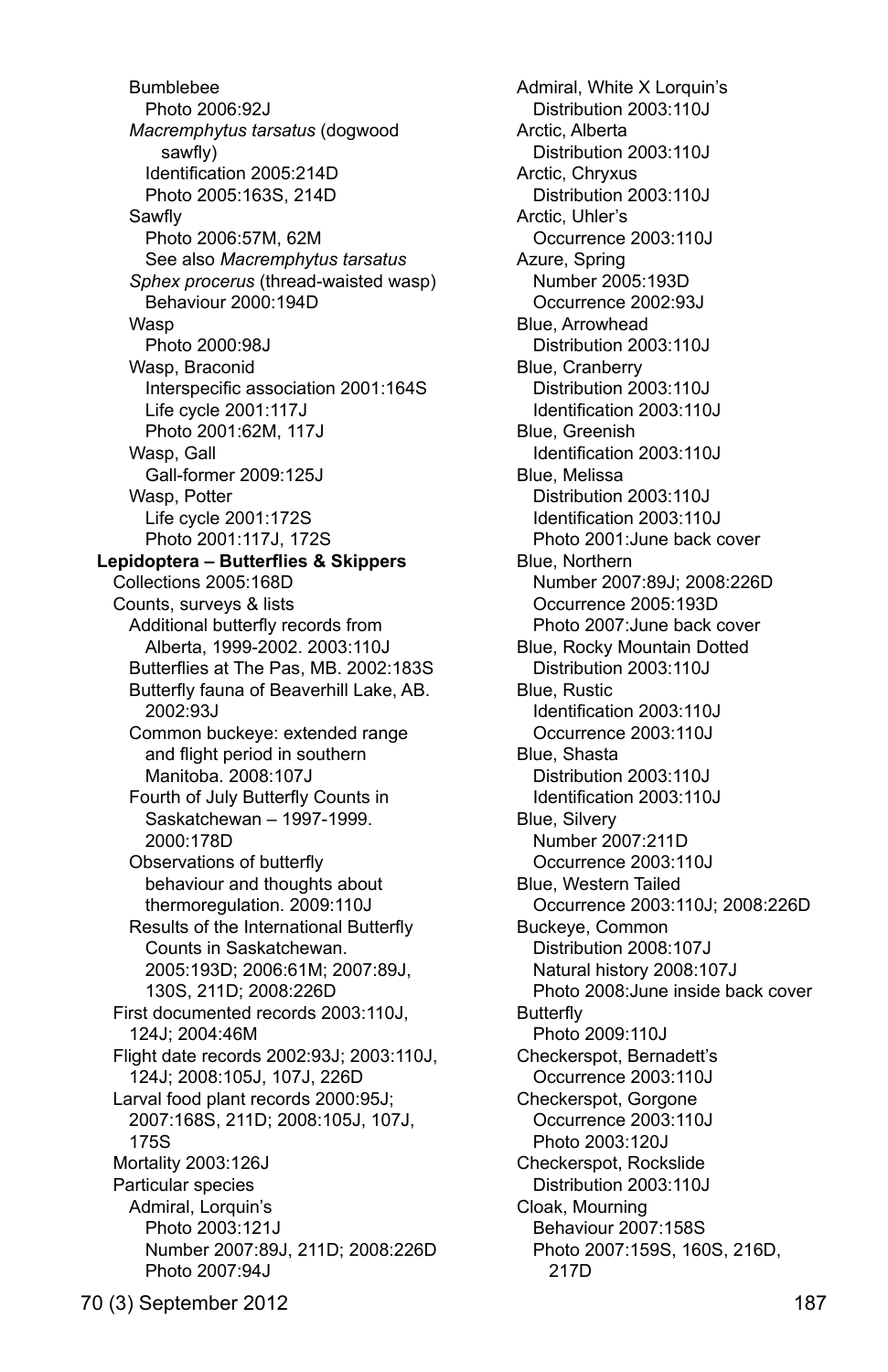Comma, Gray Occurrence 2002:93J Comma, Green Number 2007:211D Comma, Hoary Occurrence 2003:110J; 2008:226D Copper, Blue Occurrence 2003:110J Copper, Bronze Behaviour 2009:110J Distribution 2003:110J Copper, Dorcas Distribution 2003:110J Number 2007:211D Occurrence 2005:193D Photo 2005:194D, 195D Copper, Mariposa Occurrence 2003:110J Copper, Purplish Occurrence 2009:110J Copper, Ruddy Distribution 2003:110J Crescent, Northern Number 2007:211D; 2008:226D Crescent, Tawny Number 2008:226D Elfin, Brown Distribution 2003:110J Elfin, Eastern Pine Distribution 2003:110J Identification 2003:110J Occurrence 2007:168S Photo 2005:193D; 2007:September inside back cover Elfin, Hoary Distribution 2003:110J Elfin, Moss's Occurrence 2003:110J Photo 2003:117J Elfin, Western Pine Distribution 2003:110J Identification 2003:110J Fritillary, Aphrodite Occurrence 2003:110J Fritillary, Arctic Photo 2008:232D Fritillary, Atlantis Number 2007:89J, 211D Photo 2000:183D Fritillary, Egleis Occurrence 2003:110J Fritillary, Mormon Occurrence 2002:93J Fritillary, Variegated

 Behaviour 2009:110J Hairstreak, Coral Number 2008:226D Occurrence 2003:110J Hairstreak, Grey Distribution 2003:110J **Harvester**  Occurrence 2004:46M Photo 2004:46M Lady, Painted Behaviour 2009:110J Number 2005:157S, 193D, 207D Photo 2005:December front cover Lady, West Coast Occurrence 2003:110J Marble, Large Distribution 2003:110J Photo 2003:115J Metalmark, Mormon Occurrence 2008:105J Photo 2008:June inside back cover Monarch Abnormality 2007:89J Breeding 2008:175S Identification 2003:110J Life cycle 2000:95J Number 2007:89J, 211D Occurrence 2003:110J Photo 2000:96J, 97J, June back cover; 2007:95J; 2008:175S, 176S, September inside back cover Wing-tagging 2008:175S Pearly-Eye, Northern Distribution 2003:110J Number 2008:226D Ringlet, Common Number 2005:193D Ringlet, Ochreous Distribution 2003:110J Identification 2003:110J Skipper, Arctic Occurrence 2002:93J Skipper, Common Branded Occurrence 2002:93J Skipper, Common Checkered Occurrence 2006:113J; 2009:110J Skipper, Common Roadside Distribution 2002:226D; 2003:110J Photo 2002:227D Skipper, Dakota Occurrence 2003:124J Photo 2003:124J, 125J Skipper, Delaware Distribution 2003:110J Skipper, Dun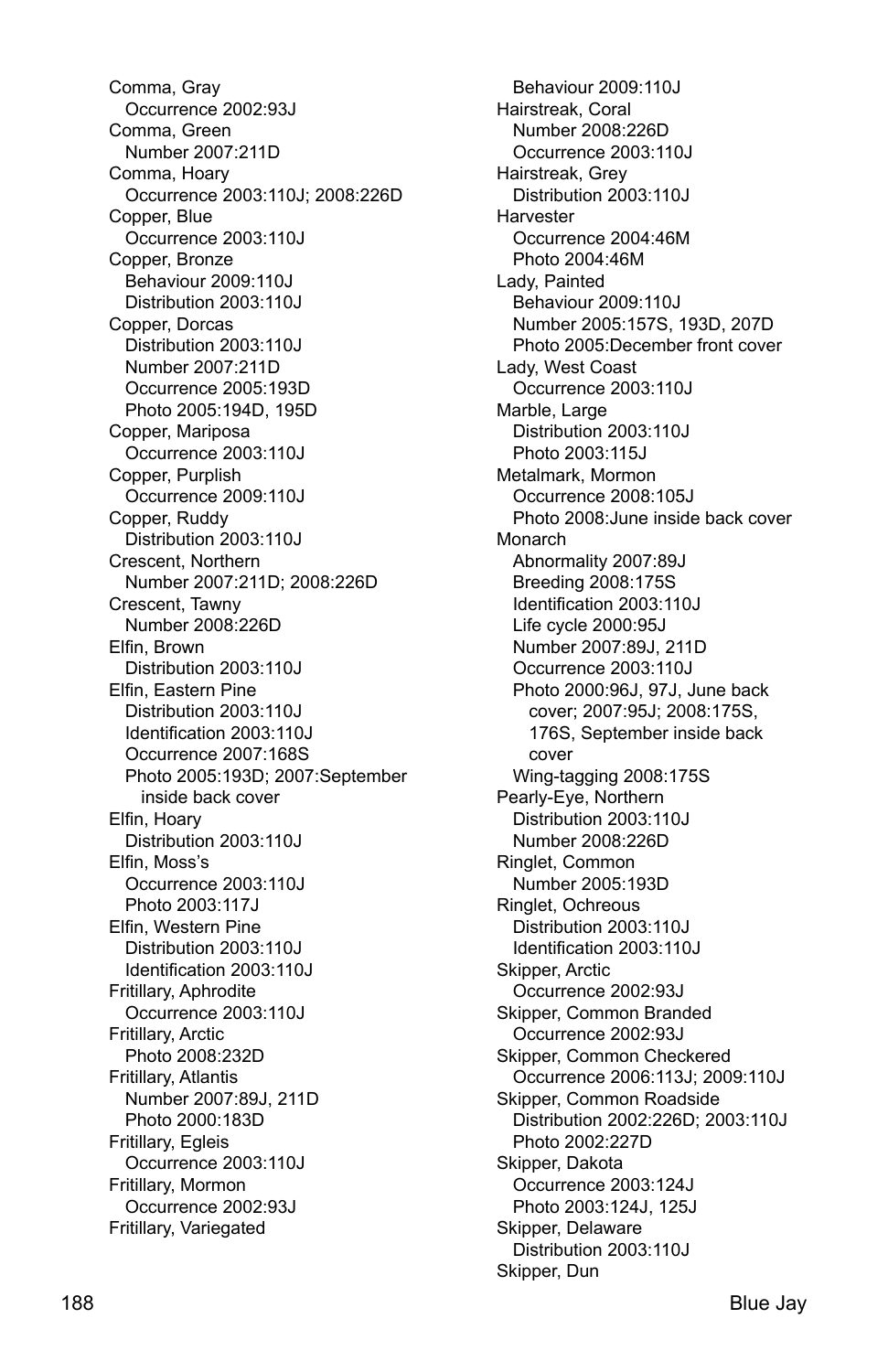Number 2008:226D Skipper, European Distribution 2003:110J Number 2007:89J, 168S Occurrence 2002:93J, 183S Skipper, Grizzled Distribution 2003:110J Skipper, Hobomok Distribution 2003:110J Occurrence 2008:226D Skipper, Least Occurrence 2008:226D Skipper, Long Dash Number 2008:226D Skipper, Nevada Distribution 2003:110J Skipper, Oslar's Roadside Occurrence 2003:110J Skipper, Plains Occurrence 2003:110J Skipper, Rhesus Distribution 2003:110J Skipper, Tawny-edged Distribution 2003:110J Skipper, Woodland Distribution 2003:110J Skipperling, Garita Distribution 2003:110J Sulphur, Canada Occurrence 2003:110J Sulphur, Chippewa Occurrence 2003:110J Sulphur, Christina Number 2005:193D Sulphur, Clouded Behaviour 2009:110J Number 2007:89J Sulphur, Giant Occurrence 2008:226D Sulphur, Orange Occurrence 2009:110J Sulphur, Pink-edged Number 2007:89J, 211D; 2008:226D Occurrence 2002:93J Swallowtail, Canadian Tiger Number 2007:211D Photo 2003:December front cover; 2008:231D Swallowtail, Kahli (subspecies of Black Swallowtail) Occurrence 2007:211D Swallowtail, Old World Distribution 2003:110J Photo 2008:231D Swallowtail, Western Tiger

 Occurrence 2003:110J Photo 2003:110J Tailed Blue, Western – See Blue, Western Tailed Tortoiseshell, Compton Mortality 2003:126J Behaviour 2007:158S Number 2007:89J, 211D Occurrence 2009:110J Photo 2007:159S; 2009:112J Viceroy Distribution 2003:110J White, Cabbage Number 2006:217D; 2007:89J Occurrence 2009:110J Photo 2006:217D; 2007:89J White, Margined Distribution 2003:110J White, Mustard Number 2007:211D Photo 2005:199D White, Western Behaviour 2009:110J Wood-nymph, Common Occurrence 2003:110J Wood-nymph, Dark Distribution 2003:110J **Lepidoptera – Moths**  Collections 2005:168D Counts, surveys & lists Additional Saskatchewan sphinx moth records. 2001:157S Check-list of Saskatchewan moths: Alsophilinae 2006:212D Archiarinae 2006:97J Drepanidae (drepanid moths) 2006:97J Drepaninae (hook tips) 2006:97J Ennominae 2006:97J, 160S Geometridae (geometrid moths) 2006: 97J, 160S, 212D; 2007:148S Geometrinae (emeralds) 2006:212D Larentiinae 2007:148S Sterrhinae (waves) 2006:212D Thyratirinae (lute strings) 2006:97J Uraniidae (uranid moths) 2006:97J List of North American locations of the gold-edged gem, *Schinia avemensis*. 2009:50M Survey of CFB Suffield National Wildlife Area, AB, for the endangered gold-edged gem, *Schinia avemensis*. 2009:50M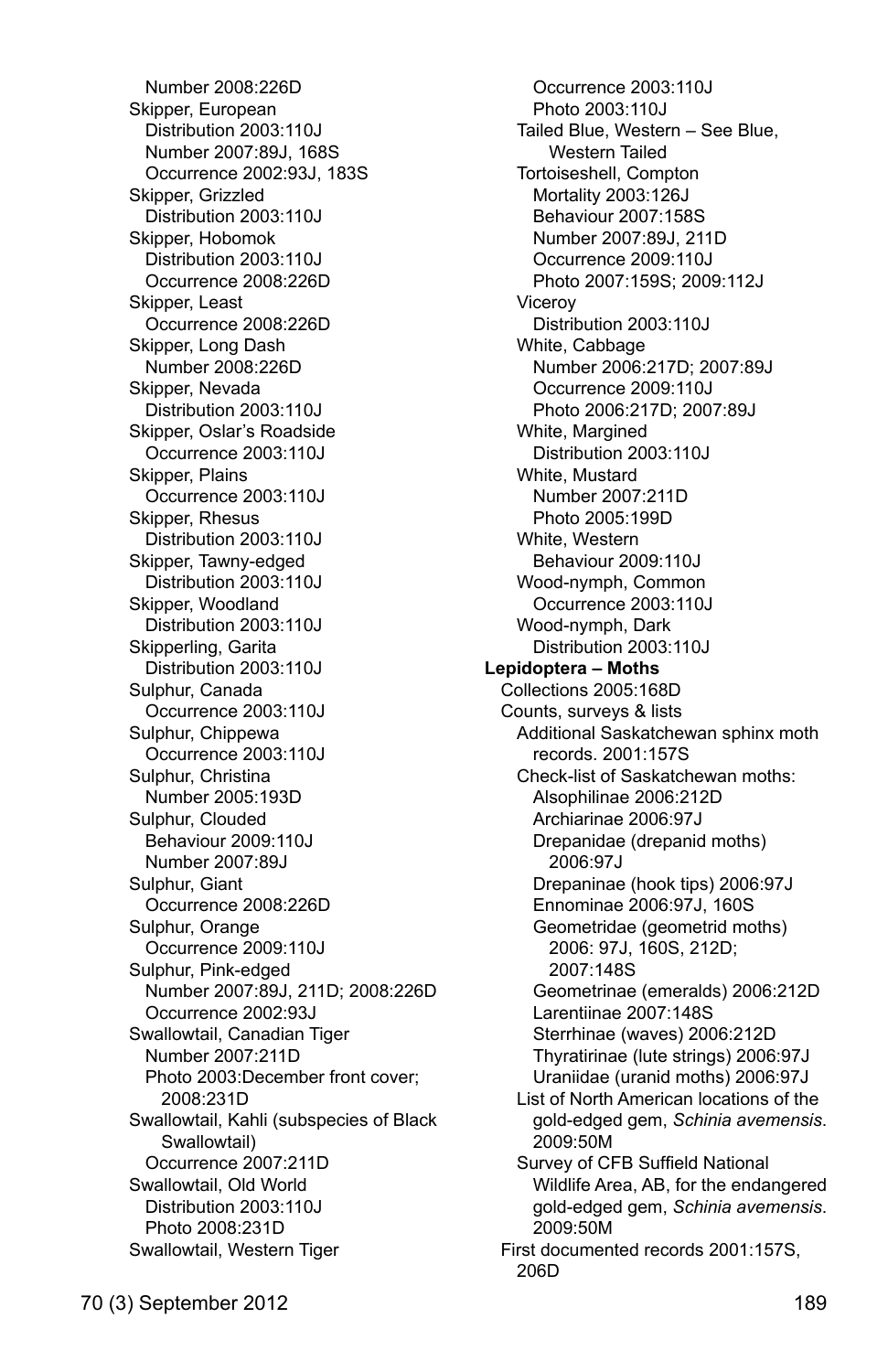Larval food plant records 2005:117J; 2006:122J; 2009:50M Particular species *Alsophila pometaria* (fall cankerworm) Life cycle 2006:212D Photo 2006:213D *Archiearis infans* (the infant) Photo 2006:99J *Catocala relicta* (white or relict underwing) Predation on 2001:210D *Cingilia catenaria* (chain-dotted geometer) Photo 2006:165S Clearwing, Slender Photo 2001:157S See also *Hemaris gracilis Coleophora* sp. (case-bearer) Life cycle 2005:117J Photo 2005:60M, 117J *Erinnyis alope* (alope sphinx) Occurrence 2001:157S See also Sphinx, Alope *Euchlaena madusaria* (pale-tipped thorn) Photo 2006:163S *Eumorpha labruscae* (gaudy sphinx) Occurrence 2001:157S See also Sphinx, Gaudy *Euthyatira pudens* (peach blossom moth) Photo 2006:98J *Haematopis grataria* (chickweed moth) Photo 2006:December inside back cover Hawkmoth, Leafy Spurge Occurrence 2007:220D Photo 2007:98J, June inside back cover See also *Hyles euphorbiae Hellinsia* sp. (plume moth) Life cycle 2001:61M See also Moth, Plume *Hemaris gracilis* (slender clearwing) Occurrence 2001:157S *Hemaris thysbe* (hummingbird clearwing) Photo 2001:September front cover Hornworm, Tomato Photo 2001:174S See also *Manduca quinquemaculata Hyalophora cecropia* (cecropia silkmoth) Status 2006:122J *Hyalophora columbia* gloveri (Glover's silkmoth)

 Natural history 2006:122J See also Silkmoth, Glover's *Hyles euphorbiae* (leafy spurge hawkmoth) Occurrence 2001:157S; 2007:98J Release program 2007:98J See also Hawkmoth, Leafy Spurge *Hyles lineata* (striped morning sphinx) Occurrence 2001:157S See also Sphinx, Striped Morning *Lycia ursaria* (the bear) Photo 2006:162S *Macaria ribearia* (gooseberry spanworm) Photo 2006:100J *Manduca quinquemaculata* (tomato hornworm) Occurrence 2001:157S See also Hornworm, Tomato Moth, Plume Photo 2000:160S, 201D; 2001:61M See also *Hellinsia* sp. Moth, Polyphemus Drawing 2005:122S Photo 2008:194D *Nemoria unitaria* (looped emerald) Photo 2006:December inside back cover *Noctua pronuba* (yellow underwing) Occurrence 2001:206D See also Underwing, Yellow *Oreta rosea* (rose hooktip) Photo 2006:99J *Phaeoura quernaria* (oak beauty) Photo 2006:164S *Rheumaptera hastata* (spear mark) Photo 2007:151S *Schinia avemensis* (gold-edged gem) Distribution 2009:50M Habitat photo 2009:53M Map 2009:51M Number 2009:50M Photo 2009:March inside back cover *Scropula limboundata* (large laceborder) Photo 2006:214D Silkmoth, Glover's (subspecies of Columbia silkmoth) Photo 2006:61M, 122-124J See also *Hyalophora columbia gloveri* Sphinx, Alope Photo 2001:158S See also *Erinnyis alope* Sphinx, Gaudy Photo 2001:159S, 160S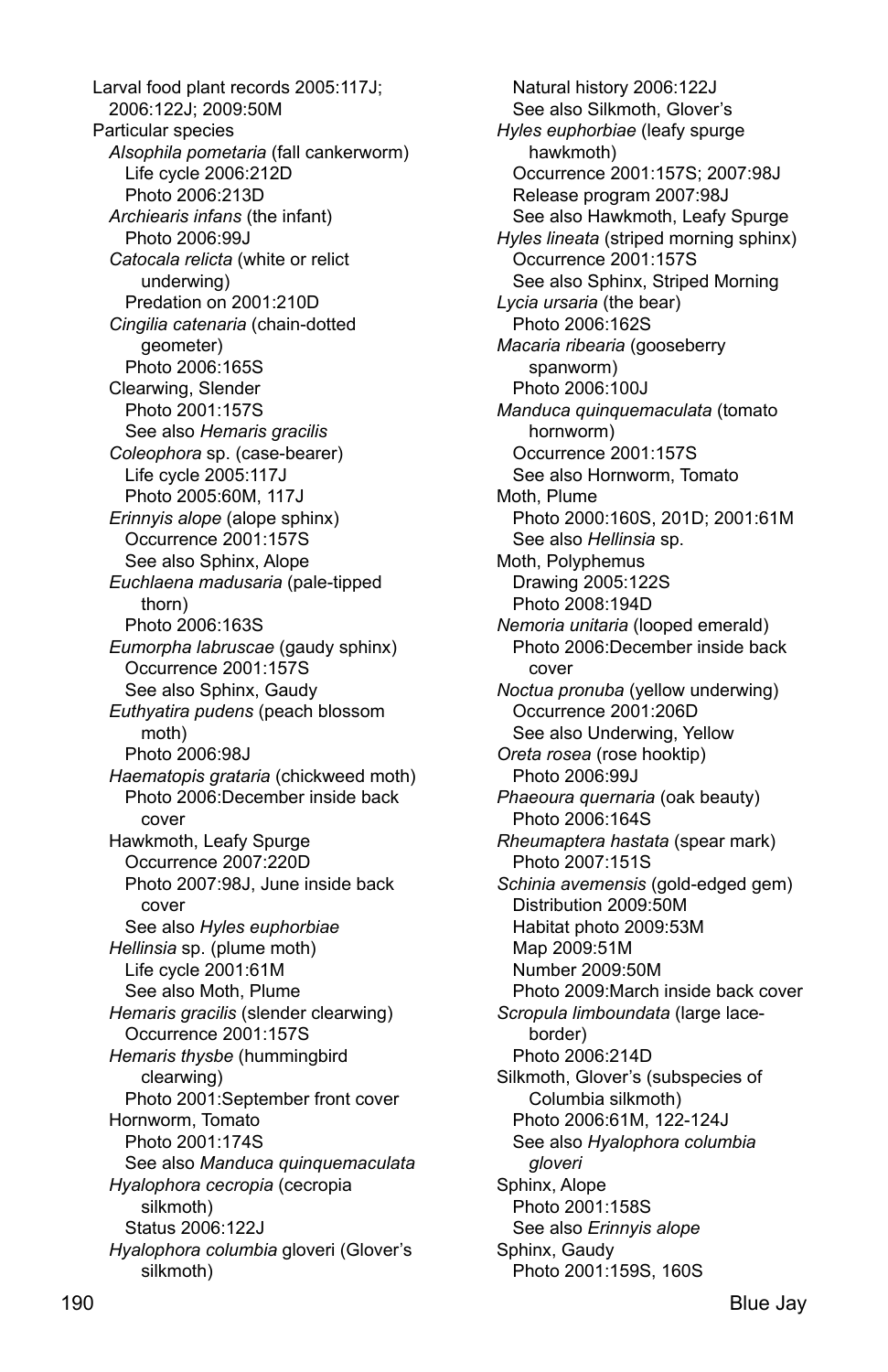See also *Eumorpha labruscae Sphinx gordius* (gordian sphinx) Occurrence 2001:157S *Sphinx kalmiae* (laurel sphinx) Occurrence 2001:157S *Sphinx luscitiosa* (Clemen's hawkmoth) Occurrence 2001:157S Sphinx, Striped Morning Photo 2001:174S See also *Hyles lineata* Underwing, Copper Occurrence 2004:47M Underwing, Yellow Photo 2001:206D See also *Noctual pronuba Xanthotype urticaria* (false crocus geometer) Photo 2006:163S Lice – See Phthiraptera Mantids – See Orthoptera Mayflies – See Ephemeroptera **Odonata**  Counts, surveys & lists Additions to the checklist of Saskatchewan dragonflies. 2004:98J Dragonflies of Manitoba: an updated species list. 2003:168S Odonata of Athabasca Sand Dunes Provincial Wilderness Park, SK. 2005:87J Species diversity of dragonflies and damselflies at a Manitoba pond. 2009:242D First documented records 2003:168S Flight date records 2009:242D Particular species *Aeshna subarctica* (subarctic darner) Distribution 2004:98J Photo 2004:48M, 102J *Aeshna tuberculifera* (black-tipped darner) Distribution 2004:98J Map 2004:99J Photo 2004:99J *Anax junius* (common green darner) Life cycle 2007:102J See also Darner, Common Green *Arigomphus cornutus* (horned clubtail) Photo 2009:December inside front cover *Basiaeschna janata* (springtime darner) Distribution 2004:98J Map 2004:101J Photo 2004:100J

**Damselfly**  Habitat photo 2009:242D, 243D Photo 2000:62M Darner, Common Green Photo 2007:June inside front cover See also *Anax junius*  Dragonfly Habitat photo 2009:242D, 243D Mortality 2004:48M Photo 2001:164S; 2002:128J; 2005:117J, 164S Rescue 2001:163S *Leucorrhinia patricia* (Canada whiteface) Distribution 2004:98J *Libellula lydia* (common whitetail) Photo 2003:168S *Libellula pulchella* (twelve-spotted skimmer) Photo 2003:173S *Somatochlora walshii* (brush-tipped emerald) Distribution 2004:98J *Somatochlora williamsoni*  (Williamson's emerald) Distribution 2004:98J Map 2004:101J Photo 2004:June back cover *Stylurus notatus* (elusive clubtail) Distribution 2004:98J *Sympetrum semicinctum* (band-winged meadowhawk) Distribution 2004:98J **Orthoptera**  Counts, surveys & lists Grasshoppers in coyote scats. 2003:51M First documented records 2003:179S Particular species **Cricket**  Photo 2008:55M **Grasshopper**  Photo 2003:52M, 53M Predation on 2000:53M; 2003:214D Grasshopper, Two-striped Mortality 2004:61M Photo 2003:236D; 2004:61M *Litaneutria minor* (minor ground mantis) Occurrence 2003:179S Photo 2003:179S *Mantis religiosa* (European mantis) Occurrence 2003:179S Photo 2003:180S *Melanoplus bivittatus* (two-striped grasshopper)

70 (3) September 2012 191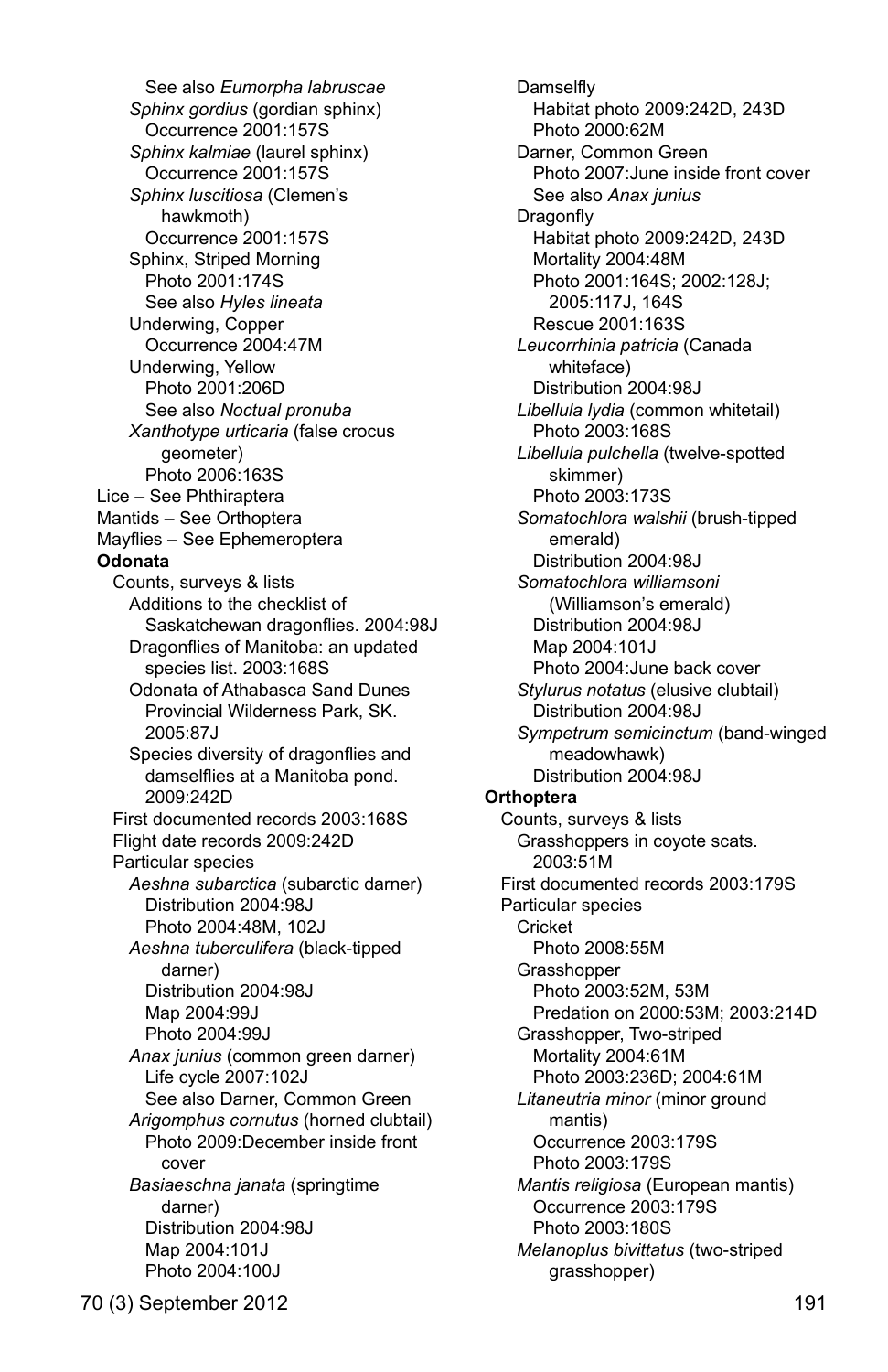Photo 2003:51M Predation on 2003:51M *Melanoplus femurrubrum* (red-legged grasshopper) Predation on 2003:51M *Melanoplus packardii* (Packard's grasshopper) Predation on 2003:51M *Melanoplus sanguinipes* (lesser migratory grasshopper) Predation on 2003:51M **Phthiraptera**  Particular species *Strigiphilus ceblebrachys* (chewing louse) Infestation by 2006:56M **Plecoptera**  Particular species *Amphinemura linda*  Occurrence 2005:98J Photo 2005:June front cover, 108J Sawflies – See Hymenoptera **Siphonaptera**  Particular species – Flea Disease vector 2001:200D Stoneflies – See Plecoptera **Trichoptera**  Particular species Caddisfly Behaviour 2007:226D Photo 2007:173S, 226D *Hesperophylax designatus*  Occurrence 2005:98J Photo 2005:June front cover, 108J *Limnephilus rossi*  Occurrence 2005:98J True bugs – See Heteroptera **Invertebrates** Counts, surveys & lists List of insects visiting tallgrass prairie plants in Manitoba as potential pollinators. 2006:84J List of some Saskatchewan insects that feed on oak trees. 2002:113J Preliminary check list of aquatic macroinvertebrates associated with Meadow Bank Lake in Van Brienen Land Nature Sanctuary, SK. 2007:102J

 Survey of aquatic macroinvertebrates from Crooked Lake Fen Nature Sanctuary, SK. 2005:98J

 See also entries indexed under **Annelids**, **Arachnids**, **Crustaceans**, **Insects**, **Molluscs** and **Protists**

# **Lichens** – See **Fungi and Lichens**

## **Mammals**

Colour variants 2004:117J Counts, surveys & lists Arctic shrews: habitat preferences in central and southern Alberta. 2005:85J Bushy-tailed woodrats and other small mammals in bird pellets from Grasslands National Park, SK. 2003:102J Christmas Mammal Counts. 2000:38M; 2001:44M; 2002:38M; 2004:140S; 2005:46M; 2006:36M; 2007:42M; 2008:35M; 2009:42M Life at a northern bird feeder. 2000:153S Mammals of Wapusk National Park, MB – survey results and provisional checklist. 2004:160S Pocket gopher/mouse associations on the Milk River grasslands, AB. 2000:139S Records of Alberta small mammals through analyses of great horned owl pellets. 2002:153S Red fox: population rise and fall beneath the apex of Palliser's Triangle. 2006:155S Small mammals trapped in discarded drink containers. 2004:220D Summary of Christmas Mammal Counts 1973-2003. 2004:140S Diseases / Afflictions / Injuries Blindness 2004:113J Bubonic plague 2001:200D Endoparasite 2004:228D Entangled tails 2004:137S Lyme disease 2002:107J West Nile Virus 2004:104J Early records (pre-1950) 2000:49M Mortality 2004:41M, 51M, 137S, 220D; 2008:66J; 2009:80J Particular species Badger, American Behaviour 2000:185D Drawing 2000:186D Photo 2009:80J, June back cover Predation by 2009:80J Bat, Hoary Occurrence 2003:102J Photo 2003:109J Predation on 2003:33M Bat, Little Brown Photo 2001:107J Rescue 2001:106J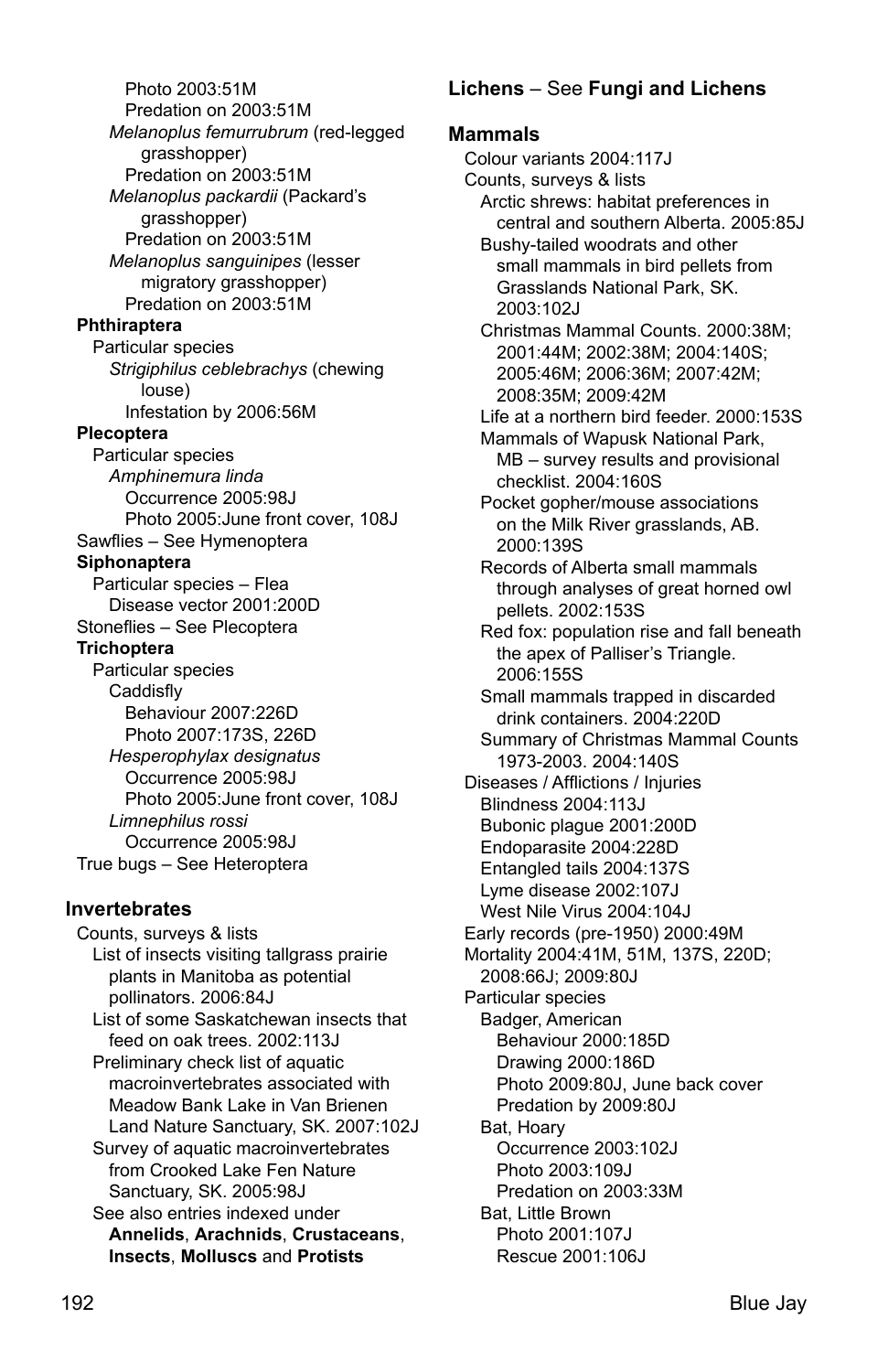Beaver, American Photo 2008:60M, 125J Bison Photo 2007:March back cover Bison, American CMC 2008:35M; 2009:42M Photo 2008:36M Bobcat CMC 2002:38M Caribou, Woodland CMC 2001:44M; 2002:38M; 2005:46M; 2007:42M; 2008:35M Cat, domestic Predation by 2000:191D Chipmunk, Least CMC 2004:140S; 2005:46M Cottontail, Mountain Distribution 2002:153S Photo 2002:158S Cottontail, Nuttall's – See Cottontail, **Mountain**  Cougar – See Puma Cow, domestic Photo 2007:72J Coyote Behaviour 2000:185D Drawing 2000:185D, December back cover; 2002:223D; 2003:55M Food 2003:51M Number 2006:155S Occurrence 2000:184D Photo 2000:48M; 2005:135S; 2006:159S Predation by 2002:182S Deer, Mule Affliction 2004:113J Distribution 2004:140S Drawing 2002:150S; 2008:238D Number 2009:108J Photo 2004:113J, 114J Deer, White-tailed Early record (pre-1950) 2000:49M Number 2009:108J Occurrence 2000:99J Photo 2000:52M; 2001:44M Dog, domestic Photo 2001:99J; 2003:236D; 2005:109J Elk – See Wapiti Ferret, Black-footed Photo 2004:116J Ferret, domestic Photo 2004:134S Fisher Behaviour 2006:108J

 CMC 2005:46M Occurrence 2000:99J Photo 2006:109J Flying Squirrel – See Squirrel… Fox, Red Breeding 2000:192D Distribution 2005:135S Number 2006:155S Photo 2000:193D Fox, Swift CMC 2002:38M; 2006:36M; 2007:42M; 2008:35M Photo 2004:159S Gopher, Northern Pocket Distribution 2002:153S Interspecific association 2000:139S Occurrence 2003:102J Photo 2008:241D; 2009:61M Predation on 2009:71J Ground Squirrel – See Squirrel… Hare, Snowshoe Behaviour 2006:108J Photo 2000:38M; 2006:108J Jack Rabbit, White-tailed Behaviour 2002:115J; 2003:57M Drawing 2002:98J; 2004:213D Number 2003:57M; 2006:155S Photo 2003:58M; 2008:35M Lemming, Collared Distribution 2004:160S Lynx, Canada CMC 2002:38M Drawing 2000:December front cover Early record (pre-1950) 2000:49M Photo 2000:50M Marten, American CMC 2008:35M; 2009:42M Mink, American Drawing 2008:160-161S Predation by 2000:137S Mole, Star-nosed Distribution 2003:210D Occurrence 2003:210D Moose Mortality 2004:41M Occurrence 2001:104J Photo 2001:104J; 2004:42M Mountain Lion – See Puma Mouse Photo 2008:55M Mouse, Deer Interspecific association 2000:139S Photo 2000:139S; 2003:107J; 2004:178S, 229D; 2005:203D; 2009:June inside front cover Predation on 2005:203D; 2009:71J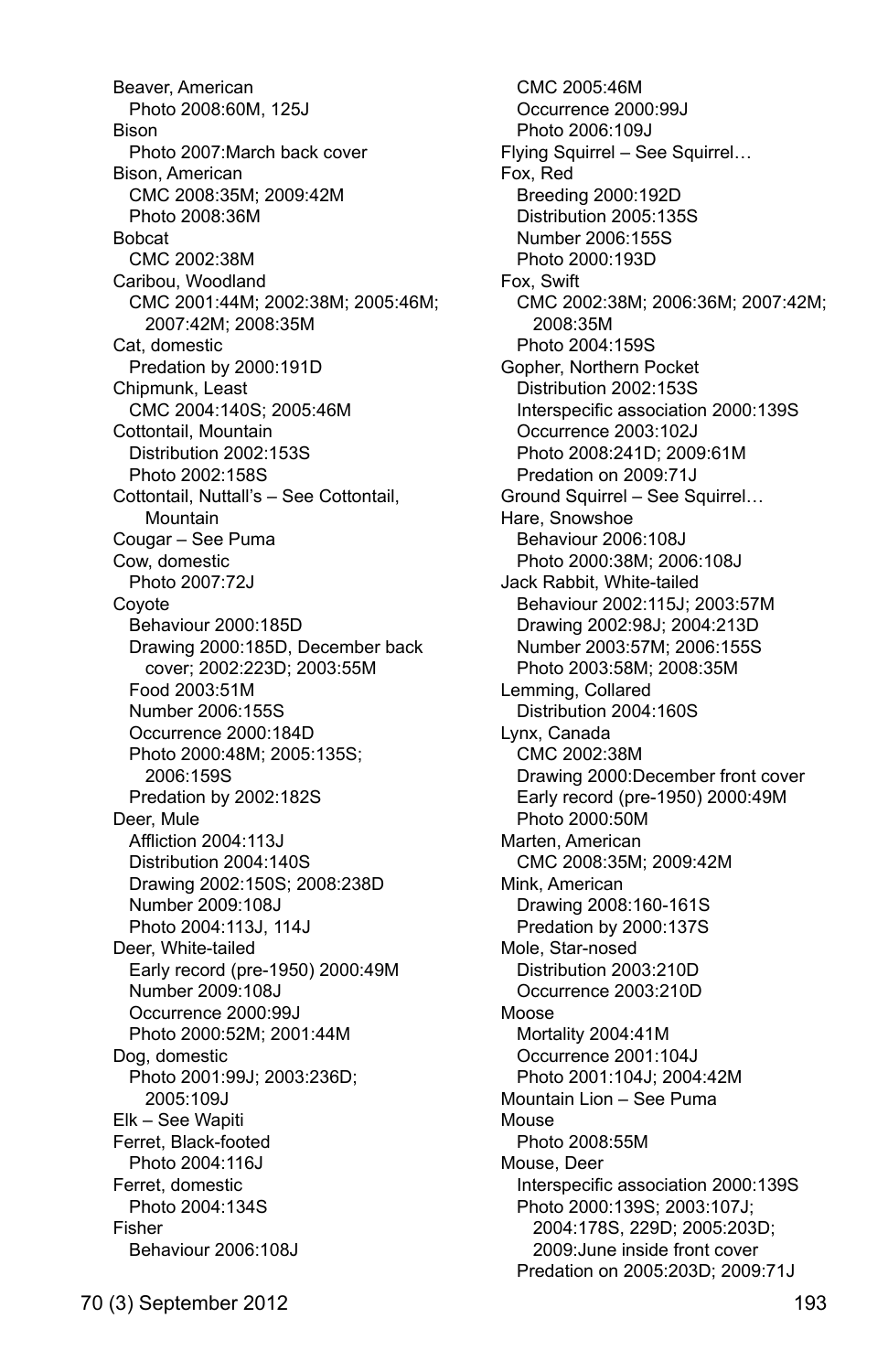Mouse, Jumping CMC 2004:140S Mouse, Northern Grasshopper Distribution 2002:153S Map 2002:164S Occurrence 2003:102J Photo 2003:107J Mouse, Olive-backed Pocket Distribution 2002:158S Map 2002:162S Occurrence 2003:102J Mouse, Pocket Interspecific association 2000:139S Mouse, Western Jumping Occurrence 2003:107J Muskrat Behaviour 2002:115J Drawing 2002:252D Mortality 2000:137S Otter, River Number 2009:42M Pocket Gopher – See Gopher, Northern Pocket Pocket Mouse – See Mouse… Porcupine Photo 2003:230D; 2004:December back cover; 2009:December front cover Prairie Dog, Black-tailed Predation on 2009:80J **Pronghorn**  Behaviour 2000:36M Number 2009:108J Photo 2006:180S; 2009:108J Puma CMC 2002:38M; 2006:36M; 2007:42M; 2008:35M; 2009:42M Early record (pre-1950) 2000:49M Occurrence 2002:117J Photo 2000:51M; 2002:118J Rat, Kangaroo Drawing 2005:124S Rat, Ord's Kangaroo Distribution 2002:153S Photo 2002:159S Shrew, American Water Distribution 2002:113J Photo 2002:113J Shrew, Arctic Distribution 2002:153S Habitat 2005:85J Photo 2005:85J Shrew, Prairie Photo 2005:203D Predation on 2005:203D

 Shrew, Short-tailed CMC 2000:38M; 2001:44M; 2002:38M; 2005:46M Skunk, Striped Mortality 2004:51M Photo 2004:51M; 2009:224D Squirrel, Fox Affliction 2004:137S CMC 2009:42M Photo 2001:210D; 2004:137S Squirrel, Franklin's Ground Distribution 2002:153S Photo 2002:158S Predation by 2004:182D Squirrel, Gray Affliction 2004:137S Mortality 2004:137S Photo 2004:139S Squirrel, Ground Photo 2007:36M Squirrel, Northern Flying Breeding 2005:71J Distribution 2002:153S Occurrence 2002:225D Photo 2002:226D; 2004:166S Squirrel, Red Behaviour 2000:152S Breeding 2005:71J; 2006:110J Food 2006:110J Nest 2006:110J Number 2004:140S Photo 2004:159S; 2006:111J; 2007:43M Predation by 2003:199D Squirrel, Richardson's Ground CMC 2004:140S Photo 2001:200D Squirrel, Thirteen-lined Ground CMC 2004:140S Vole, Long-tailed Distribution 2002:153S Vole, Meadow Interspecific association 2000:139S Photo 2001:202D; 2005:203D Predation on 2005:203D Vole, Prairie Distribution 2002:153S Map 2002:167S Vole, Sagebrush Distribution 2002:153S Interspecific association 2000:139S Map 2002:166S Occurrence 2003:107J Vole, Southern Red-backed Distribution 2002:153S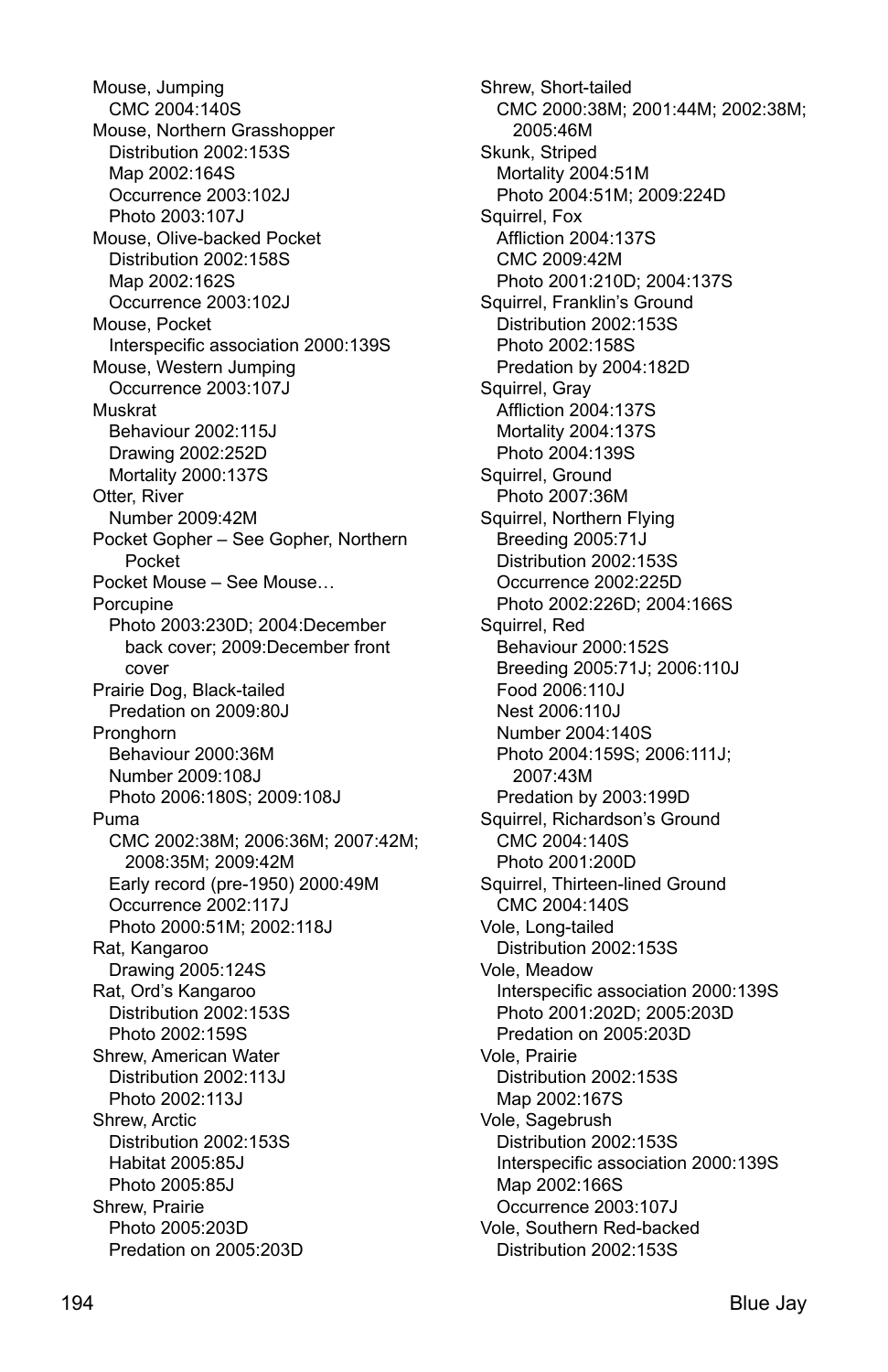**Wapiti**  Drawing 2002:March front cover Weasel, Least Photo 2008:66J Predation on 2008:66J Weasel, Long-tailed Behaviour 2002:115J Colour variant 2004:117J Photo 2000:March front cover; 2002:116J; 2004: June front cover, 116J Weasel, Short-tailed Predation on 2002:182S Whale, Bowhead Baleen plate 2006:231D Ear bone 2003:236D Photo 2003:190S, 236D; 2006:181S, 231D Wolf, Gray Predation by 2004:41M **Wolverine**  Occurrence 2004:49M, 115J Photo 2004:115J **Woodchuck**  Behaviour 2001:104J Photo 2001:105J Woodrat, Bushy-tailed Occurrence 2003:102J Photo 2003:102J, 106J Saskatchewan mammals: historical changes 2004:38M, 140S; 2005:135S; 2006:155S

### **Management Plans and Policies**

Habitat Grasslands 2003:82J Wetlands 2008:75J Native species 2002:135S

### **Molluscs**

Particular species *Aplexa hypnorum* (polished tadpole snail) Photo 2005:June front cover, 108J *Arion* sp. (slug) Drawing 2003:164S *Ferrissa rivularis* (sturdy river limpet) Distribution 2009:259D Map 2009:260D Photo 2009:259D Limpet, Sturdy River - See *Ferrissa rivularis*

### **Natural Forces**

Fires 2007:78J, 133S, 138S

Lightning 2003:183S Snow storms 2005:56M; 2008:209D; 2009:96J

#### **Natural History Experiences**

2000:168D, 184D, 187D; 2003:30M; 2004:38M, 84J; 2006:170S; 2007:131S; 2008:December front cover (photo); 2009: 252D (photo)

#### **Naturalists, Junior**

Activities of junior birdwatchers 2006:25M *Blue Jay* section, 1954-1972 2005:120S Photo 2005:120S

## **Nature Library** – See **Reviews**

## **Nature Saskatchewan**

**60th Anniversary Celebration** 2009:145S Photo 2009:144S, 147S, 175S **Awards**  Cliff Shaw Award 2000:200D; 2001:213D; 2002:233D; 2003:233D; 2004:225D; 2005:209D; 2006:228D; 2007:223D; 2008:239D Conservation Award 2000:199D; 2001:213D; 2002:233D; 2003:233D; 2004:225D; 2005:209D; 2006:228D; 2007:223D; 2008:239D Fellows Award 2000:199D; 2001:213D; 2002:233D; 2003:233D; 2004:225D; 2005:209D; 2006:228D; 2007:223D; 2008:239D Larry Morgotch Memorial Photographic Award 2000:200D; 2001:213D; 2002:233D; 2003:233D; 2004:225D; 2005:209D; 2006:228D; 2007:223D; 2008:239D Long-term Service Award 2002:233D; 2003:233D; 2004:225D; 2005:209D; 2006:228D; 2007:223D; 2008:239D Natural History Scholarship 2003:233D; 2004:225D; 2005:209D; 2006:228D; 2007:223D; 2008:239D Special Award 2005:209D Volunteer of the Year Award 2000:200D; 2001:213D; 2002:233D; 2003:233D; 2004:225D; 2005:209D; 2006:228D; 2007:223D; 2008:239D *Blue Jay* Annual indexes 2000:202D; 2001:217D; 2002:237D; 2003:237D; 2004:230D; 2005:215D; 2006:232D; 2007:227D;

2008:242D; 2009:269D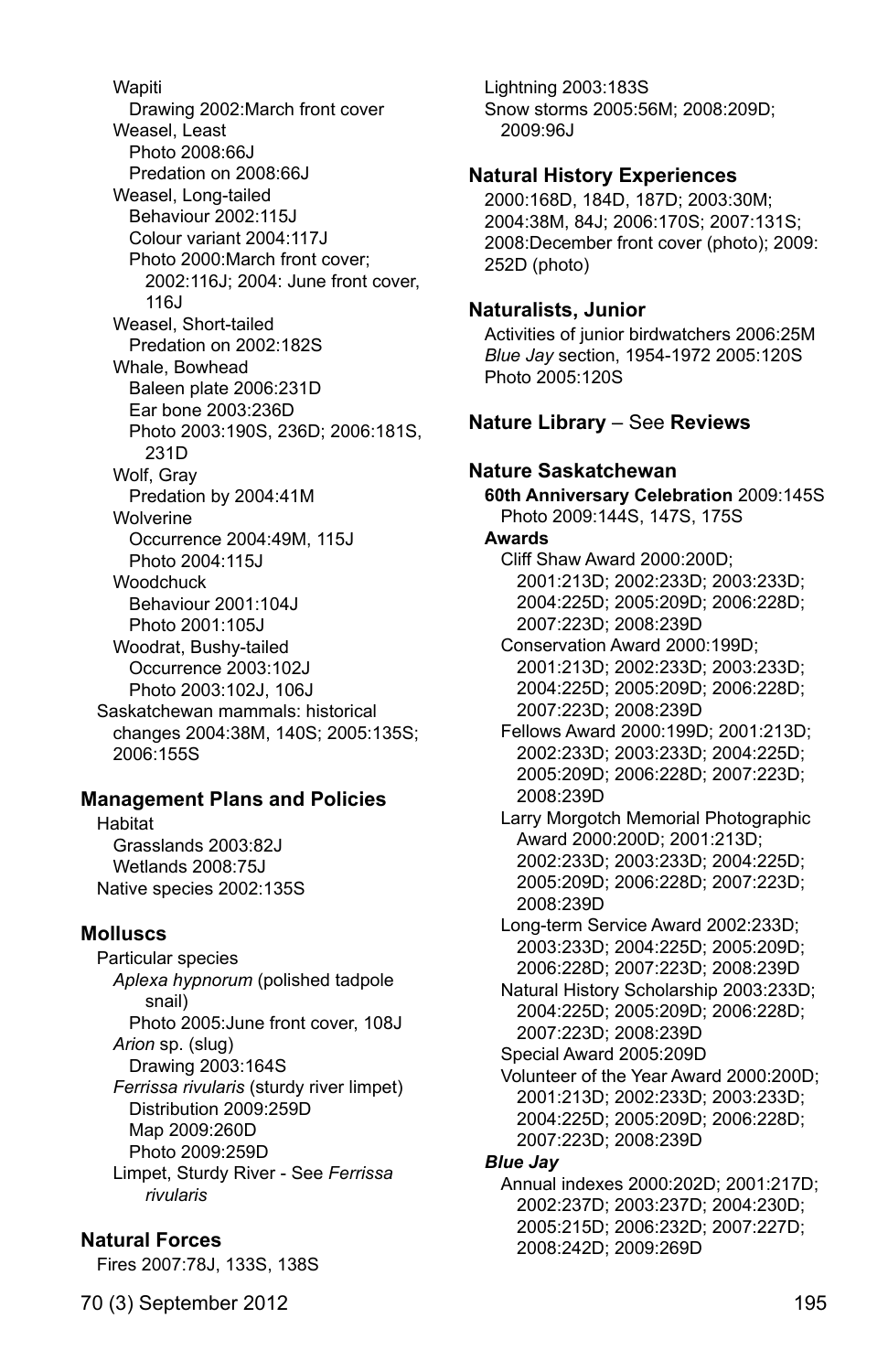Cumulative index, 1990-1999 (volumes 48-57) 2009:146S Editorials 2000: iiJ, iiD; 2003:192D; 2005:167D; 2006:185D; 2008:67J, 195D; 2009:3M, 67J, 130S Excerpts 2005:120S Guidelines for authors 2000:55M; 2004:174S Junior naturalists' section Activities of junior birdwatchers 2006:25M History 2005:120S **Fall Meets / Annual General Meetings** 2000:199D; 2001:213D; 2002:233D; 2003:233D; 2004:225D; 2005:209D; 2006:228D; 2007:223D; 2008:239D **Sanctuaries**  Brandon Land Nature Sanctuary 2003:68J Crooked Lake Fen Nature Sanctuary 2003:43M, 68J; 2005:98J Maurice G. Street Wildlife Sanctuary 2003:68J Rendek Elm Forest Nature Sanctuary 2000:89J; 2003:68J; 2009:123J Turtle Lake Nature Sanctuary 2003:68J

 Van Brienen Land Nature Sanctuary 2003:68J; 2007:102J

### **People**

Aird, Mary 2006:228D Photo 2009:147S Allen, Nancy 2001:213D Anderson, R.D.C. 2005:175D Appleby, Alan 2006:228D Argus, George W. 2009:97J Artuso, Christian 2007:223D Bard, Fred G. 2002:35M Barton, Myron – Photo 2004:68J Beach, Brock – Photo 2006:172S Beck, William Harvey In memoriam 2002:122J Photo 2002:122J Belcher, Margaret In memoriam 2003:184S Photo 2003:184S Berman, Jana 2005:209D Bidwell, Mark 2006:228D Blakeley, Robert Maurice 2003:94J Blom, Michael – Photo 2003:205D Bollinger, Trent 2006:228D Bolton, Jacqueline – Photo 2009:147S Bowie, Eleanor 2002:233D Photo 2002:234D

Bowman, Eva – Photo 2005:172D Bowman, Kenneth 2005:168D Photo 2005:172D Brazier, Frank Henry In memoriam 2008:122J Photo 2008:122J Briggs, J.A. 2003:138S Brownlee, W.A. – Photo 2008:239D Bruce, Donna – Photo 2009:147S Buller, R.J. 2005:175D Calcutt, Edward 2004:196D Callin, Manley 2009:106J Photo 2009:106J Carlson, Muriel 2000:199D; 2003:233D; 2007:223D Photo 2000:199D; 2007:223D Carson, Ralph D. In memoriam 2008:187S Photo 2008:187S Carter, Edward T. 2005:175D Chanady, Attila 2002:233D; 2006:228D Photo 2002:234D; 2004:226D; 2005:211D, 212D; 2006:228D Chaskavich, David – Photo 2009:107J Clarke, Jared – Photo 2007:219D Colls, D.G. 2005:175D Consul grade 11 & 12 class Photo 2003:198D Copland, Herb – Photo 2000:75J Cota-Sánchez, J. Hugo 2009:97J Photo 2009:101J Coupland, Robert T. 2009:97J Curtis, Carolyn 2000:200D Cuttle, Yvonne – Photo 2009:147S Dew, Joyce 2005:120S Photo 2005:120S Dodge, Carman 2001:213D Photo 2009:107J Dohms, Kim 2007:223D; 2008:239D Doll, Kendrick – Photo 2009:175S Dolman, Teresa 2007:223D Donauer, Kathleen 2004:225D Dowse, Barrie Jack In memoriam 2001:171S Photo 2001:171S Driedger, Josh – Photo 2007:218D, 219D Edwards, Randi – Photo 2009:175S Ehman, Lyle 2005:175D Elliot, Jim 2003:233D Photo 2005:211D Elliott, Melanie 2004:225D; 2007:223D Elstow, John Dick, Jr. 2002:35M Englund, Ruth 2002:233D Photo 2002:233D Fellner, Kathy 2002:233D Photo 2002:233D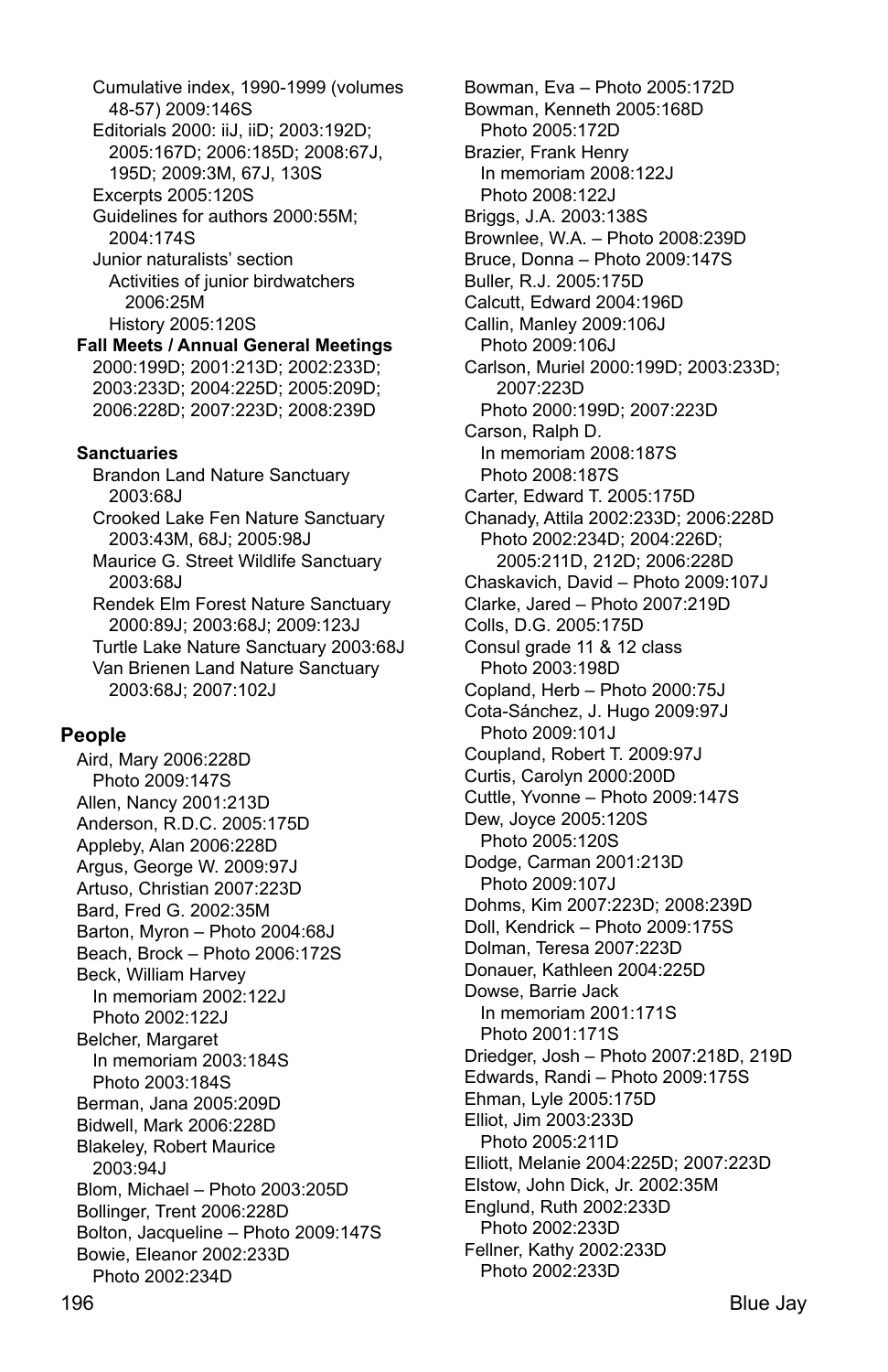Finley, James K. (Kerry) 2001:213D Flockhart, Logan – Photo 2008:132S Flockhart, Tyler – Photo 2008:132S Fradette, Jason – Photo 2007:223D Fraser, William P. 2009:97J Photo 2009:101J Fredeen, F.J. Hartley In memoriam 2003:231D Photo 2003:231D Furniss, O.C. 2005:130S Fyfe, Richard W. 2005:175D Geraghty, Paul 2002:233D Gérard, Martin Photo 2001:186D; 2002:211D Gérard, Stephane – Photo 2001:133S Gibson, Burt 2000:200D Gilroy, Doug In memoriam 2004:58M Photo 2004:58M Gilroy, Mary – Photo 2004:58M Godfrey, W. Earl 2005:175D Gollop, J. Bernard (Bernie) 2000:iiJ; 2005:175D In memoriam 2000:109J Photo 2000:109J, 110J Gollop, Madeleine – Photo 2000:110J Goosen, Henry D. 2002:35M Govind, Arun 2006:228D Gresham, Burt 2005:175D Hamel, Cary 2005:209D Hansen, Malin 2003:233D Photo 2003:233D Harms, Elizabeth – Photo 2003:208D Harms, Vernon L. 2009:97J Photo 2009:101J Harper, Thomas 2005:130S Photo 2005:130S Harris, Jean 2000:200D Harris, Wayne C. In memoriam 2003:61M Photo 2003:61M Haughian, Miranda – Photo 2007:218D Hayes, Charles R. 2005:175D Hecker, Kerry – Photo 2009:175S Hedlin, Alan 2005:130S Photo 2005:132S Hedlin, Ralph 2005:130S Henry, Suzanne – Photo 2009:147S Herriot, Trevor – Photo 2009:144S, 147S Hildebrand, Dane – Photo 2007:218D Hjertaas, Dale 2001:213D; 2005:209D; 2006:228D Photo 2005:209D; 2006:228D Hjertaas, Paule 2002:233D Hooper, Donald 2005:130S

Hooper, Ronald 2005:130S Horseman, Bill In memoriam 2003:188S Photo 2003:188S, 189S Houston, C. Stuart 2008:239D Photo 2003:189S, 208D Houston, Mary 2003:233D; 2008:239D Photo 2001:197D, 198D; 2003:208D Hughes, Elaine 2005:209D Photo 2005:209D Hunt, Rev. Robert 2009:60M Hunter, Fraser – Photo 2009:147S Irving, Brian 2004:225D Isinger, Bryan J. 2005:130S Jahnke, Kristen – Photo 2007:218D Jeffrey, Brian 2008:239D Johanson, Robert 2006:228D Photo 2006:229D Karpan, Arlene – Photo 2009:147S Kingsmill, Peter 2001:213D Kjoss, Vicky 2009:3M Photo 2009:4M Knowles, E.H.M. 2005:130S Kreba, Robert Harry In memoriam 2002:124J Photo 2002:124J Krieble, Don W. 2005:175D Labatiuk, Bill & Natalia Photo 2009:147S, 234D Lahrman, Fred W. In memoriam 2003:186S Photo 2003:186S Langston, Alfred – Photo 2004:40M Larson, Dave 2005:175D Larson, David J. 2003:233D LaVallee, Edmund 2005:130S Lawrence, Bonnie 2005:209D Photo 2005:212D Lawson, Dennis 2007:223D Photo 2007:224D Ledingham, George F. 2009:105J In memoriam 2006:225D Photo 2006:225D Leighton, Anna 2002:233D; 2005:209D; 2006:228D; 2008:239D Photo 2002:234D; 2005:212D; 2006:229D Leighton, Ted 2002:233D; 2006:228D; 2008:239D Photo 2006:229D Leitch, W.G 2005:175D Lewis, Harrison F. 2005:175D Lochtie, Ian (a.k.a. John Blackley) In memoriam 2009:266D Photo 2009:266D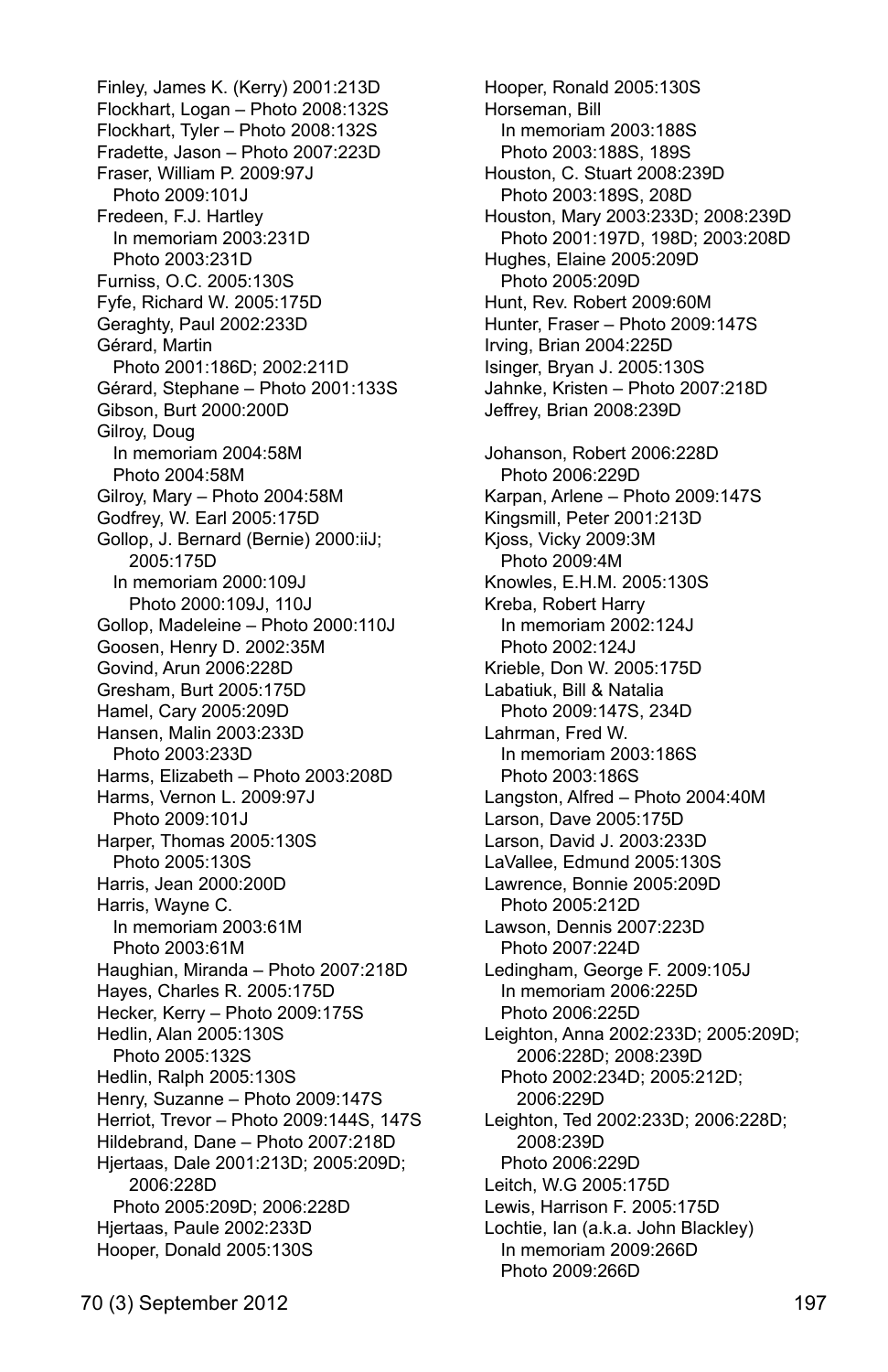Loewen, Abram S. 2002:35M Low, Seth H. 2005:175D Lynch, John J. 2005:175D MacFarlane, J.D.B. 2005:175D MacKenzie, Bill 2007:223D Photo 2006:228D, 229D; 2007:223D; 2008:239D, 240D; 2009:147S Matheson, A.J. 2005:175D Matheson, Don 2008:239D Photo 2008:240D McClanahan, Robert C. 2005:175D McMaster, Ardythe 2004:225D Photo 2004:226D McMaster, Clark 2005:205D McPherson, Arnold 2002:79J Millar, Clem – Photo 2009:147S Miller, David – Photo 2001:185D Mitchell, George 2005:209D Photo 2005:210D Mori, Nadia 2008:239D Moulding, Herbert Charles In memoriam 2005:161S Photo 2005:161S Mowat, Farley McGill 2002:79J Myers, Homer 2005:130S Nature Saskatchewan Board members Photo 2009:147S Nature Saskatchewan members Photo 2003:235D Nelson, Garth C. 2000:199D In memoriam 2001:211D Photo 2000:89J; 2001:211D Nero, Robert (Bob) 2000:187D Photo 2000:75J; 2005:208D Ng, Janet 2005:209D Photo 2005:212D; 2008:239D Niven, William McIntyre In memoriam 2001:115J Photo 2001:115J Parent, Gerald J. Photo 2001:197D, 198D Peacock, Kelly – Photo 2008:26M Pearson, A.M. 2005:175D Pepper, Wayne 2005:209D Photo 2005:210D Perras, Andrea 2005:209D Peschken, Diether 2002:233D; 2005:209D Photo 2005:211D Pettersen, Glenn & Josie Photo 2005:67J Pewarchuk, Leon Photo 2002:117J, 118J Potter, Lawrence B. 2005:130S Priestley, Lisa – Photo 2008:132S Priestly, Isabel 2005:157S

Randall, T.E. 2005:175D Ransom, Webb H. 2005:175D Reeder, Keith – Photo 2001:184D Reimer, Elizabeth 2005:209D Rendek, Alexander (Alex) 2004:225D In memoriam 2009:123J Photo 2000:89J; 2009:123J Robson, Diane Bizeki Photo 2000:199D Rowe, Stan In memoriam 2004:172S Photo 2004:172S Roy, J. Frank 2003:233D; 2008:239D Sarjeant, William Antony Swithin 2001:213D In memoriam 2002:186S Photo 2002:186S, 188S Saunders, George B. 2005:175D Schock, Danna 2006:228D Scott, Carol 2004:225D Photo 2004:226D Scott, Lorne 2002:233D; 2008:239D Photo 2004:225D, 227D; 2005:209D; 2007:219D; 2008:239D; 2009:147S Secoy, Diane 2003:233D Seib, Gary 2004:225D; 2005:209D Photo 2004:226D; 2005:212D Shaver, Jack In memoriam 2000:158S Photo 2000:158S Siemens, Philip 2002:35M Photo 2002:35M Siemens, Phyllis – Photo 2002:35M Simard, Arthel 2005:130S Skeel, Margaret 2004:225D; 2008:239D Photo 2004:227D; 2007:224D Skinner, Mary In memoriam 2006:224D Photo 2006:224D Smith, Alan 2006:228D Smith, Dianne Secoy 2006:228D Somers, Chris 2009:3M Photo 2009:4M Somers, P.J. – Photo 2009:4M Stoffel, Eli-Ann – Photo 2001:133S Stoffel, Marten 2004:53M Stoffel, Pieter – Photo 2001:133S Stolar, Jessica 2007:223D Stoudt, Jerome J. 2005:175D Strong, B.I.M. 2005:175D Sutton, Lloyd 2005:175D Switzer, Tobias 2004:38M Tabel, Henry – Photo 2003:208D Taylor, Phil – Photo 2009:175S Terry, Brent – Photo 2003:205D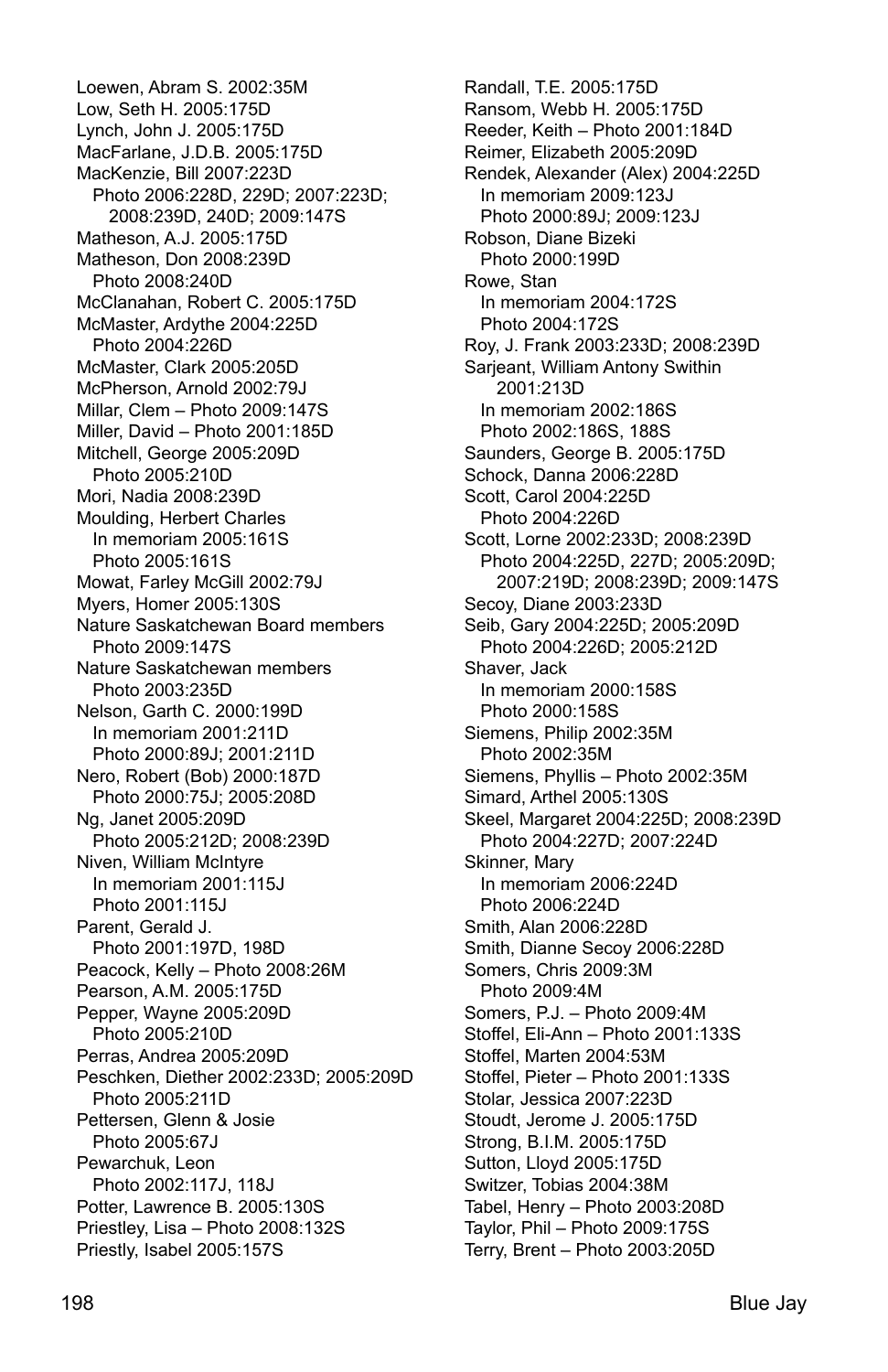Terry, Judy – Photo 2003:208D Thompson, Floyd 2005:175D Thompson, Stuart 2002:79J Tice, R.C. 2005:175D Tosh, George 2003:233D Photo 2003:234D Trowsdale-Mutafov, Deanna Photo 2003:233D Underwood, Todd J. 2004:225D Valdez, Stephie – Photo 2008:135S Vanthuyne, Lois – Photo 2009:175S Wallis, Cliff – Photo 2009:147S Ward, Arthur 2005:130S Photo 2005:133S Warnock, Robert 2005:209D; 2008:239D Photo 2005:211D; 2009:147S Watt, Jessica – Photo 2004:68J Wedgwood, Jim Armstrong In memoriam 2003:63M Photo 2003:63M Weidl, Don – Photo 2009:107J Weppler, Clayton Photo 2006:172S White, Sam 2005:175D Wickencamp, Emma 2003:94J Will, Kimberly 2008:239D Willers, Mrs. T. 2005:130S Willett, R.C. (Bob) 2005:130S Photo 2005:131S Williams, Michael 2003:233D Williams, Roland 2005:175D Williamson, Michele 2003:233D; 2004:225D Photo 2002:234D; 2003:234D Wilson, J.H. 2005:175D Wilson, Teresa – Photo 2009:147S Yaskowich, Michelle 2005:209D Photo 2005:211D

# **Place Names**

#### **Alberta**

 Airdrie area – Birds 2008:52M Bashaw area – Birds 2001:122S Beaverhill Lake and area Birds 2001:33M; 2008:28M, 131S Invertebrates 2002:93J Mammals 2002:115J, 182S Map 2001:34M Photo 2001:35M; 2002:99J, 100J Bow City area – Birds 2000:36M Calgary and area Birds 2002:213D; 2004:71J, 216D; 2005:114J; 2008:117J CFB Suffield National Wildlife Area Invertebrates 2009:50M

 Dewberry – Birds 2008:118J Edmonton area Birds 2005:26M Mammals 2002:115J Hanna area – Birds 2000:100J Hay-Zama Lakes – Birds 2009:218D Kimiwan Lake – Birds 2009:218D Lac la Biche – Birds 2002:178S Langdon area – Birds 2001:122S Lethbridge area Invertebrates 2003:51M Long Lake – Mammals 2000:184D McLeod River – Birds 2003:126J Medicine Hat – Birds 2004:218D Milk River area – Birds 2007:169S Milk River Grasslands Mammals 2000:139S Ministik Lakes Bird Game Sanctuary and area Birds 2005:71J Pakowki Lake Invertebrates 2009:50M Peace-Athabasca Delta Birds 2009:218D Provost area – Birds 2008:209D Red Deer area – Birds 2006:186D Strathmore area – Birds 2004:211D Tofield – Invertebrates 2006:57M Vegreville area – Birds 2002:174S Wetaskiwin area – Birds 2001:122S Whaleback Ridge – Photo 2001:215D **British Columbia**  Comox area – Mammals 2000:49M Creston Valley – Birds 2004:79J Myers Wetlands (Lake & Marsh) Birds 2000:77J Photo 2000:77J **Manitoba**  Beaudry Provincial Park Birds 2006:191D Besnard Lake – Birds 2006:203D Bradley Lake – Birds 2008:78J Bruxelles area – Birds 2000:65J Calcutt Lake – Photo 2004:197D Cartwright area – Birds 2007:208D Churchill area Birds 2000:65J; 2006:196D Mammals 2002:113J Delta Marsh Birds 2002:130S; 2003:130S, 199D; 2004:24M; 2006:29M; 2009:26M, 57M Duck Mountain Amphibians 2009:235D Elm Creek area – Reptiles 2002:183S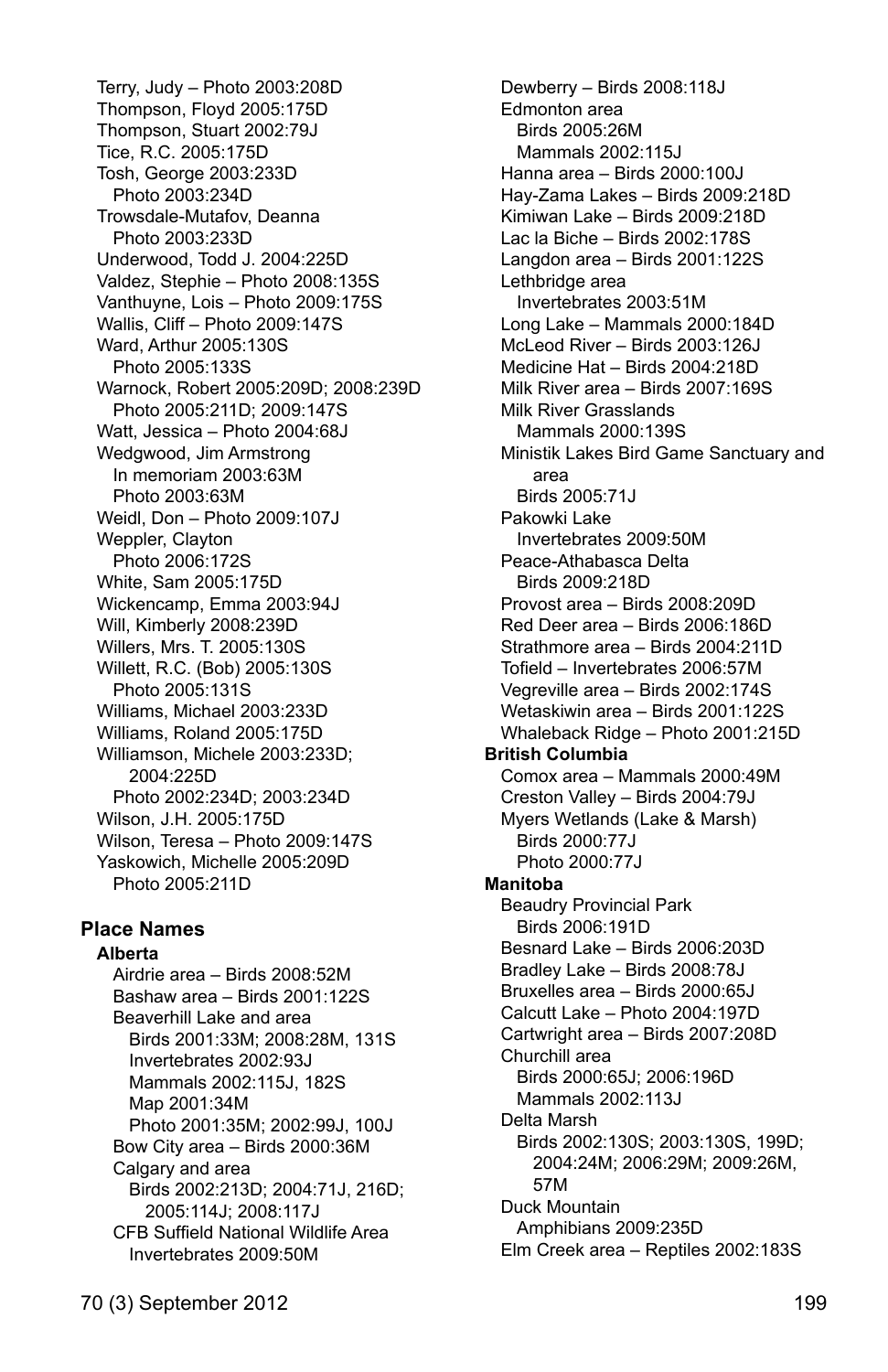Flin Flon – Invertebrates 2006:113J Grand Rapids area Amphibians 2008:44M; 2009:235D Grandview and area – Birds 2006:105J Kississing Lake and area Birds 2006:203D Map 2006:204D Photo 2006:206D Lake Winnipeg Birds 2000:65J; 2002:145S Lake Winnipegosis – Birds 2000:65J Manigotogan area – Birds 2001:90J Minniska area – Birds 2004:196D Oak Hammock Marsh Birds 2008:50M Oak Lake – Mammals 2000:49M Octopus Lake – Birds 2009:77J Pelican Lake – Birds 2009:26M Pinawa and area Amphibians 2006:44M Invertebrates 2007:158S; 2009:242D Mammals 2003:210D Pine Falls – Plants 2006:220D Plum Lakes – Birds 2006:126S Porcupine Hills Amphibians 2009:235D Portage la Prairie – Birds 2006:191D Reed Lake – Plants 2008:52M Riding Mountain National Park area Birds 2009:77J Roblin area – Birds 2004:128S Rossendale and area Birds 2007:53M Invertebrates 2007:220D Routledge Sand Hills Plants 2005:81J St. Lazare area Map 2004:203D, 205D Plants 2004:203D St. Malo Provincial Park Birds 2004:74J Swan River – Invertebrates 2003:126J The Pas and area Amphibians 2004:50M Birds 2001:210D Invertebrates 2001:206D; 2002:183S, 226D; 2004:47M; 2006:112J; 2007:168S Plants 2006:107J, 173S; 2008:178S Treherne area – Birds 2005:56M Mammals 2002:117J, 225D Vita area – Invertebrates 2006:84J Wanless – Birds 2006:191D Wapusk National Park Mammals 2004:160S Map 2004:161S

West Shoal Lake – Birds 2000:65J Whitemouth area Invertebrates 2007:158S Whiteshell Provincial Park Birds 2008:203D Whitewater Lake Birds 2001:69J; 2006:64J; 2008:75J Winnipeg and area Birds 2000:72J, 116S, 125S, 152S; 2001:64J, 193D; 2003:27M; 2004:169S; 2005:112J; 2006:191D, 200D; 2007:26M, 162S Invertebrates 2006:84J; 2007:162S Plants 2003:143S; 2009:89J **Montana**  Lostwood National Wildlife Refuge Birds 2007:78J Photo 2007:78J Medicine Lake – Mammals 2004:115J Vaughn area – Mammals 2004:51M **North Dakota**  Des Lacs River Valley Birds 2003:82J Map 2003:82J Photo 2003:83J Other places Birds 2005:40M Plants 2003:126J **Northwest Territories**  Fort McPherson Birds 2002:57M Map 2002:58M **Nunavut**  Quttinirpaaq National Park Birds 2009:55M **Ontario**  Locke Bay area – Birds 2005:204D **Saskatchewan**  A.E. Wilson Park, Regina Birds 2000:168D Map 2000:170-171D Photo 2000:168D, 169D, 173-175D Alvena area – Birds 2007:222D Antler River – Plants 2000:129S Armit area – Amphibians 2009:235D Athabasca Sand Dunes Provincial Wilderness Park Invertebrates 2004:98J; 2005:87J Besnard Lake – Birds 2006:149S Biggar area Birds 2001:29M, 188D; 2002:30M Birch Hills and area Birds 2004:167S, 219D Bjorkdale area Invertebrates 2001:157S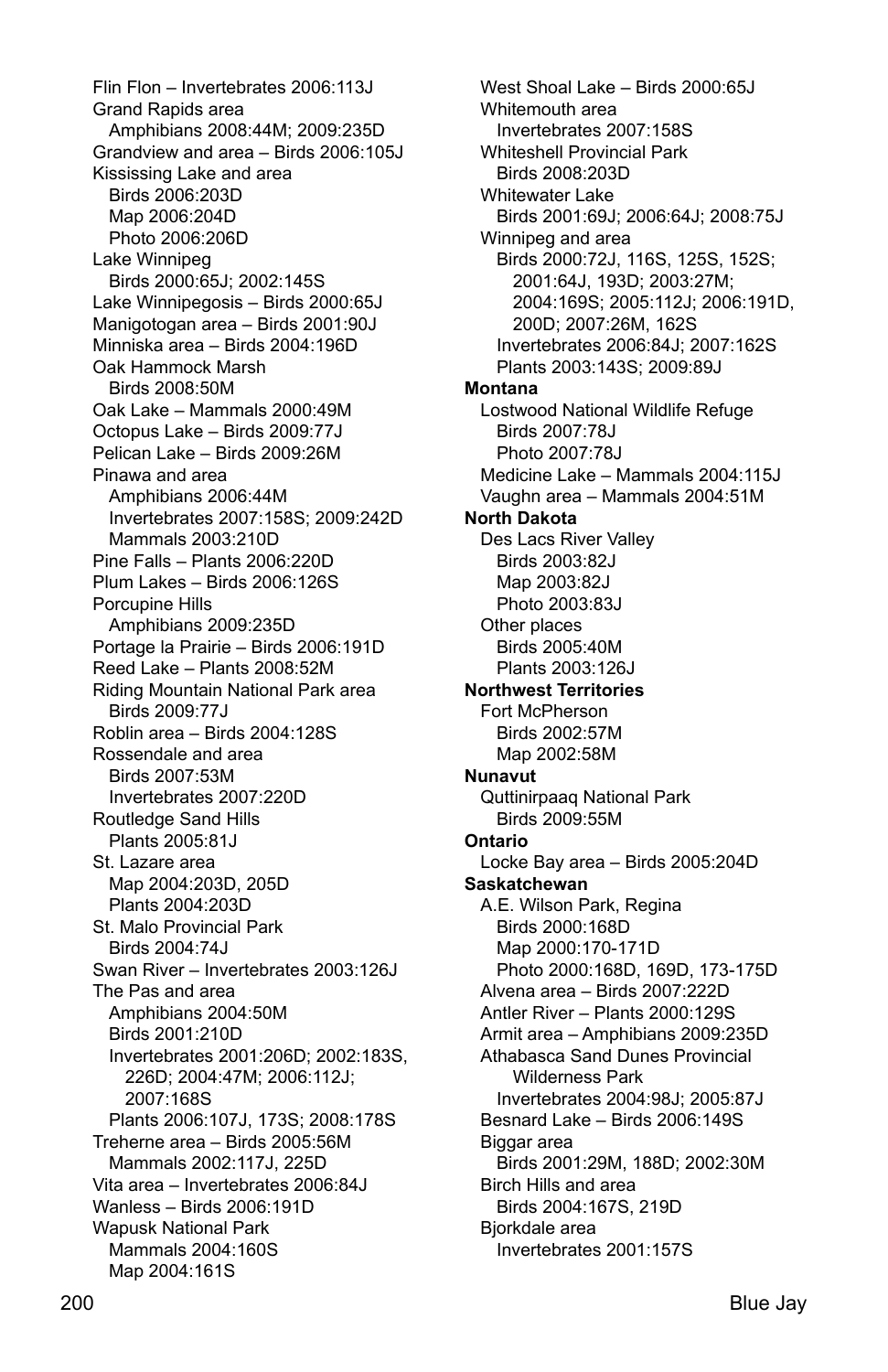Black Lake – Invertebrates 2004:98J Blackstrap Lake – Birds 2004:28M Blaine Lakes – Birds 2009:225D Brandon Land Nature Sanctuary Conservation 2003:68J Map 2003:73J Buffalo Pound Lake – Birds 2009:26M Candle Lake Invertebrates 2001:163S; 2004:98J; 2008:96J Map 2008:97J Protists 2000:154S Canwood area – Birds 2000:149S Ceylon area – Birds 2005:207D Consul area – Plants 2000:129S Crooked Lake Fen Nature Sanctuary Conservation 2003:68J Invertebrates 2005:98J Lichens 2003:43M Map 2003:44M, 70J; 2005:99J Photo 2005:100-102J Cutbank area – Birds 2006:219D Cypress Hills Interprovincial Park and area Birds 2003:133S Invertebrates 2009:267D Lichens 2004:92J Map 2004:94J Photo 2003:137S; 2009:96J Dalmeny – Birds 2006:218D Damour Lake – Birds 2000:127S Delisle – Birds 2006:106J Doré Lake Birds 2000:137S, 151S; 2001:73J; 2007:140S Duck Mountain Provincial Park Invertebrates 2004:46M Eastend and area Birds 2000:190D Lichens 2009:86J Mammals 2000:192D Edam area – Birds 2007:165S Ekapo Lake area – Birds 2009:106J Elrose area – Birds 2003:57M Estevan and area Amphibians 2005:144S Birds 2006:175S Lichens 2006:69J Plants 2003:126J Eyebrow Lake and area Birds 2000:137S; 2005:109J Fiske area – Fungi 2001:153S Foam Lake – Birds 2000:161D Fond du Lac River Birds 2000:29M Photo 2000:30M, 31M

 Fort Qu'Appelle – Birds 2004:28M Glaslyn area – Birds 2000:190D Good Spirit Lake – Birds 2005:156S Goodeve area – Reptiles 2001:105J Goose Lake – Birds 2008:70J Govan – Birds 2003:181S Grandora and area Birds 2001:100J Invertebrates 2000:194D Grasslands National Park Birds 2000:106J; 2002:135S; 2006:104J Invertebrates 2003:179S; 2008:105J Mammals 2003:102J; 2009:80J Map 2003:105J Grasswood – Birds 2001:195D Great Sand Hills Environmental study report 2008:179S Photo 2008:September front cover, 179S Greenwater Lake Birds 2000:127S Drawing 2004:December front cover Hague area – Birds 2001:182D Hasbala Lake – Invertebrates 2004:98J Hazel Dell area – Mammals 2001:104J Hudson Bay area Mammals 2006:108J Indian Head area Birds 2008:177S Plants 2007:86J Iskwatikan Lake Photo 2007:September front cover Jackfish Lake – Birds 2001:182D Kayville area – Birds 2004:49M Kenaston area – Birds 2001:125S Kerrobert – Birds 2000:103J Kindersley area Birds 2004:217D; 2005:31M Kyle area Birds 2000:54M; 2001:102J, 163S; 2002:182S; 2006:215D, 216D Mammals 2005:135S La Ronge Birds 2005:110J Invertebrates 2004:98J Laird and area Birds 2004:28M Mammals 2009:108J Lake Athabasca – Birds 2000:29M Last Mountain Bird Observatory Birds 2008:73J Last Mountain Lake and area Birds 2005:206D; 2008:196D; 2009:26M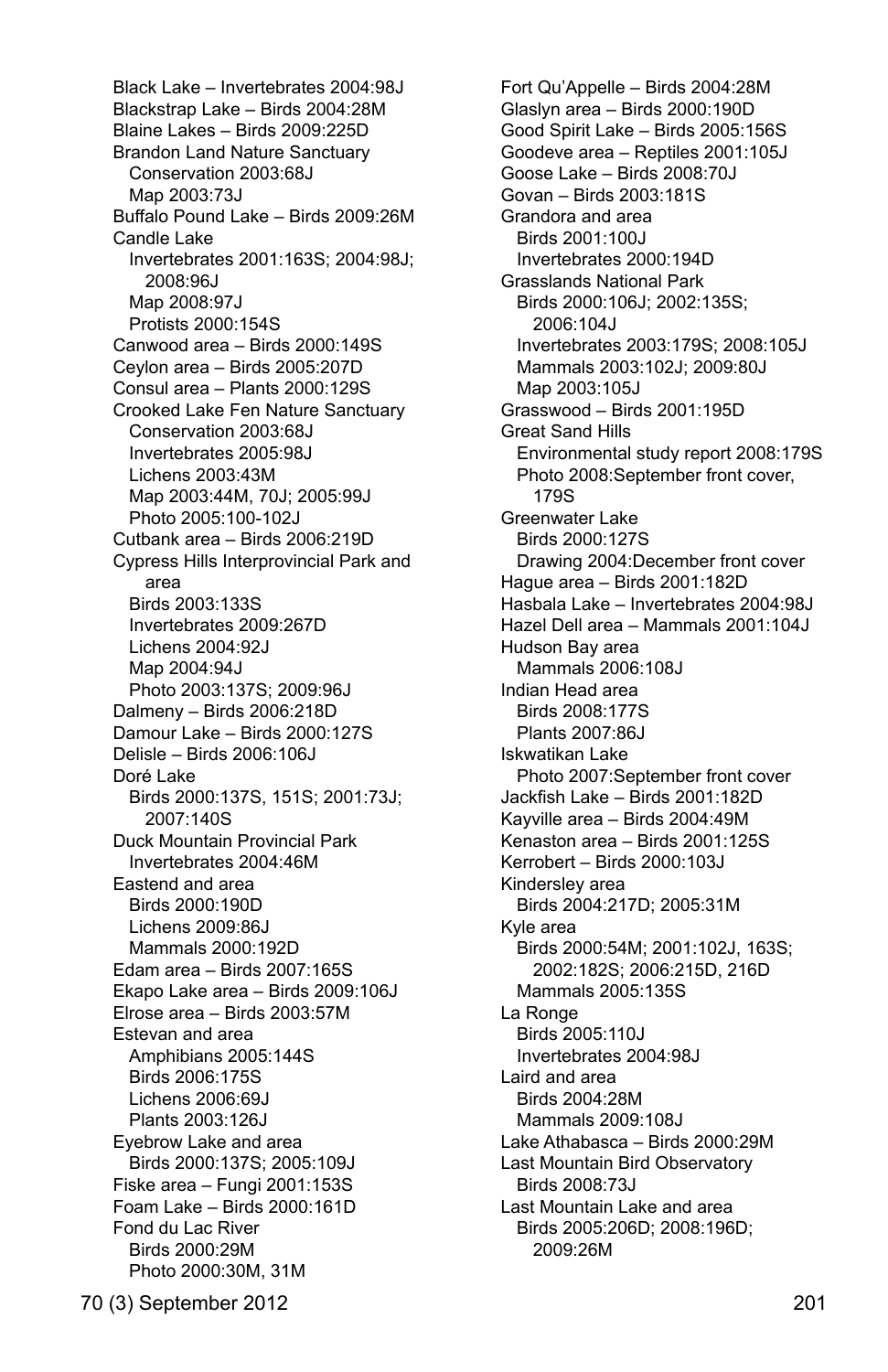Invertebrates 2000:104J; 2006:182S Map 2007:68J Photo 2009:September back cover Last Mountain Lake National Wildlife Area Birds 2003:182S; 2007:37M, 67J, 111J, 138S; 2008:196D; 2009:68J Map 2007:69J; 2008:197D Last Mountain Lake Regional Park Birds 2004:218D Laura area – Birds 2007:161S Leader and area Birds 2000:191D; 2001:85J; 2004:47M, 168S; 2007:112J Mammals 2004:113J, 115J Plants 2003:183S Reptiles 2002:56M; 2005:139S Lemsford area – Birds 2007:112J Lintlaw – Birds 2003:217D Little Manitou Lake – Birds 2009:225D Lloydminster area Invertebrates 2004:98J Loon Lake area – Birds 2007:133S Luck Lake Birds 2002:199D Photo 2002:199D Luseland area Birds 2002:192D; 2003:30M; 2005:157S; 2006:155S Mammals 2005:135S; 2006:155S Madge Lake – Birds 2009:138S Makwa Lake Provincial Park Birds 2000:99J Mammals 2000:99J Maple Creek area Birds 2007:114J Invertebrates 2009:82J Plants 2003:176S Matador – Birds 2003:219D Maurice G. Street Wildlife Sanctuary Conservation 2003:68J Map 2003:78J McKell Wascana Conservation Park, **Regina**  Conservation 2009:253D Meadow Bank Lake Invertebrates 2007:102J Photo 2007:104J Meadow Lake Provincial Park Plants 2005:179D Melfort – Birds 2003:127J Merryflat area – Plants 2000:129S Middle Quill Lake – Birds 2008:70J Milestone area – Birds 2004:84J Missouri Coteau – Birds 2005:40M

 Morse – Birds 2006:172S; 2007:218D Mortlach and area Birds 2001:208D; 2004:28M Plants 2000:129S Mossbank and area Birds 2006:175S; 2008:50M Conservation award 2009:253D Murphy Lake Birds 2000:153S; 2001:182D Narrow Hills Provincial Park Invertebrates 2004:98J Neilburg area – Birds 2007:163S Nisbet Forest – Birds 2009:34M, 54M North Battleford area – Birds 2006:56M Old Man on His Back Prairie and Heritage Conservation Area Birds 2005:155S Old Wives Lake Nature Area Conservation 2009:253D Photo 2009:256D Osage area – Invertebrates 2004:220D Pasqua Lake and area Birds 2007:137S, 163S Patterson Lake Invertebrates 2004:98J Preeceville area Birds 2001:182D, 208D Mammals 2001:104J Prince Albert and area Birds 2006:174S; 2007:52M; 2009:60M Invertebrates 2004:98J Prince Albert Model Forest Birds 2000:69J Prince Albert National Park and area Birds 2000:69J; 2006:170S Invertebrates 2004:98J Mammals 2004:41M Qu'Appelle River Valley Birds 2000:63J; 2002:64J; 2004:38M Rafferty Dam Mitigation Lands Amphibians 2005:144S Reed Lake – Birds 2009:117J Regina and area Algae 2000:86J Award 2009:253D Birds 2000:168D; 2001:86J; 2002:56M, 176S, 182S; 2007:221D; 2008:56M, 206D Invertebrates 2001:157S; 2003:179S; 2005:94J, 207D; 2006:217D Plants 2001:55M Reptiles 2006:215D; 2007:56M Regina – A.E. Wilson Park Birds 2000:168D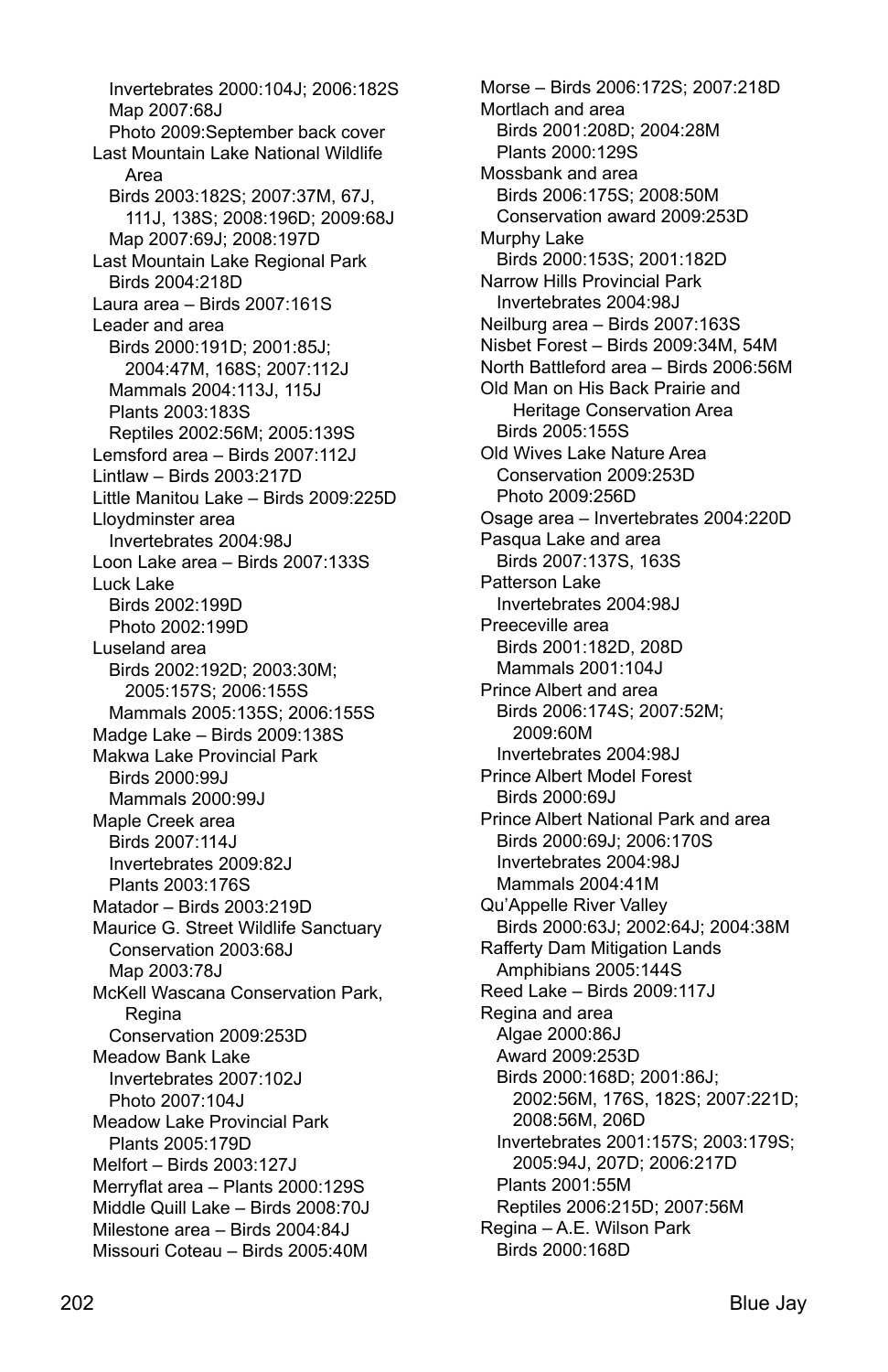Map 2000:170-171D Photo 2000:168D, 169D, 173-175D Regina – McKell Wascana Conservation Park Conservation 2009:253D Regina Beach – Birds 2006:176S Regina Plain – Birds 2005:203D Rendek Elm Forest Nature Sanctuary Conservation 2003:68J Map 2003:74J Photo 2000:89J; 2009:123J Plants 2000:89J Reserve – Birds 2000:101J Richlea area – Birds 2002:177S Richmond Lake – Photo 2001:29M Roddick Lake area Birds 2004:66J Map 2004:67J Rosetown area Birds 2001:188D; 2002:30M Rosthern and area Birds 2000:127S; 2001:182D; 2002:224D; 2006:168S Mammals 2009:108J Rowatt area – Invertebrates 2005:200D Saskatoon and area Birds 2000:53M, 116S, 148S, 151S; 2001:78J, 102J, 129S, 195D, 208D; 2002:35M, 206D, 209D, 211D, 227D; 2003:38M, 57M; 2004:28M, 31M, 77J, 112J; 2005:77J; 2006:216D; 2007:115J, 116J, 166S, 220D; 2009:114J Invertebrates 2000:95J; 2003:51M, 214D, 217D; 2007:98J, 168S; 2008:175S Mammals 2004:49M, 117J Plants 2000:91J; 2001:134S, 208D; 2003:56M Reptiles 2000:194D Saskatoon – Peturrson Ravine Map 2001:135S Plants 2001:134S Shellbrook area Invertebrates 2004:98J Silton – Birds 2001:102J Sissons Environmental Education Centre Birds 2004:78J Souris River Valley Birds 2001:207D; 2008:158S Plants 2000:129S South Saskatchewan River Birds 2005:127S Photo 2001:173S; 2005:127S Southend area – Plants 2000:91J

70 (3) September 2012 203

 Spruce Lake Birds 2005:79J Plants 2000:91J St. Denis National Wildlife Area Birds 2004:132S Stalwart National Wildlife Area Birds 2007:67J; 2008:70J, 196D Map 2007:68J; 2008:197D Swift Current and area Birds 2002:181S; 2004:28M Invertebrates 2009:259D Tisdale – Mammals 2001:106J Turtle Lake – Birds 2001:182D Turtle Lake Nature Sanctuary Conservation 2003:68J Map 2003:76J Tyner area – Birds 2007:54M Tyvan and area Birds 2000:63J; 2002:174S Usherville area – Birds 2007:167S Val Marie – Birds 2006:32M Van Brienen Land Nature Sanctuary Conservation 2003:68J Invertebrates 2007:102J Map 2003:72J; 2007:102J Waddy River – Plants 2000:91J Wallaston Lake area Invertebrates 2004:98J Wascana Creek, Tyvan Birds 2000:63J Waseca area – Birds 2000:188D Waskesiu Lake and area Birds 2000:149S Invertebrates 2004:47M Mammals 2006:110J Weyburn and area Amphibians 2004:43M Birds 2000:150S; 2003:33M, 140S; 2004:130S; 2005:115J Invertebrates 2009:110J Mammals 2004:137S Whitewood area Tallgrass prairie habitat 2006:72J Wollaston Lake – Birds 2000:29M Yorkton and area – Birds 2003:94J Young area – Plants 2004:88J

#### **Plants: Algae and Mosses Algae**

 Human use 2000:86J Particular species *Chara braunii* (Braun's stonewort) Occurrence 2005:94J *Nostoc commune*  Life cycle 2000:86J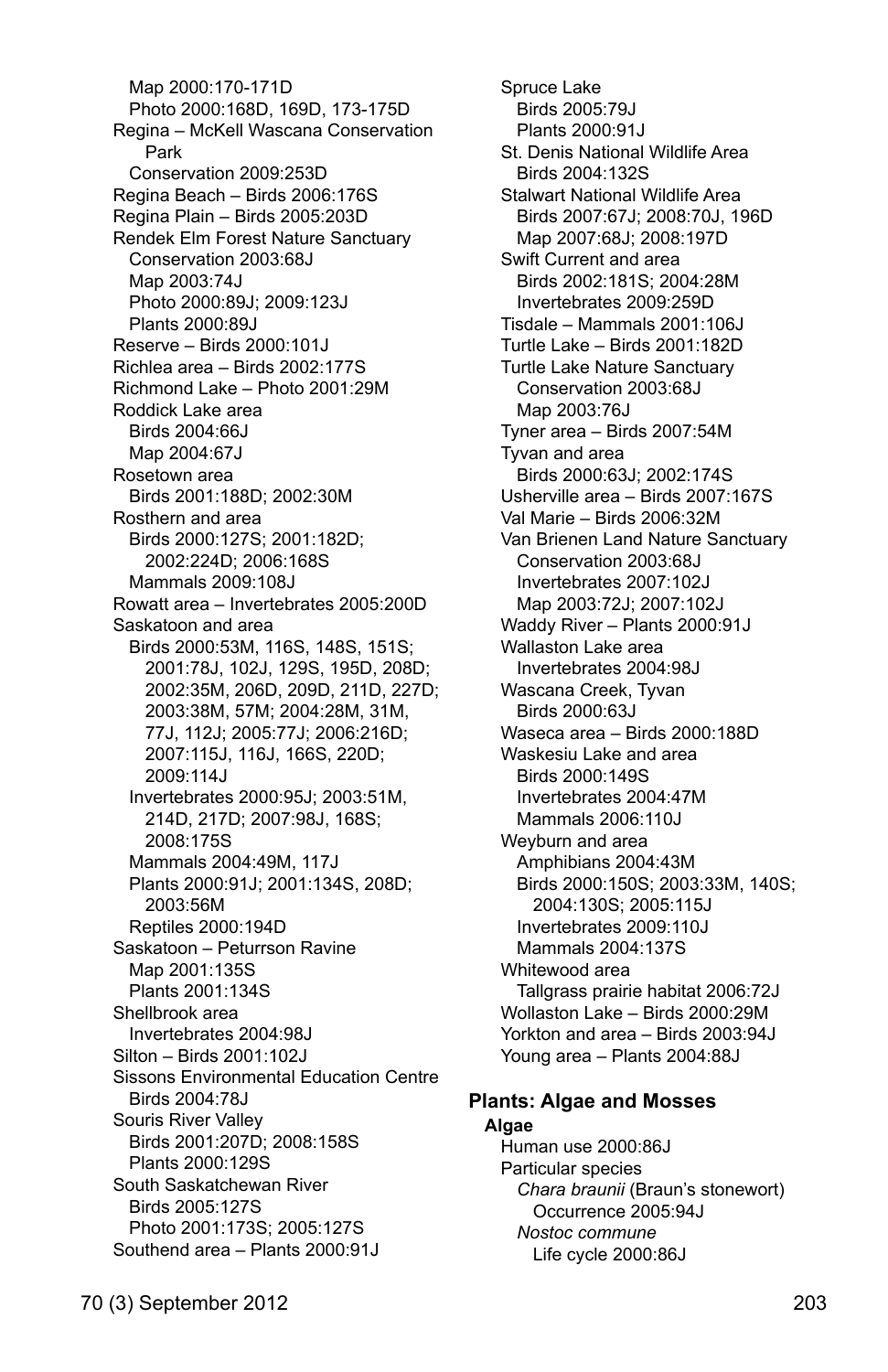Number 2000:86J Photo 2000:87J Use 2000:86J **Mosses Collections**  George F. Ledingham Herbarium 2009:104J W.P. Fraser Herbarium (SASK) 2009:97J Particular species *Evernia mesomorpha* (boreal oakmoss lichen) Occurrence 2003:43M *Splachnum luteum* (yellow collar moss, fairy parasol) Photo 2000:113J, 160S *Tortula ruralis* (sidewalk moss) Occurrence 2006:69J **Plants: Lichens** – See **Fungi and Lichens Plants: Vascular**  Biological control 2007:98J **Collections**  George F. Ledingham Herbarium 2009:104J W.P. Fraser Herbarium (SASK) 2009:97J Photo 2009:102J Counts, surveys & lists Arnicas in Saskatchewan. 2002:49M Burdocks in Saskatchewan. 2001:92J Currants and gooseberries in Saskatchewan. 2008:163S Distribution of buffalograss in southwestern Manitoba: an update. 2003:96J Flora of North America: scheduled publication of volumes including Saskatchewan vascular plant families. 2007:82J List of tallgrass prairie plants visited by insects. 2006:84J Main and historical collections hosted at the W.P. Fraser Herbarium. 2009:97J Oak-feeding insects in Saskatchewan. 2002:113J Observations on the flowering of deciduous trees and shrubs in Regina, SK. 2001:55M Prairie goosefoots. 2008:82J Puccoons in Saskatchewan. 2002:216D Saltbushes of the prairie provinces. 2008:211D St. Lazare area of Manitoba: a biodiversity hotspot. 2004:203D

Vascular plants: new finds at the Rendek Elm Forest, SK. 2000:89J Vascular plants: of the Peturrson Ravine area of Saskatoon SK. 2001:134S Vascular plants: survey of Meadow Lake Provincial Park, SK. 2005:179D Where have all our asters gone? 2002:151S Disease – Dutch Elm 2000:89J Early records (pre-1950) 2007:86J Field techniques Identifying a rare plant Photo 2005:115J Human use 2002:216D; 2008:82J, 163S, 211D Information wanted 2001:92J Invasion by exotics 2001:92J, 134S; 2004:88J; 2007:98J Literature 2007:82J Particular species *Achnatherum hymenoides* (Indian rice grass) Occurrence 2004:203D; 2005:81J *Allium cernuum* (nodding onion) Habitat photo 2009:250D Identification 2009:249D Number 2009:249D Photo 2009: December inside front cover, 250D *Alopecurus carolinianus* (annual water foxtail) Occurrence 2000:129S Photo 2000:134S *Alopecurus pratensis* (meadow foxtail) Occurrence 2000:91J Photo 2000:93J *Andropogon hallii* (sand bluestem) Occurrence 2004:203D; 2005:81J *Arctium* (burdock genus) Description 2001:92J Identification 2001:92J See also Burdock *Arctium lappa* (great burdock) Description 2001:92J Map 2001:95J *Arctium minus* (common or lesser burdock) Description 2001:92J Map 2001:95J, 96J *Arctium tomentosum* (woolly or cotton burdock) Description 2001:92J Map 2001:95J *Arctostaphylos uva-ursi* (bearberry) Photo 2008:December inside front cover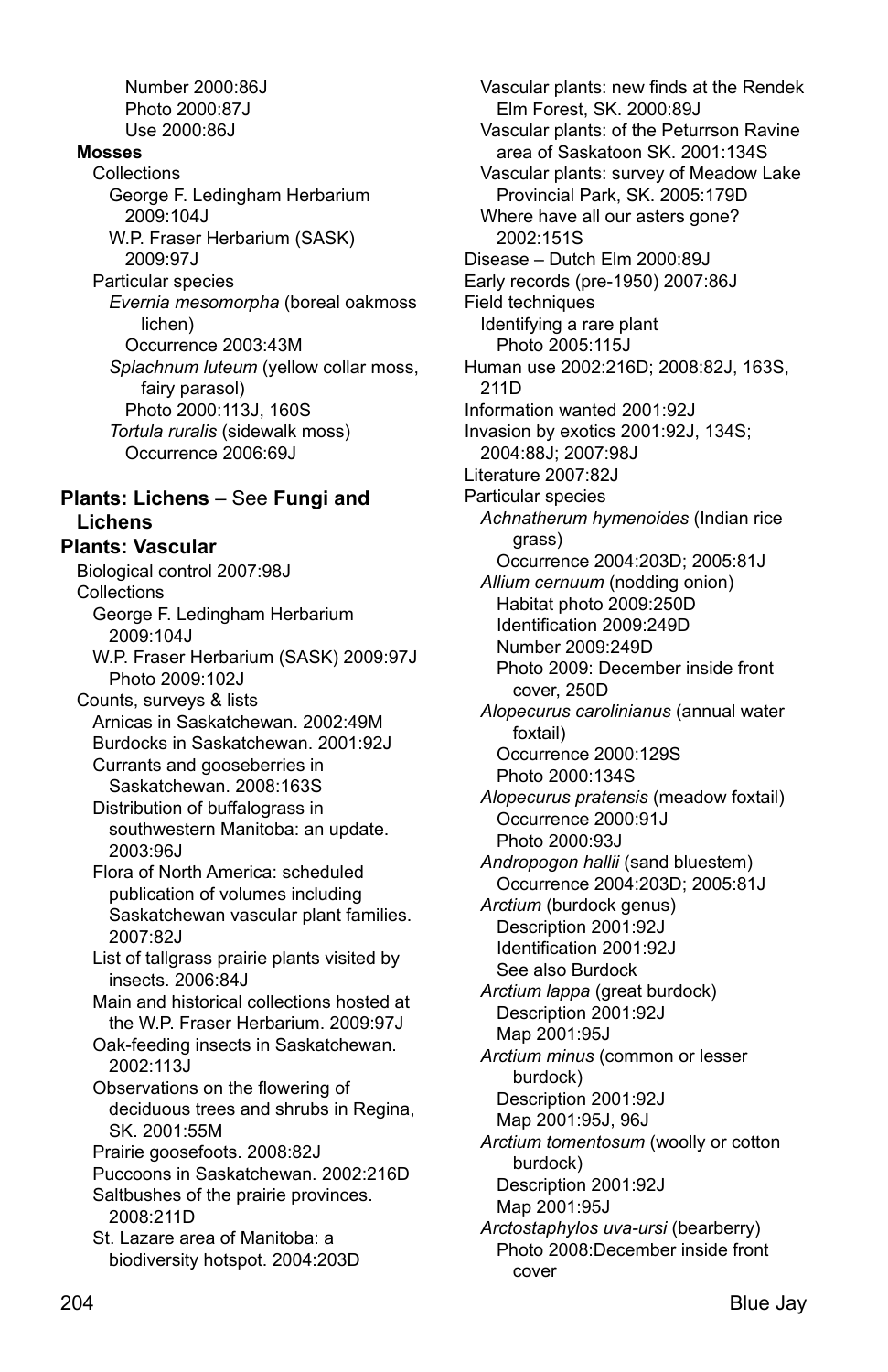*Arnica*  Distribution 2002:49M Drawing 2002:53M Identification 2002:49M Name 2002:49M *Arnica angustifolia* (narrow-leaved or alpine arnica) Description 2002:49M Drawing 2002:50M Map 2002:51M See also Arnica, Narrow-leaved *Arnica chamissonis* (leafy arnica) Description 2002:49M Drawing 2002:50M Map 2002:51M *Arnica cordifolia* (heart-leaved arnica) Description 2002:49M Drawing 2002:50M Map 2002:51M *Arnica fulgens* (shining or orange arnica) Description 2002:49M, 216D Drawing 2002:50M Map 2002:51M *Arnica lonchopylla* (spear-leaved arnica) Description 2002:49M Drawing 2002:50M Map 2002:51M Arnica, Narrow-leaved (Alpine) Photo 2002:49M See also *Arnica angustifolia Arnica sororia* (twin arnica) Description 2002:49M Drawing 2002:50M Map 2002:51M Photo 2007:85J Arrow-wood, Downy – See *Viburnum rafinesquianum Artemesia cana* (hoary sagebrush) Drawing 2004:92J Aspen Drawing 2003:September back cover Aster Photo 2002:151S Taxonomy 2002:151S *Astragalus ledinghamii*  Photo 2009:105J *Atriplex* (saltbush genus) Description 2008:211D Habitat 2008:211D Identification 2008:211D Status 2008:211D Use 2008:211D See also Saltbush *Atriplex argentea* (silvery saltbush, silverscale)

 Description 2008:211D *Atriplex canescens* (four-wing saltbush) Description 2008:211D *Atriplex dioica* (thickleaf orache, saline saltbush) Description 2008:211D *Atriplex gardneri* (Gardner's saltbush, Nuttall's saltbush, moundscale, saltsage) Description 2008:211D Identification 2008:211D Photo 2008:211D *Atriplex glabriuscula* (glabrous orache) Description 2008:211D *Atriplex heterosperma* (two-scale saltbush) Description 2008:211D *Atriplex hortensis* (garden orache, French spinach) Description 2008:211D Photo 2008:December inside back cover *Atriplex oblongifolia* (oblong-leaf orache) Description 2008:211D *Atriplex patula* (spreading orache, spear saltbush, fat-hen saltbush, spearscale) Description 2008:211D *Atriplex powellii* (Powell's saltbush) Description 2008:211D *Atriplex prostrata* (hastate saltbush, halbert-leaved saltbush) Description 2008:211D *Atriplex rosea* (tumbling orache, red orache, red-scale) Description 2008:211D *Atriplex suckleyi* (Suckley's orache, rillscale) Description 2008:211D *Atriplex truncata* (wedgescale, wedgeleaved saltbush) Description 2008:211D *Blysmus rufus* (red bulrush) Occurrence 2001:134S *Botrychium multifidum* (leathery grape fern) Occurrence 2005:179D See also Grape Fern, Leathery *Buchloё dactyloides* (buffalograss) Distribution 2003:96J Habitat photo 2003:101J Map 2003:96J, 98J Photo 2003:97J Status 2003:96J Burdock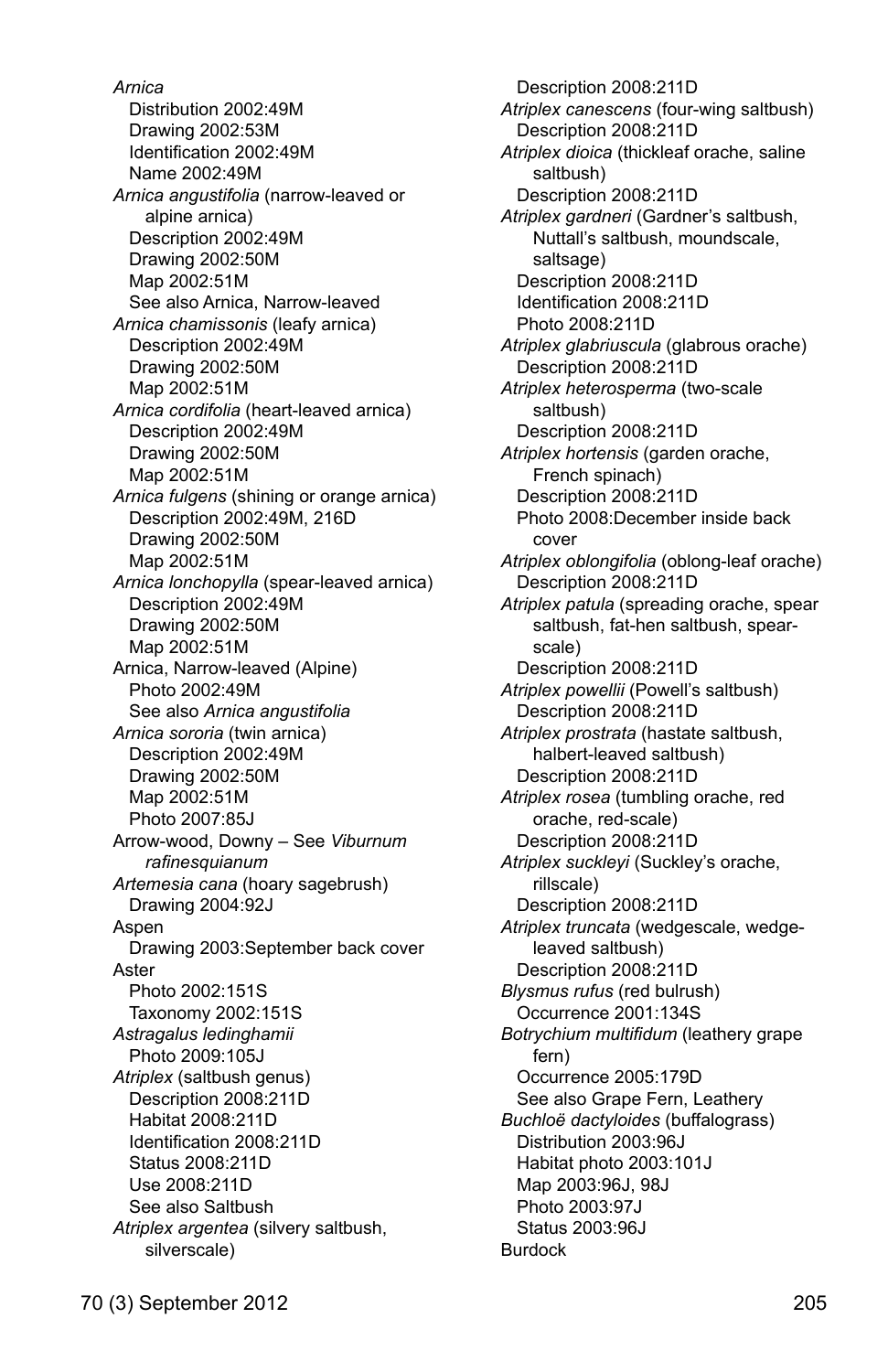Bird entanglement 2001:64J Photo 2001:99J See also *Arctium Butomus umbellatus* (flowering rush) Habitat photo 2004:88J Invasive species 2004:88J Photo 2004:89-91J; 2005:June back cover *Carex pseudocyperus* (cyperus-like sedge) Occurrence 2005:179D *Castilleja sessiliflora* (great plains Indian paintbrush) Photo 2006:June front cover *Chenopodium* (goosefoot genus) Description 2008:82J Distribution 2008:82J Habitat 2008:82J Identification 2008:82J Status 2008:82J Use 2008:82J See also Goosefoot *Chenopodium album* (lamb's quarters, white pigweed) Description 2008:82J *Chenopodium atrovirens* (dark goosefoot, pinyon goosefoot) Description 2008:82J *Chenopodium berlandieri* (pit-seed goosefoot, net-seed lamb's quarters) Description 2008:82J *Chenopodium bonus-henricus* (good king henry, fat-hen, wild spinach) Description 2008:82J *Chenopodium capitatum* (strawberryblight, Indian-paint, Indian ink) Description 2008:82J *Chenopodium desiccatum* (arid goosefoot, arid-land goosefoot) Description 2008:82J *Chenopodium foliosum* (leafy goosefoot) Description 2008:82J *Chenopodium fremontii* (Fremont's goosefoot) Description 2008:82J *Chenopodium glaucum* (saline goosefoot, oak-leaf goosefoot) Description 2008:82J *Chenopodium hians* (Hian's goosefoot, gaping goosefoot) Description 2008:82J *Chenopodium incanum* (mealy goosefoot) Description 2008:82J *Chenopodium leptophyllum* (narrowleaf

goosefoot) Description 2008:82J *Chenopodium murale* (sowbane, nettleleaved goosefoot) Description 2008:82J *Chenopodium polyspermum* (many seeded goosefoot) Description 2008:82J Chenopodium pratericola (desert goosefoot) Description 2008:82J *Chenopodium rubrum* (red goosefoot, coast-blight) Description 2008:82J *Chenopodium simplex* (maple-leaf goosefoot, big-seed goosefoot) Description 2008:82J *Chenopodium strictum* (late-flowering goosefoot, upright lamb's quarters) Description 2008:82J *Chenopodium subglabrum* (smooth goosefoot) Description 2008:82J Drawing 2008:83J Habitat photo 2005:83J Identification 2005:81J Occurrence 2005:81J Photo 2005:82J *Chenopodium watsonii* (Watson's goosefoot, Dakota stinking goosefoot) Description 2008:82J *Cirsium drummondii* (dwarf thistle) Occurrence 2005:179D *Coryphantha vivipara* (ball cactus) Photo 2002:June front cover **Cottonwood**  Damage on 2003:183S Photo 2003:183S *Crassula aquatica* (pigmy-weed) Drawing 2000:129S Occurrence 2000:129S Crocus, Prairie Photo 2000:March back cover; 2001:1M; 2009:March inside front cover Currant – See *Ribes Cyperus schweinitzii* (sand nut-grass) Occurrence 2005:81J *Cypripedium candidum* (small white lady's-slipper) Early record (pre-1950) 2007:86J Map 2007:87J *Cypripedium passerinum* (sparrow's egg lady's-slipper)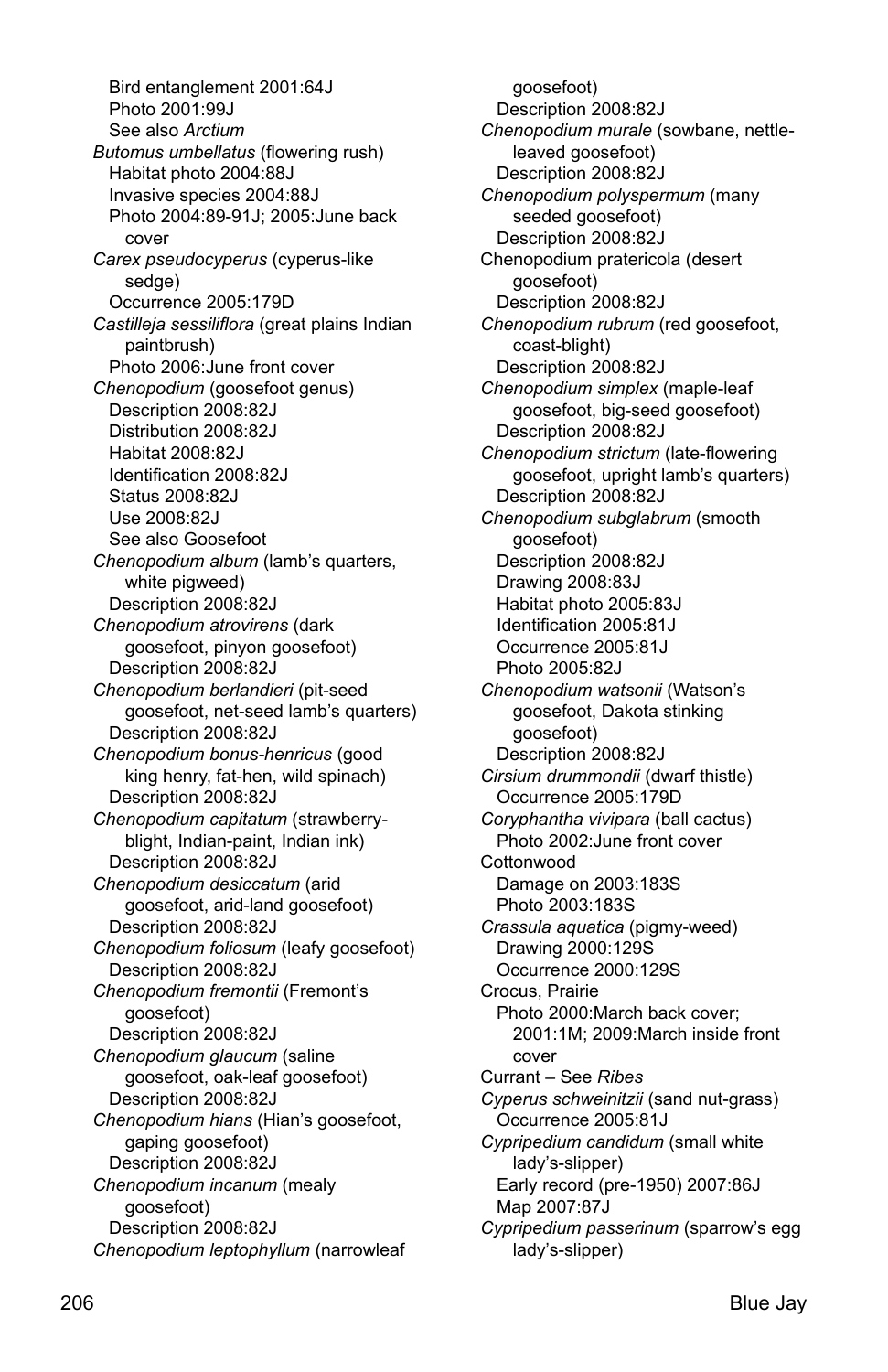Occurrence 2005:179D *Cypripedium reginae* (showy lady'sslipper) Number 2008:178S *Delphinium glaucum* (tall larkspur) Occurrence 2005:179D *Dryopteris cristata* (crested shield fern) Occurrence 2006:173S *Echinacea angustifolia* (narrow-leaved purple coneflower) Photo 2003:December back cover Elder, Box (Manitoba Maple) Photo 2001:60M *Ericameria nauseosa* (rubber rabbitbrush) Photo 2008:105J *Erigeron strigosus* (rough daisy fleabane) Occurrence 2005:179D *Eriogonum flavum* (yellow umbrellaplant) Occurrence 2004:203D *Eriogonum pauciflorum* (branched umbrella-plant) Photo 2008:105J *Escobaria vivipara* (ball cactus) Occurrence 2005:81J *Euphorbia esula* (leafy spurge) Invasive species 2007:98J Gentian, Fringed Photo 2000:54M Gooseberry – See *Ribes*  Goosefoot Drawing 2008:86J See also *Chenopodium*  Grape Fern, Leathery Drawing 2005:191D See also *Botrychium multifidum Hieracium aurantiacum* (orange hawkweed) Occurrence 2000:91J Photo 2000:92J *Hordeum jubatum* (foxtail barley) Photo 2008:135S *Hymenoxys acaulis* (stemless rubberweed) Occurrence 2000:129S Photo 2000:135S *Hypoxis hirsuta* (eastern yellow stargrass) Photo 2006:80J *Impatiens capiensis* (touch-me-not) Photo 2006:230D; 2007:61M Seed dispersal 2007:61M *Juniperus horizontalis* (creeping juniper)

 Photo 2000:60M Lady's-slipper, Pink Number 2008:52M Lady's-slipper, Sparrow's Egg Photo 2005:192D Lady's-slipper, Stemless Photo 2001:June front cover Lady's-slipper, Yellow Drawing 2005:122S *Leersia oryzoides* (rice cut-grass) Occurrence 2000:129S Photo 2000:131S *Liatris spicata* (garden liatris) Photo 2005:December front cover *Lilium philadelphicum* (western red lily) Photo 2009:June front cover Lily Damage on 2001:208D; 2002:56M Photo 2001:208D *Lithospermum* (puccoon genus) Description 2002:216D Distribution 2002:216D Drawing 2002:218D, 219D Identification 2002:216D Name 2002:216D Use 2002:216D See also Puccoon *Lithospermum canescens* (hoary puccoon) Description 2002:216D Drawing 2002:216D Map 2002:217D Photo 2006:77J *Lithospermum incisum* (narrow-leaved or fringed puccoon) Description 2002:216D Drawing 2002:216D Map 2002:217D *Lithospermum ruderale* (mountain, Columbian or woolly puccoon) Description 2002:216D Drawing 2002:216D Map 2002:217D See also Puccoon, Narrow-leaved Lobelia, Kalm's Photo 2001:137S *Lomatium macrocarpum* (large-fruited parsley) Habitat photo 2004:208D Occurrence 2004:203D *Lomatogonium rotatum* (marsh felwort) Occurrence 2001:134S *Lygodesmia rostrata* (annual skeletonweed) Occurrence 2005:81J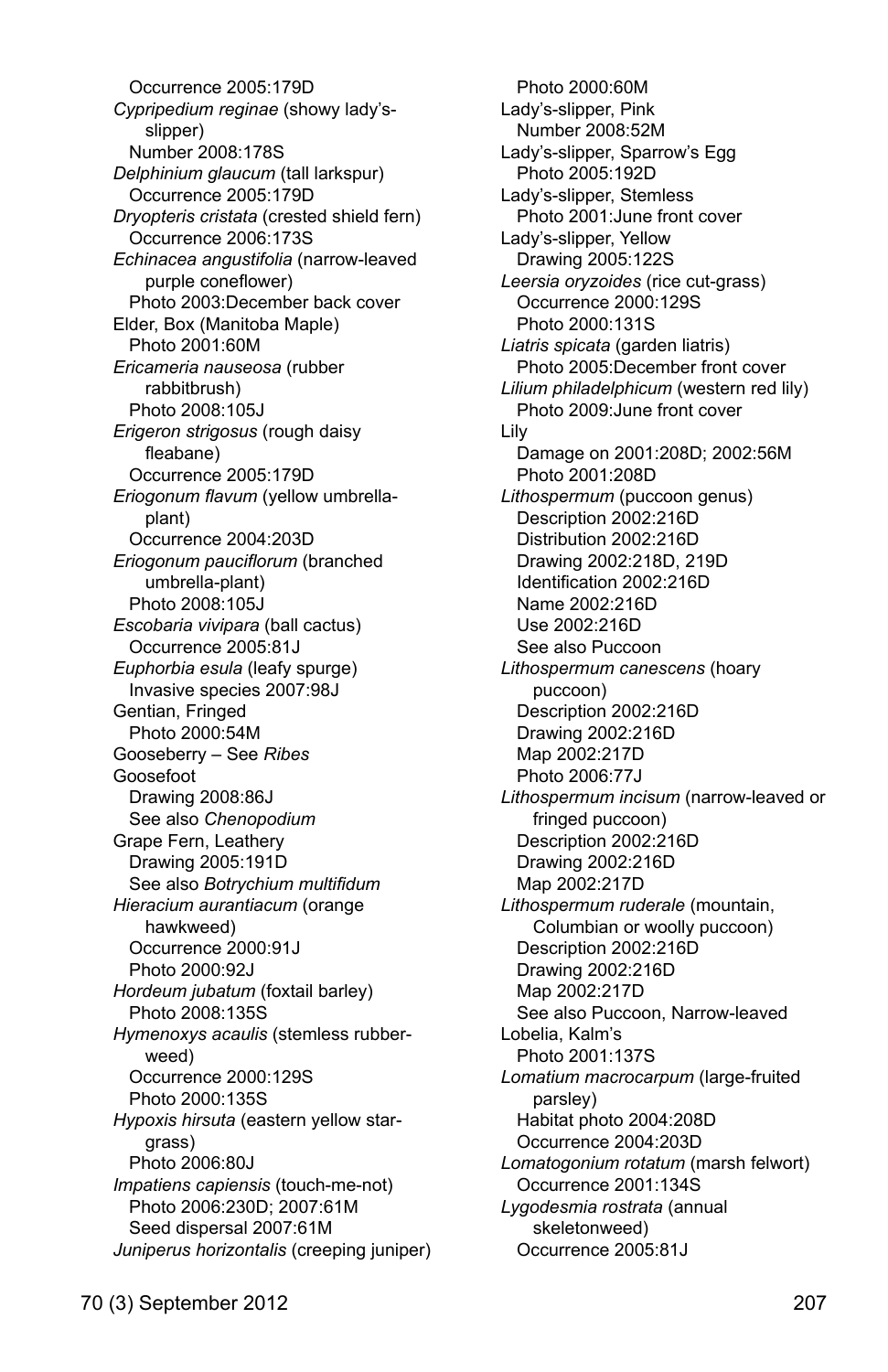*Mentzelia decapetala* (evening star) Photo 2000:June front cover *Mimulus glabratus* (roundleaf monkeyflower) Habitat photo 2002:85J, 225D Map 2002:84J Occurrence 2002:83J, 224D; 2004:203D Photo 2002:83J Oak, Bur Size 2003:126J See also *Quercus macrocarpa Oenothera andina* (upland eveningprimrose) Occurrence 2000:129S Photo 2000:133S *Orobanche ludoviciana* (Louisiana broom-rape) Occurrence 2005:81J *Oxytropis sericea* (early yellow locoweed) Occurrence 2004:203D Paintbrush, Indian Photo 2007:December inside back cover *Pediometum esculentum* (large Indianbreadroot) Photo 2006:80J *Penstemon nitidus* (waxleaf beardtongue) Habitat photo 2004:207D Occurrence 2004:203D *Penstemon procerus* (slender beardtongue) Occurrence 2004:203D *Phlox hoodii* (moss pink) Occurrence 2004:203D *Platanthera hyperborea* (northern green orchid) Photo 2009:99J *Polygonum spergulariaeforme* (spurry knotweed) Identification 2000:129S Occurrence 2000:129S Photo 2000:130S *Populus tremuloides* (trembling aspen) Photo 2008:204D, December back cover *Primula mistassinica* (dwarf Canadian primrose) Number 2006:107J Photo 2006:107J Puccoon – See *Lithospermum* Puccoon, Narrow-leaved Photo 2002:221D

 See also *Lithospermum ruderale Quercus macrocarpa* (bur oak) Distribution 2002:87J Drawing 2002:91J, 92J Herbivory on 2002:113J Map 2002:88J, 89J Natural history 2002:97J See also Oak, Bur *Ribes* (currant and gooseberry genus) Description 2008:163S Drawing 2008:164S, 165S, 172S Identification 2008:163S Use 2008:163S *Ribes americanum* (American black currant) Habitat 2008:163S Map 2008:170S *Ribes aureum* (golden currant) Habitat 2008:163S Map 2008:170S *Ribes glandulosum* (skunk currant) Habitat 2008:163S Map 2008:170S Photo 2008:165S *Ribes hirtellum* (hairy-stem gooseberry) Habitat 2008:163S Map 2008:170S *Ribes hudsonianum* (northern black currant) Habitat 2008:163S Map 2008:170S Photo 2008:166S *Ribes lacustre* (prickly black currant) Habitat 2008:163S Map 2008:170S *Ribes oxyacanthoides* (Canada gooseberry) Habitat 2008:163S Map 2008:170S *Ribes setosum*  Identification 2008:163S *Ribes triste* (wild red currant) Habitat 2008:163S Map 2008:170S Rose Damage on 2003:176S; 2009:83J Insect galls 2009:125J Photo 2003:177S; 2009:61M, 84J, 85J,125J Rudbeckia Photo 2000:June back cover Saltbush Drawing 2008:216D, 217D Habitat photo 2008:212D See also *Atriplex*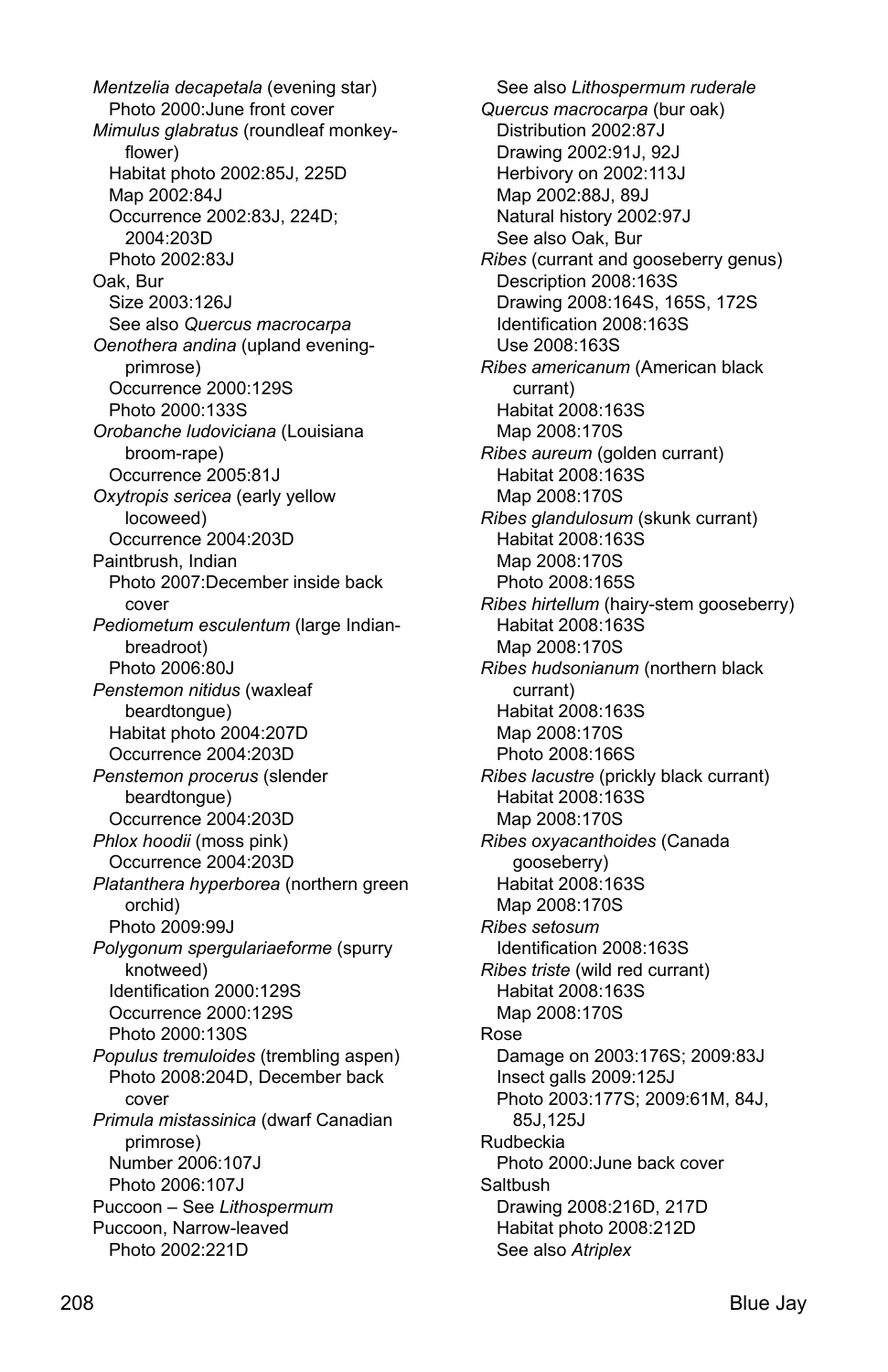*Sanguinaria canadensis* (bloodroot) Photo 2007:June front cover *Sedum telephium* (garden orpine) Occurrence 2000:91J Photo 2000:93J *Senecio viscosus* (stinking groundsel) Occurrence 2000:91J Photo 2000:92J *Solidago canadensis* (Canada goldenrod) Insect galls 2000:144S Photo 2000:144-147S *Sorghastrum nutans* (Indian grass) Occurrence 2000:129S Photo 2000:133S *Sparganium glomeratum* (clustered burreed) Occurrence 2006:220D Photo 2006:220D, 221D *Spiranthes lacera* (slender ladies' tresses) Occurrence 2005:179D Sunflower, Plains Photo 2009:March inside back cover *Townsendia exscapa* (low townsendia) Occurrence 2004:203D *Trichophorum pumilum* (dwarf bulrush) Occurrence 2001:134S *Trillium cernuum* (whip-poor-will-flower) Drawing 2003:143S, 145-148S, 151- 156S, 158S, 159S, 162S, 164S Map 2003:144S Natural history 2003:143S *Trimorpha elata* (tall white daisy fleabane) Occurrence 2005:179D *Typha angustifolia* (narrow-leaved cattail) Herbivory on 2008:178S Identification 2008:178S Number 2008:178S *Typha latifolia* (common cattail) Identification 2008:178S *Ulmus americana* (American elm) Photo 2000:89J; 2009:123J *Viburnum rafinesquianum* (downy arrowwood) Drawing 2009:90-95J Map 2009:96J Natural history 2009:89J *Viola pubescens* (smooth yellow violet) Occurrence 2000:89J Violet, Early Blue Photo 2001:152S Whip-poor-will-flower – See *Trillium cernuum*

 Willow Photo 2004:221D Rare species 2000:129S; 2001:134S; 2002:49M, 83J, 216D; 2003:96J; 2004:203D; 2005:81J, 179D; 2006:69J, 220D; 2007:86J; 2008:82J; 2009:249D

#### **Poetry**

2000:187D, 196D; 2001:108J, 172S; 2002:227D, 232D; 2003:60M, 64M; 2004:54M, 55M, 56M, 57M, 62M, 170S, 221D; 2005:59M, 70J, 80J, 91J, 158S, 202D; 2006:118J, 119J, 120J, 177S, 178S, 179S, 180S; 2007:57M, 58M, 119J, 120J, 121J, 132S, 225D; 2008:95J, 147S, 188S, 225D, 236D; 2009:33M, 41M

## **Protists**

Particular species – Slime mold Occurrence 2000:154S

### **Reptiles**

Diseases / Afflictions / Injuries Craniodichotomy 2005:139S Particular species Bullsnake Behaviour 2002:56M Drawing 2005:125S Photo 2008:235D Gartersnake Behaviour 2001:105J Photo 2000:108J; 2001:105J, 106J; 2008:54M Predation on 2009:71J Gartersnake, Plains Size 2002:183S Lizard, Greater Short-horned Photo 2009:113J Rattlesnake, Prairie Abnormality 2005:139S Photo 2001:September back cover; 2005:139S, 140S, 142S, September back cover Turtle, Snapping Occurrence 2000:194D Photo 2000:195D Turtle, Western Painted Habitat 2007:56M Occurrence 2006:215D Photo 2006:December inside back cover

### **Reviews**

*A User's Guide to Saskatchewan Parks* 2006:222D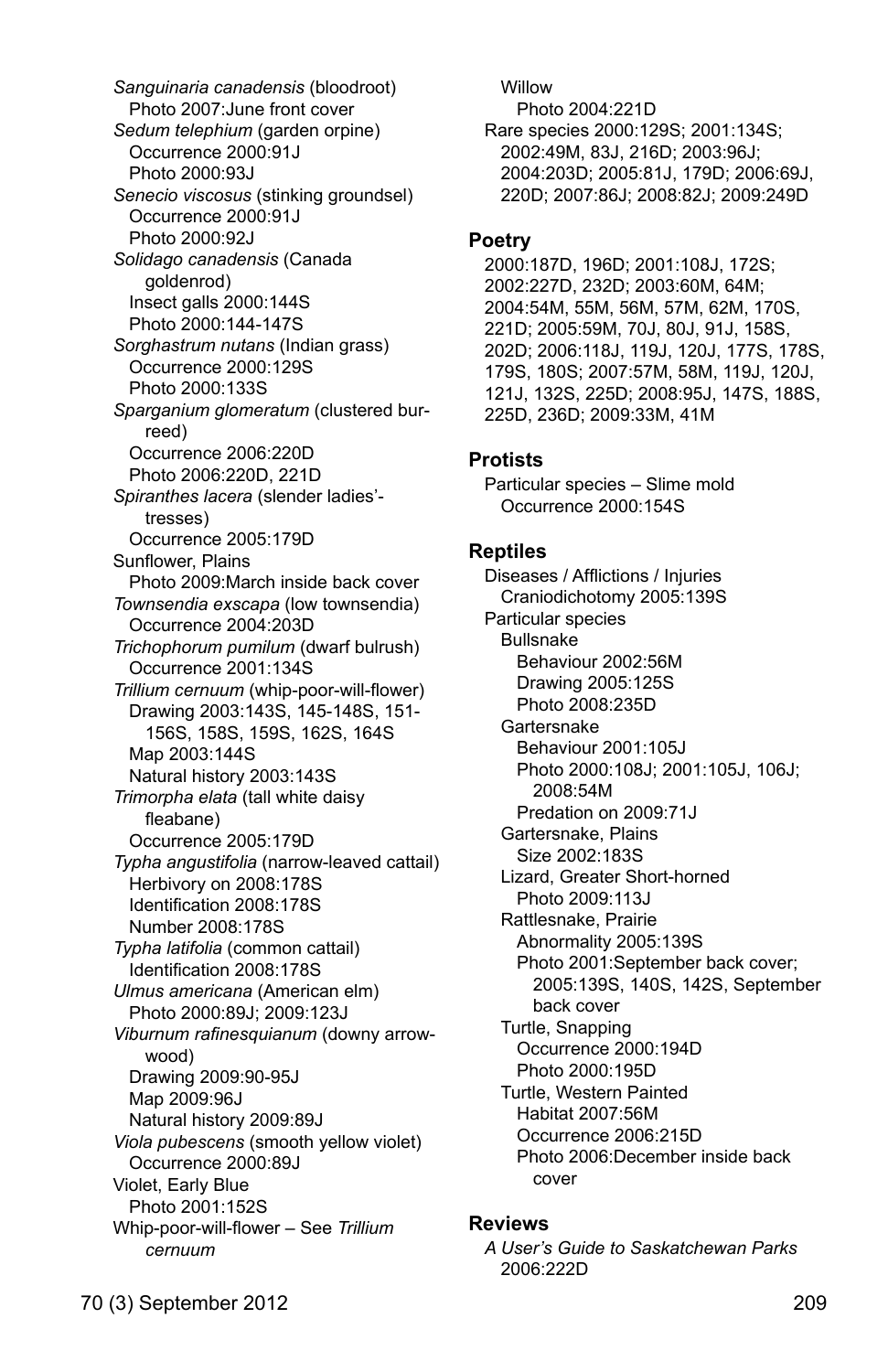210 Blue Jay *Atlas of Saskatchewan* 2000:107J *Beginner's Guide to Bird Songs of North America* 2007:170S *Bird Songs of the North American Prairie* [CD] 2008:184S *Birder's Conservation Handbook: 100 North American Birds at Risk* 2008:58M *Birdlife of the Churchill Region: Status, History, Biology* 2004:222D *Birds at Your Feeder: A Guide to Feeding Habits, Behavior, Distribution and Abundance* 2000:156S *Birds of North America* [CD-ROM, Version 2.5] 2001:109J *Birds of North America* [CD-ROM, Version 3] 2002:120J *Birds of North America* [CD-ROM, Version 5] 2009:263D *Birds of the Rosetown-Biggar District* 2009:119J *Birds of the Saskatoon Area* 2003:59M *Birds of Yorkton-Duck Mountain* 2003:227D *Bolt from the Blue: Wild Peregrines on the Hunt* 2002:230D *Butterflies of North Dakota: An Atlas and Guide* 2003:228D *Caterpillars in the Field and Garden* 2006:58M *Caterpillars of Eastern North America* 2006:58M *Checklist of the Vascular Plants of Saskatchewan and the Provincially and Nationally Rare Native Plants in Saskatchewan* 2003:229D *Cultivating Our Roots – Growing Authentic Prairie Wildflowers and Grasses* 2009:261D *Ecology, Conservation, and Status of Reptiles in Canada* 2008:233D *Eighteenth-century Naturalists of Hudson Bay* 2004:120J *Finding Birds in Southern Manitoba* 2007:59M *Grass, Sky, Song: Promise and Peril in the World of Grassland Birds* 2009:121J *Home Place: Essays on Ecology* 2004:171S *Jacob's Wound: A Search for the Spirit of Wildness* 2005:57M *Ladybugs of Alberta: Finding the Spots and Connecting the Dots* 2007:123J *Lichens of North America* 2002:60M *Marshes: The Disappearing Edens* 2007:122J *Mice in the Freezer, Owls on the Porch:* 

*The Lives of Naturalists Frederick and Frances Hamerstrom* 2003:224D *Orchids of Manitoba: A Field Guide* 2008:120J *Owls of the World* 2003:225D *Prairie Phoenix: The Red Lily,* Lilium philadelphicum*, in Saskatchewan* 2005:159S *Prairie: A Natural History* 2004:223D *Raptors of Western North America* 2008:119J *Rediscovering The Great Plains: Journeys by Dog, Canoe & Horse* 2002:184S *River in a Dry Land: A Prairie Passage* 2000:197D *Saskatchewan Scenic Secrets* 2001:167S *Shoveling Fuel for a Runaway Train* 2001:165S *The Birds of Manitoba* 2004:118J *The Encyclopedia of Saskatchewan: A Living Legacy* 2006:59M *The Great Sand Hills Regional Environmental Study: Final Report* 2008:179S *The Gyrfalcon* 2006:115J *The Sand Dunes of Lake Athabasca: Your Adventure in Learning* 2001:168S *The Site: A Personal Odyssey* 2002:228D *Tiger Beetles of Alberta – Killers on the Clay, Stalkers on the Sand 2001:113J Weeds of Canada and the Northern United States* 2000:155S *Where the River Runs* 2002:229D *White as a Ghost: Winter Ticks and Moose* 2005:116J *Whose Bird? Common Bird Names and the People They Commemorate* 2004:122J *Wildflowers of Alberta: A Guide to Common Wildflowers and Other Herbaceous Plants* 2001:112J *Wildflowers of the Rocky Mountains* 2008:57M **Slime Molds** – See **Protists**

# **Societies / Organizations**

Ducks Unlimited 2008:75J Greencover Canada Program 2007:223D Nature Canada 2009:145S Saskatchewan Burrowing Owl Interpretive Centre 2008:239D Saskatchewan Power Corporation 2001:182D Southwest Naturalists 2002:181S